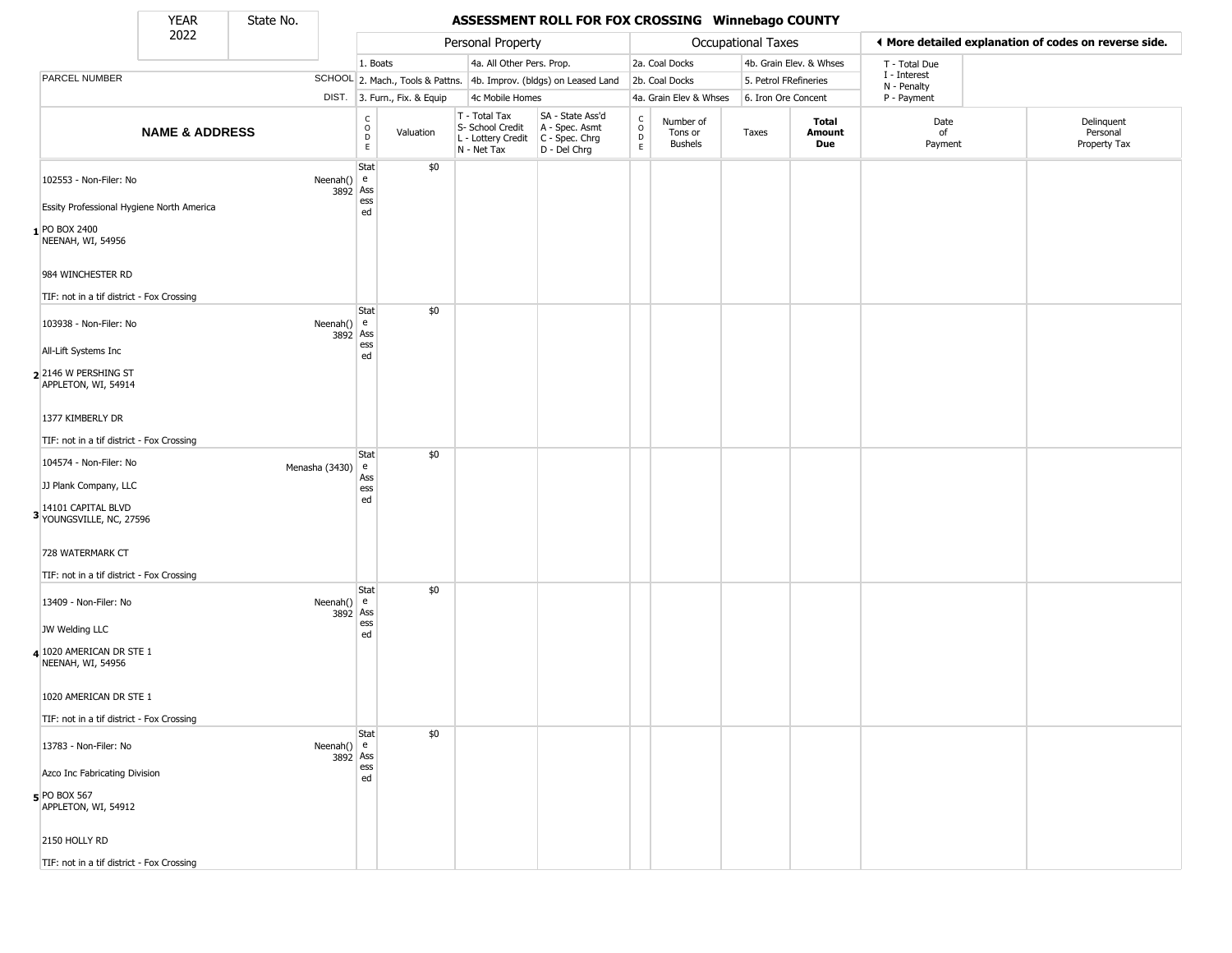| YFAR | State No. |
|------|-----------|
| วกวว |           |

## **ASSESSMENT ROLL FOR FOX CROSSING Winnebago COUNTY**

|                                                                                                          | 2022                                                |                                                                            |                               |                              | Personal Property                                                      |                                                                      |                                                |                                        | Occupational Taxes    |                         | ◀ More detailed explanation of codes on reverse side. |                                        |
|----------------------------------------------------------------------------------------------------------|-----------------------------------------------------|----------------------------------------------------------------------------|-------------------------------|------------------------------|------------------------------------------------------------------------|----------------------------------------------------------------------|------------------------------------------------|----------------------------------------|-----------------------|-------------------------|-------------------------------------------------------|----------------------------------------|
|                                                                                                          |                                                     |                                                                            | 1. Boats                      |                              | 4a. All Other Pers. Prop.                                              |                                                                      |                                                | 2a. Coal Docks                         |                       | 4b. Grain Elev. & Whses | T - Total Due                                         |                                        |
| <b>PARCEL NUMBER</b>                                                                                     |                                                     |                                                                            |                               |                              |                                                                        | SCHOOL 2. Mach., Tools & Pattns. 4b. Improv. (bldgs) on Leased Land  |                                                | 2b. Coal Docks                         | 5. Petrol FRefineries |                         | I - Interest<br>N - Penalty                           |                                        |
|                                                                                                          |                                                     |                                                                            |                               | DIST. 3. Furn., Fix. & Equip | 4c Mobile Homes                                                        |                                                                      |                                                | 4a. Grain Elev & Whses                 | 6. Iron Ore Concent   |                         | P - Payment                                           |                                        |
|                                                                                                          | <b>NAME &amp; ADDRESS</b>                           |                                                                            | C<br>D<br>D<br>E              | Valuation                    | T - Total Tax<br>S- School Credit<br>L - Lottery Credit<br>N - Net Tax | SA - State Ass'd<br>A - Spec. Asmt<br>C - Spec. Chrg<br>D - Del Chrg | $\begin{matrix} 0 \\ 0 \\ D \end{matrix}$<br>E | Number of<br>Tons or<br><b>Bushels</b> | Taxes                 | Total<br>Amount<br>Due  | Date<br>of<br>Payment                                 | Delinquent<br>Personal<br>Property Tax |
| 13786 - Non-Filer: No<br>LSC Communications MM, LLC<br>655/675 BRIGHTON BEACH RD<br>6 MENASHA, WI, 54952 |                                                     | Menasha (3430)                                                             | Stat<br>e<br>Ass<br>ess<br>ed | \$0                          |                                                                        |                                                                      |                                                |                                        |                       |                         |                                                       |                                        |
| 655/675 BRIGHTON BEACH RD<br>TIF: not in a tif district - Fox Crossing                                   |                                                     |                                                                            |                               |                              |                                                                        |                                                                      |                                                |                                        |                       |                         |                                                       |                                        |
| 13795 - Non-Filer: No<br>Fox River Tool Co Inc<br>PO BOX 407<br>7 MENASHA, WI, 54952                     |                                                     | Menasha (3430)                                                             | Stat<br>e<br>Ass<br>ess<br>ed | \$0                          |                                                                        |                                                                      |                                                |                                        |                       |                         |                                                       |                                        |
| 1084 VALLEY RD<br>TIF: not in a tif district - Fox Crossing                                              |                                                     |                                                                            | Stat                          | \$0                          |                                                                        |                                                                      |                                                |                                        |                       |                         |                                                       |                                        |
| 13800 - Non-Filer: No<br>Great Northern Corp                                                             |                                                     | Neenah() $e$<br>3892 Ass                                                   | ess<br>ed                     |                              |                                                                        |                                                                      |                                                |                                        |                       |                         |                                                       |                                        |
| 8 PO BOX 939<br>APPLETON, WI, 54912<br>390/395 STROEBE RD                                                |                                                     |                                                                            |                               |                              |                                                                        |                                                                      |                                                |                                        |                       |                         |                                                       |                                        |
| TIF: not in a tif district - Fox Crossing                                                                |                                                     |                                                                            | Stat                          | \$0                          |                                                                        |                                                                      |                                                |                                        |                       |                         |                                                       |                                        |
| 13802 - Non-Filer: No<br>Sonoco Products Company                                                         |                                                     | Neenah() $e$<br>3892 Ass                                                   | ess                           |                              |                                                                        |                                                                      |                                                |                                        |                       |                         |                                                       |                                        |
| <b>g</b> 1 N 2ND ST<br>HARTSVILLE, SC, 29550                                                             |                                                     |                                                                            | ed                            |                              |                                                                        |                                                                      |                                                |                                        |                       |                         |                                                       |                                        |
| 1200 INDEPENDENCE DR<br>TIF: not in a tif district - Fox Crossing                                        |                                                     |                                                                            |                               |                              |                                                                        |                                                                      |                                                |                                        |                       |                         |                                                       |                                        |
| 13808 - Non-Filer: No                                                                                    | Kimberly-Clark Corporation Neenah Cold Spring Facil | Neenah() $\left  \begin{array}{c} e \\ -e \end{array} \right $<br>3892 Ass | Stat<br>ess<br>ed             | \$0                          |                                                                        |                                                                      |                                                |                                        |                       |                         |                                                       |                                        |
| 10 400 GOODYS LN STE 100<br>KNOXVILLE, TN, 37922<br>1050 COLD SPRING RD                                  |                                                     |                                                                            |                               |                              |                                                                        |                                                                      |                                                |                                        |                       |                         |                                                       |                                        |
| TIF: not in a tif district - Fox Crossing                                                                |                                                     |                                                                            |                               |                              |                                                                        |                                                                      |                                                |                                        |                       |                         |                                                       |                                        |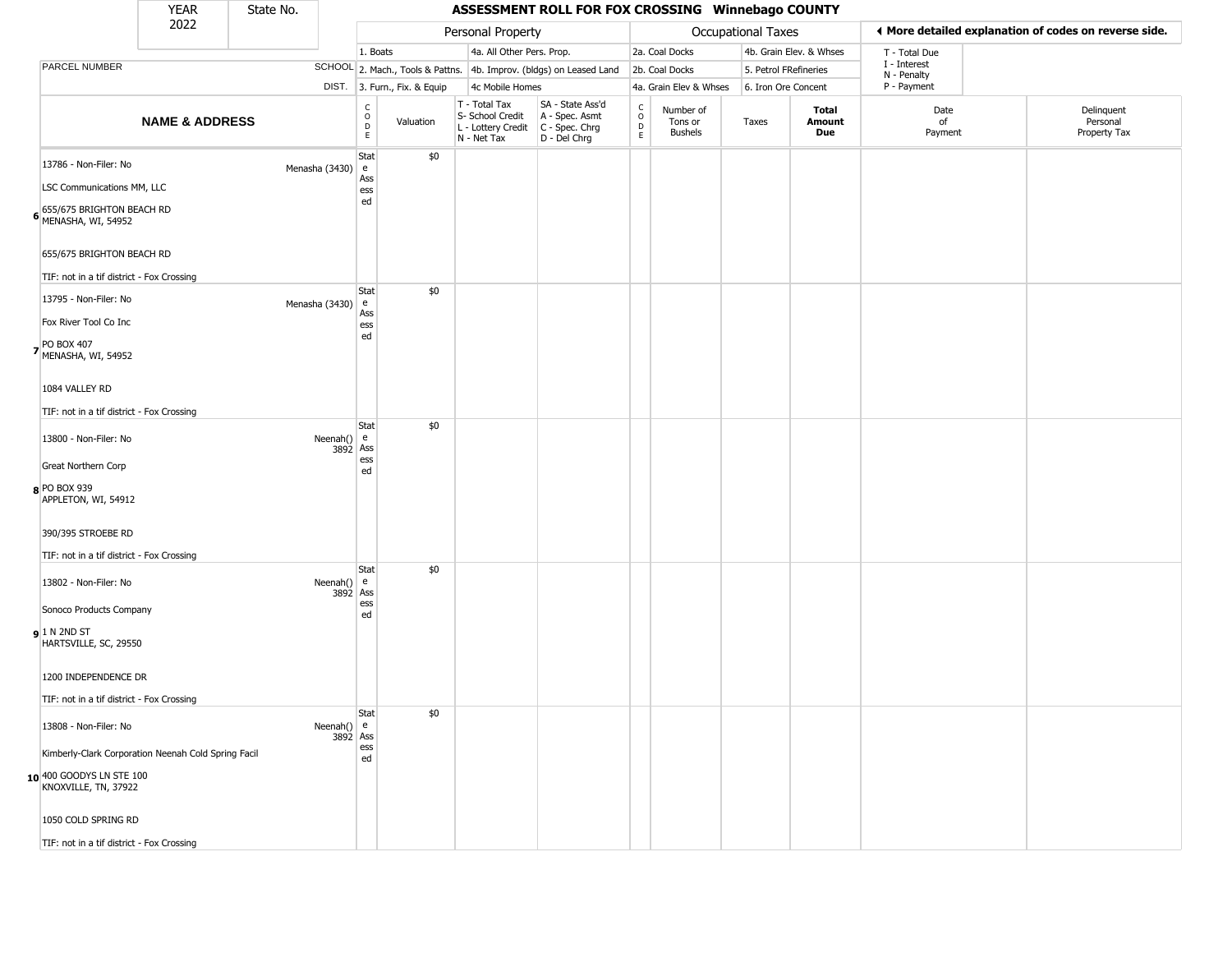|                                                  | <b>YEAR</b>                                                     | State No. |                          |                                   |                              |                                                  | ASSESSMENT ROLL FOR FOX CROSSING Winnebago COUNTY                                         |                            |                                        |                       |                         |                             |                                                       |
|--------------------------------------------------|-----------------------------------------------------------------|-----------|--------------------------|-----------------------------------|------------------------------|--------------------------------------------------|-------------------------------------------------------------------------------------------|----------------------------|----------------------------------------|-----------------------|-------------------------|-----------------------------|-------------------------------------------------------|
|                                                  | 2022                                                            |           |                          |                                   |                              | Personal Property                                |                                                                                           |                            |                                        | Occupational Taxes    |                         |                             | ◀ More detailed explanation of codes on reverse side. |
|                                                  |                                                                 |           |                          | 1. Boats                          |                              | 4a. All Other Pers. Prop.                        |                                                                                           |                            | 2a. Coal Docks                         |                       | 4b. Grain Elev. & Whses | T - Total Due               |                                                       |
| PARCEL NUMBER                                    |                                                                 |           |                          |                                   |                              |                                                  | SCHOOL 2. Mach., Tools & Pattns. 4b. Improv. (bldgs) on Leased Land                       |                            | 2b. Coal Docks                         | 5. Petrol FRefineries |                         | I - Interest<br>N - Penalty |                                                       |
|                                                  |                                                                 |           |                          |                                   | DIST. 3. Furn., Fix. & Equip | 4c Mobile Homes                                  |                                                                                           |                            | 4a. Grain Elev & Whses                 | 6. Iron Ore Concent   |                         | P - Payment                 |                                                       |
|                                                  | <b>NAME &amp; ADDRESS</b>                                       |           |                          | $\frac{C}{O}$<br>$\mathsf D$<br>E | Valuation                    | T - Total Tax<br>S- School Credit<br>N - Net Tax | SA - State Ass'd<br>A - Spec. Asmt<br>L - Lottery Credit   C - Spec. Chrg<br>D - Del Chrg | C<br>$\mathsf O$<br>D<br>E | Number of<br>Tons or<br><b>Bushels</b> | Taxes                 | Total<br>Amount<br>Due  | Date<br>of<br>Payment       | Delinguent<br>Personal<br>Property Tax                |
| 13810 - Non-Filer: No                            |                                                                 |           | Neenah() P03<br>3892     | P <sub>4</sub> A                  | \$2,000<br>\$776,500         |                                                  |                                                                                           |                            |                                        |                       |                         |                             |                                                       |
|                                                  | Kimberly-Clark Global Sales, LLC K-C Nrth Off                   |           |                          |                                   |                              |                                                  |                                                                                           |                            |                                        |                       |                         |                             |                                                       |
| 11 PO BOX 80615<br>INDIANAPOLIS, IN, 46280       |                                                                 |           |                          |                                   |                              |                                                  |                                                                                           |                            |                                        |                       |                         |                             |                                                       |
| 401 N LAKE ST                                    |                                                                 |           |                          |                                   |                              |                                                  |                                                                                           |                            |                                        |                       |                         |                             |                                                       |
| TIF: not in a tif district - Fox Crossing        |                                                                 |           |                          |                                   |                              |                                                  |                                                                                           |                            |                                        |                       |                         |                             |                                                       |
|                                                  |                                                                 |           | <b>Parcel Total</b>      |                                   | \$778,500                    |                                                  |                                                                                           |                            |                                        |                       |                         |                             |                                                       |
|                                                  |                                                                 |           |                          | Stat                              | \$0                          |                                                  |                                                                                           |                            |                                        |                       |                         |                             |                                                       |
| 13812 - Non-Filer: No                            |                                                                 |           | Neenah() $e$<br>3892 Ass | ess                               |                              |                                                  |                                                                                           |                            |                                        |                       |                         |                             |                                                       |
| Kimberly-Clark Global Sales, LLC                 |                                                                 |           |                          | ed                                |                              |                                                  |                                                                                           |                            |                                        |                       |                         |                             |                                                       |
| 12 400 GOODYS LN STE 100<br>KNOXVILLE, TN, 37922 |                                                                 |           |                          |                                   |                              |                                                  |                                                                                           |                            |                                        |                       |                         |                             |                                                       |
| 772 & 845 SPECIALIST AVE                         |                                                                 |           |                          |                                   |                              |                                                  |                                                                                           |                            |                                        |                       |                         |                             |                                                       |
| TIF: not in a tif district - Fox Crossing        |                                                                 |           |                          | Stat                              | \$0                          |                                                  |                                                                                           |                            |                                        |                       |                         |                             |                                                       |
| 13816 - Non-Filer: No                            |                                                                 |           | Neenah() $e$             | 3892 Ass<br>ess                   |                              |                                                  |                                                                                           |                            |                                        |                       |                         |                             |                                                       |
| MCC, Inc                                         |                                                                 |           |                          | ed                                |                              |                                                  |                                                                                           |                            |                                        |                       |                         |                             |                                                       |
| 13 PO BOX 1137<br>APPLETON, WI, 54912            |                                                                 |           |                          |                                   |                              |                                                  |                                                                                           |                            |                                        |                       |                         |                             |                                                       |
| 4807 W PROSPECT AVE                              |                                                                 |           |                          |                                   |                              |                                                  |                                                                                           |                            |                                        |                       |                         |                             |                                                       |
| TIF: not in a tif district - Fox Crossing        |                                                                 |           |                          | Stat                              | \$0                          |                                                  |                                                                                           |                            |                                        |                       |                         |                             |                                                       |
| 13818 - Non-Filer: No                            |                                                                 |           | Neenah() $e$             | 3892 Ass<br>ess                   |                              |                                                  |                                                                                           |                            |                                        |                       |                         |                             |                                                       |
|                                                  | Michels Materials Div of Michels Pipeline Construction Co, Inc. |           |                          | ed                                |                              |                                                  |                                                                                           |                            |                                        |                       |                         |                             |                                                       |
| 14 PO BOX 128<br>BROWNSVILLE, WI, 53006          |                                                                 |           |                          |                                   |                              |                                                  |                                                                                           |                            |                                        |                       |                         |                             |                                                       |
| <b>COLDSPRING &amp; BB</b>                       |                                                                 |           |                          |                                   |                              |                                                  |                                                                                           |                            |                                        |                       |                         |                             |                                                       |
| TIF: not in a tif district - Fox Crossing        |                                                                 |           |                          |                                   |                              |                                                  |                                                                                           |                            |                                        |                       |                         |                             |                                                       |
|                                                  |                                                                 |           |                          | Stat                              | \$0                          |                                                  |                                                                                           |                            |                                        |                       |                         |                             |                                                       |
| 13822 - Non-Filer: No                            |                                                                 |           | Neenah() $e$             | 3892 Ass                          |                              |                                                  |                                                                                           |                            |                                        |                       |                         |                             |                                                       |
| Northeast Asphalt, Inc                           |                                                                 |           |                          | ess<br>ed                         |                              |                                                  |                                                                                           |                            |                                        |                       |                         |                             |                                                       |
| 15 PO BOX 1632<br>WAUKESHA, WI, 53187            |                                                                 |           |                          |                                   |                              |                                                  |                                                                                           |                            |                                        |                       |                         |                             |                                                       |
| 2500 COLDSPRING RD                               |                                                                 |           |                          |                                   |                              |                                                  |                                                                                           |                            |                                        |                       |                         |                             |                                                       |
| TIF: not in a tif district - Fox Crossing        |                                                                 |           |                          |                                   |                              |                                                  |                                                                                           |                            |                                        |                       |                         |                             |                                                       |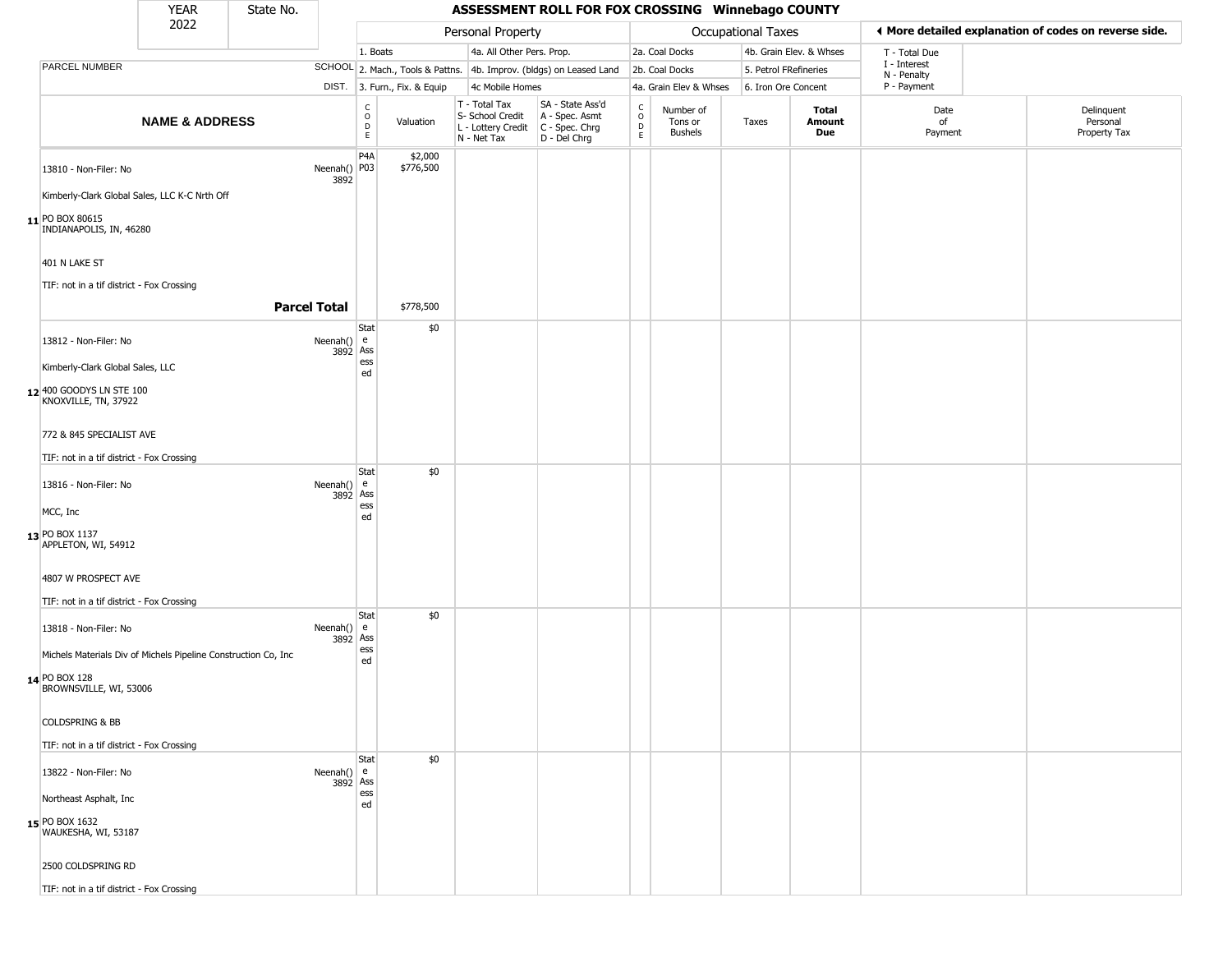|                                                                                                          | <b>YEAR</b>               | State No. |                          |                                                 |                              |                                                                                         | ASSESSMENT ROLL FOR FOX CROSSING Winnebago COUNTY                   |                        |                                        |                       |                         |                             |                                                       |  |
|----------------------------------------------------------------------------------------------------------|---------------------------|-----------|--------------------------|-------------------------------------------------|------------------------------|-----------------------------------------------------------------------------------------|---------------------------------------------------------------------|------------------------|----------------------------------------|-----------------------|-------------------------|-----------------------------|-------------------------------------------------------|--|
|                                                                                                          | 2022                      |           |                          |                                                 |                              | Personal Property                                                                       |                                                                     |                        |                                        | Occupational Taxes    |                         |                             | I More detailed explanation of codes on reverse side. |  |
|                                                                                                          |                           |           |                          | 1. Boats                                        |                              | 4a. All Other Pers. Prop.                                                               |                                                                     |                        | 2a. Coal Docks                         |                       | 4b. Grain Elev. & Whses | T - Total Due               |                                                       |  |
| PARCEL NUMBER                                                                                            |                           |           |                          |                                                 |                              |                                                                                         | SCHOOL 2. Mach., Tools & Pattns. 4b. Improv. (bldgs) on Leased Land |                        | 2b. Coal Docks                         | 5. Petrol FRefineries |                         | I - Interest<br>N - Penalty |                                                       |  |
|                                                                                                          |                           |           |                          |                                                 | DIST. 3. Furn., Fix. & Equip | 4c Mobile Homes                                                                         |                                                                     |                        | 4a. Grain Elev & Whses                 | 6. Iron Ore Concent   |                         | P - Payment                 |                                                       |  |
|                                                                                                          | <b>NAME &amp; ADDRESS</b> |           |                          | $\begin{array}{c} C \\ O \\ D \\ E \end{array}$ | Valuation                    | T - Total Tax<br>S- School Credit<br>L - Lottery Credit   C - Spec. Chrg<br>N - Net Tax | SA - State Ass'd<br>A - Spec. Asmt<br>$D - Del Chrg$                | C<br>$\circ$<br>D<br>E | Number of<br>Tons or<br><b>Bushels</b> | Taxes                 | Total<br>Amount<br>Due  | Date<br>of<br>Payment       | Delinquent<br>Personal<br>Property Tax                |  |
| 13825 - Non-Filer: No<br>Outlook Group, LLC Graphics Div<br>16 1180 AMERICAN DR<br>NEENAH, WI, 54956     |                           |           | Neenah()<br>3892 Ass     | Stat<br>e<br>ess<br>ed                          | \$0                          |                                                                                         |                                                                     |                        |                                        |                       |                         |                             |                                                       |  |
| 1180 AMERICAN DR<br>TIF: not in a tif district - Fox Crossing                                            |                           |           |                          |                                                 |                              |                                                                                         |                                                                     |                        |                                        |                       |                         |                             |                                                       |  |
| 13827 - Non-Filer: No<br>Pierce Manufacturing, Inc<br>17 PO BOX 2017<br>APPLETON, WI, 54912              |                           |           | Neenah() $e$<br>3892 Ass | Stat<br>ess<br>ed                               | \$0                          |                                                                                         |                                                                     |                        |                                        |                       |                         |                             |                                                       |  |
| 2600/2500/2602 AMERICAN DR<br>TIF: not in a tif district - Fox Crossing                                  |                           |           |                          |                                                 |                              |                                                                                         |                                                                     |                        |                                        |                       |                         |                             |                                                       |  |
| 13829 - Non-Filer: No<br>Redi-Welding Co<br>18 983 HAASE ST<br>NEENAH, WI, 54956                         |                           |           | Neenah()<br>3892         | Stat<br>e<br>Ass<br>ess<br>ed                   | \$0                          |                                                                                         |                                                                     |                        |                                        |                       |                         |                             |                                                       |  |
| 983 HAASE ST<br>TIF: not in a tif district - Fox Crossing                                                |                           |           |                          |                                                 |                              |                                                                                         |                                                                     |                        |                                        |                       |                         |                             |                                                       |  |
| 13830 - Non-Filer: No<br>County Materials, Corp<br>$19$ <sup>205</sup> NORTH ST<br>MARATHON, WI, 54448   |                           |           | Neenah()<br>3892         | Stat<br>e<br>Ass<br>ess<br>ed                   | \$0                          |                                                                                         |                                                                     |                        |                                        |                       |                         |                             |                                                       |  |
| 3019 W PROSPECT AVE<br>TIF: not in a tif district - Fox Crossing                                         |                           |           |                          |                                                 |                              |                                                                                         |                                                                     |                        |                                        |                       |                         |                             |                                                       |  |
| 13831 - Non-Filer: No<br>Superior Drapery Inc<br><b>20</b> 750 VALLEY RD<br><b>20</b> MENASHA, WI, 54952 |                           |           | Menasha (3430)           | Stat<br>e<br>Ass<br>ess<br>ed                   | \$0                          |                                                                                         |                                                                     |                        |                                        |                       |                         |                             |                                                       |  |
| 750 VALLEY RD<br>TIF: not in a tif district - Fox Crossing                                               |                           |           |                          |                                                 |                              |                                                                                         |                                                                     |                        |                                        |                       |                         |                             |                                                       |  |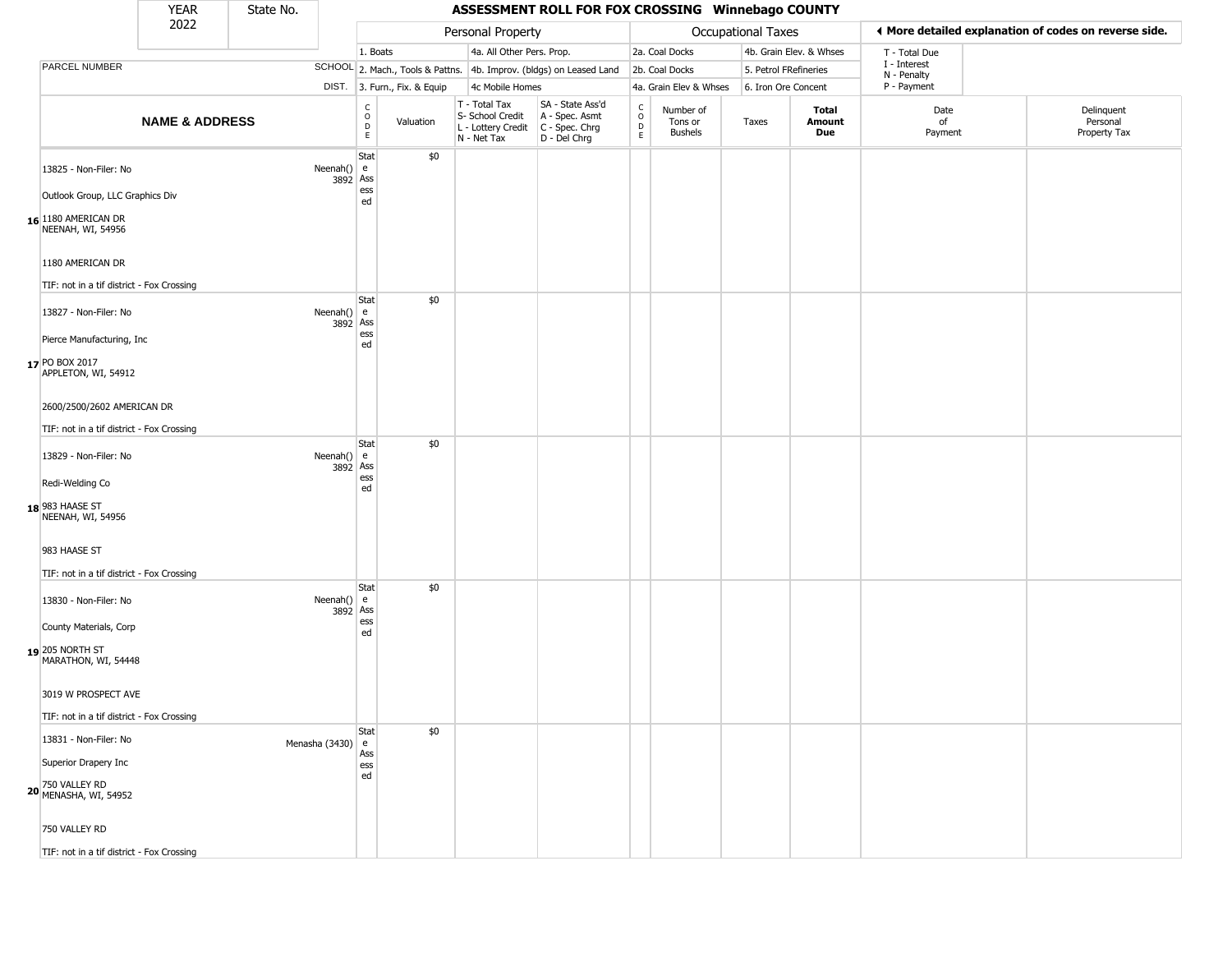|                                                                                    | <b>YEAR</b>                                        | State No.      |                          |                                                |                              |                                                  | ASSESSMENT ROLL FOR FOX CROSSING Winnebago COUNTY                                         |                         |                                 |                       |                         |                             |                                                       |
|------------------------------------------------------------------------------------|----------------------------------------------------|----------------|--------------------------|------------------------------------------------|------------------------------|--------------------------------------------------|-------------------------------------------------------------------------------------------|-------------------------|---------------------------------|-----------------------|-------------------------|-----------------------------|-------------------------------------------------------|
|                                                                                    | 2022                                               |                |                          |                                                |                              | Personal Property                                |                                                                                           |                         |                                 | Occupational Taxes    |                         |                             | ♦ More detailed explanation of codes on reverse side. |
|                                                                                    |                                                    |                |                          | 1. Boats                                       |                              | 4a. All Other Pers. Prop.                        |                                                                                           |                         | 2a. Coal Docks                  |                       | 4b. Grain Elev. & Whses | T - Total Due               |                                                       |
| PARCEL NUMBER                                                                      |                                                    |                |                          |                                                |                              |                                                  | SCHOOL 2. Mach., Tools & Pattns. 4b. Improv. (bldgs) on Leased Land                       |                         | 2b. Coal Docks                  | 5. Petrol FRefineries |                         | I - Interest<br>N - Penalty |                                                       |
|                                                                                    |                                                    |                |                          |                                                | DIST. 3. Furn., Fix. & Equip | 4c Mobile Homes                                  |                                                                                           |                         | 4a. Grain Elev & Whses          | 6. Iron Ore Concent   |                         | P - Payment                 |                                                       |
|                                                                                    | <b>NAME &amp; ADDRESS</b>                          |                |                          | $\begin{matrix} 0 \\ 0 \\ 0 \end{matrix}$<br>E | Valuation                    | T - Total Tax<br>S- School Credit<br>N - Net Tax | SA - State Ass'd<br>A - Spec. Asmt<br>L - Lottery Credit   C - Spec. Chrg<br>D - Del Chrg | c<br>$\circ$<br>D<br>E. | Number of<br>Tons or<br>Bushels | Taxes                 | Total<br>Amount<br>Due  | Date<br>of<br>Payment       | Delinquent<br>Personal<br>Property Tax                |
| 13832 - Non-Filer: No                                                              |                                                    |                | Neenah()<br>3892         | Stat<br>l e<br>Ass<br>ess                      | \$0                          |                                                  |                                                                                           |                         |                                 |                       |                         |                             |                                                       |
| Stowe Woodward LLC<br>$21$ <sup>14101</sup> CAPITAL BLVD<br>YOUNGSVILLE, NC, 27596 |                                                    |                |                          | ed                                             |                              |                                                  |                                                                                           |                         |                                 |                       |                         |                             |                                                       |
| 912 HAASE ST<br>TIF: not in a tif district - Fox Crossing                          |                                                    |                |                          |                                                |                              |                                                  |                                                                                           |                         |                                 |                       |                         |                             |                                                       |
| 13834 - Non-Filer: No                                                              |                                                    |                |                          | Stat<br>e                                      | \$0                          |                                                  |                                                                                           |                         |                                 |                       |                         |                             |                                                       |
| Valley Pattern Inc                                                                 |                                                    | Menasha (3430) |                          | Ass                                            |                              |                                                  |                                                                                           |                         |                                 |                       |                         |                             |                                                       |
| 990 VALLEY RD<br>22 MENASHA, WI, 54952                                             |                                                    |                |                          | ess<br>ed                                      |                              |                                                  |                                                                                           |                         |                                 |                       |                         |                             |                                                       |
| 990 VALLEY RD                                                                      |                                                    |                |                          |                                                |                              |                                                  |                                                                                           |                         |                                 |                       |                         |                             |                                                       |
| TIF: not in a tif district - Fox Crossing                                          |                                                    |                |                          |                                                |                              |                                                  |                                                                                           |                         |                                 |                       |                         |                             |                                                       |
| 13842 - Non-Filer: No                                                              |                                                    |                | Neenah()<br>3892 Ass     | Stat<br>e                                      | \$0                          |                                                  |                                                                                           |                         |                                 |                       |                         |                             |                                                       |
|                                                                                    | Sun Chemical Corporation ATTN International App Co |                |                          | ess<br>ed                                      |                              |                                                  |                                                                                           |                         |                                 |                       |                         |                             |                                                       |
| 23 110 PLEASANT AVE<br>UPPER SADDLE RIVER, NJ, 07458                               |                                                    |                |                          |                                                |                              |                                                  |                                                                                           |                         |                                 |                       |                         |                             |                                                       |
| 830 EHLERS RD                                                                      |                                                    |                |                          |                                                |                              |                                                  |                                                                                           |                         |                                 |                       |                         |                             |                                                       |
| TIF: not in a tif district - Fox Crossing                                          |                                                    |                |                          |                                                |                              |                                                  |                                                                                           |                         |                                 |                       |                         |                             |                                                       |
| 14259 - Non-Filer: No                                                              |                                                    | Menasha (3430) |                          | Stat<br>e                                      | \$0                          |                                                  |                                                                                           |                         |                                 |                       |                         |                             |                                                       |
| Brute Force Engineering Inc                                                        |                                                    |                |                          | Ass<br>ess                                     |                              |                                                  |                                                                                           |                         |                                 |                       |                         |                             |                                                       |
| 2413 GMEINER RD<br>24 APPLETON, WI, 54915                                          |                                                    |                |                          | ed                                             |                              |                                                  |                                                                                           |                         |                                 |                       |                         |                             |                                                       |
| 2413 GMEINER RD                                                                    |                                                    |                |                          |                                                |                              |                                                  |                                                                                           |                         |                                 |                       |                         |                             |                                                       |
| TIF: not in a tif district - Fox Crossing                                          |                                                    |                |                          |                                                |                              |                                                  |                                                                                           |                         |                                 |                       |                         |                             |                                                       |
| 29253 - Non-Filer: No                                                              |                                                    |                | Neenah() $e$<br>3892 Ass | Stat                                           | \$0                          |                                                  |                                                                                           |                         |                                 |                       |                         |                             |                                                       |
| Quality Custom Metal Fabrication Inc                                               |                                                    |                |                          | ess<br>ed                                      |                              |                                                  |                                                                                           |                         |                                 |                       |                         |                             |                                                       |
| 25 1305 CONSTITUTION DR<br>NEENAH, WI, 54956                                       |                                                    |                |                          |                                                |                              |                                                  |                                                                                           |                         |                                 |                       |                         |                             |                                                       |
| 1305 CONSTITUTION DR                                                               |                                                    |                |                          |                                                |                              |                                                  |                                                                                           |                         |                                 |                       |                         |                             |                                                       |
| TIF: not in a tif district - Fox Crossing                                          |                                                    |                |                          |                                                |                              |                                                  |                                                                                           |                         |                                 |                       |                         |                             |                                                       |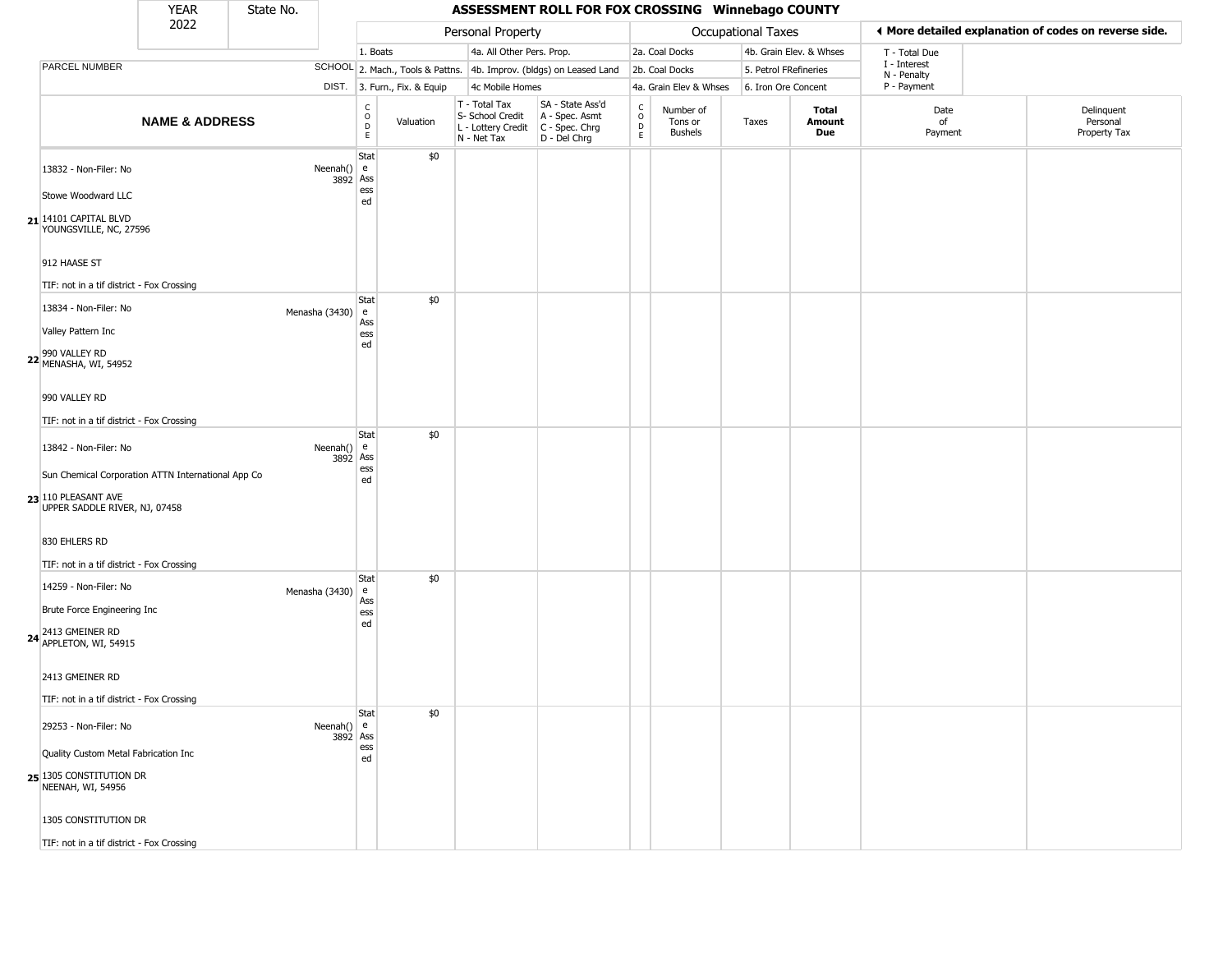|                                                             | <b>YEAR</b>               | State No.      |                                                 |                                  |                                                  | ASSESSMENT ROLL FOR FOX CROSSING Winnebago COUNTY                                         |                        |                                 |                       |                         |                             |                                                       |
|-------------------------------------------------------------|---------------------------|----------------|-------------------------------------------------|----------------------------------|--------------------------------------------------|-------------------------------------------------------------------------------------------|------------------------|---------------------------------|-----------------------|-------------------------|-----------------------------|-------------------------------------------------------|
|                                                             | 2022                      |                |                                                 |                                  | Personal Property                                |                                                                                           |                        |                                 | Occupational Taxes    |                         |                             | ◀ More detailed explanation of codes on reverse side. |
|                                                             |                           |                |                                                 | 1. Boats                         | 4a. All Other Pers. Prop.                        |                                                                                           |                        | 2a. Coal Docks                  |                       | 4b. Grain Elev. & Whses | T - Total Due               |                                                       |
| PARCEL NUMBER                                               |                           |                |                                                 | SCHOOL 2. Mach., Tools & Pattns. |                                                  | 4b. Improv. (bldgs) on Leased Land                                                        |                        | 2b. Coal Docks                  | 5. Petrol FRefineries |                         | I - Interest<br>N - Penalty |                                                       |
|                                                             |                           |                |                                                 | DIST. 3. Furn., Fix. & Equip     | 4c Mobile Homes                                  |                                                                                           |                        | 4a. Grain Elev & Whses          | 6. Iron Ore Concent   |                         | P - Payment                 |                                                       |
|                                                             | <b>NAME &amp; ADDRESS</b> |                | $\begin{array}{c} C \\ O \\ D \\ E \end{array}$ | Valuation                        | T - Total Tax<br>S- School Credit<br>N - Net Tax | SA - State Ass'd<br>A - Spec. Asmt<br>L - Lottery Credit   C - Spec. Chrg<br>D - Del Chrg | C<br>$\circ$<br>D<br>E | Number of<br>Tons or<br>Bushels | Taxes                 | Total<br>Amount<br>Due  | Date<br>of<br>Payment       | Delinquent<br>Personal<br>Property Tax                |
| 29811 - Non-Filer: No<br>Milltown Paper Inc                 |                           | Neenah()       | Stat<br>e<br>Ass<br>3892<br>ess                 | \$0                              |                                                  |                                                                                           |                        |                                 |                       |                         |                             |                                                       |
| $26$ <sup>1286</sup> EHLERS RD<br>NEENAH, WI, 54956         |                           |                | ed                                              |                                  |                                                  |                                                                                           |                        |                                 |                       |                         |                             |                                                       |
| 1286 EHLERS RD<br>TIF: not in a tif district - Fox Crossing |                           |                |                                                 |                                  |                                                  |                                                                                           |                        |                                 |                       |                         |                             |                                                       |
|                                                             |                           |                | Stat                                            | \$0                              |                                                  |                                                                                           |                        |                                 |                       |                         |                             |                                                       |
| 30249 - Non-Filer: No                                       |                           | Neenah()       | e<br>3892 Ass                                   |                                  |                                                  |                                                                                           |                        |                                 |                       |                         |                             |                                                       |
| Binding Edge, Inc The                                       |                           |                | ess<br>ed                                       |                                  |                                                  |                                                                                           |                        |                                 |                       |                         |                             |                                                       |
| 27 883 BLAIR AVE<br>NEENAH, WI, 54956                       |                           |                |                                                 |                                  |                                                  |                                                                                           |                        |                                 |                       |                         |                             |                                                       |
| 883 BLAIR AVE                                               |                           |                |                                                 |                                  |                                                  |                                                                                           |                        |                                 |                       |                         |                             |                                                       |
| TIF: not in a tif district - Fox Crossing                   |                           |                |                                                 |                                  |                                                  |                                                                                           |                        |                                 |                       |                         |                             |                                                       |
| 33340 - Non-Filer: No                                       |                           | Neenah()       | Stat<br>e                                       | \$0                              |                                                  |                                                                                           |                        |                                 |                       |                         |                             |                                                       |
|                                                             |                           |                | 3892<br>Ass<br>ess                              |                                  |                                                  |                                                                                           |                        |                                 |                       |                         |                             |                                                       |
| <b>SQB PACKAGING</b>                                        |                           |                | ed                                              |                                  |                                                  |                                                                                           |                        |                                 |                       |                         |                             |                                                       |
| 28 991 EHLERS RD<br>NEENAH, WI, 54956                       |                           |                |                                                 |                                  |                                                  |                                                                                           |                        |                                 |                       |                         |                             |                                                       |
| 991 EHLERS RD                                               |                           |                |                                                 |                                  |                                                  |                                                                                           |                        |                                 |                       |                         |                             |                                                       |
| TIF: not in a tif district - Fox Crossing                   |                           |                |                                                 |                                  |                                                  |                                                                                           |                        |                                 |                       |                         |                             |                                                       |
| 33555 - Non-Filer: No                                       |                           | Menasha (3430) | Stat<br>e                                       | \$0                              |                                                  |                                                                                           |                        |                                 |                       |                         |                             |                                                       |
| Competition Specialists, Inc.                               |                           |                | Ass<br>ess                                      |                                  |                                                  |                                                                                           |                        |                                 |                       |                         |                             |                                                       |
| 1342 EARL ST<br>$29$ MENASHA, WI, 54952                     |                           |                | ed                                              |                                  |                                                  |                                                                                           |                        |                                 |                       |                         |                             |                                                       |
| 1342 EARL ST                                                |                           |                |                                                 |                                  |                                                  |                                                                                           |                        |                                 |                       |                         |                             |                                                       |
| TIF: not in a tif district - Fox Crossing                   |                           |                |                                                 |                                  |                                                  |                                                                                           |                        |                                 |                       |                         |                             |                                                       |
| 33979 - Non-Filer: No                                       |                           | Neenah()       | Stat<br>e<br>Ass<br>3892                        | \$0                              |                                                  |                                                                                           |                        |                                 |                       |                         |                             |                                                       |
| Appleton Sign Co                                            |                           |                | ess<br>ed                                       |                                  |                                                  |                                                                                           |                        |                                 |                       |                         |                             |                                                       |
| 30 2400 HOLLY RD<br>NEENAH, WI, 54956                       |                           |                |                                                 |                                  |                                                  |                                                                                           |                        |                                 |                       |                         |                             |                                                       |
| 2400 HOLLY RD                                               |                           |                |                                                 |                                  |                                                  |                                                                                           |                        |                                 |                       |                         |                             |                                                       |
| TIF: not in a tif district - Fox Crossing                   |                           |                |                                                 |                                  |                                                  |                                                                                           |                        |                                 |                       |                         |                             |                                                       |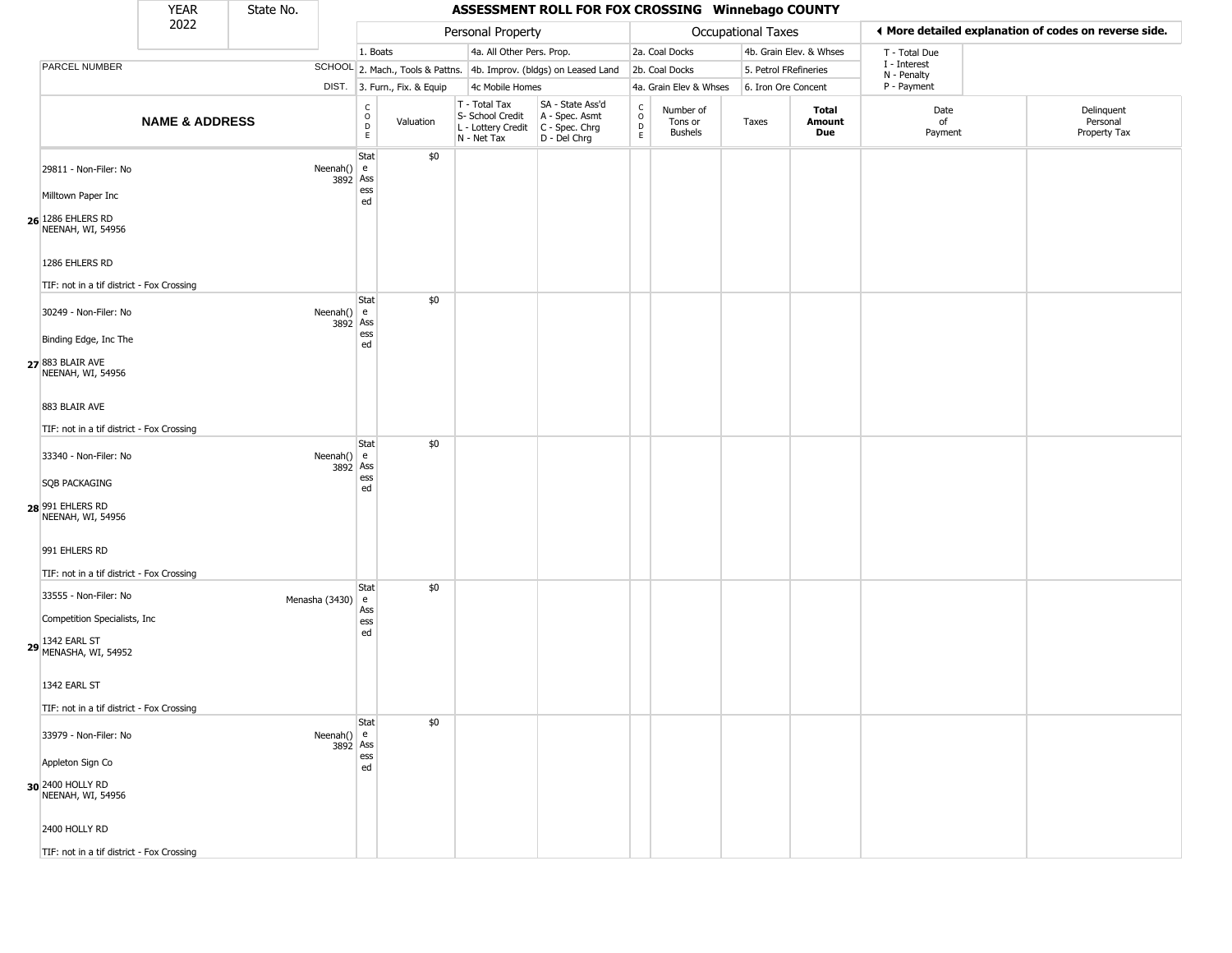|                                                                                                  | <b>YEAR</b>               | State No. |                          |                                             |                              |                                                                        | ASSESSMENT ROLL FOR FOX CROSSING Winnebago COUNTY                    |                             |                                        |                       |                         |                             |                                                       |
|--------------------------------------------------------------------------------------------------|---------------------------|-----------|--------------------------|---------------------------------------------|------------------------------|------------------------------------------------------------------------|----------------------------------------------------------------------|-----------------------------|----------------------------------------|-----------------------|-------------------------|-----------------------------|-------------------------------------------------------|
|                                                                                                  | 2022                      |           |                          |                                             |                              | Personal Property                                                      |                                                                      |                             |                                        | Occupational Taxes    |                         |                             | ♦ More detailed explanation of codes on reverse side. |
|                                                                                                  |                           |           |                          | 1. Boats                                    |                              | 4a. All Other Pers. Prop.                                              |                                                                      |                             | 2a. Coal Docks                         |                       | 4b. Grain Elev. & Whses | T - Total Due               |                                                       |
| PARCEL NUMBER                                                                                    |                           |           |                          |                                             |                              |                                                                        | SCHOOL 2. Mach., Tools & Pattns. 4b. Improv. (bldgs) on Leased Land  |                             | 2b. Coal Docks                         | 5. Petrol FRefineries |                         | I - Interest<br>N - Penalty |                                                       |
|                                                                                                  |                           |           |                          |                                             | DIST. 3. Furn., Fix. & Equip | 4c Mobile Homes                                                        |                                                                      |                             | 4a. Grain Elev & Whses                 | 6. Iron Ore Concent   |                         | P - Payment                 |                                                       |
|                                                                                                  | <b>NAME &amp; ADDRESS</b> |           |                          | $\frac{c}{0}$<br>$\mathsf D$<br>$\mathsf E$ | Valuation                    | T - Total Tax<br>S- School Credit<br>L - Lottery Credit<br>N - Net Tax | SA - State Ass'd<br>A - Spec. Asmt<br>C - Spec. Chrg<br>D - Del Chrg | C<br>$\mathsf{o}$<br>D<br>E | Number of<br>Tons or<br><b>Bushels</b> | Taxes                 | Total<br>Amount<br>Due  | Date<br>of<br>Payment       | Delinquent<br>Personal<br>Property Tax                |
| 34870 - Non-Filer: No<br>Dixon Ticonderoga Co<br>31 1097 EHLERS RD<br>NEENAH, WI, 54956          |                           |           | Neenah() $e$<br>3892 Ass | Stat<br>ess<br>ed                           | \$0                          |                                                                        |                                                                      |                             |                                        |                       |                         |                             |                                                       |
| 1097 EHLERS RD                                                                                   |                           |           |                          |                                             |                              |                                                                        |                                                                      |                             |                                        |                       |                         |                             |                                                       |
| TIF: not in a tif district - Fox Crossing<br>34875 - Non-Filer: No                               |                           |           | Neenah() $e$<br>3892 Ass | Stat<br>ess                                 | \$0                          |                                                                        |                                                                      |                             |                                        |                       |                         |                             |                                                       |
| Plastic Products Inc<br>32 625 TOWMEN RD STE 300<br>NEENAH, WI, 54956                            |                           |           |                          | ed                                          |                              |                                                                        |                                                                      |                             |                                        |                       |                         |                             |                                                       |
| 625 TOWMEN RD STE 300                                                                            |                           |           |                          |                                             |                              |                                                                        |                                                                      |                             |                                        |                       |                         |                             |                                                       |
| TIF: not in a tif district - Fox Crossing                                                        |                           |           |                          |                                             |                              |                                                                        |                                                                      |                             |                                        |                       |                         |                             |                                                       |
| 35583 - Non-Filer: No                                                                            |                           |           | Neenah() $e$<br>3892 Ass | Stat<br>ess                                 | \$0                          |                                                                        |                                                                      |                             |                                        |                       |                         |                             |                                                       |
| Neenah Paper, Inc Preston Ridge III<br>33 3460 PRESTON RIDGE RD STE 150<br>ALPHARETTA, GA, 30005 |                           |           |                          | ed                                          |                              |                                                                        |                                                                      |                             |                                        |                       |                         |                             |                                                       |
| 1300/1376/1500 KIMBERLY DR                                                                       |                           |           |                          |                                             |                              |                                                                        |                                                                      |                             |                                        |                       |                         |                             |                                                       |
| TIF: not in a tif district - Fox Crossing                                                        |                           |           |                          |                                             |                              |                                                                        |                                                                      |                             |                                        |                       |                         |                             |                                                       |
| 35967 - Non-Filer: No                                                                            |                           |           | Neenah() $e$<br>3892 Ass | Stat<br>ess                                 | \$0                          |                                                                        |                                                                      |                             |                                        |                       |                         |                             |                                                       |
| Kimberly-Clark Corporation<br>34 400 GOODYS LN STE 100<br>KNOXVILLE, TN, 37922                   |                           |           |                          | ed                                          |                              |                                                                        |                                                                      |                             |                                        |                       |                         |                             |                                                       |
| 401 N LAKE ST                                                                                    |                           |           |                          |                                             |                              |                                                                        |                                                                      |                             |                                        |                       |                         |                             |                                                       |
| TIF: not in a tif district - Fox Crossing                                                        |                           |           |                          |                                             |                              |                                                                        |                                                                      |                             |                                        |                       |                         |                             |                                                       |
| 35968 - Non-Filer: No                                                                            |                           |           | Neenah() $e$<br>3892 Ass | Stat                                        | \$0                          |                                                                        |                                                                      |                             |                                        |                       |                         |                             |                                                       |
| Kimberly-Clark Corporation                                                                       |                           |           |                          | ess<br>ed                                   |                              |                                                                        |                                                                      |                             |                                        |                       |                         |                             |                                                       |
| 35 400 GOODYS LN STE 100<br>KNOXVILLE, TN, 37922                                                 |                           |           |                          |                                             |                              |                                                                        |                                                                      |                             |                                        |                       |                         |                             |                                                       |
| 2100/2300 WINCHESTER RD                                                                          |                           |           |                          |                                             |                              |                                                                        |                                                                      |                             |                                        |                       |                         |                             |                                                       |
| TIF: not in a tif district - Fox Crossing                                                        |                           |           |                          |                                             |                              |                                                                        |                                                                      |                             |                                        |                       |                         |                             |                                                       |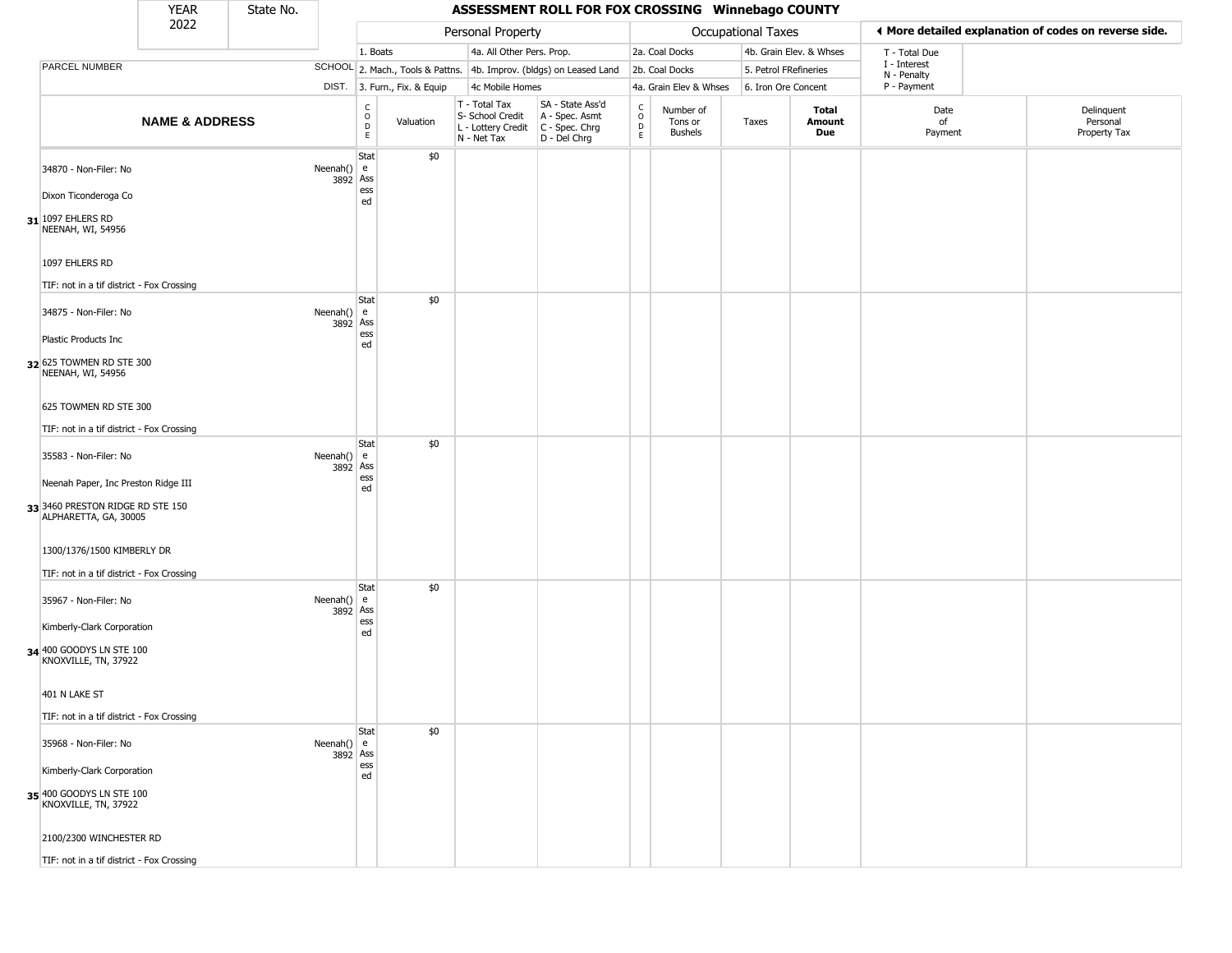|                                                          | <b>YEAR</b>               | State No. |                          |                                                 |                              |                                                                        | ASSESSMENT ROLL FOR FOX CROSSING Winnebago COUNTY                    |                                |                                        |                       |                         |                             |                                                       |
|----------------------------------------------------------|---------------------------|-----------|--------------------------|-------------------------------------------------|------------------------------|------------------------------------------------------------------------|----------------------------------------------------------------------|--------------------------------|----------------------------------------|-----------------------|-------------------------|-----------------------------|-------------------------------------------------------|
|                                                          | 2022                      |           |                          |                                                 |                              | Personal Property                                                      |                                                                      |                                |                                        | Occupational Taxes    |                         |                             | ◀ More detailed explanation of codes on reverse side. |
|                                                          |                           |           |                          | 1. Boats                                        |                              | 4a. All Other Pers. Prop.                                              |                                                                      |                                | 2a. Coal Docks                         |                       | 4b. Grain Elev. & Whses | T - Total Due               |                                                       |
| PARCEL NUMBER                                            |                           |           |                          |                                                 |                              |                                                                        | SCHOOL 2. Mach., Tools & Pattns. 4b. Improv. (bldgs) on Leased Land  |                                | 2b. Coal Docks                         | 5. Petrol FRefineries |                         | I - Interest<br>N - Penalty |                                                       |
|                                                          |                           |           |                          |                                                 | DIST. 3. Furn., Fix. & Equip | 4c Mobile Homes                                                        |                                                                      |                                | 4a. Grain Elev & Whses                 | 6. Iron Ore Concent   |                         | P - Payment                 |                                                       |
|                                                          | <b>NAME &amp; ADDRESS</b> |           |                          | $_{\rm o}^{\rm c}$<br>$\mathsf{D}_{\mathsf{E}}$ | Valuation                    | T - Total Tax<br>S- School Credit<br>L - Lottery Credit<br>N - Net Tax | SA - State Ass'd<br>A - Spec. Asmt<br>C - Spec. Chrg<br>D - Del Chrg | $\rm ^c_o$<br>$\mathsf D$<br>E | Number of<br>Tons or<br><b>Bushels</b> | Taxes                 | Total<br>Amount<br>Due  | Date<br>of<br>Payment       | Delinquent<br>Personal<br>Property Tax                |
| 36260 - Non-Filer: No<br>Red D Mix, Inc                  |                           |           | Neenah() $e$<br>3892 Ass | Stat<br>ess                                     | \$0                          |                                                                        |                                                                      |                                |                                        |                       |                         |                             |                                                       |
| 36 2885 ALLIED ST<br>GREEN BAY, WI, 54304                |                           |           |                          | ed                                              |                              |                                                                        |                                                                      |                                |                                        |                       |                         |                             |                                                       |
| 2575 KISSER CT                                           |                           |           |                          |                                                 |                              |                                                                        |                                                                      |                                |                                        |                       |                         |                             |                                                       |
| TIF: not in a tif district - Fox Crossing                |                           |           |                          |                                                 |                              |                                                                        |                                                                      |                                |                                        |                       |                         |                             |                                                       |
| 36425 - Non-Filer: No                                    |                           |           | Neenah() $e$<br>3892 Ass | Stat                                            | \$0                          |                                                                        |                                                                      |                                |                                        |                       |                         |                             |                                                       |
| Kimberly-Clark Global Sales LLC                          |                           |           |                          | ess<br>ed                                       |                              |                                                                        |                                                                      |                                |                                        |                       |                         |                             |                                                       |
| 37 400 GOODYS LN STE 100<br>KNOXVILLE, TN, 37922         |                           |           |                          |                                                 |                              |                                                                        |                                                                      |                                |                                        |                       |                         |                             |                                                       |
| 970 COLD SPRING RD                                       |                           |           |                          |                                                 |                              |                                                                        |                                                                      |                                |                                        |                       |                         |                             |                                                       |
| TIF: not in a tif district - Fox Crossing                |                           |           |                          | Stat                                            | \$0                          |                                                                        |                                                                      |                                |                                        |                       |                         |                             |                                                       |
| 36944 - Non-Filer: No                                    |                           |           | Neenah() $e$<br>3892 Ass | ess                                             |                              |                                                                        |                                                                      |                                |                                        |                       |                         |                             |                                                       |
| Machining & Repair Services, LLC                         |                           |           |                          | ed                                              |                              |                                                                        |                                                                      |                                |                                        |                       |                         |                             |                                                       |
| 38 1984 AMERICAN DR<br>NEENAH, WI, 54956                 |                           |           |                          |                                                 |                              |                                                                        |                                                                      |                                |                                        |                       |                         |                             |                                                       |
| 1984 AMERICAN DR                                         |                           |           |                          |                                                 |                              |                                                                        |                                                                      |                                |                                        |                       |                         |                             |                                                       |
| TIF: not in a tif district - Fox Crossing                |                           |           |                          | Stat                                            | \$0                          |                                                                        |                                                                      |                                |                                        |                       |                         |                             |                                                       |
| 43894 - Non-Filer: No                                    |                           |           | Neenah() $e$<br>3892     | Ass<br>ess                                      |                              |                                                                        |                                                                      |                                |                                        |                       |                         |                             |                                                       |
| Eaton Aeroquip, LLC                                      |                           |           |                          | ed                                              |                              |                                                                        |                                                                      |                                |                                        |                       |                         |                             |                                                       |
| 39 1000 EATON BLVD, MAIL CODE 2N<br>CLEVELAND, OH, 44122 |                           |           |                          |                                                 |                              |                                                                        |                                                                      |                                |                                        |                       |                         |                             |                                                       |
| 2600 AMERICAN DR                                         |                           |           |                          |                                                 |                              |                                                                        |                                                                      |                                |                                        |                       |                         |                             |                                                       |
| TIF: not in a tif district - Fox Crossing                |                           |           |                          |                                                 |                              |                                                                        |                                                                      |                                |                                        |                       |                         |                             |                                                       |
| 49048 - Non-Filer: No                                    |                           |           | Neenah() $e$<br>3892 Ass | Stat                                            | \$0                          |                                                                        |                                                                      |                                |                                        |                       |                         |                             |                                                       |
| Sunset Hill Stoneware LLC                                |                           |           |                          | ess<br>ed                                       |                              |                                                                        |                                                                      |                                |                                        |                       |                         |                             |                                                       |
| 40 985 EHLERS RD<br>NEENAH, WI, 54956                    |                           |           |                          |                                                 |                              |                                                                        |                                                                      |                                |                                        |                       |                         |                             |                                                       |
| 985 EHLERS RD                                            |                           |           |                          |                                                 |                              |                                                                        |                                                                      |                                |                                        |                       |                         |                             |                                                       |
| TIF: not in a tif district - Fox Crossing                |                           |           |                          |                                                 |                              |                                                                        |                                                                      |                                |                                        |                       |                         |                             |                                                       |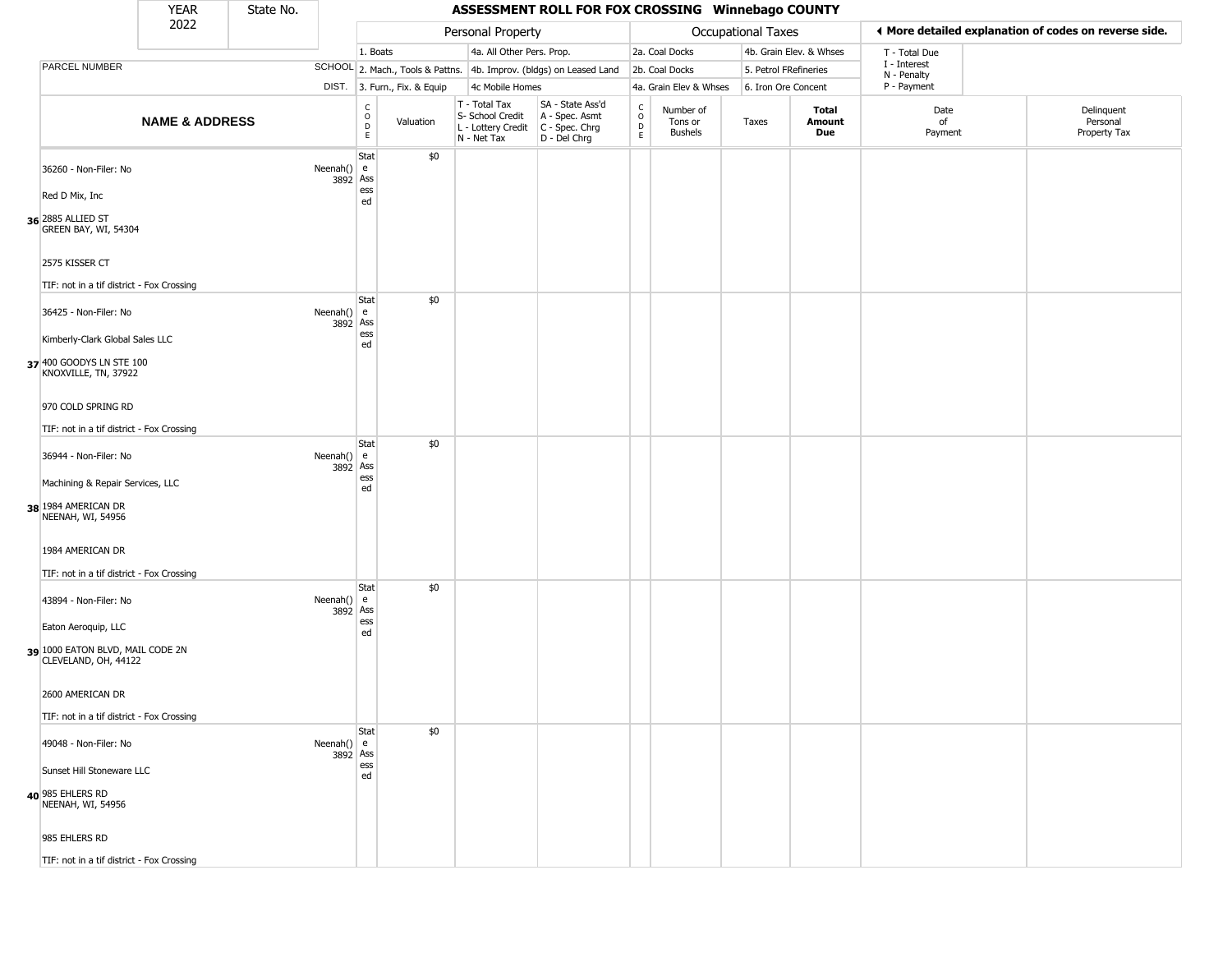|                                                                                                                   | <b>YEAR</b>               | State No. |                    |                                       |                              |                                                  | ASSESSMENT ROLL FOR FOX CROSSING Winnebago COUNTY                                         |                         |                                 |                       |                         |                             |                                                       |
|-------------------------------------------------------------------------------------------------------------------|---------------------------|-----------|--------------------|---------------------------------------|------------------------------|--------------------------------------------------|-------------------------------------------------------------------------------------------|-------------------------|---------------------------------|-----------------------|-------------------------|-----------------------------|-------------------------------------------------------|
|                                                                                                                   | 2022                      |           |                    |                                       |                              | Personal Property                                |                                                                                           |                         |                                 | Occupational Taxes    |                         |                             | ◀ More detailed explanation of codes on reverse side. |
|                                                                                                                   |                           |           |                    | 1. Boats                              |                              | 4a. All Other Pers. Prop.                        |                                                                                           |                         | 2a. Coal Docks                  |                       | 4b. Grain Elev. & Whses | T - Total Due               |                                                       |
| PARCEL NUMBER                                                                                                     |                           |           |                    |                                       |                              |                                                  | SCHOOL 2. Mach., Tools & Pattns. 4b. Improv. (bldgs) on Leased Land                       |                         | 2b. Coal Docks                  | 5. Petrol FRefineries |                         | I - Interest<br>N - Penalty |                                                       |
|                                                                                                                   |                           |           |                    |                                       | DIST. 3. Furn., Fix. & Equip | 4c Mobile Homes                                  |                                                                                           |                         | 4a. Grain Elev & Whses          | 6. Iron Ore Concent   |                         | P - Payment                 |                                                       |
|                                                                                                                   | <b>NAME &amp; ADDRESS</b> |           |                    | C<br>$\mathsf O$<br>$\mathsf{D}$<br>E | Valuation                    | T - Total Tax<br>S- School Credit<br>N - Net Tax | SA - State Ass'd<br>A - Spec. Asmt<br>L - Lottery Credit   C - Spec. Chrg<br>D - Del Chrg | C<br>$\circ$<br>D<br>E. | Number of<br>Tons or<br>Bushels | Taxes                 | Total<br>Amount<br>Due  | Date<br>of<br>Payment       | Delinquent<br>Personal<br>Property Tax                |
| 50140 - Non-Filer: No<br>Prolamina<br>41 1055 WINCHESTER RD<br>NEENAH, WI, 54956                                  |                           |           | Neenah() $e$       | Stat<br>3892 Ass<br>ess<br>ed         | \$0                          |                                                  |                                                                                           |                         |                                 |                       |                         |                             |                                                       |
| 1055 WINCHESTER RD<br>TIF: not in a tif district - Fox Crossing                                                   |                           |           |                    |                                       |                              |                                                  |                                                                                           |                         |                                 |                       |                         |                             |                                                       |
| 50624 - Non-Filer: No<br>Tim'S Lighting Company, Inc.<br>42 990 JAMESON ST                                        |                           |           | Neenah() $e$       | <b>Stat</b><br>3892 Ass<br>ess<br>ed  | \$0                          |                                                  |                                                                                           |                         |                                 |                       |                         |                             |                                                       |
| NEENAH, WI, 54956<br>990 JAMESON ST<br>TIF: not in a tif district - Fox Crossing                                  |                           |           |                    |                                       |                              |                                                  |                                                                                           |                         |                                 |                       |                         |                             |                                                       |
| 52040 - Non-Filer: No<br>Consolidated Machine, LLC<br>43 2100 AMERICAN DR<br>NEENAH, WI, 54956                    |                           |           | Neenah() $e$       | Stat<br>3892 Ass<br>ess<br>ed         | \$0                          |                                                  |                                                                                           |                         |                                 |                       |                         |                             |                                                       |
| 2100 AMERICAN DR<br>TIF: not in a tif district - Fox Crossing                                                     |                           |           |                    |                                       |                              |                                                  |                                                                                           |                         |                                 |                       |                         |                             |                                                       |
| 60620 - Non-Filer: No<br>Poppingfun Inc                                                                           |                           |           | Neenah() $e$       | Stat<br>3892 Ass<br>ess<br>ed         | \$0                          |                                                  |                                                                                           |                         |                                 |                       |                         |                             |                                                       |
| 44 1344 CONSTITUTION DR<br>NEENAH, WI, 54956<br>1344 CONSTITUTION DR<br>TIF: not in a tif district - Fox Crossing |                           |           |                    |                                       |                              |                                                  |                                                                                           |                         |                                 |                       |                         |                             |                                                       |
| 62860 - Non-Filer: No                                                                                             |                           |           | Neenah() $\vert$ e | Stat<br>3892 Ass<br>ess               | \$0                          |                                                  |                                                                                           |                         |                                 |                       |                         |                             |                                                       |
| CPW Systems, LLC<br>45 1525 CONSTITUTION DR<br>NEENAH, WI, 54956                                                  |                           |           |                    | ed                                    |                              |                                                  |                                                                                           |                         |                                 |                       |                         |                             |                                                       |
| 1525 CONSTITUTION DR                                                                                              |                           |           |                    |                                       |                              |                                                  |                                                                                           |                         |                                 |                       |                         |                             |                                                       |
| TIF: not in a tif district - Fox Crossing                                                                         |                           |           |                    |                                       |                              |                                                  |                                                                                           |                         |                                 |                       |                         |                             |                                                       |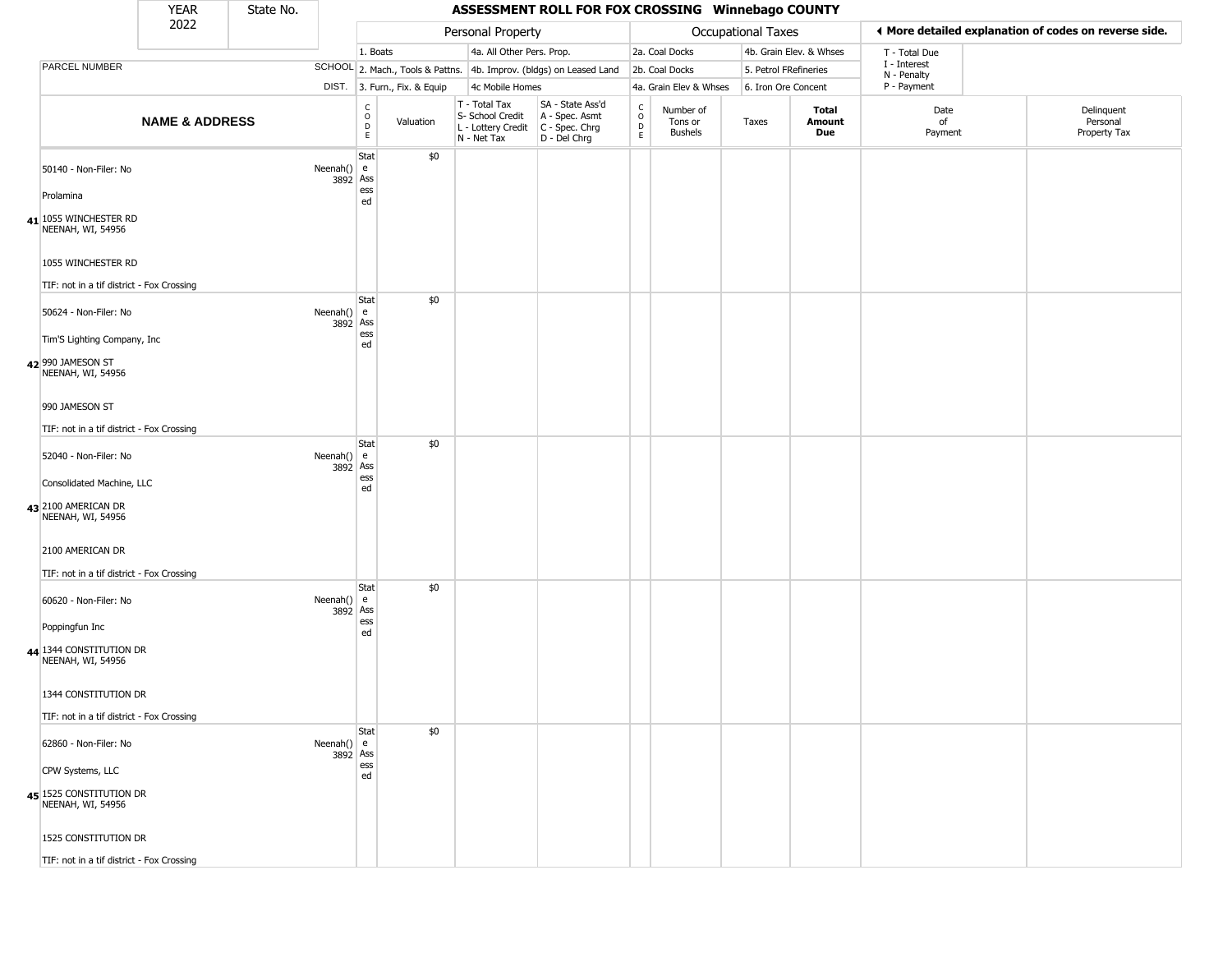|                                                            | <b>YEAR</b>               | State No. |                      |                         |                              |                                                                                         | ASSESSMENT ROLL FOR FOX CROSSING Winnebago COUNTY                   |                        |                                        |                       |                         |                             |                                                       |
|------------------------------------------------------------|---------------------------|-----------|----------------------|-------------------------|------------------------------|-----------------------------------------------------------------------------------------|---------------------------------------------------------------------|------------------------|----------------------------------------|-----------------------|-------------------------|-----------------------------|-------------------------------------------------------|
|                                                            | 2022                      |           |                      |                         |                              | Personal Property                                                                       |                                                                     |                        |                                        | Occupational Taxes    |                         |                             | ♦ More detailed explanation of codes on reverse side. |
|                                                            |                           |           |                      | 1. Boats                |                              | 4a. All Other Pers. Prop.                                                               |                                                                     |                        | 2a. Coal Docks                         |                       | 4b. Grain Elev. & Whses | T - Total Due               |                                                       |
| PARCEL NUMBER                                              |                           |           |                      |                         |                              |                                                                                         | SCHOOL 2. Mach., Tools & Pattns. 4b. Improv. (bldgs) on Leased Land |                        | 2b. Coal Docks                         | 5. Petrol FRefineries |                         | I - Interest<br>N - Penalty |                                                       |
|                                                            |                           |           |                      |                         | DIST. 3. Furn., Fix. & Equip | 4c Mobile Homes                                                                         |                                                                     |                        | 4a. Grain Elev & Whses                 | 6. Iron Ore Concent   |                         | P - Payment                 |                                                       |
|                                                            | <b>NAME &amp; ADDRESS</b> |           |                      | C<br>D<br>E<br>E        | Valuation                    | T - Total Tax<br>S- School Credit<br>L - Lottery Credit   C - Spec. Chrg<br>N - Net Tax | SA - State Ass'd<br>A - Spec. Asmt<br>D - Del Chrg                  | C<br>$\circ$<br>D<br>E | Number of<br>Tons or<br><b>Bushels</b> | Taxes                 | Total<br>Amount<br>Due  | Date<br>of<br>Payment       | Delinquent<br>Personal<br>Property Tax                |
| 66731 - Non-Filer: No                                      |                           |           | Neenah() $e$         | Stat<br>3892 Ass<br>ess | \$0                          |                                                                                         |                                                                     |                        |                                        |                       |                         |                             |                                                       |
| Sign Works, Inc                                            |                           |           |                      | ed                      |                              |                                                                                         |                                                                     |                        |                                        |                       |                         |                             |                                                       |
| 46 883 BLAIR AVE<br>NEENAH, WI, 54956                      |                           |           |                      |                         |                              |                                                                                         |                                                                     |                        |                                        |                       |                         |                             |                                                       |
| 883 BLAIR AVE<br>TIF: not in a tif district - Fox Crossing |                           |           |                      |                         |                              |                                                                                         |                                                                     |                        |                                        |                       |                         |                             |                                                       |
| 83430 - Non-Filer: No                                      |                           |           | Neenah() $e$         | Stat                    | \$0                          |                                                                                         |                                                                     |                        |                                        |                       |                         |                             |                                                       |
| B & B Racing Engines, LLC                                  |                           |           |                      | 3892 Ass<br>ess<br>ed   |                              |                                                                                         |                                                                     |                        |                                        |                       |                         |                             |                                                       |
| 47 2588 COLD SPRING RD<br>APPLETON, WI, 54914              |                           |           |                      |                         |                              |                                                                                         |                                                                     |                        |                                        |                       |                         |                             |                                                       |
| 2588 COLD SPRING RD                                        |                           |           |                      |                         |                              |                                                                                         |                                                                     |                        |                                        |                       |                         |                             |                                                       |
| TIF: not in a tif district - Fox Crossing                  |                           |           |                      | Stat                    | \$0                          |                                                                                         |                                                                     |                        |                                        |                       |                         |                             |                                                       |
| 92790 - Non-Filer: No                                      |                           |           | Neenah()<br>3892     | l e<br>Ass<br>ess       |                              |                                                                                         |                                                                     |                        |                                        |                       |                         |                             |                                                       |
| Gardan Inc                                                 |                           |           |                      | ed                      |                              |                                                                                         |                                                                     |                        |                                        |                       |                         |                             |                                                       |
| 48 221 INDUSTRIAL PARK AVE<br>HORTONVILLE, WI, 54944       |                           |           |                      |                         |                              |                                                                                         |                                                                     |                        |                                        |                       |                         |                             |                                                       |
| 1525 CONSTITUTION DR                                       |                           |           |                      |                         |                              |                                                                                         |                                                                     |                        |                                        |                       |                         |                             |                                                       |
| TIF: not in a tif district - Fox Crossing                  |                           |           |                      | P <sub>4</sub> A        | \$6,100                      |                                                                                         |                                                                     |                        |                                        |                       |                         |                             |                                                       |
| P0001 - Non-Filer: No                                      |                           |           | Neenah() P03<br>3892 |                         | \$18,000                     |                                                                                         |                                                                     |                        |                                        |                       |                         |                             |                                                       |
| A Childs Imagination Inc                                   |                           |           |                      |                         |                              |                                                                                         |                                                                     |                        |                                        |                       |                         |                             |                                                       |
| 49 1368 COLD SPRING RD<br>NEENAH, WI, 54956                |                           |           |                      |                         |                              |                                                                                         |                                                                     |                        |                                        |                       |                         |                             |                                                       |
| 1368 COLD SPRING RD                                        |                           |           |                      |                         |                              |                                                                                         |                                                                     |                        |                                        |                       |                         |                             |                                                       |
| TIF: not in a tif district - Fox Crossing                  |                           |           | <b>Parcel Total</b>  |                         | \$24,100                     |                                                                                         |                                                                     |                        |                                        |                       |                         |                             |                                                       |
|                                                            |                           |           |                      | P03                     | \$3,300                      |                                                                                         |                                                                     |                        |                                        |                       |                         |                             |                                                       |
| P0002 - Non-Filer: Yes                                     |                           |           | Neenah()<br>3892     |                         |                              |                                                                                         |                                                                     |                        |                                        |                       |                         |                             |                                                       |
| Rosa'S Tiramisu LLC Licia Maria Sollena                    |                           |           |                      |                         |                              |                                                                                         |                                                                     |                        |                                        |                       |                         |                             |                                                       |
| 50 550 E SHADY LN<br>NEENAH, WI, 54956                     |                           |           |                      |                         |                              |                                                                                         |                                                                     |                        |                                        |                       |                         |                             |                                                       |
| 550 E SHADY LN                                             |                           |           |                      |                         |                              |                                                                                         |                                                                     |                        |                                        |                       |                         |                             |                                                       |
| TIF: not in a tif district - Fox Crossing                  |                           |           |                      |                         |                              |                                                                                         |                                                                     |                        |                                        |                       |                         |                             |                                                       |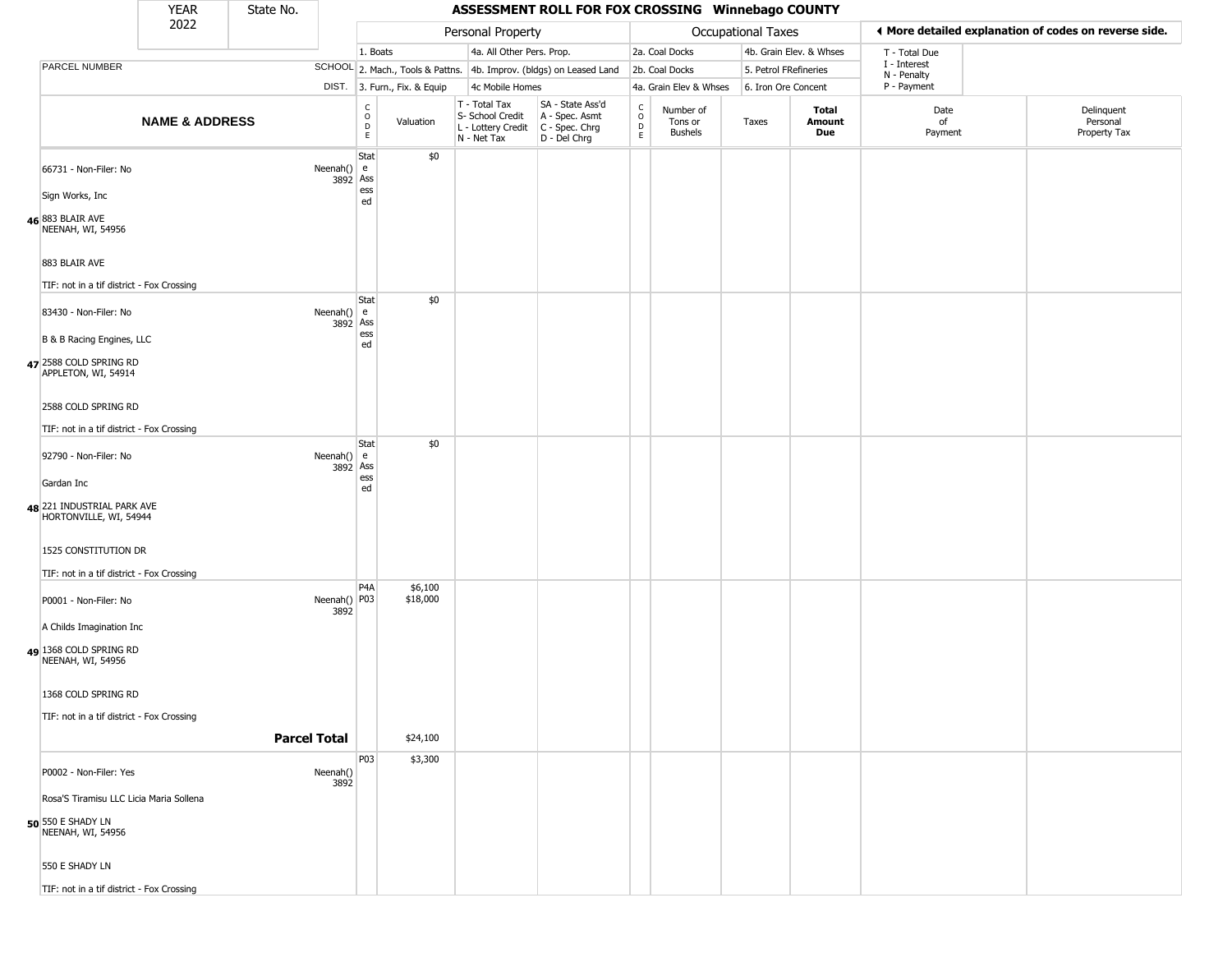|                                                                                 | <b>YEAR</b>               | State No.            |                                                 |                              |                                                                                         | ASSESSMENT ROLL FOR FOX CROSSING Winnebago COUNTY                   |                                                   |                                        |                       |                         |                             |                                                       |
|---------------------------------------------------------------------------------|---------------------------|----------------------|-------------------------------------------------|------------------------------|-----------------------------------------------------------------------------------------|---------------------------------------------------------------------|---------------------------------------------------|----------------------------------------|-----------------------|-------------------------|-----------------------------|-------------------------------------------------------|
|                                                                                 | 2022                      |                      |                                                 |                              | Personal Property                                                                       |                                                                     |                                                   |                                        | Occupational Taxes    |                         |                             | ◀ More detailed explanation of codes on reverse side. |
|                                                                                 |                           |                      | 1. Boats                                        |                              | 4a. All Other Pers. Prop.                                                               |                                                                     |                                                   | 2a. Coal Docks                         |                       | 4b. Grain Elev. & Whses | T - Total Due               |                                                       |
| PARCEL NUMBER                                                                   |                           |                      |                                                 |                              |                                                                                         | SCHOOL 2. Mach., Tools & Pattns. 4b. Improv. (bldgs) on Leased Land |                                                   | 2b. Coal Docks                         | 5. Petrol FRefineries |                         | I - Interest<br>N - Penalty |                                                       |
|                                                                                 |                           |                      |                                                 | DIST. 3. Furn., Fix. & Equip | 4c Mobile Homes                                                                         |                                                                     |                                                   | 4a. Grain Elev & Whses                 | 6. Iron Ore Concent   |                         | P - Payment                 |                                                       |
|                                                                                 | <b>NAME &amp; ADDRESS</b> |                      | $\begin{array}{c} C \\ O \\ D \\ E \end{array}$ | Valuation                    | T - Total Tax<br>S- School Credit<br>L - Lottery Credit   C - Spec. Chrg<br>N - Net Tax | SA - State Ass'd<br>A - Spec. Asmt<br>D - Del Chrg                  | $\begin{array}{c}\nC \\ O \\ D \\ E\n\end{array}$ | Number of<br>Tons or<br><b>Bushels</b> | Taxes                 | Total<br>Amount<br>Due  | Date<br>of<br>Payment       | Delinquent<br>Personal<br>Property Tax                |
| P0004 - Non-Filer: No                                                           |                           | Neenah() P03<br>3892 | P <sub>4</sub> A                                | \$300<br>\$30,400            |                                                                                         |                                                                     |                                                   |                                        |                       |                         |                             |                                                       |
| AERIAL WORK PLATFORMS, INC<br>51 W230N6080 HI-TECH DR<br>SUSSEX, WI, 53089-3990 |                           |                      |                                                 |                              |                                                                                         |                                                                     |                                                   |                                        |                       |                         |                             |                                                       |
| 2380 HOLLY RD                                                                   |                           |                      |                                                 |                              |                                                                                         |                                                                     |                                                   |                                        |                       |                         |                             |                                                       |
| TIF: not in a tif district - Fox Crossing                                       |                           | <b>Parcel Total</b>  |                                                 | \$30,700                     |                                                                                         |                                                                     |                                                   |                                        |                       |                         |                             |                                                       |
| P0007 - Non-Filer: Yes                                                          |                           | Neenah() P03<br>3892 | P4A                                             | \$300<br>\$1,700             |                                                                                         |                                                                     |                                                   |                                        |                       |                         |                             |                                                       |
| Score Realty Andy Boehm<br>52 2190 AMERICAN DR<br>NEENAH, WI, 54956             |                           |                      |                                                 |                              |                                                                                         |                                                                     |                                                   |                                        |                       |                         |                             |                                                       |
| 2190 AMERICAN DR                                                                |                           |                      |                                                 |                              |                                                                                         |                                                                     |                                                   |                                        |                       |                         |                             |                                                       |
| TIF: not in a tif district - Fox Crossing                                       |                           | <b>Parcel Total</b>  |                                                 | \$2,000                      |                                                                                         |                                                                     |                                                   |                                        |                       |                         |                             |                                                       |
| P0009 - Non-Filer: Yes                                                          |                           |                      | P <sub>4</sub> A                                | \$600                        |                                                                                         |                                                                     |                                                   |                                        |                       |                         |                             |                                                       |
| Dreifuerst & Sons Moving and Storage, LLC                                       |                           | Menasha (3430)       |                                                 |                              |                                                                                         |                                                                     |                                                   |                                        |                       |                         |                             |                                                       |
| <b>53</b> 33 W 2ND ST<br><b>53</b> FOND DU LAC, WI, 54935                       |                           |                      |                                                 |                              |                                                                                         |                                                                     |                                                   |                                        |                       |                         |                             |                                                       |
| 1169 VALLEY RD                                                                  |                           |                      |                                                 |                              |                                                                                         |                                                                     |                                                   |                                        |                       |                         |                             |                                                       |
| TIF: not in a tif district - Fox Crossing                                       |                           |                      | P <sub>4</sub> A                                | \$100                        |                                                                                         |                                                                     |                                                   |                                        |                       |                         |                             |                                                       |
| P0010 - Non-Filer: No                                                           |                           | Neenah() P03<br>3892 |                                                 | \$3,300                      |                                                                                         |                                                                     |                                                   |                                        |                       |                         |                             |                                                       |
| ABF Freight System Inc TAX DEPT<br>54 PO BOX 10048<br>FORT SMITH, AR, 72917     |                           |                      |                                                 |                              |                                                                                         |                                                                     |                                                   |                                        |                       |                         |                             |                                                       |
| 5437 COUNTY RD BB                                                               |                           |                      |                                                 |                              |                                                                                         |                                                                     |                                                   |                                        |                       |                         |                             |                                                       |
| TIF: not in a tif district - Fox Crossing                                       |                           | <b>Parcel Total</b>  |                                                 | \$3,400                      |                                                                                         |                                                                     |                                                   |                                        |                       |                         |                             |                                                       |
| P0012 - Non-Filer: No                                                           |                           | Neenah() P03<br>3892 | P4A                                             | \$500<br>\$3,100             |                                                                                         |                                                                     |                                                   |                                        |                       |                         |                             |                                                       |
| Airoldi Brothers, Inc.                                                          |                           |                      |                                                 |                              |                                                                                         |                                                                     |                                                   |                                        |                       |                         |                             |                                                       |
| 55 6930 W 6TH ST<br>OAK CREEK, WI, 53154                                        |                           |                      |                                                 |                              |                                                                                         |                                                                     |                                                   |                                        |                       |                         |                             |                                                       |
| 2635 S CASALOMA DR                                                              |                           |                      |                                                 |                              |                                                                                         |                                                                     |                                                   |                                        |                       |                         |                             |                                                       |
| TIF: not in a tif district - Fox Crossing                                       |                           |                      |                                                 |                              |                                                                                         |                                                                     |                                                   |                                        |                       |                         |                             |                                                       |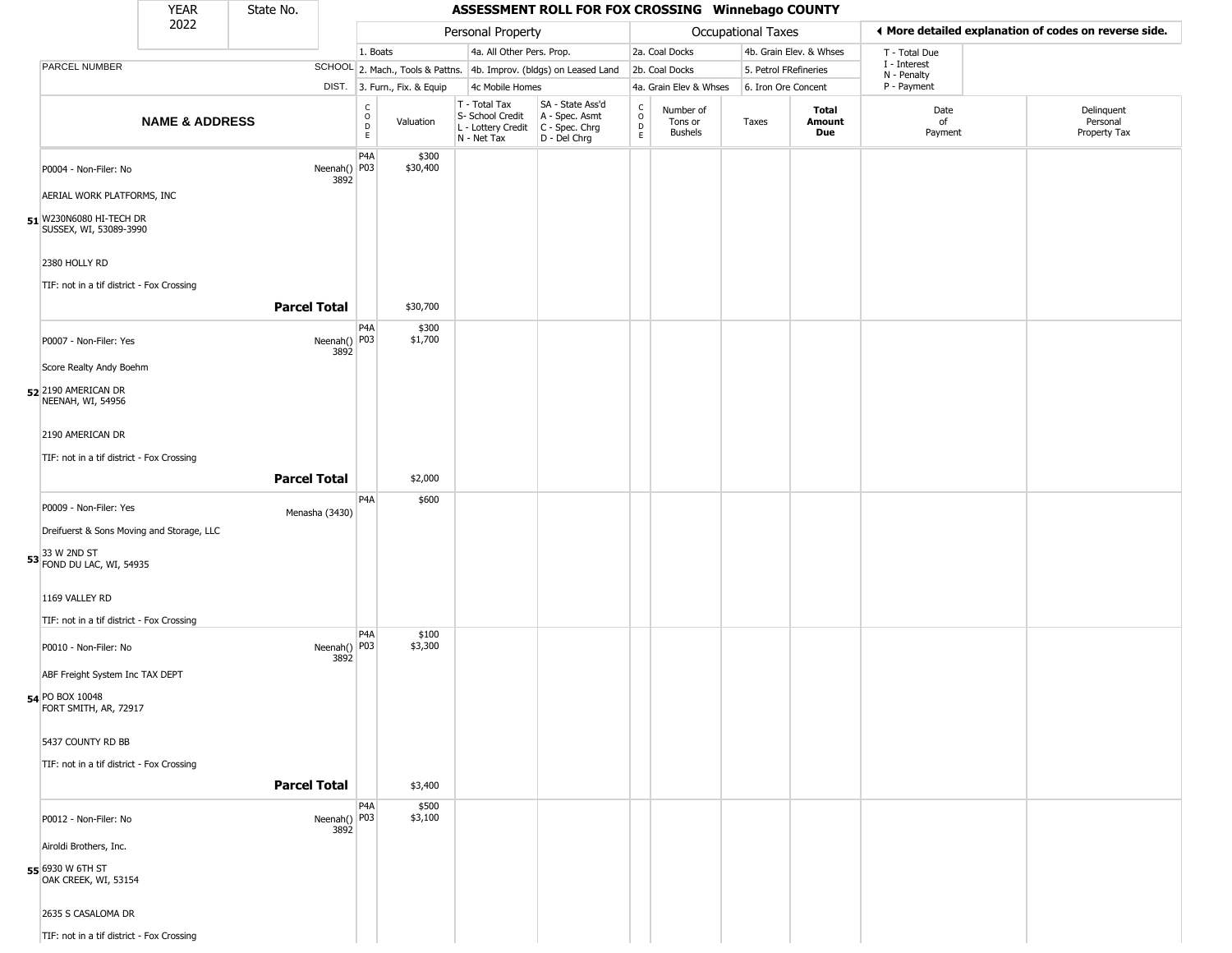|                                                                                                                                            | <b>YEAR</b>               | State No.            |                                                                    |                              |                                                                                         | ASSESSMENT ROLL FOR FOX CROSSING Winnebago COUNTY                   |                                          |                                        |                       |                         |                             |                                                       |
|--------------------------------------------------------------------------------------------------------------------------------------------|---------------------------|----------------------|--------------------------------------------------------------------|------------------------------|-----------------------------------------------------------------------------------------|---------------------------------------------------------------------|------------------------------------------|----------------------------------------|-----------------------|-------------------------|-----------------------------|-------------------------------------------------------|
|                                                                                                                                            | 2022                      |                      |                                                                    |                              | Personal Property                                                                       |                                                                     |                                          |                                        | Occupational Taxes    |                         |                             | ♦ More detailed explanation of codes on reverse side. |
|                                                                                                                                            |                           |                      | 1. Boats                                                           |                              | 4a. All Other Pers. Prop.                                                               |                                                                     |                                          | 2a. Coal Docks                         |                       | 4b. Grain Elev. & Whses | T - Total Due               |                                                       |
| PARCEL NUMBER                                                                                                                              |                           |                      |                                                                    |                              |                                                                                         | SCHOOL 2. Mach., Tools & Pattns. 4b. Improv. (bldgs) on Leased Land |                                          | 2b. Coal Docks                         | 5. Petrol FRefineries |                         | I - Interest<br>N - Penalty |                                                       |
|                                                                                                                                            |                           |                      |                                                                    | DIST. 3. Furn., Fix. & Equip | 4c Mobile Homes                                                                         |                                                                     |                                          | 4a. Grain Elev & Whses                 | 6. Iron Ore Concent   |                         | P - Payment                 |                                                       |
|                                                                                                                                            | <b>NAME &amp; ADDRESS</b> |                      | $\begin{smallmatrix} C \\ O \\ D \end{smallmatrix}$<br>$\mathsf E$ | Valuation                    | T - Total Tax<br>S- School Credit<br>L - Lottery Credit   C - Spec. Chrg<br>N - Net Tax | SA - State Ass'd<br>A - Spec. Asmt<br>D - Del Chrg                  | $\rm _o^C$<br>$\mathsf D$<br>$\mathsf E$ | Number of<br>Tons or<br><b>Bushels</b> | Taxes                 | Total<br>Amount<br>Due  | Date<br>of<br>Payment       | Delinquent<br>Personal<br>Property Tax                |
|                                                                                                                                            |                           | <b>Parcel Total</b>  |                                                                    | \$3,600                      |                                                                                         |                                                                     |                                          |                                        |                       |                         |                             |                                                       |
| P0016 - Non-Filer: No<br>Audiology & Hearing Services Of The Fox Cities LLC<br><b>56</b> 2245 S ONEIDA ST<br><b>56</b> APPLETON, WI, 54915 |                           | Menasha (3430) P03   | P <sub>4</sub> A                                                   | \$100<br>\$8,800             |                                                                                         |                                                                     |                                          |                                        |                       |                         |                             |                                                       |
| 2245 S ONEIDA ST<br>TIF: not in a tif district - Fox Crossing                                                                              |                           |                      |                                                                    |                              |                                                                                         |                                                                     |                                          |                                        |                       |                         |                             |                                                       |
|                                                                                                                                            |                           | <b>Parcel Total</b>  |                                                                    | \$8,900                      |                                                                                         |                                                                     |                                          |                                        |                       |                         |                             |                                                       |
| P0026 - Non-Filer: No                                                                                                                      |                           | Neenah() P03<br>3892 | P4A                                                                | \$100<br>\$1,000             |                                                                                         |                                                                     |                                          |                                        |                       |                         |                             |                                                       |
| MAB Technologies, Inc.                                                                                                                     |                           |                      |                                                                    |                              |                                                                                         |                                                                     |                                          |                                        |                       |                         |                             |                                                       |
| 57 983 EHLERS RD<br>NEENAH, WI, 54956                                                                                                      |                           |                      |                                                                    |                              |                                                                                         |                                                                     |                                          |                                        |                       |                         |                             |                                                       |
| 983 EHLERS RD                                                                                                                              |                           |                      |                                                                    |                              |                                                                                         |                                                                     |                                          |                                        |                       |                         |                             |                                                       |
| TIF: not in a tif district - Fox Crossing                                                                                                  |                           |                      |                                                                    |                              |                                                                                         |                                                                     |                                          |                                        |                       |                         |                             |                                                       |
|                                                                                                                                            |                           | <b>Parcel Total</b>  |                                                                    | \$1,100                      |                                                                                         |                                                                     |                                          |                                        |                       |                         |                             |                                                       |
| P0027 - Non-Filer: No                                                                                                                      |                           | Neenah() P03<br>3892 | P <sub>4</sub> A                                                   | \$40,500<br>\$215,700        |                                                                                         |                                                                     |                                          |                                        |                       |                         |                             |                                                       |
| Bergstrom GM Of Neenah                                                                                                                     |                           |                      |                                                                    |                              |                                                                                         |                                                                     |                                          |                                        |                       |                         |                             |                                                       |
| 58 440 N GREEN BAY RD<br>NEENAH, WI, 54956                                                                                                 |                           |                      |                                                                    |                              |                                                                                         |                                                                     |                                          |                                        |                       |                         |                             |                                                       |
| 440 N GREEN BAY RD                                                                                                                         |                           |                      |                                                                    |                              |                                                                                         |                                                                     |                                          |                                        |                       |                         |                             |                                                       |
| TIF: not in a tif district - Fox Crossing                                                                                                  |                           |                      |                                                                    |                              |                                                                                         |                                                                     |                                          |                                        |                       |                         |                             |                                                       |
|                                                                                                                                            |                           | <b>Parcel Total</b>  |                                                                    | \$256,200                    |                                                                                         |                                                                     |                                          |                                        |                       |                         |                             |                                                       |
| P0030 - Non-Filer: No                                                                                                                      |                           | Neenah() P03<br>3892 | P <sub>4</sub> A                                                   | \$12,400<br>\$167,900        |                                                                                         |                                                                     |                                          |                                        |                       |                         |                             |                                                       |
| Kwik Trip #883                                                                                                                             |                           |                      |                                                                    |                              |                                                                                         |                                                                     |                                          |                                        |                       |                         |                             |                                                       |
| 59 1626 OAK ST<br>LA CROSSE, WI, 54602                                                                                                     |                           |                      |                                                                    |                              |                                                                                         |                                                                     |                                          |                                        |                       |                         |                             |                                                       |
| 1400 W AMERICAN DR                                                                                                                         |                           |                      |                                                                    |                              |                                                                                         |                                                                     |                                          |                                        |                       |                         |                             |                                                       |
| TIF: not in a tif district - Fox Crossing                                                                                                  |                           |                      |                                                                    |                              |                                                                                         |                                                                     |                                          |                                        |                       |                         |                             |                                                       |
|                                                                                                                                            |                           | <b>Parcel Total</b>  |                                                                    | \$180,300                    |                                                                                         |                                                                     |                                          |                                        |                       |                         |                             |                                                       |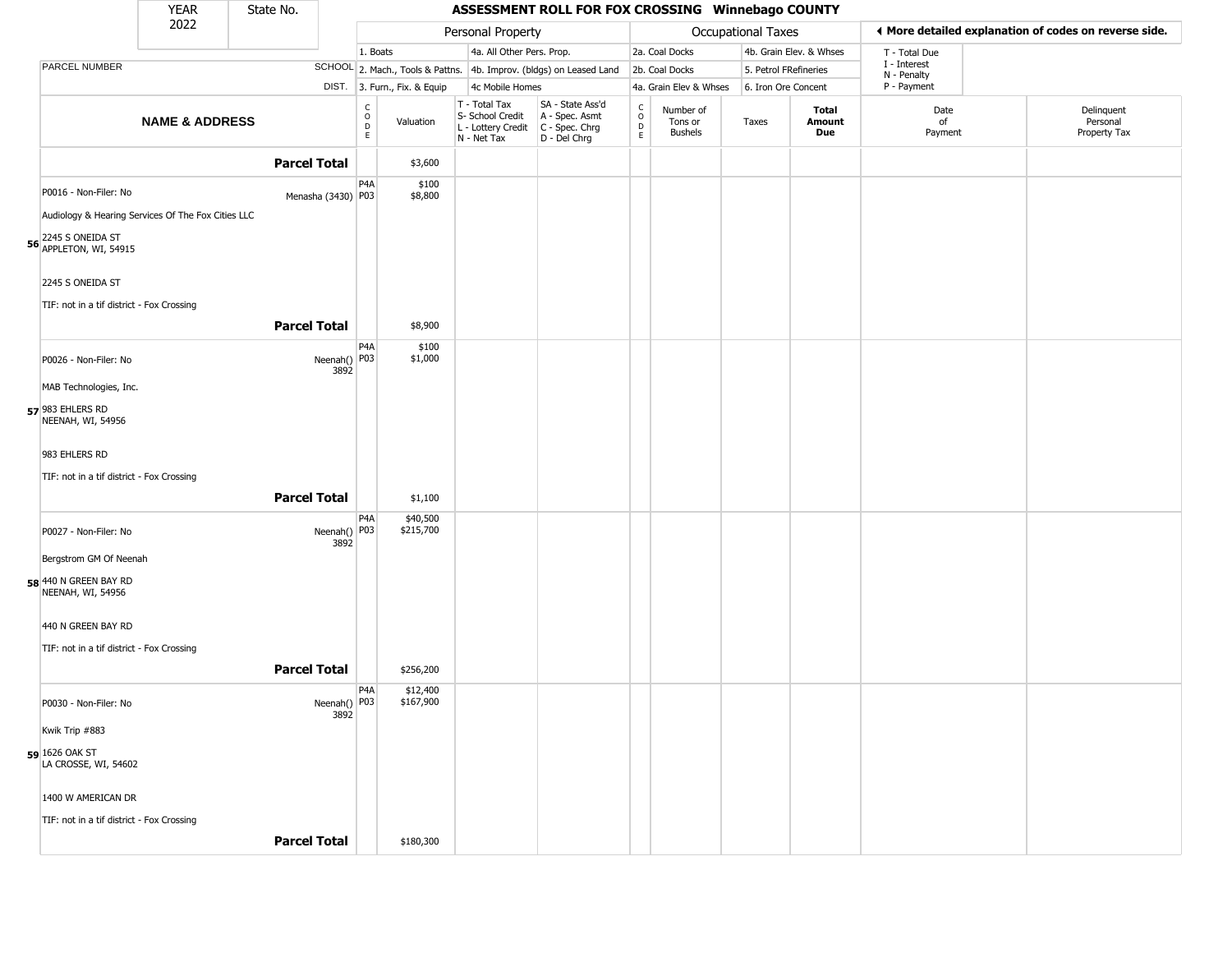|                                                                         | <b>YEAR</b>               | State No.           |                        |                                                |                              |                                                                        | ASSESSMENT ROLL FOR FOX CROSSING Winnebago COUNTY                    |                                |                                        |                    |                         |                             |                                                       |
|-------------------------------------------------------------------------|---------------------------|---------------------|------------------------|------------------------------------------------|------------------------------|------------------------------------------------------------------------|----------------------------------------------------------------------|--------------------------------|----------------------------------------|--------------------|-------------------------|-----------------------------|-------------------------------------------------------|
|                                                                         | 2022                      |                     |                        |                                                |                              | Personal Property                                                      |                                                                      |                                |                                        | Occupational Taxes |                         |                             | I More detailed explanation of codes on reverse side. |
|                                                                         |                           |                     |                        | 1. Boats                                       |                              | 4a. All Other Pers. Prop.                                              |                                                                      |                                | 2a. Coal Docks                         |                    | 4b. Grain Elev. & Whses | T - Total Due               |                                                       |
| PARCEL NUMBER                                                           |                           |                     |                        |                                                |                              |                                                                        | SCHOOL 2. Mach., Tools & Pattns. 4b. Improv. (bldgs) on Leased Land  |                                | 2b. Coal Docks                         |                    | 5. Petrol FRefineries   | I - Interest<br>N - Penalty |                                                       |
|                                                                         |                           |                     |                        |                                                | DIST. 3. Furn., Fix. & Equip | 4c Mobile Homes                                                        |                                                                      |                                | 4a. Grain Elev & Whses                 |                    | 6. Iron Ore Concent     | P - Payment                 |                                                       |
|                                                                         | <b>NAME &amp; ADDRESS</b> |                     |                        | $\begin{matrix} 0 \\ 0 \\ D \end{matrix}$<br>E | Valuation                    | T - Total Tax<br>S- School Credit<br>L - Lottery Credit<br>N - Net Tax | SA - State Ass'd<br>A - Spec. Asmt<br>C - Spec. Chrg<br>D - Del Chrg | $\frac{c}{0}$<br>$\frac{D}{E}$ | Number of<br>Tons or<br><b>Bushels</b> | Taxes              | Total<br>Amount<br>Due  | Date<br>of<br>Payment       | Delinquent<br>Personal<br>Property Tax                |
| P0033 - Non-Filer: No<br>Xerox Financial Services LLC Property Tax Dept |                           |                     | Menasha (3430)         | P03                                            | \$600                        |                                                                        |                                                                      |                                |                                        |                    |                         |                             |                                                       |
| PO BOX 909<br>60 WEBSTER, NY, 14580                                     |                           |                     |                        |                                                |                              |                                                                        |                                                                      |                                |                                        |                    |                         |                             |                                                       |
| 1605 DRUM CORPS DR                                                      |                           |                     |                        |                                                |                              |                                                                        |                                                                      |                                |                                        |                    |                         |                             |                                                       |
| TIF: not in a tif district - Fox Crossing                               |                           |                     |                        |                                                |                              |                                                                        |                                                                      |                                |                                        |                    |                         |                             |                                                       |
| P0035 - Non-Filer: No                                                   |                           |                     | Neenah()   P03<br>3892 | P <sub>4</sub> A                               | \$100<br>\$200               |                                                                        |                                                                      |                                |                                        |                    |                         |                             |                                                       |
| EA Leasing, LLC                                                         |                           |                     |                        |                                                |                              |                                                                        |                                                                      |                                |                                        |                    |                         |                             |                                                       |
| 61 2225 NORTHERN RD<br>APPLETON, WI, 54914                              |                           |                     |                        |                                                |                              |                                                                        |                                                                      |                                |                                        |                    |                         |                             |                                                       |
| 2225 NORTHERN RD                                                        |                           |                     |                        |                                                |                              |                                                                        |                                                                      |                                |                                        |                    |                         |                             |                                                       |
| TIF: not in a tif district - Fox Crossing                               |                           |                     |                        |                                                |                              |                                                                        |                                                                      |                                |                                        |                    |                         |                             |                                                       |
|                                                                         |                           | <b>Parcel Total</b> |                        |                                                | \$300                        |                                                                        |                                                                      |                                |                                        |                    |                         |                             |                                                       |
| P0037 - Non-Filer: Yes                                                  |                           |                     | Menasha (3430)         | P <sub>0</sub> 3                               | \$800                        |                                                                        |                                                                      |                                |                                        |                    |                         |                             |                                                       |
| Aleesha Lanays Salon                                                    |                           |                     |                        |                                                |                              |                                                                        |                                                                      |                                |                                        |                    |                         |                             |                                                       |
| 1546 MIDWAY RD<br>62 MENASHA, WI, 54952                                 |                           |                     |                        |                                                |                              |                                                                        |                                                                      |                                |                                        |                    |                         |                             |                                                       |
| 1546 MIDWAY RD                                                          |                           |                     |                        |                                                |                              |                                                                        |                                                                      |                                |                                        |                    |                         |                             |                                                       |
| TIF: not in a tif district - Fox Crossing                               |                           |                     |                        | P <sub>4</sub> A                               | \$4,200                      |                                                                        |                                                                      |                                |                                        |                    |                         |                             |                                                       |
| P0044 - Non-Filer: No                                                   |                           |                     | Neenah()<br>3892       |                                                |                              |                                                                        |                                                                      |                                |                                        |                    |                         |                             |                                                       |
| GRFFIN REAL ESTATE INVESTMENTS, LLC                                     |                           |                     |                        |                                                |                              |                                                                        |                                                                      |                                |                                        |                    |                         |                             |                                                       |
| 63 810 N PERKINS ST<br>APPLETON, WI, 54914                              |                           |                     |                        |                                                |                              |                                                                        |                                                                      |                                |                                        |                    |                         |                             |                                                       |
| 2620 BODOH WAY                                                          |                           |                     |                        |                                                |                              |                                                                        |                                                                      |                                |                                        |                    |                         |                             |                                                       |
| TIF: not in a tif district - Fox Crossing                               |                           |                     |                        |                                                |                              |                                                                        |                                                                      |                                |                                        |                    |                         |                             |                                                       |
| P0046 - Non-Filer: Yes                                                  |                           |                     | Menasha (3430) P03     | P <sub>4</sub> A                               | \$100<br>\$9,800             |                                                                        |                                                                      |                                |                                        |                    |                         |                             |                                                       |
| Anne E Siegrist Dds Sc                                                  |                           |                     |                        |                                                |                              |                                                                        |                                                                      |                                |                                        |                    |                         |                             |                                                       |
| 64 224 W CALUMET ST<br>64 APPLETON, WI, 54915                           |                           |                     |                        |                                                |                              |                                                                        |                                                                      |                                |                                        |                    |                         |                             |                                                       |
| 224 W CALUMET ST                                                        |                           |                     |                        |                                                |                              |                                                                        |                                                                      |                                |                                        |                    |                         |                             |                                                       |

TIF: not in a tif district - Fox Crossing

**Parcel Total** | \$9,900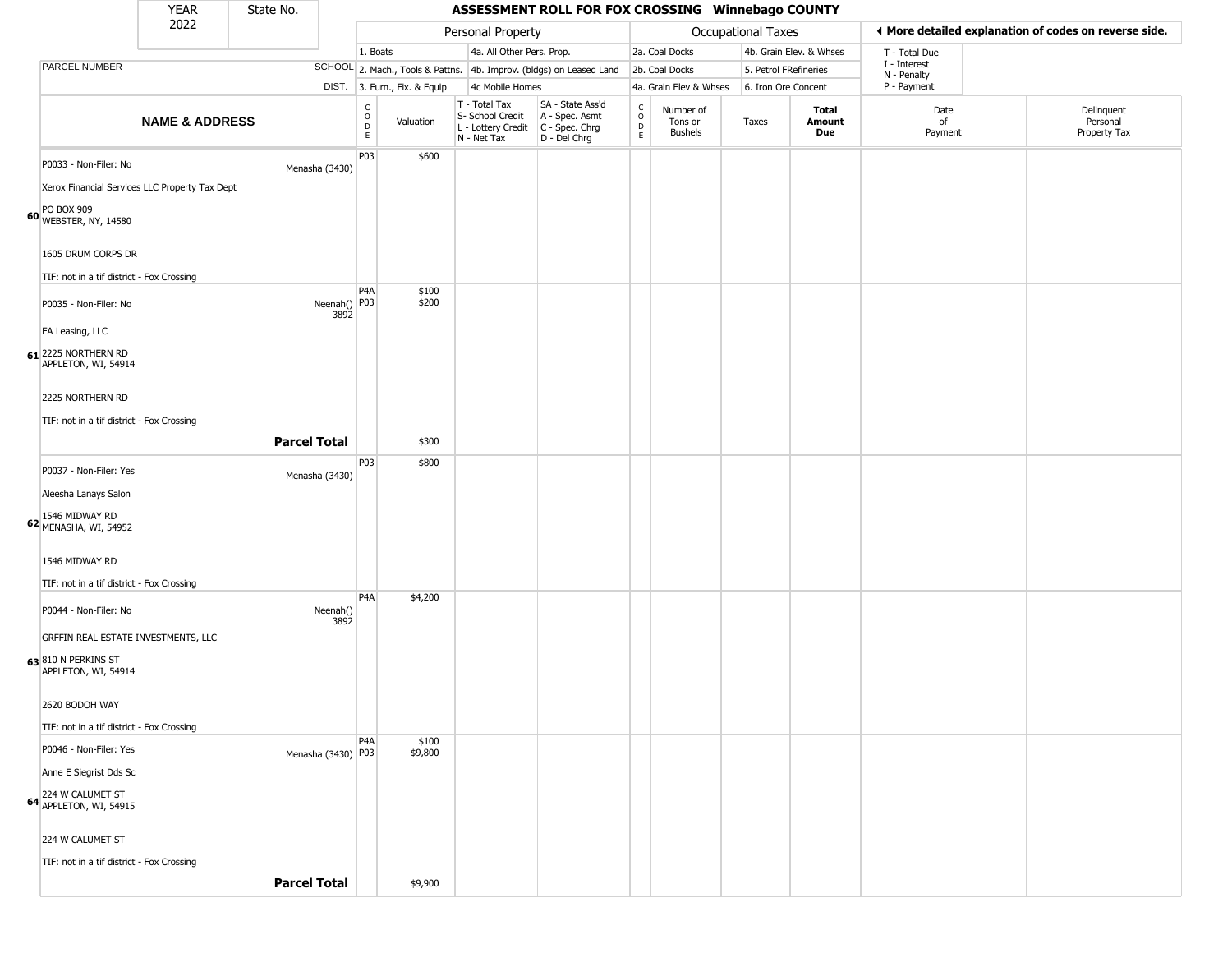|                                                | <b>YEAR</b>               | State No.                                                          |                                                 |                              |                                                                                         | ASSESSMENT ROLL FOR FOX CROSSING Winnebago COUNTY                   |                                                          |                                        |                           |                         |                             |                                                       |
|------------------------------------------------|---------------------------|--------------------------------------------------------------------|-------------------------------------------------|------------------------------|-----------------------------------------------------------------------------------------|---------------------------------------------------------------------|----------------------------------------------------------|----------------------------------------|---------------------------|-------------------------|-----------------------------|-------------------------------------------------------|
|                                                | 2022                      |                                                                    |                                                 |                              | Personal Property                                                                       |                                                                     |                                                          |                                        | <b>Occupational Taxes</b> |                         |                             | I More detailed explanation of codes on reverse side. |
|                                                |                           |                                                                    | 1. Boats                                        |                              | 4a. All Other Pers. Prop.                                                               |                                                                     |                                                          | 2a. Coal Docks                         |                           | 4b. Grain Elev. & Whses | T - Total Due               |                                                       |
| PARCEL NUMBER                                  |                           |                                                                    |                                                 |                              |                                                                                         | SCHOOL 2. Mach., Tools & Pattns. 4b. Improv. (bldgs) on Leased Land |                                                          | 2b. Coal Docks                         | 5. Petrol FRefineries     |                         | I - Interest<br>N - Penalty |                                                       |
|                                                |                           |                                                                    |                                                 | DIST. 3. Furn., Fix. & Equip | 4c Mobile Homes                                                                         |                                                                     |                                                          | 4a. Grain Elev & Whses                 | 6. Iron Ore Concent       |                         | P - Payment                 |                                                       |
|                                                | <b>NAME &amp; ADDRESS</b> |                                                                    | $\begin{array}{c} C \\ O \\ D \\ E \end{array}$ | Valuation                    | T - Total Tax<br>S- School Credit<br>L - Lottery Credit   C - Spec. Chrg<br>N - Net Tax | SA - State Ass'd<br>A - Spec. Asmt<br>D - Del Chrg                  | $\begin{smallmatrix} C \\ O \\ D \end{smallmatrix}$<br>E | Number of<br>Tons or<br><b>Bushels</b> | Taxes                     | Total<br>Amount<br>Due  | Date<br>of<br>Payment       | Delinquent<br>Personal<br>Property Tax                |
| P0048 - Non-Filer: No                          |                           | Neenah()<br>3892                                                   | P <sub>4</sub> A<br>P03                         | \$5,000<br>\$118,900         |                                                                                         |                                                                     |                                                          |                                        |                           |                         |                             |                                                       |
| Appleton Lathing                               |                           |                                                                    |                                                 |                              |                                                                                         |                                                                     |                                                          |                                        |                           |                         |                             |                                                       |
| 65 2300 AMERICAN DR<br>NEENAH, WI, 54956       |                           |                                                                    |                                                 |                              |                                                                                         |                                                                     |                                                          |                                        |                           |                         |                             |                                                       |
| 2300 AMERICAN DR                               |                           |                                                                    |                                                 |                              |                                                                                         |                                                                     |                                                          |                                        |                           |                         |                             |                                                       |
| TIF: not in a tif district - Fox Crossing      |                           |                                                                    |                                                 |                              |                                                                                         |                                                                     |                                                          |                                        |                           |                         |                             |                                                       |
|                                                |                           | <b>Parcel Total</b>                                                | P <sub>4</sub> A                                | \$123,900<br>\$500           |                                                                                         |                                                                     |                                                          |                                        |                           |                         |                             |                                                       |
| P0049 - Non-Filer: No<br>AJS CUSTOM PAINT, LLC |                           | Menasha (3430) P03                                                 |                                                 | \$1,100                      |                                                                                         |                                                                     |                                                          |                                        |                           |                         |                             |                                                       |
|                                                |                           |                                                                    |                                                 |                              |                                                                                         |                                                                     |                                                          |                                        |                           |                         |                             |                                                       |
| 66 670 VALLEY RD<br>MENASHA, WI, 54952         |                           |                                                                    |                                                 |                              |                                                                                         |                                                                     |                                                          |                                        |                           |                         |                             |                                                       |
| 670 VALLEY RD                                  |                           |                                                                    |                                                 |                              |                                                                                         |                                                                     |                                                          |                                        |                           |                         |                             |                                                       |
| TIF: not in a tif district - Fox Crossing      |                           |                                                                    |                                                 |                              |                                                                                         |                                                                     |                                                          |                                        |                           |                         |                             |                                                       |
|                                                |                           | <b>Parcel Total</b>                                                |                                                 | \$1,600                      |                                                                                         |                                                                     |                                                          |                                        |                           |                         |                             |                                                       |
| P0063 - Non-Filer: Yes                         |                           | Neenah()<br>3892                                                   | P03                                             | \$3,400                      |                                                                                         |                                                                     |                                                          |                                        |                           |                         |                             |                                                       |
| E-Cig Store                                    |                           |                                                                    |                                                 |                              |                                                                                         |                                                                     |                                                          |                                        |                           |                         |                             |                                                       |
| 67 2575 S MEMORIAL DR<br>APPLETON, WI, 54915   |                           |                                                                    |                                                 |                              |                                                                                         |                                                                     |                                                          |                                        |                           |                         |                             |                                                       |
| 2575 S MEMORIAL DR                             |                           |                                                                    |                                                 |                              |                                                                                         |                                                                     |                                                          |                                        |                           |                         |                             |                                                       |
| TIF: not in a tif district - Fox Crossing      |                           |                                                                    | P <sub>4</sub> A                                | \$7,500                      |                                                                                         |                                                                     |                                                          |                                        |                           |                         |                             |                                                       |
| P0067 - Non-Filer: No                          |                           | Menasha (3430) P03                                                 |                                                 | \$15,400                     |                                                                                         |                                                                     |                                                          |                                        |                           |                         |                             |                                                       |
| <b>LLC</b>                                     |                           | O'Reilly Automotive Stores Inc DBA O'REILLY AUTO PARTS ATTN: RYAN, |                                                 |                              |                                                                                         |                                                                     |                                                          |                                        |                           |                         |                             |                                                       |
| 68 PO BOX 9167<br>SPRINGFIELD, MO, 65801       |                           |                                                                    |                                                 |                              |                                                                                         |                                                                     |                                                          |                                        |                           |                         |                             |                                                       |
| 1312 APPLETON RD                               |                           |                                                                    |                                                 |                              |                                                                                         |                                                                     |                                                          |                                        |                           |                         |                             |                                                       |
| TIF: not in a tif district - Fox Crossing      |                           |                                                                    |                                                 |                              |                                                                                         |                                                                     |                                                          |                                        |                           |                         |                             |                                                       |
|                                                |                           | <b>Parcel Total</b>                                                |                                                 | \$22,900                     |                                                                                         |                                                                     |                                                          |                                        |                           |                         |                             |                                                       |
| P0069 - Non-Filer: No                          |                           | Neenah() P03<br>3892                                               | P <sub>4</sub> A                                | \$800<br>\$2,500             |                                                                                         |                                                                     |                                                          |                                        |                           |                         |                             |                                                       |
| <b>Hitters Count</b>                           |                           |                                                                    |                                                 |                              |                                                                                         |                                                                     |                                                          |                                        |                           |                         |                             |                                                       |
| 69 976 AMERICAN DR STE 15<br>NEENAH, WI, 54956 |                           |                                                                    |                                                 |                              |                                                                                         |                                                                     |                                                          |                                        |                           |                         |                             |                                                       |
| 976 AMERICAN DR, STE 15                        |                           |                                                                    |                                                 |                              |                                                                                         |                                                                     |                                                          |                                        |                           |                         |                             |                                                       |
| TIF: not in a tif district - Fox Crossing      |                           |                                                                    |                                                 |                              |                                                                                         |                                                                     |                                                          |                                        |                           |                         |                             |                                                       |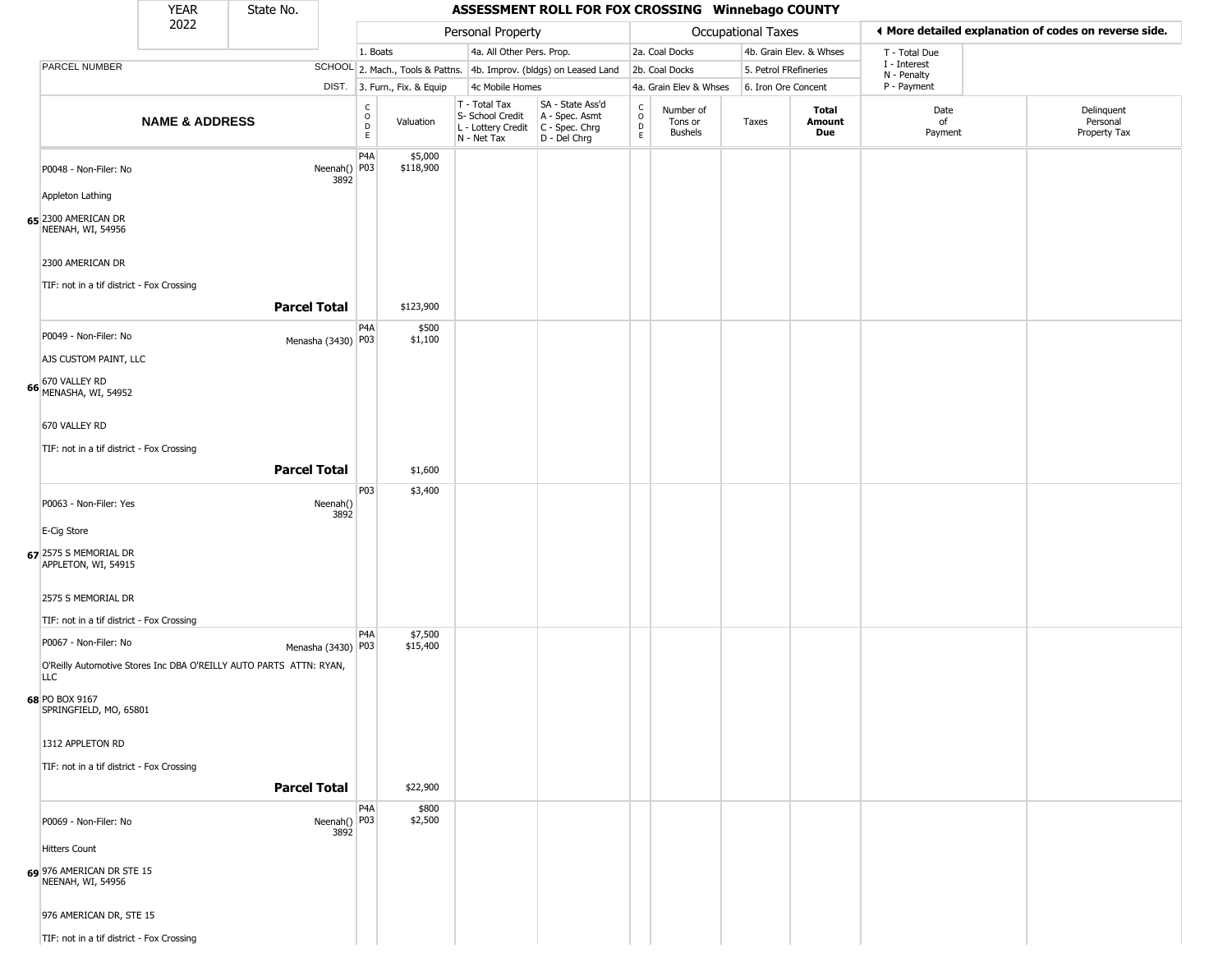|                                                              | <b>YEAR</b>               | State No.           |                                   |                              |                                                                                         | ASSESSMENT ROLL FOR FOX CROSSING Winnebago COUNTY                   |                  |                                        |                     |                         |                             |                                                       |
|--------------------------------------------------------------|---------------------------|---------------------|-----------------------------------|------------------------------|-----------------------------------------------------------------------------------------|---------------------------------------------------------------------|------------------|----------------------------------------|---------------------|-------------------------|-----------------------------|-------------------------------------------------------|
|                                                              | 2022                      |                     |                                   |                              | Personal Property                                                                       |                                                                     |                  |                                        | Occupational Taxes  |                         |                             | ◀ More detailed explanation of codes on reverse side. |
|                                                              |                           |                     |                                   | 1. Boats                     | 4a. All Other Pers. Prop.                                                               |                                                                     |                  | 2a. Coal Docks                         |                     | 4b. Grain Elev. & Whses | T - Total Due               |                                                       |
| PARCEL NUMBER                                                |                           |                     |                                   |                              |                                                                                         | SCHOOL 2. Mach., Tools & Pattns. 4b. Improv. (bldgs) on Leased Land |                  | 2b. Coal Docks                         |                     | 5. Petrol FRefineries   | I - Interest<br>N - Penalty |                                                       |
|                                                              |                           |                     |                                   | DIST. 3. Furn., Fix. & Equip | 4c Mobile Homes                                                                         |                                                                     |                  | 4a. Grain Elev & Whses                 | 6. Iron Ore Concent |                         | P - Payment                 |                                                       |
|                                                              | <b>NAME &amp; ADDRESS</b> |                     | $\frac{c}{0}$<br>$\mathsf D$<br>E | Valuation                    | T - Total Tax<br>S- School Credit<br>L - Lottery Credit   C - Spec. Chrg<br>N - Net Tax | SA - State Ass'd<br>A - Spec. Asmt<br>D - Del Chrg                  | C<br>D<br>D<br>E | Number of<br>Tons or<br><b>Bushels</b> | Taxes               | Total<br>Amount<br>Due  | Date<br>of<br>Payment       | Delinquent<br>Personal<br>Property Tax                |
|                                                              |                           | <b>Parcel Total</b> |                                   | \$3,300                      |                                                                                         |                                                                     |                  |                                        |                     |                         |                             |                                                       |
| P0070 - Non-Filer: No                                        |                           | Menasha (3430) P03  | P4A                               | \$5,000<br>\$11,800          |                                                                                         |                                                                     |                  |                                        |                     |                         |                             |                                                       |
| Atlas Copco Compressors LLC C/O TAX ADVISORS GROUP           |                           |                     |                                   |                              |                                                                                         |                                                                     |                  |                                        |                     |                         |                             |                                                       |
| PO BOX 671287<br><b>70</b> DALLAS, TX, 75367-1287            |                           |                     |                                   |                              |                                                                                         |                                                                     |                  |                                        |                     |                         |                             |                                                       |
| 850 VALLEY RD                                                |                           |                     |                                   |                              |                                                                                         |                                                                     |                  |                                        |                     |                         |                             |                                                       |
| TIF: not in a tif district - Fox Crossing                    |                           |                     |                                   |                              |                                                                                         |                                                                     |                  |                                        |                     |                         |                             |                                                       |
|                                                              |                           | <b>Parcel Total</b> |                                   | \$16,800                     |                                                                                         |                                                                     |                  |                                        |                     |                         |                             |                                                       |
|                                                              |                           |                     | P03                               | \$41,600                     |                                                                                         |                                                                     |                  |                                        |                     |                         |                             |                                                       |
| P0072 - Non-Filer: Yes                                       |                           | Neenah()            | 3892                              |                              |                                                                                         |                                                                     |                  |                                        |                     |                         |                             |                                                       |
| Cafe Nutrition                                               |                           |                     |                                   |                              |                                                                                         |                                                                     |                  |                                        |                     |                         |                             |                                                       |
| 71 1350 W AMERICAN DR STE A<br>NEENAH, WI, 54956             |                           |                     |                                   |                              |                                                                                         |                                                                     |                  |                                        |                     |                         |                             |                                                       |
| 1350 W AMERICAN                                              |                           |                     |                                   |                              |                                                                                         |                                                                     |                  |                                        |                     |                         |                             |                                                       |
| TIF: not in a tif district - Fox Crossing                    |                           |                     |                                   |                              |                                                                                         |                                                                     |                  |                                        |                     |                         |                             |                                                       |
| P0073 - Non-Filer: Yes                                       |                           |                     | P4A<br>Neenah() P03<br>3892       | \$100<br>\$300               |                                                                                         |                                                                     |                  |                                        |                     |                         |                             |                                                       |
| Omsai, LLC                                                   |                           |                     |                                   |                              |                                                                                         |                                                                     |                  |                                        |                     |                         |                             |                                                       |
| 72 2000 HOLLY RD<br>NEENAHA, WI, 54956                       |                           |                     |                                   |                              |                                                                                         |                                                                     |                  |                                        |                     |                         |                             |                                                       |
| 2000 HOLLY RD                                                |                           |                     |                                   |                              |                                                                                         |                                                                     |                  |                                        |                     |                         |                             |                                                       |
| TIF: not in a tif district - Fox Crossing                    |                           |                     |                                   |                              |                                                                                         |                                                                     |                  |                                        |                     |                         |                             |                                                       |
|                                                              |                           | <b>Parcel Total</b> |                                   | \$400                        |                                                                                         |                                                                     |                  |                                        |                     |                         |                             |                                                       |
| P0107 - Non-Filer: Yes                                       |                           | Menasha (3430) mpt  | Exe                               | \$0                          |                                                                                         |                                                                     |                  |                                        |                     |                         |                             |                                                       |
| Clarity Care, Inc                                            |                           |                     |                                   |                              |                                                                                         |                                                                     |                  |                                        |                     |                         |                             |                                                       |
| <b>73</b> 1350 STEAD DR<br><b>73</b> Fox Crossing, WI, 54952 |                           |                     |                                   |                              |                                                                                         |                                                                     |                  |                                        |                     |                         |                             |                                                       |
| 1350 STEAD DR                                                |                           |                     |                                   |                              |                                                                                         |                                                                     |                  |                                        |                     |                         |                             |                                                       |
| TIF: not in a tif district - Fox Crossing                    |                           |                     |                                   |                              |                                                                                         |                                                                     |                  |                                        |                     |                         |                             |                                                       |
| P0108 - Non-Filer: Yes                                       |                           |                     | P03<br>Neenah()   P4A             | \$13,200<br>\$16,500         |                                                                                         |                                                                     |                  |                                        |                     |                         |                             |                                                       |
| Azco Inc                                                     |                           |                     | 3892                              |                              |                                                                                         |                                                                     |                  |                                        |                     |                         |                             |                                                       |
| 74 PO BOX 567<br>APPLETON, WI, 54912                         |                           |                     |                                   |                              |                                                                                         |                                                                     |                  |                                        |                     |                         |                             |                                                       |
| 2150 HOLLY RD                                                |                           |                     |                                   |                              |                                                                                         |                                                                     |                  |                                        |                     |                         |                             |                                                       |
| TIF: not in a tif district - Fox Crossing                    |                           |                     |                                   |                              |                                                                                         |                                                                     |                  |                                        |                     |                         |                             |                                                       |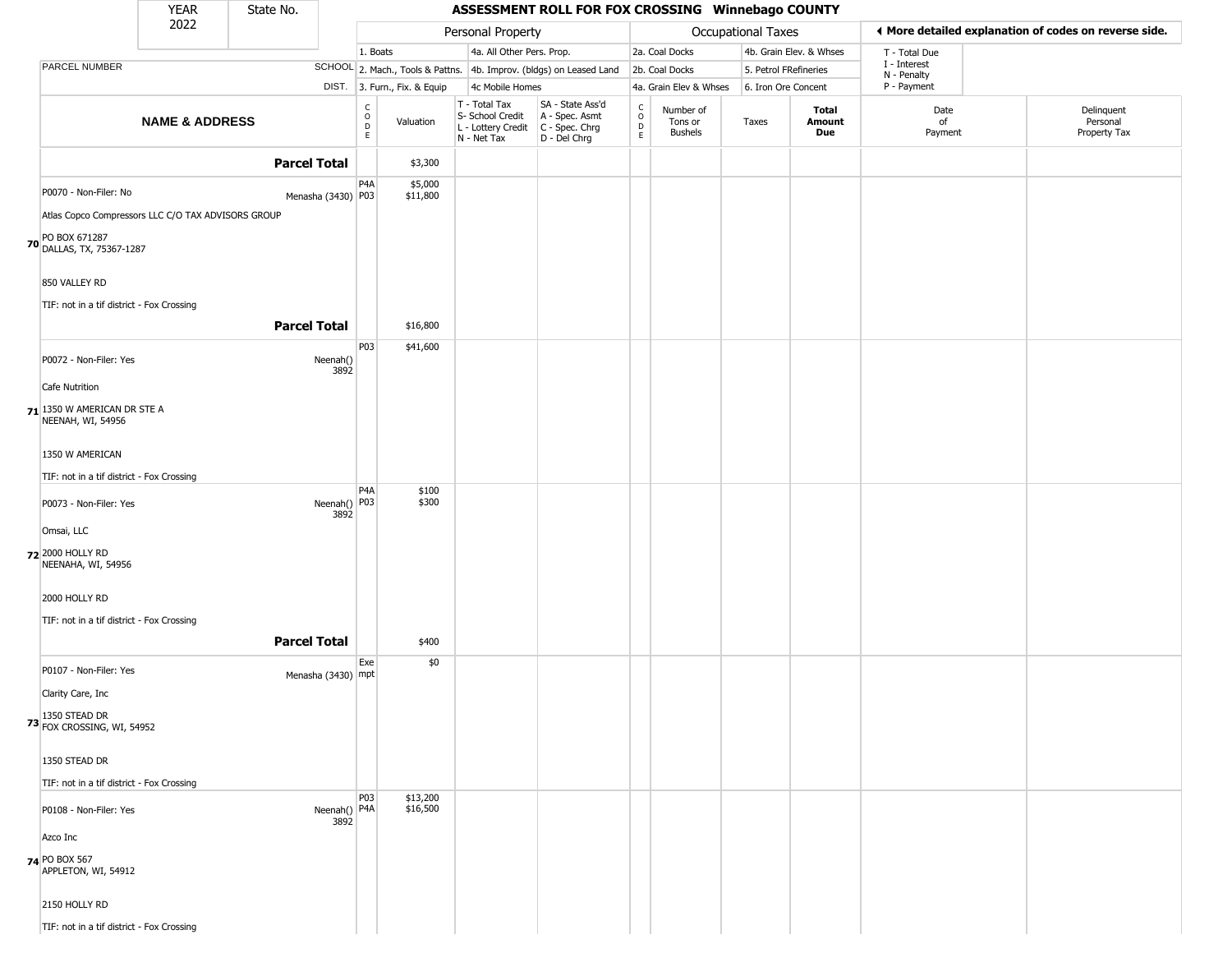|                                                         | <b>YEAR</b>               | State No.           |                      |                                                |                              |                                                                        | ASSESSMENT ROLL FOR FOX CROSSING Winnebago COUNTY                    |                          |                                        |                           |                               |                             |                                                       |
|---------------------------------------------------------|---------------------------|---------------------|----------------------|------------------------------------------------|------------------------------|------------------------------------------------------------------------|----------------------------------------------------------------------|--------------------------|----------------------------------------|---------------------------|-------------------------------|-----------------------------|-------------------------------------------------------|
|                                                         | 2022                      |                     |                      |                                                |                              | Personal Property                                                      |                                                                      |                          |                                        | <b>Occupational Taxes</b> |                               |                             | I More detailed explanation of codes on reverse side. |
|                                                         |                           |                     |                      | 1. Boats                                       |                              | 4a. All Other Pers. Prop.                                              |                                                                      |                          | 2a. Coal Docks                         |                           | 4b. Grain Elev. & Whses       | T - Total Due               |                                                       |
| PARCEL NUMBER                                           |                           |                     |                      |                                                |                              |                                                                        | SCHOOL 2. Mach., Tools & Pattns. 4b. Improv. (bldgs) on Leased Land  |                          | 2b. Coal Docks                         | 5. Petrol FRefineries     |                               | I - Interest<br>N - Penalty |                                                       |
|                                                         |                           |                     |                      |                                                | DIST. 3. Furn., Fix. & Equip | 4c Mobile Homes                                                        |                                                                      |                          | 4a. Grain Elev & Whses                 | 6. Iron Ore Concent       |                               | P - Payment                 |                                                       |
|                                                         | <b>NAME &amp; ADDRESS</b> |                     |                      | $\begin{matrix} 0 \\ 0 \\ D \end{matrix}$<br>E | Valuation                    | T - Total Tax<br>S- School Credit<br>L - Lottery Credit<br>N - Net Tax | SA - State Ass'd<br>A - Spec. Asmt<br>C - Spec. Chrg<br>D - Del Chrg | C<br>$\overline{0}$<br>E | Number of<br>Tons or<br><b>Bushels</b> | Taxes                     | <b>Total</b><br>Amount<br>Due | Date<br>of<br>Payment       | Delinquent<br>Personal<br>Property Tax                |
|                                                         |                           | <b>Parcel Total</b> |                      |                                                | \$29,700                     |                                                                        |                                                                      |                          |                                        |                           |                               |                             |                                                       |
| P0110 - Non-Filer: Yes                                  |                           |                     | Neenah() P03<br>3892 | P <sub>4</sub> A                               | \$1,100<br>\$13,400          |                                                                        |                                                                      |                          |                                        |                           |                               |                             |                                                       |
| Aurora Oil, Corp - Bp Station                           |                           |                     |                      |                                                |                              |                                                                        |                                                                      |                          |                                        |                           |                               |                             |                                                       |
| 75 2675 AMERICAN DR<br>APPLETON, WI, 54914              |                           |                     |                      |                                                |                              |                                                                        |                                                                      |                          |                                        |                           |                               |                             |                                                       |
| 2675 AMERICAN DR                                        |                           |                     |                      |                                                |                              |                                                                        |                                                                      |                          |                                        |                           |                               |                             |                                                       |
| TIF: not in a tif district - Fox Crossing               |                           |                     |                      |                                                |                              |                                                                        |                                                                      |                          |                                        |                           |                               |                             |                                                       |
|                                                         |                           | <b>Parcel Total</b> |                      |                                                | \$14,500                     |                                                                        |                                                                      |                          |                                        |                           |                               |                             |                                                       |
| P0111 - Non-Filer: Yes                                  |                           |                     | Menasha (3430)       | P4A                                            | \$1,600                      |                                                                        |                                                                      |                          |                                        |                           |                               |                             |                                                       |
| Quinto Sol 2 LLC                                        |                           |                     |                      |                                                |                              |                                                                        |                                                                      |                          |                                        |                           |                               |                             |                                                       |
| 76 137 W CALUMET ST<br>APPLETON, WI, 54915              |                           |                     |                      |                                                |                              |                                                                        |                                                                      |                          |                                        |                           |                               |                             |                                                       |
| <b>VARIOUS</b>                                          |                           |                     |                      |                                                |                              |                                                                        |                                                                      |                          |                                        |                           |                               |                             |                                                       |
| TIF: not in a tif district - Fox Crossing               |                           |                     |                      |                                                |                              |                                                                        |                                                                      |                          |                                        |                           |                               |                             |                                                       |
| P0119 - Non-Filer: No                                   |                           |                     | Neenah() P03<br>3892 | P <sub>4</sub> A                               | \$100<br>\$15,300            |                                                                        |                                                                      |                          |                                        |                           |                               |                             |                                                       |
| Schenker Inc                                            |                           |                     |                      |                                                |                              |                                                                        |                                                                      |                          |                                        |                           |                               |                             |                                                       |
| 77 1305 EXECUTIVE BLVD STE 200<br>CHESAPEAKE, VA, 23320 |                           |                     |                      |                                                |                              |                                                                        |                                                                      |                          |                                        |                           |                               |                             |                                                       |
| 976 AMERICAN DR                                         |                           |                     |                      |                                                |                              |                                                                        |                                                                      |                          |                                        |                           |                               |                             |                                                       |
| TIF: not in a tif district - Fox Crossing               |                           |                     |                      |                                                |                              |                                                                        |                                                                      |                          |                                        |                           |                               |                             |                                                       |
|                                                         |                           | <b>Parcel Total</b> |                      |                                                | \$15,400                     |                                                                        |                                                                      |                          |                                        |                           |                               |                             |                                                       |
| P0173 - Non-Filer: Yes                                  |                           |                     | Menasha (3430) P03   | P <sub>4</sub> A                               | \$100<br>\$6,500             |                                                                        |                                                                      |                          |                                        |                           |                               |                             |                                                       |
| <b>Bubbas Pub</b>                                       |                           |                     |                      |                                                |                              |                                                                        |                                                                      |                          |                                        |                           |                               |                             |                                                       |
| 78 1234 APPLETON ST<br>78 MENASHA, WI, 54952            |                           |                     |                      |                                                |                              |                                                                        |                                                                      |                          |                                        |                           |                               |                             |                                                       |
| <b>VARIOUS</b>                                          |                           |                     |                      |                                                |                              |                                                                        |                                                                      |                          |                                        |                           |                               |                             |                                                       |
| TIF: not in a tif district - Fox Crossing               |                           |                     |                      |                                                |                              |                                                                        |                                                                      |                          |                                        |                           |                               |                             |                                                       |
|                                                         |                           | <b>Parcel Total</b> |                      |                                                | \$6,600                      |                                                                        |                                                                      |                          |                                        |                           |                               |                             |                                                       |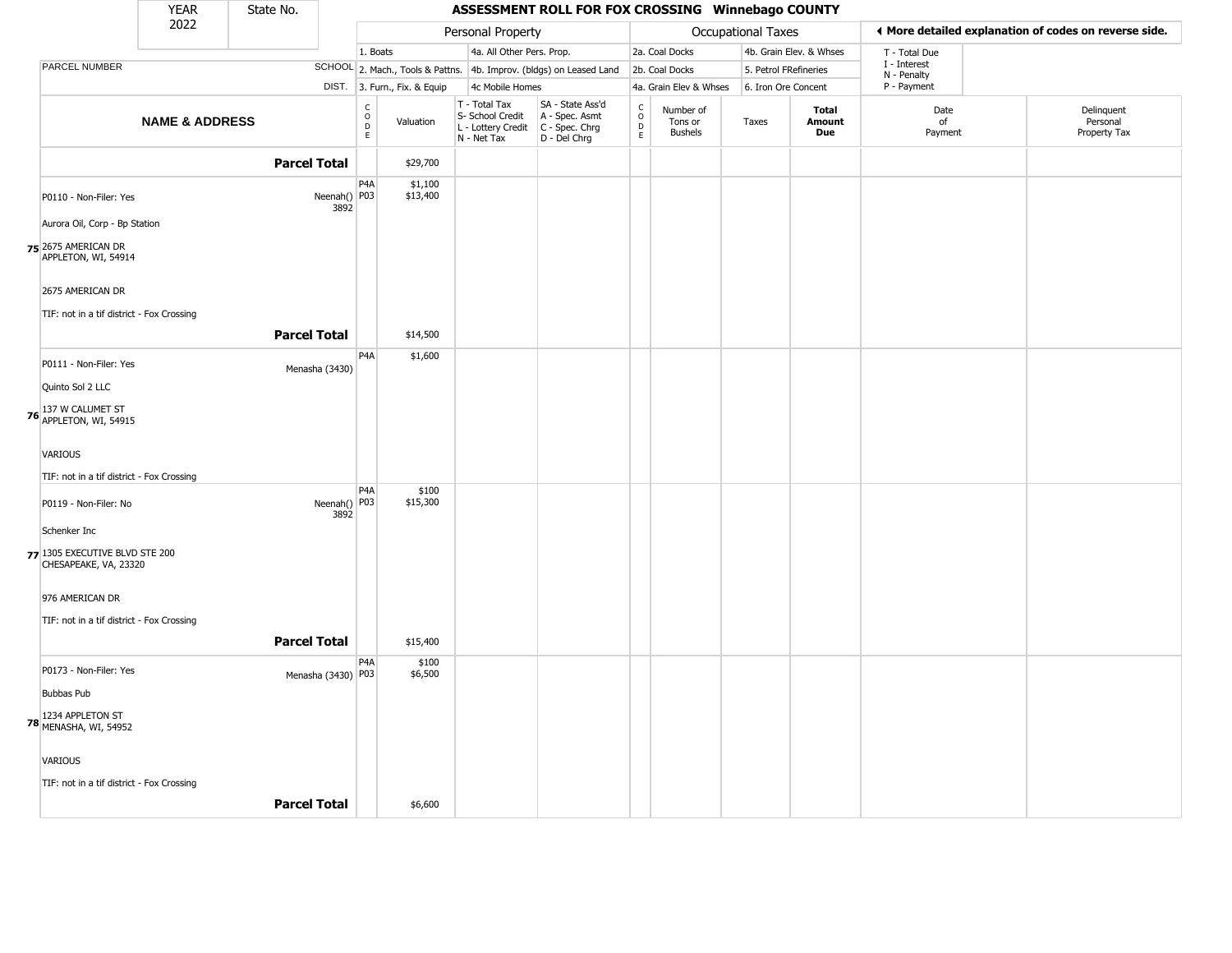|                                                                                                                 | <b>YEAR</b>               | State No.           |                    |                                        |                              |                                                                        | ASSESSMENT ROLL FOR FOX CROSSING Winnebago COUNTY                    |                                   |                                        |                    |                         |                             |                                                       |
|-----------------------------------------------------------------------------------------------------------------|---------------------------|---------------------|--------------------|----------------------------------------|------------------------------|------------------------------------------------------------------------|----------------------------------------------------------------------|-----------------------------------|----------------------------------------|--------------------|-------------------------|-----------------------------|-------------------------------------------------------|
|                                                                                                                 | 2022                      |                     |                    |                                        |                              | Personal Property                                                      |                                                                      |                                   |                                        | Occupational Taxes |                         |                             | ◀ More detailed explanation of codes on reverse side. |
|                                                                                                                 |                           |                     |                    | 1. Boats                               |                              | 4a. All Other Pers. Prop.                                              |                                                                      |                                   | 2a. Coal Docks                         |                    | 4b. Grain Elev. & Whses | T - Total Due               |                                                       |
| PARCEL NUMBER                                                                                                   |                           |                     |                    |                                        |                              |                                                                        | SCHOOL 2. Mach., Tools & Pattns. 4b. Improv. (bldgs) on Leased Land  |                                   | 2b. Coal Docks                         |                    | 5. Petrol FRefineries   | I - Interest<br>N - Penalty |                                                       |
|                                                                                                                 |                           |                     |                    |                                        | DIST. 3. Furn., Fix. & Equip | 4c Mobile Homes                                                        |                                                                      |                                   | 4a. Grain Elev & Whses                 |                    | 6. Iron Ore Concent     | P - Payment                 |                                                       |
|                                                                                                                 | <b>NAME &amp; ADDRESS</b> |                     |                    | $_{\rm o}^{\rm c}$<br>D<br>$\mathsf E$ | Valuation                    | T - Total Tax<br>S- School Credit<br>L - Lottery Credit<br>N - Net Tax | SA - State Ass'd<br>A - Spec. Asmt<br>C - Spec. Chrg<br>D - Del Chrg | $\mathsf{C}$<br>$\circ$<br>D<br>E | Number of<br>Tons or<br><b>Bushels</b> | Taxes              | Total<br>Amount<br>Due  | Date<br>of<br>Payment       | Delinquent<br>Personal<br>Property Tax                |
| P0190 - Non-Filer: No                                                                                           |                           |                     | Neenah()<br>3892   | P <sub>4</sub> A                       | \$400                        |                                                                        |                                                                      |                                   |                                        |                    |                         |                             |                                                       |
| Community First Credit Union<br>79 PO BOX 1487<br>APPLETON, WI, 54912-1487                                      |                           |                     |                    |                                        |                              |                                                                        |                                                                      |                                   |                                        |                    |                         |                             |                                                       |
| 2601 TOUCHMARK DR                                                                                               |                           |                     |                    |                                        |                              |                                                                        |                                                                      |                                   |                                        |                    |                         |                             |                                                       |
| TIF: not in a tif district - Fox Crossing<br>P0195 - Non-Filer: Yes                                             |                           |                     | Menasha (3430)     | P03                                    | \$400                        |                                                                        |                                                                      |                                   |                                        |                    |                         |                             |                                                       |
| Complete Plumbing Inc                                                                                           |                           |                     |                    |                                        |                              |                                                                        |                                                                      |                                   |                                        |                    |                         |                             |                                                       |
| 80 1197 RACINE ST<br>MENASHA, WI, 54952                                                                         |                           |                     |                    |                                        |                              |                                                                        |                                                                      |                                   |                                        |                    |                         |                             |                                                       |
| 1197 RACINE RD                                                                                                  |                           |                     |                    |                                        |                              |                                                                        |                                                                      |                                   |                                        |                    |                         |                             |                                                       |
| TIF: not in a tif district - Fox Crossing                                                                       |                           |                     |                    | P03                                    | \$100                        |                                                                        |                                                                      |                                   |                                        |                    |                         |                             |                                                       |
| P0203 - Non-Filer: No<br>Cair Car Sales & Service Andrew Landskron                                              |                           |                     | Menasha (3430) P4A |                                        | \$500                        |                                                                        |                                                                      |                                   |                                        |                    |                         |                             |                                                       |
| 1040 APPLETON RD<br>81 FOX CROSSING, WI, 54952                                                                  |                           |                     |                    |                                        |                              |                                                                        |                                                                      |                                   |                                        |                    |                         |                             |                                                       |
| 1040 APPLETON RD                                                                                                |                           |                     |                    |                                        |                              |                                                                        |                                                                      |                                   |                                        |                    |                         |                             |                                                       |
| TIF: not in a tif district - Fox Crossing                                                                       |                           | <b>Parcel Total</b> |                    |                                        | \$600                        |                                                                        |                                                                      |                                   |                                        |                    |                         |                             |                                                       |
| P0204 - Non-Filer: Yes                                                                                          |                           |                     | Neenah()<br>3892   | P4A                                    | \$500                        |                                                                        |                                                                      |                                   |                                        |                    |                         |                             |                                                       |
| Compass One, LLC                                                                                                |                           |                     |                    |                                        |                              |                                                                        |                                                                      |                                   |                                        |                    |                         |                             |                                                       |
| 82 PO BOX 743068<br>DALLAS, TX, 75374                                                                           |                           |                     |                    |                                        |                              |                                                                        |                                                                      |                                   |                                        |                    |                         |                             |                                                       |
| 401 N LAKE ST<br>TIF: not in a tif district - Fox Crossing                                                      |                           |                     |                    |                                        |                              |                                                                        |                                                                      |                                   |                                        |                    |                         |                             |                                                       |
| P0206 - Non-Filer: Yes                                                                                          |                           |                     | Menasha (3430)     | P03                                    | \$2,300                      |                                                                        |                                                                      |                                   |                                        |                    |                         |                             |                                                       |
| Valley Title Services Of The Fox Valley LLC John Drzewiecki<br>83 2215 ONEIDA ST<br>83 APPLETON, WI, 54915-1657 |                           |                     |                    |                                        |                              |                                                                        |                                                                      |                                   |                                        |                    |                         |                             |                                                       |
| 2215 ONEIDA ST                                                                                                  |                           |                     |                    |                                        |                              |                                                                        |                                                                      |                                   |                                        |                    |                         |                             |                                                       |
| TIF: not in a tif district - Fox Crossing                                                                       |                           |                     |                    |                                        |                              |                                                                        |                                                                      |                                   |                                        |                    |                         |                             |                                                       |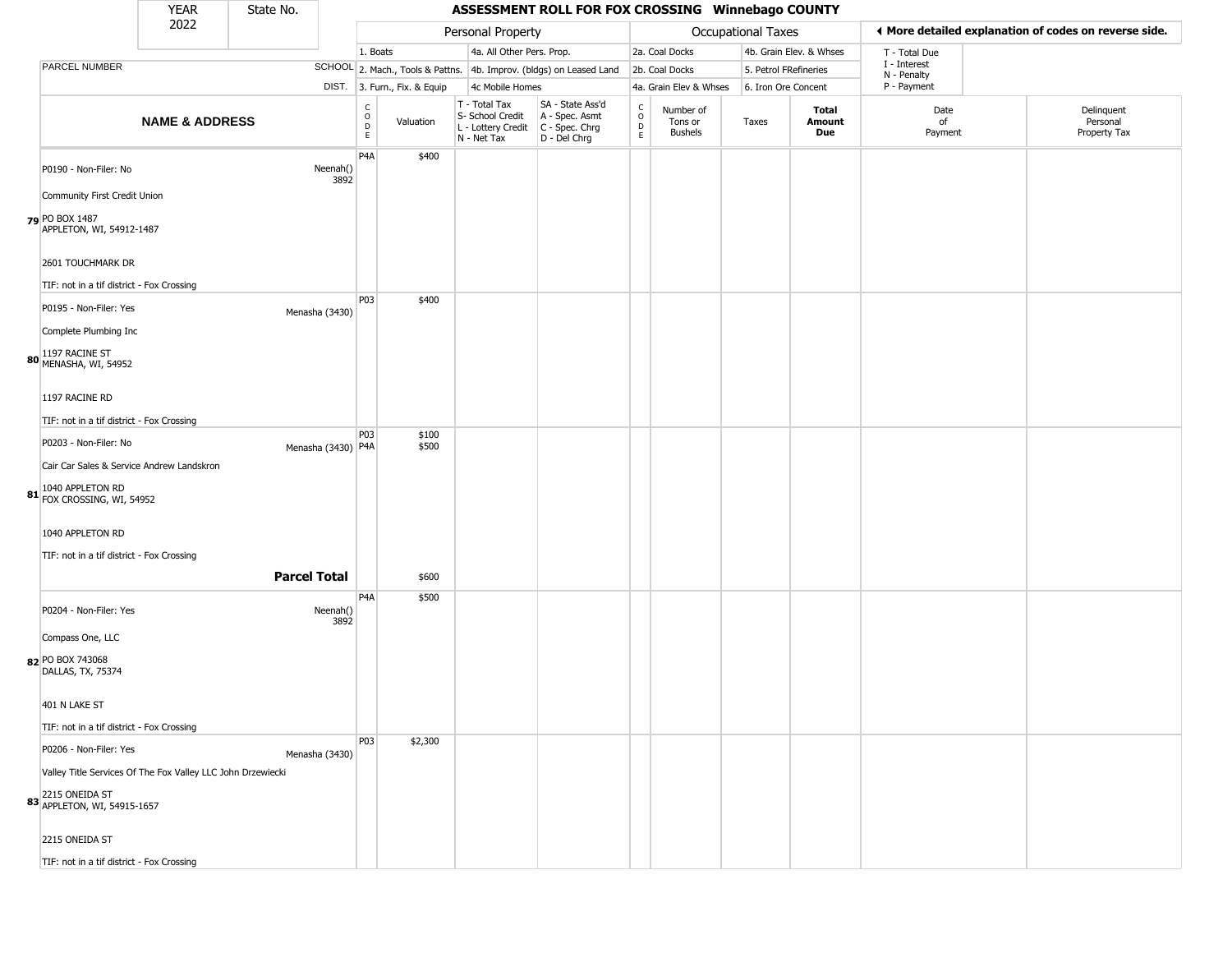|                                                                                                          | <b>YEAR</b>               | State No.           |                                                 |                              |                                                                                         | ASSESSMENT ROLL FOR FOX CROSSING Winnebago COUNTY                   |                                              |                                        |                           |                         |                             |                                                       |
|----------------------------------------------------------------------------------------------------------|---------------------------|---------------------|-------------------------------------------------|------------------------------|-----------------------------------------------------------------------------------------|---------------------------------------------------------------------|----------------------------------------------|----------------------------------------|---------------------------|-------------------------|-----------------------------|-------------------------------------------------------|
|                                                                                                          | 2022                      |                     |                                                 |                              | Personal Property                                                                       |                                                                     |                                              |                                        | <b>Occupational Taxes</b> |                         |                             | ♦ More detailed explanation of codes on reverse side. |
|                                                                                                          |                           |                     |                                                 | 1. Boats                     | 4a. All Other Pers. Prop.                                                               |                                                                     |                                              | 2a. Coal Docks                         |                           | 4b. Grain Elev. & Whses | T - Total Due               |                                                       |
| PARCEL NUMBER                                                                                            |                           |                     |                                                 |                              |                                                                                         | SCHOOL 2. Mach., Tools & Pattns. 4b. Improv. (bldgs) on Leased Land |                                              | 2b. Coal Docks                         | 5. Petrol FRefineries     |                         | I - Interest<br>N - Penalty |                                                       |
|                                                                                                          |                           |                     |                                                 | DIST. 3. Furn., Fix. & Equip | 4c Mobile Homes                                                                         |                                                                     |                                              | 4a. Grain Elev & Whses                 | 6. Iron Ore Concent       |                         | P - Payment                 |                                                       |
|                                                                                                          | <b>NAME &amp; ADDRESS</b> |                     | $\begin{array}{c} C \\ O \\ D \\ E \end{array}$ | Valuation                    | T - Total Tax<br>S- School Credit<br>L - Lottery Credit   C - Spec. Chrg<br>N - Net Tax | SA - State Ass'd<br>A - Spec. Asmt<br>D - Del Chrg                  | $\begin{array}{c}\nC \\ O \\ D\n\end{array}$ | Number of<br>Tons or<br><b>Bushels</b> | Taxes                     | Total<br>Amount<br>Due  | Date<br>of<br>Payment       | Delinquent<br>Personal<br>Property Tax                |
| P0207 - Non-Filer: Yes<br><b>Acre Realty Ltd</b><br>84 2215 ONEIDA ST<br>APPLETON, WI, 54915             |                           | Menasha (3430) P03  | P <sub>4</sub> A                                | \$3,600<br>\$15,700          |                                                                                         |                                                                     |                                              |                                        |                           |                         |                             |                                                       |
| 2215 ONEIDA ST<br>TIF: not in a tif district - Fox Crossing                                              |                           | <b>Parcel Total</b> |                                                 | \$19,300                     |                                                                                         |                                                                     |                                              |                                        |                           |                         |                             |                                                       |
| P0209 - Non-Filer: Yes                                                                                   |                           | Neenah()            | P03<br>3892                                     | \$200                        |                                                                                         |                                                                     |                                              |                                        |                           |                         |                             |                                                       |
| Alere Escreen Inc<br>85 8140 WARD PARKWAY, SUITE 300<br>KANSAS CITY, MO, 64114                           |                           |                     |                                                 |                              |                                                                                         |                                                                     |                                              |                                        |                           |                         |                             |                                                       |
| 2535 NORTHERN RD SUITE 3B                                                                                |                           |                     |                                                 |                              |                                                                                         |                                                                     |                                              |                                        |                           |                         |                             |                                                       |
| TIF: not in a tif district - Fox Crossing<br>P0210 - Non-Filer: No<br>Master Fleet LLC                   |                           |                     | P <sub>4</sub> A<br>Neenah() P03<br>3892        | \$2,900<br>\$3,000           |                                                                                         |                                                                     |                                              |                                        |                           |                         |                             |                                                       |
| 86 PO BOX 11906<br>GREEN BAY, WI, 54307-1906                                                             |                           |                     |                                                 |                              |                                                                                         |                                                                     |                                              |                                        |                           |                         |                             |                                                       |
| 455 GREEN BAY RD<br>TIF: not in a tif district - Fox Crossing                                            |                           | <b>Parcel Total</b> |                                                 | \$5,900                      |                                                                                         |                                                                     |                                              |                                        |                           |                         |                             |                                                       |
| P0213 - Non-Filer: No                                                                                    |                           | Neenah()            | P <sub>4</sub> A<br>3892                        | \$100                        |                                                                                         |                                                                     |                                              |                                        |                           |                         |                             |                                                       |
| Color Me Green Plantscaping LLC<br>87 850 BROOKFIELD LN<br>NEENAH, WI, 54956                             |                           |                     |                                                 |                              |                                                                                         |                                                                     |                                              |                                        |                           |                         |                             |                                                       |
| 850 BROOKFIELD LN<br>TIF: not in a tif district - Fox Crossing                                           |                           |                     |                                                 |                              |                                                                                         |                                                                     |                                              |                                        |                           |                         |                             |                                                       |
| P0217 - Non-Filer: Yes<br>First-Citizens Bnk & Trust Company C/O Ryan Tax Compliance<br>88 PO BOX 460709 |                           | Neenah()            | <b>P03</b><br>3892                              | \$700                        |                                                                                         |                                                                     |                                              |                                        |                           |                         |                             |                                                       |
| HOUSTON, TX, 77056<br>2365 AMERICAN DR<br>TIF: not in a tif district - Fox Crossing                      |                           |                     |                                                 |                              |                                                                                         |                                                                     |                                              |                                        |                           |                         |                             |                                                       |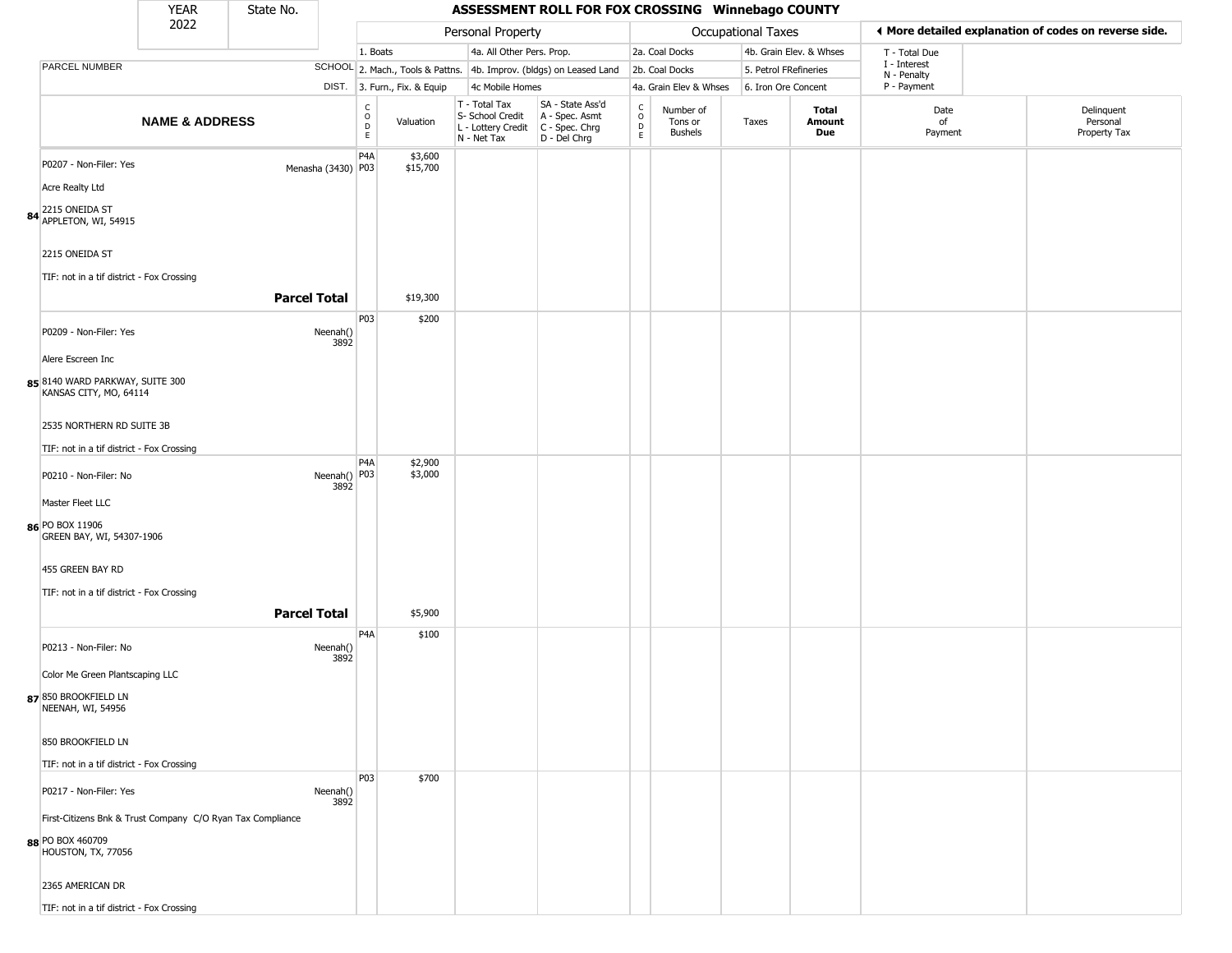|                                                                    | YEAR                      | State No.           |                      |                                          |                              |                                                  | ASSESSMENT ROLL FOR FOX CROSSING Winnebago COUNTY                                         |                                   |                                 |                       |                         |                             |                                                       |
|--------------------------------------------------------------------|---------------------------|---------------------|----------------------|------------------------------------------|------------------------------|--------------------------------------------------|-------------------------------------------------------------------------------------------|-----------------------------------|---------------------------------|-----------------------|-------------------------|-----------------------------|-------------------------------------------------------|
|                                                                    | 2022                      |                     |                      |                                          |                              | Personal Property                                |                                                                                           |                                   |                                 | Occupational Taxes    |                         |                             | ♦ More detailed explanation of codes on reverse side. |
|                                                                    |                           |                     |                      | 1. Boats                                 |                              |                                                  | 4a. All Other Pers. Prop.                                                                 |                                   | 2a. Coal Docks                  |                       | 4b. Grain Elev. & Whses | T - Total Due               |                                                       |
| PARCEL NUMBER                                                      |                           |                     |                      |                                          |                              |                                                  | SCHOOL 2. Mach., Tools & Pattns. 4b. Improv. (bldgs) on Leased Land                       |                                   | 2b. Coal Docks                  | 5. Petrol FRefineries |                         | I - Interest<br>N - Penalty |                                                       |
|                                                                    |                           |                     |                      |                                          | DIST. 3. Furn., Fix. & Equip | 4c Mobile Homes                                  |                                                                                           |                                   | 4a. Grain Elev & Whses          | 6. Iron Ore Concent   |                         | P - Payment                 |                                                       |
|                                                                    | <b>NAME &amp; ADDRESS</b> |                     |                      | $\rm _o^C$<br>$\mathsf D$<br>$\mathsf E$ | Valuation                    | T - Total Tax<br>S- School Credit<br>N - Net Tax | SA - State Ass'd<br>A - Spec. Asmt<br>L - Lottery Credit   C - Spec. Chrg<br>D - Del Chrg | $\frac{c}{0}$<br>$\mathsf D$<br>E | Number of<br>Tons or<br>Bushels | Taxes                 | Total<br>Amount<br>Due  | Date<br>of<br>Payment       | Delinquent<br>Personal<br>Property Tax                |
| P0223 - Non-Filer: Yes                                             |                           |                     | Neenah()<br>3892     | P03                                      | \$13,100                     |                                                  |                                                                                           |                                   |                                 |                       |                         |                             |                                                       |
| Jesse Chase                                                        |                           |                     |                      |                                          |                              |                                                  |                                                                                           |                                   |                                 |                       |                         |                             |                                                       |
| 89 2300 HOLLY RD<br>NEENAH, WI, 54956                              |                           |                     |                      |                                          |                              |                                                  |                                                                                           |                                   |                                 |                       |                         |                             |                                                       |
| 2300 HOLLY RD                                                      |                           |                     |                      |                                          |                              |                                                  |                                                                                           |                                   |                                 |                       |                         |                             |                                                       |
| TIF: not in a tif district - Fox Crossing                          |                           |                     |                      | P <sub>4</sub> A                         | \$3,100                      |                                                  |                                                                                           |                                   |                                 |                       |                         |                             |                                                       |
| P0224 - Non-Filer: Yes                                             |                           |                     | Neenah()<br>3892     |                                          |                              |                                                  |                                                                                           |                                   |                                 |                       |                         |                             |                                                       |
| Radie Fritz, LLC<br>90 3200 E CANVASBACK LN<br>APPLETON, WI, 54913 |                           |                     |                      |                                          |                              |                                                  |                                                                                           |                                   |                                 |                       |                         |                             |                                                       |
| 1005 W AMERICAN DR                                                 |                           |                     |                      |                                          |                              |                                                  |                                                                                           |                                   |                                 |                       |                         |                             |                                                       |
| TIF: not in a tif district - Fox Crossing                          |                           |                     |                      |                                          |                              |                                                  |                                                                                           |                                   |                                 |                       |                         |                             |                                                       |
| P0225 - Non-Filer: Yes                                             |                           |                     | Neenah() P03<br>3892 | P <sub>4</sub> A                         | \$1,700<br>\$11,300          |                                                  |                                                                                           |                                   |                                 |                       |                         |                             |                                                       |
| Home Helpers                                                       |                           |                     |                      |                                          |                              |                                                  |                                                                                           |                                   |                                 |                       |                         |                             |                                                       |
| 91 158 W CHESTNUT ST<br>BURLINGTON, WI, 53105                      |                           |                     |                      |                                          |                              |                                                  |                                                                                           |                                   |                                 |                       |                         |                             |                                                       |
| 1907 AMERICAN DR UNIT A6                                           |                           |                     |                      |                                          |                              |                                                  |                                                                                           |                                   |                                 |                       |                         |                             |                                                       |
| TIF: not in a tif district - Fox Crossing                          |                           |                     |                      |                                          |                              |                                                  |                                                                                           |                                   |                                 |                       |                         |                             |                                                       |
|                                                                    |                           | <b>Parcel Total</b> |                      |                                          | \$13,000                     |                                                  |                                                                                           |                                   |                                 |                       |                         |                             |                                                       |
| P0237 - Non-Filer: Yes                                             |                           |                     | Menasha (3430) P4A   | P03                                      | \$700<br>\$700               |                                                  |                                                                                           |                                   |                                 |                       |                         |                             |                                                       |
| BETHEL ASSISTED LIVING                                             |                           |                     |                      |                                          |                              |                                                  |                                                                                           |                                   |                                 |                       |                         |                             |                                                       |
| 92 1645 CENTURY OAKS CT<br>MENASHA, WI, 54952                      |                           |                     |                      |                                          |                              |                                                  |                                                                                           |                                   |                                 |                       |                         |                             |                                                       |
| 1645 CENTURY OAKS CT                                               |                           |                     |                      |                                          |                              |                                                  |                                                                                           |                                   |                                 |                       |                         |                             |                                                       |
| TIF: not in a tif district - Fox Crossing                          |                           |                     |                      |                                          |                              |                                                  |                                                                                           |                                   |                                 |                       |                         |                             |                                                       |
|                                                                    |                           | <b>Parcel Total</b> |                      |                                          | \$1,400                      |                                                  |                                                                                           |                                   |                                 |                       |                         |                             |                                                       |
| P0240 - Non-Filer: No                                              |                           |                     | Neenah() P03<br>3892 | P4A                                      | \$2,300<br>\$8,200           |                                                  |                                                                                           |                                   |                                 |                       |                         |                             |                                                       |
| Central Temp Equip Serv                                            |                           |                     |                      |                                          |                              |                                                  |                                                                                           |                                   |                                 |                       |                         |                             |                                                       |
| 93 1054 AMERICAN DR<br>NEENAH, WI, 54956                           |                           |                     |                      |                                          |                              |                                                  |                                                                                           |                                   |                                 |                       |                         |                             |                                                       |
| 1054 AMERICAN DR                                                   |                           |                     |                      |                                          |                              |                                                  |                                                                                           |                                   |                                 |                       |                         |                             |                                                       |
| TIF: not in a tif district - Fox Crossing                          |                           |                     |                      |                                          |                              |                                                  |                                                                                           |                                   |                                 |                       |                         |                             |                                                       |
|                                                                    |                           | <b>Parcel Total</b> |                      |                                          | \$10,500                     |                                                  |                                                                                           |                                   |                                 |                       |                         |                             |                                                       |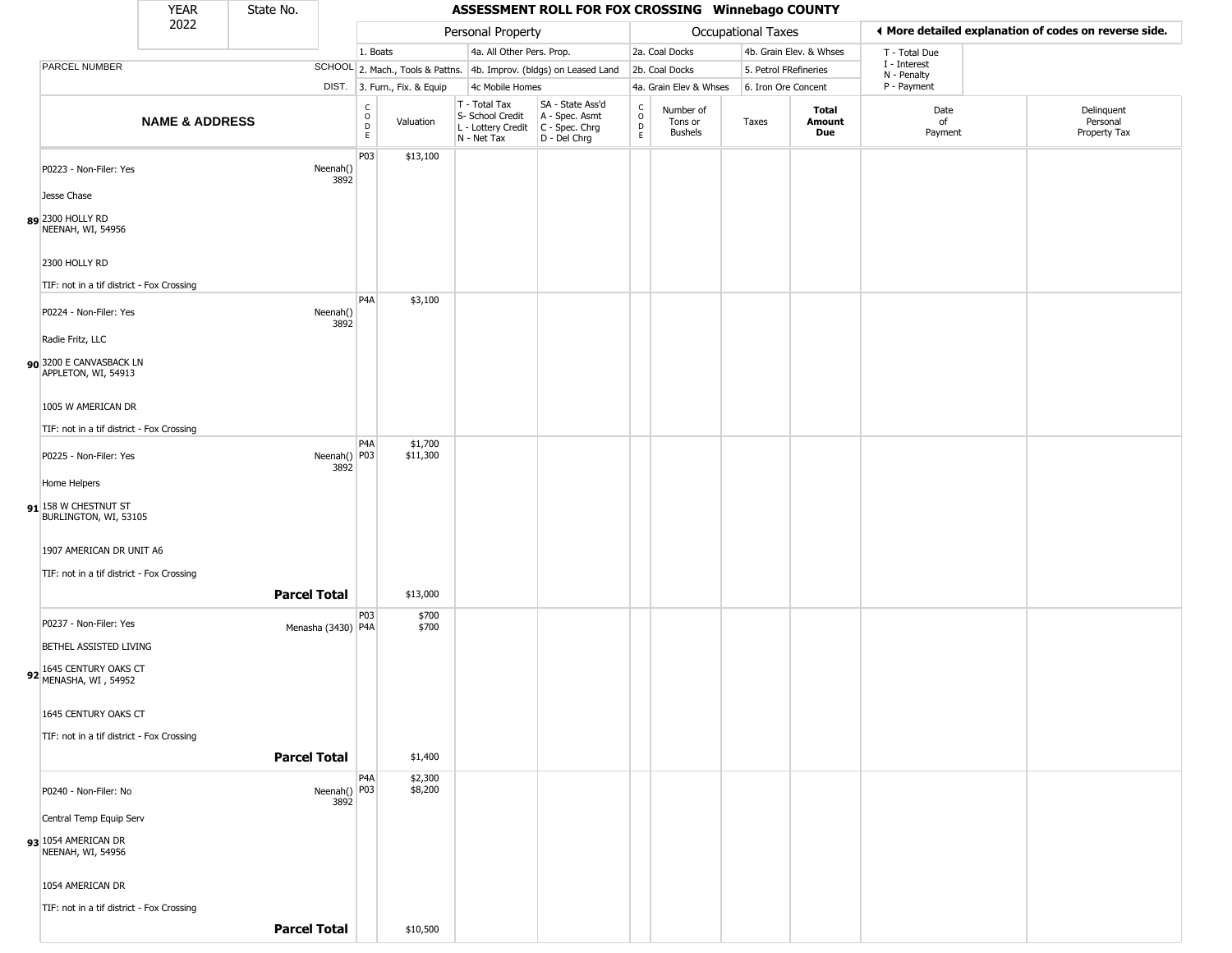|                                                                   | YEAR                      | State No.           |                                                          |                              |                                                                        | ASSESSMENT ROLL FOR FOX CROSSING Winnebago COUNTY                    |                         |                                        |       |                         |                             |                                                       |
|-------------------------------------------------------------------|---------------------------|---------------------|----------------------------------------------------------|------------------------------|------------------------------------------------------------------------|----------------------------------------------------------------------|-------------------------|----------------------------------------|-------|-------------------------|-----------------------------|-------------------------------------------------------|
|                                                                   | 2022                      |                     |                                                          |                              | Personal Property                                                      |                                                                      |                         | Occupational Taxes                     |       |                         |                             | ♦ More detailed explanation of codes on reverse side. |
|                                                                   |                           |                     | 1. Boats                                                 |                              | 4a. All Other Pers. Prop.                                              |                                                                      |                         | 2a. Coal Docks                         |       | 4b. Grain Elev. & Whses | T - Total Due               |                                                       |
| PARCEL NUMBER                                                     |                           |                     |                                                          |                              |                                                                        | SCHOOL 2. Mach., Tools & Pattns. 4b. Improv. (bldgs) on Leased Land  |                         | 2b. Coal Docks                         |       | 5. Petrol FRefineries   | I - Interest<br>N - Penalty |                                                       |
|                                                                   |                           |                     |                                                          | DIST. 3. Furn., Fix. & Equip | 4c Mobile Homes                                                        |                                                                      |                         | 4a. Grain Elev & Whses                 |       | 6. Iron Ore Concent     | P - Payment                 |                                                       |
|                                                                   | <b>NAME &amp; ADDRESS</b> |                     | $\begin{matrix} 0 \\ 0 \\ 0 \end{matrix}$<br>$\mathsf E$ | Valuation                    | T - Total Tax<br>S- School Credit<br>L - Lottery Credit<br>N - Net Tax | SA - State Ass'd<br>A - Spec. Asmt<br>C - Spec. Chrg<br>D - Del Chrg | $\frac{C}{O}$<br>D<br>E | Number of<br>Tons or<br><b>Bushels</b> | Taxes | Total<br>Amount<br>Due  | Date<br>of<br>Payment       | Delinguent<br>Personal<br>Property Tax                |
| P0242 - Non-Filer: No                                             |                           | Neenah (001)        | P03                                                      | \$1,200                      |                                                                        |                                                                      |                         |                                        |       |                         |                             |                                                       |
| Smucker Foodservice, Inc.<br>94 PO BOX 3576<br>CHICAGO, IL, 60654 |                           |                     |                                                          |                              |                                                                        |                                                                      |                         |                                        |       |                         |                             |                                                       |
| 1575 DRESANG WAY                                                  |                           |                     |                                                          |                              |                                                                        |                                                                      |                         |                                        |       |                         |                             |                                                       |
| TIF: TID 001 - Fox Crossing                                       |                           |                     | P <sub>03</sub>                                          | \$200                        |                                                                        |                                                                      |                         |                                        |       |                         |                             |                                                       |
| P0245 - Non-Filer: Yes                                            |                           | Menasha (3430)      |                                                          |                              |                                                                        |                                                                      |                         |                                        |       |                         |                             |                                                       |
| Conopco, Inc                                                      |                           |                     |                                                          |                              |                                                                        |                                                                      |                         |                                        |       |                         |                             |                                                       |
| 95 700 SYLVAN AVE<br>95 ENGLEWOOD, NJ, 07632                      |                           |                     |                                                          |                              |                                                                        |                                                                      |                         |                                        |       |                         |                             |                                                       |
| <b>VARIOUS</b>                                                    |                           |                     |                                                          |                              |                                                                        |                                                                      |                         |                                        |       |                         |                             |                                                       |
| TIF: not in a tif district - Fox Crossing                         |                           |                     |                                                          |                              |                                                                        |                                                                      |                         |                                        |       |                         |                             |                                                       |
| P0251 - Non-Filer: Yes                                            |                           | Menasha (3430)      | P <sub>03</sub>                                          | \$700                        |                                                                        |                                                                      |                         |                                        |       |                         |                             |                                                       |
| Thai Massage Zhenyuan Li                                          |                           |                     |                                                          |                              |                                                                        |                                                                      |                         |                                        |       |                         |                             |                                                       |
| 96 2575 S MEMORIAL DR UNIT 105<br>96 APPLETON, WI, 54915          |                           |                     |                                                          |                              |                                                                        |                                                                      |                         |                                        |       |                         |                             |                                                       |
| 2575 S MEMORIAL DR                                                |                           |                     |                                                          |                              |                                                                        |                                                                      |                         |                                        |       |                         |                             |                                                       |
| TIF: not in a tif district - Fox Crossing                         |                           |                     | P <sub>4</sub> A                                         | \$100                        |                                                                        |                                                                      |                         |                                        |       |                         |                             |                                                       |
| P0254 - Non-Filer: No                                             |                           | Menasha (3430) P03  |                                                          | \$11,000                     |                                                                        |                                                                      |                         |                                        |       |                         |                             |                                                       |
| <b>Bucklin Tree Service</b>                                       |                           |                     |                                                          |                              |                                                                        |                                                                      |                         |                                        |       |                         |                             |                                                       |
| 97 936 APPLETON RD<br>MENASHA, WI, 54952                          |                           |                     |                                                          |                              |                                                                        |                                                                      |                         |                                        |       |                         |                             |                                                       |
| 936 APPLETON RD                                                   |                           |                     |                                                          |                              |                                                                        |                                                                      |                         |                                        |       |                         |                             |                                                       |
| TIF: not in a tif district - Fox Crossing                         |                           |                     |                                                          |                              |                                                                        |                                                                      |                         |                                        |       |                         |                             |                                                       |
|                                                                   |                           | <b>Parcel Total</b> |                                                          | \$11,100                     |                                                                        |                                                                      |                         |                                        |       |                         |                             |                                                       |
| P0272 - Non-Filer: No                                             |                           | Menasha (3430)      | P <sub>03</sub>                                          | \$3,300                      |                                                                        |                                                                      |                         |                                        |       |                         |                             |                                                       |
| Great Lakes Specity Finance Inc Dba Check N Go                    |                           |                     |                                                          |                              |                                                                        |                                                                      |                         |                                        |       |                         |                             |                                                       |
| 98 660 N CENTRAL EXPY STE 240<br>PLANO, TX, 75074                 |                           |                     |                                                          |                              |                                                                        |                                                                      |                         |                                        |       |                         |                             |                                                       |
| 2575 S MEMORIAL DR #102                                           |                           |                     |                                                          |                              |                                                                        |                                                                      |                         |                                        |       |                         |                             |                                                       |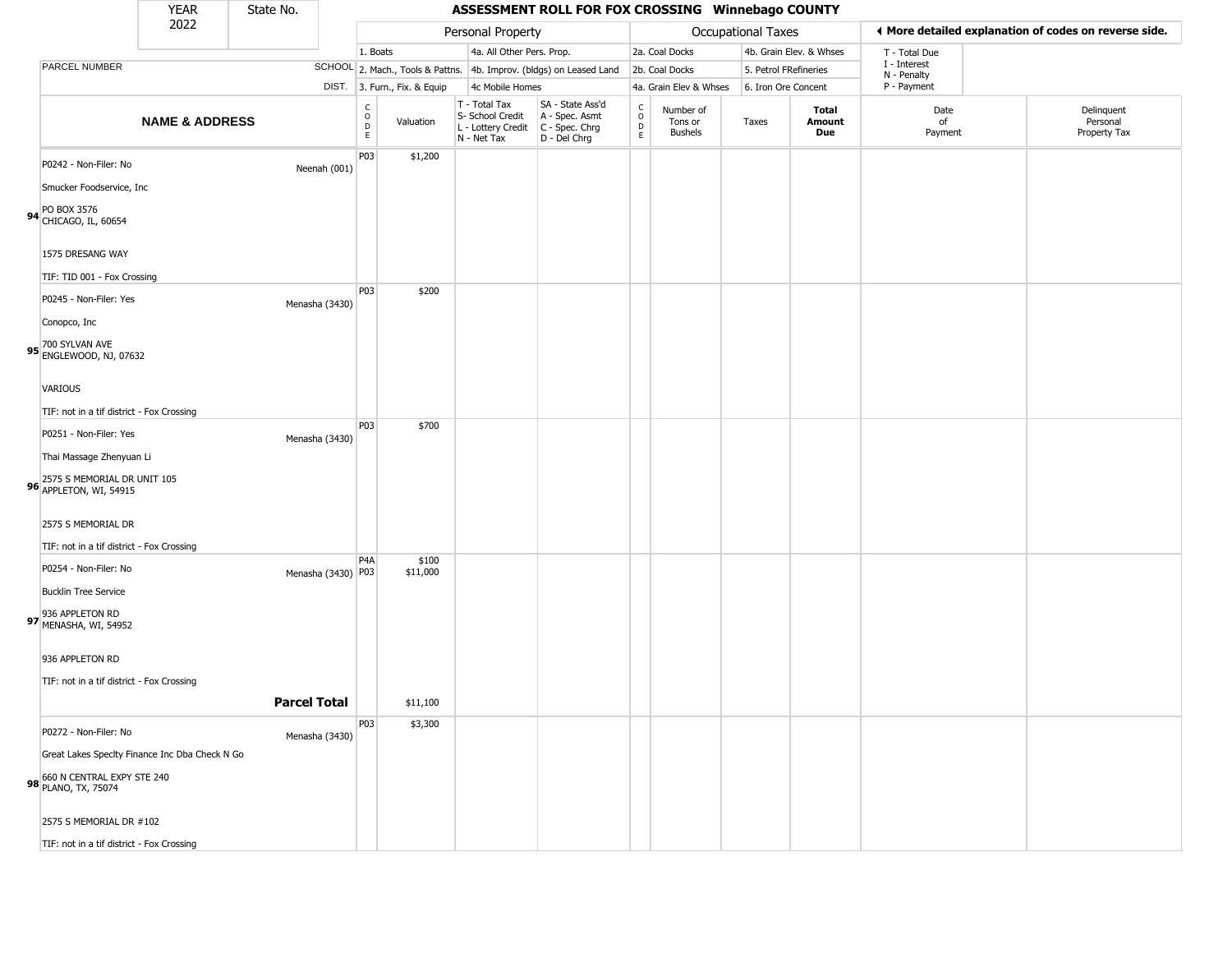## YEAR State No. **ASSESSMENT ROLL FOR FOX CROSSING Winnebago COUNTY** 2022 DIST. 3. Furn., Fix. & Equip PARCEL NUMBER **NAME & ADDRESS** State No. C O D E Valuation T - Total Tax S- School Credit A - Spec. Asmt L - Lottery Credit C - Spec. Chrg N - Net Tax SA - State Ass'd D - Del Chrg C O D E Number of Tons or Bushels Taxes **Total Amount Due** Date of Payment Delinquent Personal Property Tax Personal Property **Personal Property Personal Taxes** 1. Boats **4a. All Other Pers. Prop.** 2a. Coal Docks 4b. Grain Elev. & Whses SCHOOL 2. Mach., Tools & Pattns. 4b. Improv. (bldgs) on Leased Land 2b. Coal Docks 5. Petrol FRefineries 4c Mobile Homes 4a. Grain Elev & Whses 6. Iron Ore Concent T - Total Due I - Interest N - Penalty P - Payment 3**More detailed explanation of codes on reverse side. 99** 2545 S MEMORIAL DR APPLETON, WI, 54915 P0280 - Non-Filer: Yes Menasha (3430) Club Eldorado VARIOUS TIF: not in a tif district - Fox Crossing P4A \$9,600 **100** PO BOX 7 P0285 - Non-Filer: No 3892 Massachusetts Mutual Life Ins C/O CROWE, LLP SOUTH BEND, IN, 46624 1977 AMERICAN DR TIF: not in a tif district - Fox Crossing D<sub>4</sub>A Neenah() P03 \$500 \$600 **Parcel Total** \$1,100 **101** 2415 PATRIOT LANE P0310 - Non-Filer: No 3892 Jack Cleven Inc OSHKOSH, WI, 54904 2550 COLD SPRING TIF: not in a tif district - Fox Crossing P4A Neenah() P03 \$400 \$3,700 **Parcel Total** | \$4,100 **102** 844 EHLERS RD P0340 - Non-Filer: No 3892 Access Inc NEENAH, WI, 54956 844 EHLERS RD TIF: not in a tif district - Fox Crossing P4A Neenah() P03 \$11,300 \$83,800 **Parcel Total | \$95,100 103** PO BOX 1925 P0346 - Non-Filer: No Neenah() 3892 American Bottling Company, The FISCO, TX, 75034 2005 S ONEIDA ST P03 \$1,200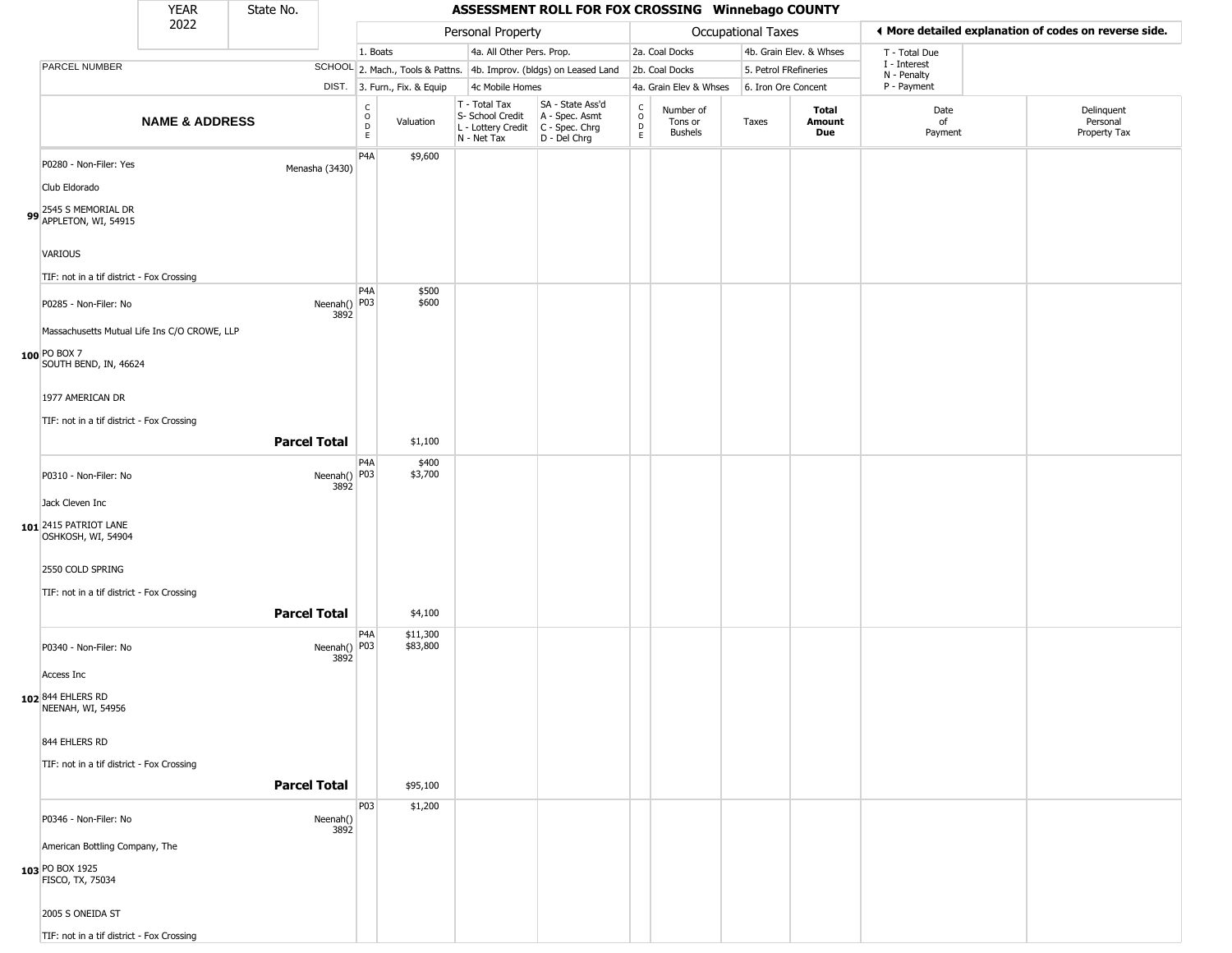|                                                     | <b>YEAR</b>               | State No. |                  |                                          |                              |                                                                        | ASSESSMENT ROLL FOR FOX CROSSING Winnebago COUNTY                    |                             |                                        |                           |                         |                             |                                                       |
|-----------------------------------------------------|---------------------------|-----------|------------------|------------------------------------------|------------------------------|------------------------------------------------------------------------|----------------------------------------------------------------------|-----------------------------|----------------------------------------|---------------------------|-------------------------|-----------------------------|-------------------------------------------------------|
|                                                     | 2022                      |           |                  |                                          |                              | Personal Property                                                      |                                                                      |                             |                                        | <b>Occupational Taxes</b> |                         |                             | ♦ More detailed explanation of codes on reverse side. |
|                                                     |                           |           |                  | 1. Boats                                 |                              | 4a. All Other Pers. Prop.                                              |                                                                      |                             | 2a. Coal Docks                         |                           | 4b. Grain Elev. & Whses | T - Total Due               |                                                       |
| PARCEL NUMBER                                       |                           |           |                  |                                          |                              |                                                                        | SCHOOL 2. Mach., Tools & Pattns. 4b. Improv. (bldgs) on Leased Land  |                             | 2b. Coal Docks                         | 5. Petrol FRefineries     |                         | I - Interest<br>N - Penalty |                                                       |
|                                                     |                           |           |                  |                                          | DIST. 3. Furn., Fix. & Equip | 4c Mobile Homes                                                        |                                                                      |                             | 4a. Grain Elev & Whses                 | 6. Iron Ore Concent       |                         | P - Payment                 |                                                       |
|                                                     | <b>NAME &amp; ADDRESS</b> |           |                  | $\rm _o^C$<br>$\mathsf D$<br>$\mathsf E$ | Valuation                    | T - Total Tax<br>S- School Credit<br>L - Lottery Credit<br>N - Net Tax | SA - State Ass'd<br>A - Spec. Asmt<br>C - Spec. Chrg<br>D - Del Chrg | $\rm _o^C$<br>$\frac{D}{E}$ | Number of<br>Tons or<br><b>Bushels</b> | Taxes                     | Total<br>Amount<br>Due  | Date<br>of<br>Payment       | Delinquent<br>Personal<br>Property Tax                |
| P0347 - Non-Filer: No<br>Amerigas Propane Lp        |                           |           | Neenah()<br>3892 | P4A                                      | \$400                        |                                                                        |                                                                      |                             |                                        |                           |                         |                             |                                                       |
| 104 PO BOX 1240<br>MANCHESTER, NH, 03105            |                           |           |                  |                                          |                              |                                                                        |                                                                      |                             |                                        |                           |                         |                             |                                                       |
| VARIOUS                                             |                           |           |                  |                                          |                              |                                                                        |                                                                      |                             |                                        |                           |                         |                             |                                                       |
| TIF: not in a tif district - Fox Crossing           |                           |           |                  |                                          |                              |                                                                        |                                                                      |                             |                                        |                           |                         |                             |                                                       |
| P0352 - Non-Filer: No                               |                           |           | Neenah()<br>3892 | P4A                                      | \$500                        |                                                                        |                                                                      |                             |                                        |                           |                         |                             |                                                       |
| The Coca Cola Company Fountain Property Tax - Nat 8 |                           |           |                  |                                          |                              |                                                                        |                                                                      |                             |                                        |                           |                         |                             |                                                       |
| 105 PO BOX 1734<br>ATLANTA, GA, 30304               |                           |           |                  |                                          |                              |                                                                        |                                                                      |                             |                                        |                           |                         |                             |                                                       |
| 1395 AMERICAN DR STE A                              |                           |           |                  |                                          |                              |                                                                        |                                                                      |                             |                                        |                           |                         |                             |                                                       |
| TIF: not in a tif district - Fox Crossing           |                           |           |                  |                                          |                              |                                                                        |                                                                      |                             |                                        |                           |                         |                             |                                                       |
| P0353 - Non-Filer: Yes                              |                           |           | Neenah()<br>3892 | P03                                      | \$4,200                      |                                                                        |                                                                      |                             |                                        |                           |                         |                             |                                                       |
| Alten Haus Assited Living                           |                           |           |                  |                                          |                              |                                                                        |                                                                      |                             |                                        |                           |                         |                             |                                                       |
| 106 4640 GRAND MEADOW DR<br>APPLETON, WI, 54914     |                           |           |                  |                                          |                              |                                                                        |                                                                      |                             |                                        |                           |                         |                             |                                                       |
| VARIOUS                                             |                           |           |                  |                                          |                              |                                                                        |                                                                      |                             |                                        |                           |                         |                             |                                                       |
| TIF: not in a tif district - Fox Crossing           |                           |           |                  | P03                                      |                              |                                                                        |                                                                      |                             |                                        |                           |                         |                             |                                                       |
| P0356 - Non-Filer: No                               |                           |           | Neenah()<br>3892 |                                          | \$3,000                      |                                                                        |                                                                      |                             |                                        |                           |                         |                             |                                                       |
| <b>Brimark Builders LLC</b>                         |                           |           |                  |                                          |                              |                                                                        |                                                                      |                             |                                        |                           |                         |                             |                                                       |
| 107 980 AMERICAN DR<br>NEENAH, WI, 54956            |                           |           |                  |                                          |                              |                                                                        |                                                                      |                             |                                        |                           |                         |                             |                                                       |
| 980 AMERICAN DR                                     |                           |           |                  |                                          |                              |                                                                        |                                                                      |                             |                                        |                           |                         |                             |                                                       |
| TIF: not in a tif district - Fox Crossing           |                           |           |                  |                                          |                              |                                                                        |                                                                      |                             |                                        |                           |                         |                             |                                                       |
| P0361 - Non-Filer: No                               |                           |           | Neenah()<br>3892 | P03                                      | \$14,600                     |                                                                        |                                                                      |                             |                                        |                           |                         |                             |                                                       |
| CALIBER COLLISION                                   |                           |           |                  |                                          |                              |                                                                        |                                                                      |                             |                                        |                           |                         |                             |                                                       |
| 108 PO BOX 800729<br>DALLAS, TX, 75380              |                           |           |                  |                                          |                              |                                                                        |                                                                      |                             |                                        |                           |                         |                             |                                                       |
| 2542 AMERICAN DR                                    |                           |           |                  |                                          |                              |                                                                        |                                                                      |                             |                                        |                           |                         |                             |                                                       |
| TIF: not in a tif district - Fox Crossing           |                           |           |                  |                                          |                              |                                                                        |                                                                      |                             |                                        |                           |                         |                             |                                                       |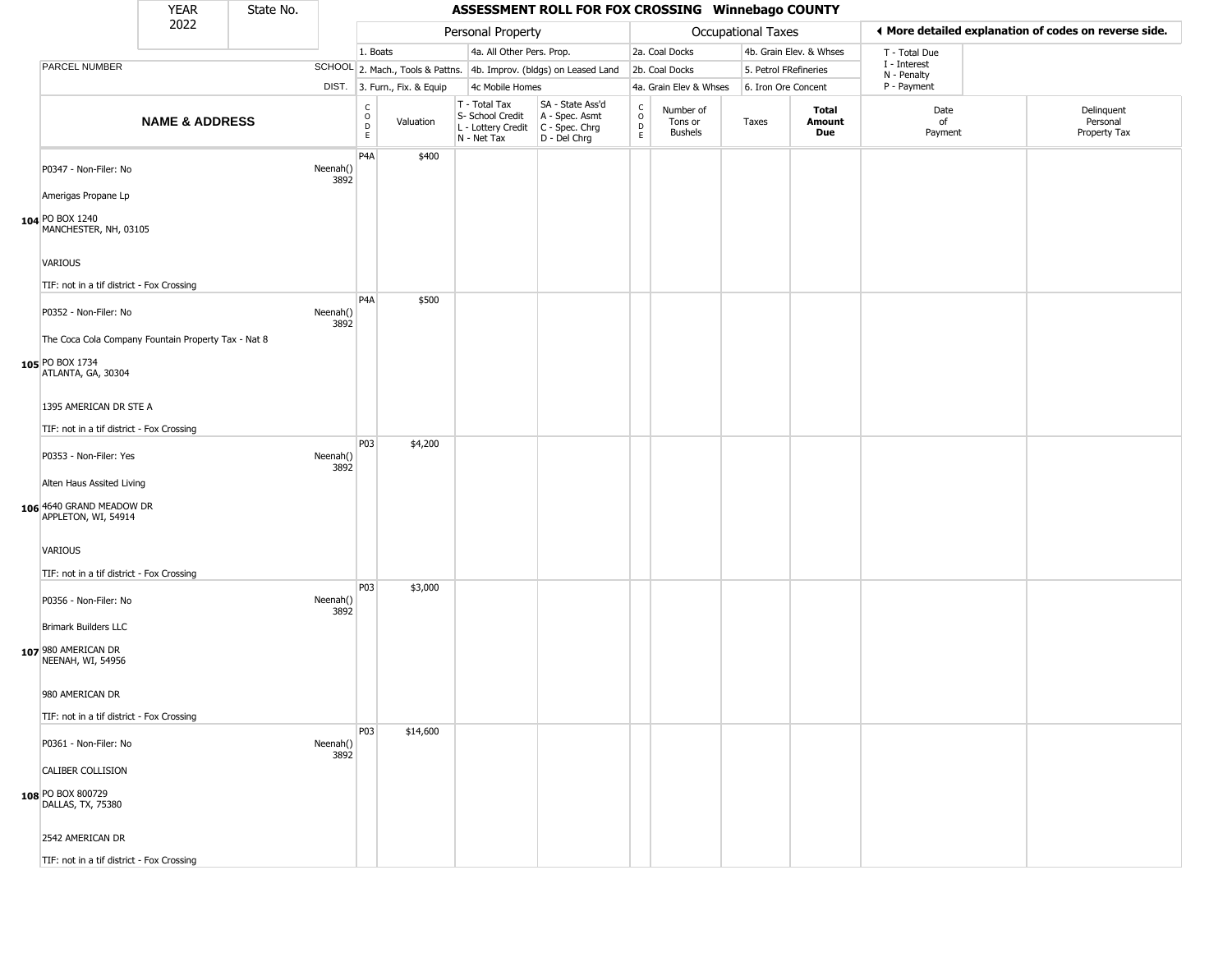|                                                                        | <b>YEAR</b>               | State No.           |                      |                                            |                              |                                                                        | ASSESSMENT ROLL FOR FOX CROSSING Winnebago COUNTY                      |                                                                    |                                        |                           |                       |                         |                             |                                                       |
|------------------------------------------------------------------------|---------------------------|---------------------|----------------------|--------------------------------------------|------------------------------|------------------------------------------------------------------------|------------------------------------------------------------------------|--------------------------------------------------------------------|----------------------------------------|---------------------------|-----------------------|-------------------------|-----------------------------|-------------------------------------------------------|
|                                                                        | 2022                      |                     |                      |                                            |                              | Personal Property                                                      |                                                                        |                                                                    |                                        | <b>Occupational Taxes</b> |                       |                         |                             | ♦ More detailed explanation of codes on reverse side. |
|                                                                        |                           |                     |                      | 1. Boats                                   |                              | 4a. All Other Pers. Prop.                                              |                                                                        |                                                                    | 2a. Coal Docks                         |                           |                       | 4b. Grain Elev. & Whses | T - Total Due               |                                                       |
| PARCEL NUMBER                                                          |                           |                     |                      |                                            |                              |                                                                        | SCHOOL 2. Mach., Tools & Pattns. 4b. Improv. (bldgs) on Leased Land    |                                                                    | 2b. Coal Docks                         |                           | 5. Petrol FRefineries |                         | I - Interest<br>N - Penalty |                                                       |
|                                                                        |                           |                     |                      |                                            | DIST. 3. Furn., Fix. & Equip | 4c Mobile Homes                                                        |                                                                        |                                                                    | 4a. Grain Elev & Whses                 |                           | 6. Iron Ore Concent   |                         | P - Payment                 |                                                       |
|                                                                        | <b>NAME &amp; ADDRESS</b> |                     |                      | $\begin{array}{c} C \\ 0 \\ E \end{array}$ | Valuation                    | T - Total Tax<br>S- School Credit<br>L - Lottery Credit<br>N - Net Tax | SA - State Ass'd<br>A - Spec. Asmt<br>$C - Spec. Chrg$<br>D - Del Chrg | $\begin{smallmatrix} C \\ 0 \\ D \end{smallmatrix}$<br>$\mathsf E$ | Number of<br>Tons or<br><b>Bushels</b> | Taxes                     |                       | Total<br>Amount<br>Due  | Date<br>of<br>Payment       | Delinquent<br>Personal<br>Property Tax                |
| P0364 - Non-Filer: No                                                  |                           |                     | Neenah()<br>3892     | P03                                        | \$4,400                      |                                                                        |                                                                        |                                                                    |                                        |                           |                       |                         |                             |                                                       |
| Farmer Bros Co<br>109 1912 FARMERS BROTHERS DR<br>NORTHLAKE, TX, 76262 |                           |                     |                      |                                            |                              |                                                                        |                                                                        |                                                                    |                                        |                           |                       |                         |                             |                                                       |
| VARIOUS                                                                |                           |                     |                      |                                            |                              |                                                                        |                                                                        |                                                                    |                                        |                           |                       |                         |                             |                                                       |
| TIF: not in a tif district - Fox Crossing                              |                           |                     |                      |                                            |                              |                                                                        |                                                                        |                                                                    |                                        |                           |                       |                         |                             |                                                       |
| P0377 - Non-Filer: No<br>Quadient Inc Fka Neopost Usa Inc              |                           |                     | Menasha (3430)       | P03                                        | \$300                        |                                                                        |                                                                        |                                                                    |                                        |                           |                       |                         |                             |                                                       |
| 478 WHEELERS FARMS RD<br>110 MILFORD, CT, 06461                        |                           |                     |                      |                                            |                              |                                                                        |                                                                        |                                                                    |                                        |                           |                       |                         |                             |                                                       |
| VARIOUS                                                                |                           |                     |                      |                                            |                              |                                                                        |                                                                        |                                                                    |                                        |                           |                       |                         |                             |                                                       |
| TIF: not in a tif district - Fox Crossing                              |                           |                     |                      | <b>P03</b>                                 | \$1,900                      |                                                                        |                                                                        |                                                                    |                                        |                           |                       |                         |                             |                                                       |
| P0381 - Non-Filer: Yes                                                 |                           |                     | Menasha (3430)       |                                            |                              |                                                                        |                                                                        |                                                                    |                                        |                           |                       |                         |                             |                                                       |
| Powell Roofing Services Inc                                            |                           |                     |                      |                                            |                              |                                                                        |                                                                        |                                                                    |                                        |                           |                       |                         |                             |                                                       |
| 111 2509 S MEMORIAL DR<br>APPLETON, WI, 54915                          |                           |                     |                      |                                            |                              |                                                                        |                                                                        |                                                                    |                                        |                           |                       |                         |                             |                                                       |
| 2509 S MEMORIAL DR                                                     |                           |                     |                      |                                            |                              |                                                                        |                                                                        |                                                                    |                                        |                           |                       |                         |                             |                                                       |
| TIF: not in a tif district - Fox Crossing                              |                           |                     |                      | P4A                                        | \$1,200                      |                                                                        |                                                                        |                                                                    |                                        |                           |                       |                         |                             |                                                       |
| P0382 - Non-Filer: No<br><b>Ricks Quality Carpentry</b>                |                           |                     | Menasha (3430)       |                                            |                              |                                                                        |                                                                        |                                                                    |                                        |                           |                       |                         |                             |                                                       |
| 809 E FREMONT ST<br>112 APPLETON, WI, 54915                            |                           |                     |                      |                                            |                              |                                                                        |                                                                        |                                                                    |                                        |                           |                       |                         |                             |                                                       |
| 941 APPLETON RD                                                        |                           |                     |                      |                                            |                              |                                                                        |                                                                        |                                                                    |                                        |                           |                       |                         |                             |                                                       |
| TIF: not in a tif district - Fox Crossing                              |                           |                     |                      | P <sub>4</sub> A                           | \$3,400                      |                                                                        |                                                                        |                                                                    |                                        |                           |                       |                         |                             |                                                       |
| P0383 - Non-Filer: Yes                                                 |                           |                     | Neenah() P03<br>3892 |                                            | \$21,400                     |                                                                        |                                                                        |                                                                    |                                        |                           |                       |                         |                             |                                                       |
| Roehl Properties Of Wisconsin                                          |                           |                     |                      |                                            |                              |                                                                        |                                                                        |                                                                    |                                        |                           |                       |                         |                             |                                                       |
| 113 PO BOX 750<br>MARSHFIELD, WI, 54449                                |                           |                     |                      |                                            |                              |                                                                        |                                                                        |                                                                    |                                        |                           |                       |                         |                             |                                                       |
| VARIOUS                                                                |                           |                     |                      |                                            |                              |                                                                        |                                                                        |                                                                    |                                        |                           |                       |                         |                             |                                                       |
| TIF: not in a tif district - Fox Crossing                              |                           |                     |                      |                                            |                              |                                                                        |                                                                        |                                                                    |                                        |                           |                       |                         |                             |                                                       |
|                                                                        |                           | <b>Parcel Total</b> |                      |                                            | \$24,800                     |                                                                        |                                                                        |                                                                    |                                        |                           |                       |                         |                             |                                                       |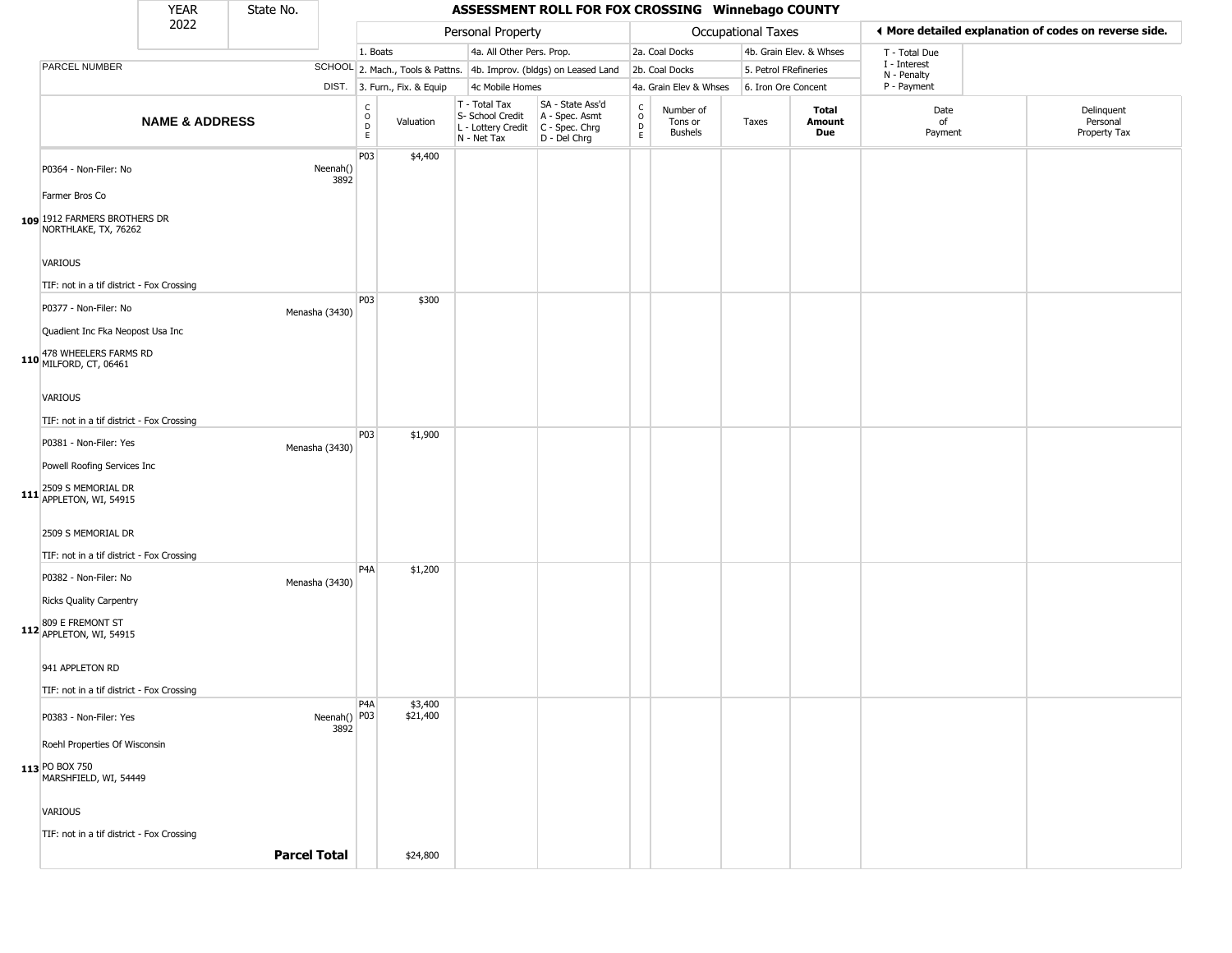|                                                                          | <b>YEAR</b>               | State No.           |                      |                                          |                              |                                                                        | ASSESSMENT ROLL FOR FOX CROSSING Winnebago COUNTY                    |                               |                                        |                       |                         |                             |                                                       |
|--------------------------------------------------------------------------|---------------------------|---------------------|----------------------|------------------------------------------|------------------------------|------------------------------------------------------------------------|----------------------------------------------------------------------|-------------------------------|----------------------------------------|-----------------------|-------------------------|-----------------------------|-------------------------------------------------------|
|                                                                          | 2022                      |                     |                      |                                          |                              | Personal Property                                                      |                                                                      |                               |                                        | Occupational Taxes    |                         |                             | ♦ More detailed explanation of codes on reverse side. |
|                                                                          |                           |                     |                      | 1. Boats                                 |                              | 4a. All Other Pers. Prop.                                              |                                                                      |                               | 2a. Coal Docks                         |                       | 4b. Grain Elev. & Whses | T - Total Due               |                                                       |
| PARCEL NUMBER                                                            |                           |                     |                      |                                          |                              |                                                                        | SCHOOL 2. Mach., Tools & Pattns. 4b. Improv. (bldgs) on Leased Land  |                               | 2b. Coal Docks                         | 5. Petrol FRefineries |                         | I - Interest<br>N - Penalty |                                                       |
|                                                                          |                           |                     |                      |                                          | DIST. 3. Furn., Fix. & Equip | 4c Mobile Homes                                                        |                                                                      |                               | 4a. Grain Elev & Whses                 | 6. Iron Ore Concent   |                         | P - Payment                 |                                                       |
|                                                                          | <b>NAME &amp; ADDRESS</b> |                     |                      | $\rm _o^C$<br>$\mathsf D$<br>$\mathsf E$ | Valuation                    | T - Total Tax<br>S- School Credit<br>L - Lottery Credit<br>N - Net Tax | SA - State Ass'd<br>A - Spec. Asmt<br>C - Spec. Chrg<br>D - Del Chrg | $\delta$<br>$\mathsf{D}$<br>E | Number of<br>Tons or<br><b>Bushels</b> | Taxes                 | Total<br>Amount<br>Due  | Date<br>of<br>Payment       | Delinquent<br>Personal<br>Property Tax                |
| P0388 - Non-Filer: No                                                    |                           |                     | Neenah()<br>3892     | P03                                      | \$7,600                      |                                                                        |                                                                      |                               |                                        |                       |                         |                             |                                                       |
| Warehouse Specialists LLC<br>114 PO BOX 7110<br>APPLETON, WI, 54912-7067 |                           |                     |                      |                                          |                              |                                                                        |                                                                      |                               |                                        |                       |                         |                             |                                                       |
| EHLERS RD<br>TIF: not in a tif district - Fox Crossing                   |                           |                     |                      |                                          |                              |                                                                        |                                                                      |                               |                                        |                       |                         |                             |                                                       |
| P0389 - Non-Filer: No<br>Wellness Veterinary Clinic                      |                           |                     | Neenah() P03<br>3892 | P <sub>4</sub> A                         | \$400<br>\$16,200            |                                                                        |                                                                      |                               |                                        |                       |                         |                             |                                                       |
| 115 976 AMERICAN DR STE 17<br>NEENAH, WI, 54956                          |                           |                     |                      |                                          |                              |                                                                        |                                                                      |                               |                                        |                       |                         |                             |                                                       |
| 976 AMERICAN DR STE 17<br>TIF: not in a tif district - Fox Crossing      |                           |                     |                      |                                          |                              |                                                                        |                                                                      |                               |                                        |                       |                         |                             |                                                       |
|                                                                          |                           | <b>Parcel Total</b> |                      |                                          | \$16,600                     |                                                                        |                                                                      |                               |                                        |                       |                         |                             |                                                       |
|                                                                          |                           |                     |                      | P03                                      | \$7,700                      |                                                                        |                                                                      |                               |                                        |                       |                         |                             |                                                       |
| P0391 - Non-Filer: No<br>WHG COMPANIES, LLC                              |                           |                     | Neenah()<br>3892     |                                          |                              |                                                                        |                                                                      |                               |                                        |                       |                         |                             |                                                       |
| 116 980 AMERICAN DR<br>NEENAH, WI, 54956                                 |                           |                     |                      |                                          |                              |                                                                        |                                                                      |                               |                                        |                       |                         |                             |                                                       |
| 980 AMERICAN DR<br>TIF: not in a tif district - Fox Crossing             |                           |                     |                      |                                          |                              |                                                                        |                                                                      |                               |                                        |                       |                         |                             |                                                       |
| P0399 - Non-Filer: Yes<br>Arctic Glacier U.S.A. Inc.                     |                           |                     | Neenah()<br>3892     | P03                                      | \$200                        |                                                                        |                                                                      |                               |                                        |                       |                         |                             |                                                       |
| 117 1654 MARTHALER LN<br>WEST ST PAUL, MN, 55118                         |                           |                     |                      |                                          |                              |                                                                        |                                                                      |                               |                                        |                       |                         |                             |                                                       |
| <b>VARIOUS</b><br>TIF: not in a tif district - Fox Crossing              |                           |                     |                      |                                          |                              |                                                                        |                                                                      |                               |                                        |                       |                         |                             |                                                       |
| P0411 - Non-Filer: Yes                                                   |                           |                     | Menasha (3430)       | P03                                      | \$5,400                      |                                                                        |                                                                      |                               |                                        |                       |                         |                             |                                                       |
| D&D Maintenance<br>118 505 VALLEY RD<br>MENASHA, WI, 54952               |                           |                     |                      |                                          |                              |                                                                        |                                                                      |                               |                                        |                       |                         |                             |                                                       |
| 505 VALLEY RD                                                            |                           |                     |                      |                                          |                              |                                                                        |                                                                      |                               |                                        |                       |                         |                             |                                                       |
| TIF: not in a tif district - Fox Crossing                                |                           |                     |                      |                                          |                              |                                                                        |                                                                      |                               |                                        |                       |                         |                             |                                                       |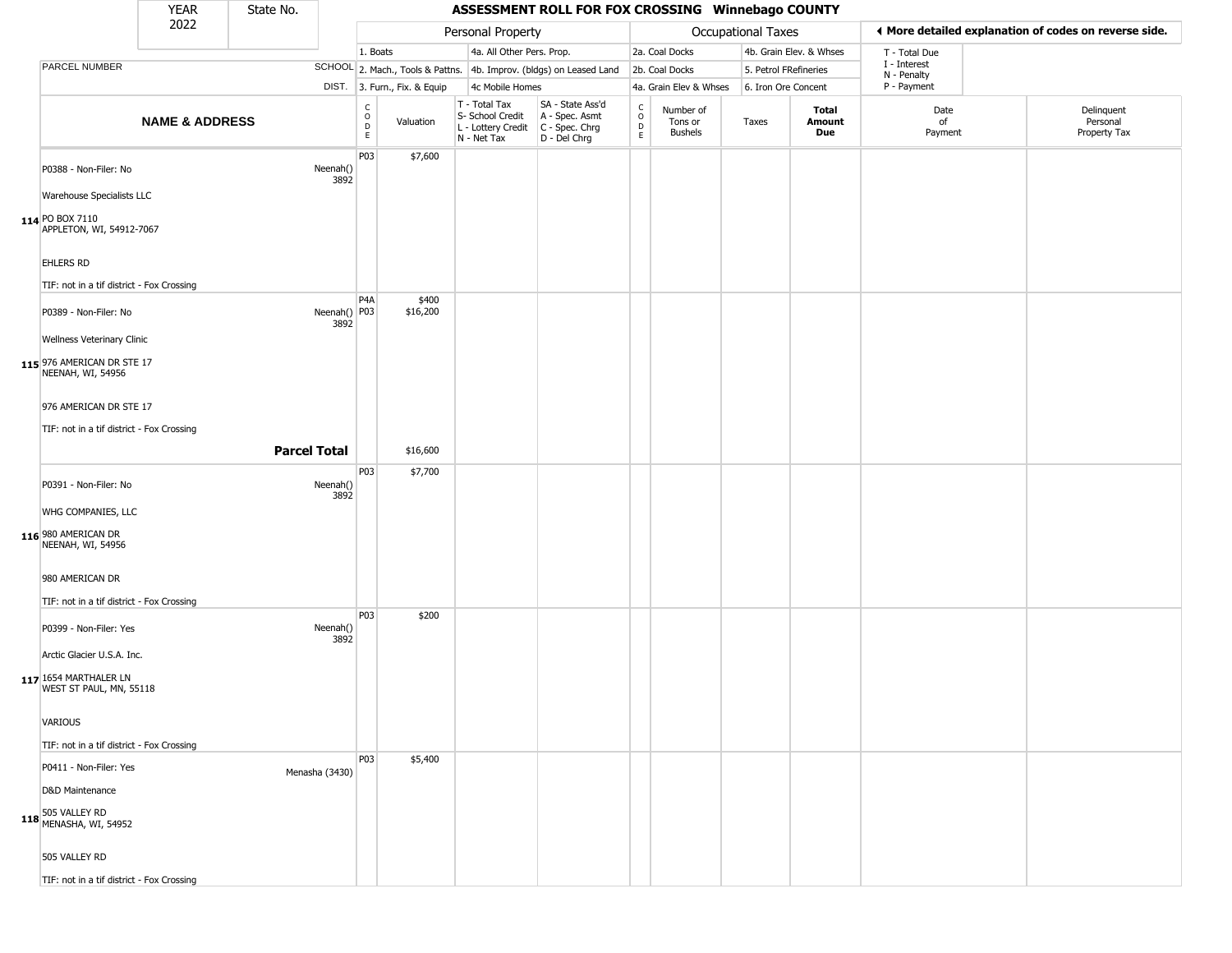|                                                        | <b>YEAR</b>               | State No.           |                      |                                                     |                              |                                                                                         | ASSESSMENT ROLL FOR FOX CROSSING Winnebago COUNTY                   |                        |                                 |                       |                         |                             |                                                       |
|--------------------------------------------------------|---------------------------|---------------------|----------------------|-----------------------------------------------------|------------------------------|-----------------------------------------------------------------------------------------|---------------------------------------------------------------------|------------------------|---------------------------------|-----------------------|-------------------------|-----------------------------|-------------------------------------------------------|
|                                                        | 2022                      |                     |                      |                                                     |                              | Personal Property                                                                       |                                                                     |                        |                                 | Occupational Taxes    |                         |                             | ♦ More detailed explanation of codes on reverse side. |
|                                                        |                           |                     |                      | 1. Boats                                            |                              | 4a. All Other Pers. Prop.                                                               |                                                                     |                        | 2a. Coal Docks                  |                       | 4b. Grain Elev. & Whses | T - Total Due               |                                                       |
| PARCEL NUMBER                                          |                           |                     |                      |                                                     |                              |                                                                                         | SCHOOL 2. Mach., Tools & Pattns. 4b. Improv. (bldgs) on Leased Land |                        | 2b. Coal Docks                  | 5. Petrol FRefineries |                         | I - Interest<br>N - Penalty |                                                       |
|                                                        |                           |                     |                      |                                                     | DIST. 3. Furn., Fix. & Equip | 4c Mobile Homes                                                                         |                                                                     |                        | 4a. Grain Elev & Whses          | 6. Iron Ore Concent   |                         | P - Payment                 |                                                       |
|                                                        | <b>NAME &amp; ADDRESS</b> |                     |                      | $\begin{matrix} C \\ O \\ D \end{matrix}$<br>$\,$ E | Valuation                    | T - Total Tax<br>S- School Credit<br>L - Lottery Credit   C - Spec. Chrg<br>N - Net Tax | SA - State Ass'd<br>A - Spec. Asmt<br>D - Del Chrg                  | C<br>$\circ$<br>D<br>E | Number of<br>Tons or<br>Bushels | Taxes                 | Total<br>Amount<br>Due  | Date<br>of<br>Payment       | Delinquent<br>Personal<br>Property Tax                |
| P0414 - Non-Filer: No                                  |                           |                     | Neenah() P03<br>3892 | P4A                                                 | \$300<br>\$102,800           |                                                                                         |                                                                     |                        |                                 |                       |                         |                             |                                                       |
| Fiduciary Partners Trust Company, Inc                  |                           |                     |                      |                                                     |                              |                                                                                         |                                                                     |                        |                                 |                       |                         |                             |                                                       |
| 119 3913 W PROSPECT AVE STE 201<br>APPLETON, WI, 54914 |                           |                     |                      |                                                     |                              |                                                                                         |                                                                     |                        |                                 |                       |                         |                             |                                                       |
| 3913 W PROSPECT AVE                                    |                           |                     |                      |                                                     |                              |                                                                                         |                                                                     |                        |                                 |                       |                         |                             |                                                       |
| TIF: not in a tif district - Fox Crossing              |                           |                     |                      |                                                     |                              |                                                                                         |                                                                     |                        |                                 |                       |                         |                             |                                                       |
|                                                        |                           | <b>Parcel Total</b> |                      |                                                     | \$103,100                    |                                                                                         |                                                                     |                        |                                 |                       |                         |                             |                                                       |
| P0421 - Non-Filer: No                                  |                           |                     | Neenah()<br>3892     | P03                                                 | \$47,100                     |                                                                                         |                                                                     |                        |                                 |                       |                         |                             |                                                       |
| Gordon Flesch Co Inc/Gfc Leasing                       |                           |                     |                      |                                                     |                              |                                                                                         |                                                                     |                        |                                 |                       |                         |                             |                                                       |
| 120 2675 RESEARCH PARK DR<br>MADISON, WI, 53711        |                           |                     |                      |                                                     |                              |                                                                                         |                                                                     |                        |                                 |                       |                         |                             |                                                       |
| <b>VARIOUS</b>                                         |                           |                     |                      |                                                     |                              |                                                                                         |                                                                     |                        |                                 |                       |                         |                             |                                                       |
| TIF: not in a tif district - Fox Crossing              |                           |                     |                      |                                                     |                              |                                                                                         |                                                                     |                        |                                 |                       |                         |                             |                                                       |
| P0423 - Non-Filer: Yes                                 |                           |                     | Neenah()<br>3892     | P03                                                 | \$1,600                      |                                                                                         |                                                                     |                        |                                 |                       |                         |                             |                                                       |
| Grass Doctors Lawn & Landscape                         |                           |                     |                      |                                                     |                              |                                                                                         |                                                                     |                        |                                 |                       |                         |                             |                                                       |
| 121 911 WINCHESTER RD<br>NEENAH, WI, 54956             |                           |                     |                      |                                                     |                              |                                                                                         |                                                                     |                        |                                 |                       |                         |                             |                                                       |
| VARIOUS                                                |                           |                     |                      |                                                     |                              |                                                                                         |                                                                     |                        |                                 |                       |                         |                             |                                                       |
| TIF: not in a tif district - Fox Crossing              |                           |                     |                      | P03                                                 | \$6,400                      |                                                                                         |                                                                     |                        |                                 |                       |                         |                             |                                                       |
| P0424 - Non-Filer: Yes                                 |                           |                     | Menasha (3430)       |                                                     |                              |                                                                                         |                                                                     |                        |                                 |                       |                         |                             |                                                       |
| Oasis                                                  |                           |                     |                      |                                                     |                              |                                                                                         |                                                                     |                        |                                 |                       |                         |                             |                                                       |
| 122 2303 S ONEIDA ST<br>122 APPLETON, WI, 54915        |                           |                     |                      |                                                     |                              |                                                                                         |                                                                     |                        |                                 |                       |                         |                             |                                                       |
| 2303 S ONEIDA ST                                       |                           |                     |                      |                                                     |                              |                                                                                         |                                                                     |                        |                                 |                       |                         |                             |                                                       |
| TIF: not in a tif district - Fox Crossing              |                           |                     |                      |                                                     |                              |                                                                                         |                                                                     |                        |                                 |                       |                         |                             |                                                       |
| P0426 - Non-Filer: Yes                                 |                           |                     | Neenah()<br>3892     | P <sub>4</sub> A                                    | \$600                        |                                                                                         |                                                                     |                        |                                 |                       |                         |                             |                                                       |
| Matthews                                               |                           |                     |                      |                                                     |                              |                                                                                         |                                                                     |                        |                                 |                       |                         |                             |                                                       |
| 123 PO BOX 71970<br>PHOENIX, AZ, 85050                 |                           |                     |                      |                                                     |                              |                                                                                         |                                                                     |                        |                                 |                       |                         |                             |                                                       |
| 970 WEST AMERICAN DR                                   |                           |                     |                      |                                                     |                              |                                                                                         |                                                                     |                        |                                 |                       |                         |                             |                                                       |
| TIF: not in a tif district - Fox Crossing              |                           |                     |                      |                                                     |                              |                                                                                         |                                                                     |                        |                                 |                       |                         |                             |                                                       |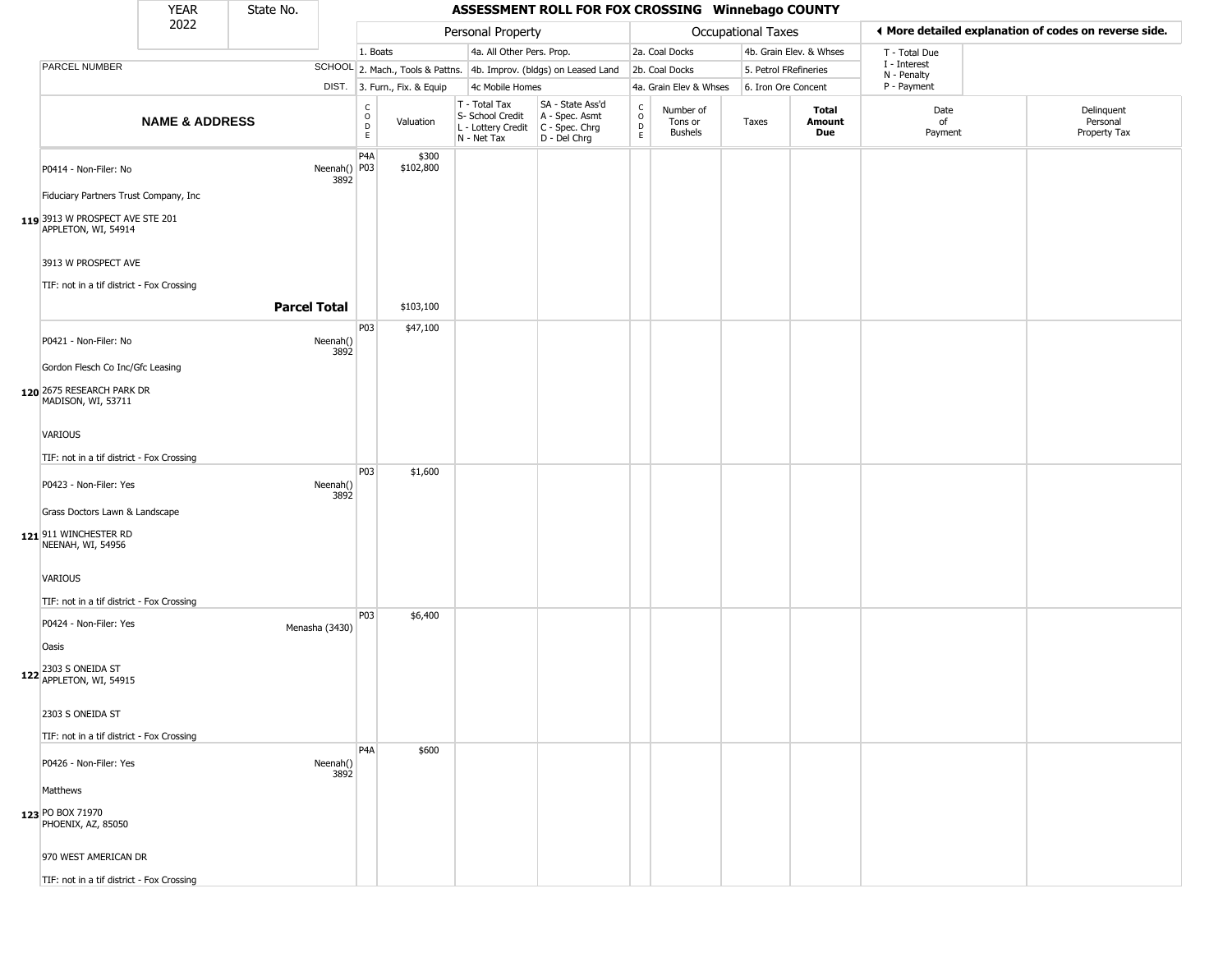|                                                 | <b>YEAR</b>               | State No.           |                      |                                |                              |                                                                                       | ASSESSMENT ROLL FOR FOX CROSSING Winnebago COUNTY                   |                        |                                        |                       |                         |                             |                                                       |
|-------------------------------------------------|---------------------------|---------------------|----------------------|--------------------------------|------------------------------|---------------------------------------------------------------------------------------|---------------------------------------------------------------------|------------------------|----------------------------------------|-----------------------|-------------------------|-----------------------------|-------------------------------------------------------|
|                                                 | 2022                      |                     |                      |                                |                              | Personal Property                                                                     |                                                                     |                        |                                        | Occupational Taxes    |                         |                             | ◀ More detailed explanation of codes on reverse side. |
|                                                 |                           |                     |                      | 1. Boats                       |                              | 4a. All Other Pers. Prop.                                                             |                                                                     |                        | 2a. Coal Docks                         |                       | 4b. Grain Elev. & Whses | T - Total Due               |                                                       |
| PARCEL NUMBER                                   |                           |                     |                      |                                |                              |                                                                                       | SCHOOL 2. Mach., Tools & Pattns. 4b. Improv. (bldgs) on Leased Land |                        | 2b. Coal Docks                         | 5. Petrol FRefineries |                         | I - Interest<br>N - Penalty |                                                       |
|                                                 |                           |                     |                      |                                | DIST. 3. Furn., Fix. & Equip | 4c Mobile Homes                                                                       |                                                                     |                        | 4a. Grain Elev & Whses                 | 6. Iron Ore Concent   |                         | P - Payment                 |                                                       |
|                                                 | <b>NAME &amp; ADDRESS</b> |                     |                      | $\rm _o^C$<br>$\mathsf D$<br>E | Valuation                    | T - Total Tax<br>S- School Credit<br>L - Lottery Credit C - Spec. Chrg<br>N - Net Tax | SA - State Ass'd<br>$A - Spec.$ Asmt<br>D - Del Chrg                | C<br>$\circ$<br>D<br>E | Number of<br>Tons or<br><b>Bushels</b> | Taxes                 | Total<br>Amount<br>Due  | Date<br>of<br>Payment       | Delinquent<br>Personal<br>Property Tax                |
| P0429 - Non-Filer: Yes                          |                           |                     | Neenah()<br>3892     | P03                            | \$2,100                      |                                                                                       |                                                                     |                        |                                        |                       |                         |                             |                                                       |
| Supply Chain Acquisition LLC                    |                           |                     |                      |                                |                              |                                                                                       |                                                                     |                        |                                        |                       |                         |                             |                                                       |
| 124 N7 W22081 JOHNSON DR<br>WAUKESHA, WI, 53186 |                           |                     |                      |                                |                              |                                                                                       |                                                                     |                        |                                        |                       |                         |                             |                                                       |
| 3913 W PROSPECT AVE                             |                           |                     |                      |                                |                              |                                                                                       |                                                                     |                        |                                        |                       |                         |                             |                                                       |
| TIF: not in a tif district - Fox Crossing       |                           |                     |                      |                                |                              |                                                                                       |                                                                     |                        |                                        |                       |                         |                             |                                                       |
| P0430 - Non-Filer: No                           |                           |                     | Neenah()<br>3892     | P03                            | \$2,900                      |                                                                                       |                                                                     |                        |                                        |                       |                         |                             |                                                       |
| Motion Products Inc                             |                           |                     |                      |                                |                              |                                                                                       |                                                                     |                        |                                        |                       |                         |                             |                                                       |
| 125 777 KUEHN CT<br>NEENAH, WI, 54956           |                           |                     |                      |                                |                              |                                                                                       |                                                                     |                        |                                        |                       |                         |                             |                                                       |
| 777 KUEHN CT                                    |                           |                     |                      |                                |                              |                                                                                       |                                                                     |                        |                                        |                       |                         |                             |                                                       |
| TIF: not in a tif district - Fox Crossing       |                           |                     |                      |                                |                              |                                                                                       |                                                                     |                        |                                        |                       |                         |                             |                                                       |
| P0432 - Non-Filer: Yes                          |                           |                     | Neenah() P03         | P <sub>4</sub> A               | \$300<br>\$53,400            |                                                                                       |                                                                     |                        |                                        |                       |                         |                             |                                                       |
| Neuroscience Center LLC                         |                           |                     | 3892                 |                                |                              |                                                                                       |                                                                     |                        |                                        |                       |                         |                             |                                                       |
| 126 1305 W AMERICAN DR<br>NEENAH, WI, 54956     |                           |                     |                      |                                |                              |                                                                                       |                                                                     |                        |                                        |                       |                         |                             |                                                       |
| 1305 W AMERICAN DR                              |                           |                     |                      |                                |                              |                                                                                       |                                                                     |                        |                                        |                       |                         |                             |                                                       |
| TIF: not in a tif district - Fox Crossing       |                           |                     |                      |                                |                              |                                                                                       |                                                                     |                        |                                        |                       |                         |                             |                                                       |
|                                                 |                           | <b>Parcel Total</b> |                      |                                | \$53,700                     |                                                                                       |                                                                     |                        |                                        |                       |                         |                             |                                                       |
|                                                 |                           |                     |                      | P <sub>4</sub> A               |                              |                                                                                       |                                                                     |                        |                                        |                       |                         |                             |                                                       |
| P0434 - Non-Filer: Yes                          |                           |                     | Neenah() P03<br>3892 |                                | \$300<br>\$225,700           |                                                                                       |                                                                     |                        |                                        |                       |                         |                             |                                                       |
| Neuroscience Group Of Ne Wi Sc                  |                           |                     |                      |                                |                              |                                                                                       |                                                                     |                        |                                        |                       |                         |                             |                                                       |
| 127 1305 W AMERICAN DR<br>NEENAH, WI, 54956     |                           |                     |                      |                                |                              |                                                                                       |                                                                     |                        |                                        |                       |                         |                             |                                                       |
| 1305 W AMERICAN DR                              |                           |                     |                      |                                |                              |                                                                                       |                                                                     |                        |                                        |                       |                         |                             |                                                       |
| TIF: not in a tif district - Fox Crossing       |                           |                     |                      |                                |                              |                                                                                       |                                                                     |                        |                                        |                       |                         |                             |                                                       |
|                                                 |                           | <b>Parcel Total</b> |                      |                                | \$226,000                    |                                                                                       |                                                                     |                        |                                        |                       |                         |                             |                                                       |
| P0440 - Non-Filer: No                           |                           |                     | Neenah()<br>3892     | P03                            | \$700                        |                                                                                       |                                                                     |                        |                                        |                       |                         |                             |                                                       |
| Reflections Hair Design, LLC                    |                           |                     |                      |                                |                              |                                                                                       |                                                                     |                        |                                        |                       |                         |                             |                                                       |
| 128 1651 OAK HOLLOW LN<br>NEENAH, WI, 54956     |                           |                     |                      |                                |                              |                                                                                       |                                                                     |                        |                                        |                       |                         |                             |                                                       |
| 1651 OAK HOLLOW LN                              |                           |                     |                      |                                |                              |                                                                                       |                                                                     |                        |                                        |                       |                         |                             |                                                       |
| TIF: not in a tif district - Fox Crossing       |                           |                     |                      |                                |                              |                                                                                       |                                                                     |                        |                                        |                       |                         |                             |                                                       |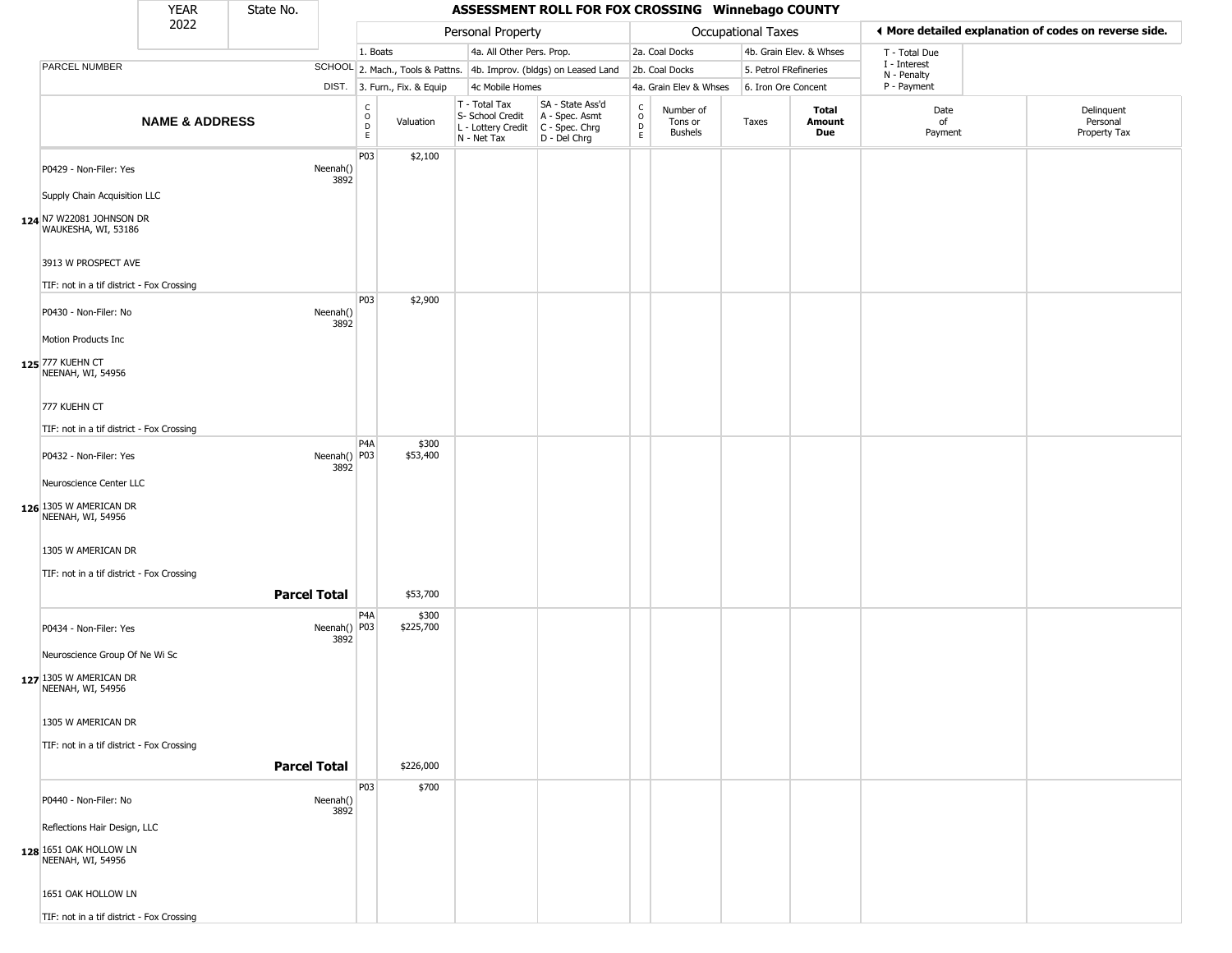|                                                                                                                 | <b>YEAR</b>               | State No.           |                      |                   |                              |                                                                        | ASSESSMENT ROLL FOR FOX CROSSING Winnebago COUNTY                      |                                     |                                        |                    |                         |                             |                                                       |
|-----------------------------------------------------------------------------------------------------------------|---------------------------|---------------------|----------------------|-------------------|------------------------------|------------------------------------------------------------------------|------------------------------------------------------------------------|-------------------------------------|----------------------------------------|--------------------|-------------------------|-----------------------------|-------------------------------------------------------|
|                                                                                                                 | 2022                      |                     |                      |                   |                              | Personal Property                                                      |                                                                        |                                     |                                        | Occupational Taxes |                         |                             | ◀ More detailed explanation of codes on reverse side. |
|                                                                                                                 |                           |                     |                      | 1. Boats          |                              | 4a. All Other Pers. Prop.                                              |                                                                        |                                     | 2a. Coal Docks                         |                    | 4b. Grain Elev. & Whses | T - Total Due               |                                                       |
| PARCEL NUMBER                                                                                                   |                           |                     |                      |                   |                              |                                                                        | SCHOOL 2. Mach., Tools & Pattns. 4b. Improv. (bldgs) on Leased Land    |                                     | 2b. Coal Docks                         |                    | 5. Petrol FRefineries   | I - Interest<br>N - Penalty |                                                       |
|                                                                                                                 |                           |                     |                      |                   | DIST. 3. Furn., Fix. & Equip | 4c Mobile Homes                                                        |                                                                        |                                     | 4a. Grain Elev & Whses                 |                    | 6. Iron Ore Concent     | P - Payment                 |                                                       |
|                                                                                                                 | <b>NAME &amp; ADDRESS</b> |                     |                      | C<br>0<br>D<br>E. | Valuation                    | T - Total Tax<br>S- School Credit<br>L - Lottery Credit<br>N - Net Tax | SA - State Ass'd<br>A - Spec. Asmt<br>$C - Spec. Chrg$<br>D - Del Chrg | $_{\rm o}^{\rm c}$<br>$\frac{D}{E}$ | Number of<br>Tons or<br><b>Bushels</b> | Taxes              | Total<br>Amount<br>Due  | Date<br>of<br>Payment       | Delinquent<br>Personal<br>Property Tax                |
| P0441 - Non-Filer: Yes                                                                                          |                           |                     | Menasha (3430)       | P03               | \$2,300                      |                                                                        |                                                                        |                                     |                                        |                    |                         |                             |                                                       |
| Trigales Bakery Laura Zabala<br>129 2305 S ONEIDA ST<br>129 APPLETON, WI, 54915                                 |                           |                     |                      |                   |                              |                                                                        |                                                                        |                                     |                                        |                    |                         |                             |                                                       |
| 2305 S ONEIDA ST                                                                                                |                           |                     |                      |                   |                              |                                                                        |                                                                        |                                     |                                        |                    |                         |                             |                                                       |
| TIF: not in a tif district - Fox Crossing                                                                       |                           |                     |                      | P <sub>4</sub> A  | \$1,100                      |                                                                        |                                                                        |                                     |                                        |                    |                         |                             |                                                       |
| P0442 - Non-Filer: No<br>Robert W Baird & Co Inc GRANT THORNTON, LLP                                            |                           |                     | Neenah() P03<br>3892 |                   | \$56,800                     |                                                                        |                                                                        |                                     |                                        |                    |                         |                             |                                                       |
| 130 PO BOX 4747<br>OAK BROOK, IL, 60522-4747                                                                    |                           |                     |                      |                   |                              |                                                                        |                                                                        |                                     |                                        |                    |                         |                             |                                                       |
| 3913 W PROSPECT AVE                                                                                             |                           |                     |                      |                   |                              |                                                                        |                                                                        |                                     |                                        |                    |                         |                             |                                                       |
| TIF: not in a tif district - Fox Crossing                                                                       |                           | <b>Parcel Total</b> |                      |                   | \$57,900                     |                                                                        |                                                                        |                                     |                                        |                    |                         |                             |                                                       |
| P0444 - Non-Filer: No                                                                                           |                           |                     | Neenah()<br>3892     | P03               | \$800                        |                                                                        |                                                                        |                                     |                                        |                    |                         |                             |                                                       |
| Stanley Convergent Security Solutions C/O MILLENNIUM TAX SVCS, LLC<br>131 PO BOX 1029<br>DUBLIN, PA, 18917-1029 |                           |                     |                      |                   |                              |                                                                        |                                                                        |                                     |                                        |                    |                         |                             |                                                       |
| 2301 AMERICAN DR<br>TIF: not in a tif district - Fox Crossing                                                   |                           |                     |                      |                   |                              |                                                                        |                                                                        |                                     |                                        |                    |                         |                             |                                                       |
| P0460 - Non-Filer: Yes                                                                                          |                           |                     | Neenah() P03<br>3892 | P <sub>4</sub> A  | \$400<br>\$12,600            |                                                                        |                                                                        |                                     |                                        |                    |                         |                             |                                                       |
| <b>Engineered Representation</b><br>132 1320 N LAKE ST<br>NEENAH, WI, 54956                                     |                           |                     |                      |                   |                              |                                                                        |                                                                        |                                     |                                        |                    |                         |                             |                                                       |
| 1320 N LAKE ST                                                                                                  |                           |                     |                      |                   |                              |                                                                        |                                                                        |                                     |                                        |                    |                         |                             |                                                       |
| TIF: not in a tif district - Fox Crossing                                                                       |                           |                     | <b>Parcel Total</b>  |                   | \$13,000                     |                                                                        |                                                                        |                                     |                                        |                    |                         |                             |                                                       |
| P0465 - Non-Filer: No                                                                                           |                           |                     | Neenah()<br>3892     | P <sub>03</sub>   | \$32,900                     |                                                                        |                                                                        |                                     |                                        |                    |                         |                             |                                                       |
| De Lage Landen Financial Svcs Inc<br>133 1111 OLD EAGLE SCHOOL RD                                               |                           |                     |                      |                   |                              |                                                                        |                                                                        |                                     |                                        |                    |                         |                             |                                                       |
| WAYNE, PA, 19087                                                                                                |                           |                     |                      |                   |                              |                                                                        |                                                                        |                                     |                                        |                    |                         |                             |                                                       |
| <b>VARIOUS</b>                                                                                                  |                           |                     |                      |                   |                              |                                                                        |                                                                        |                                     |                                        |                    |                         |                             |                                                       |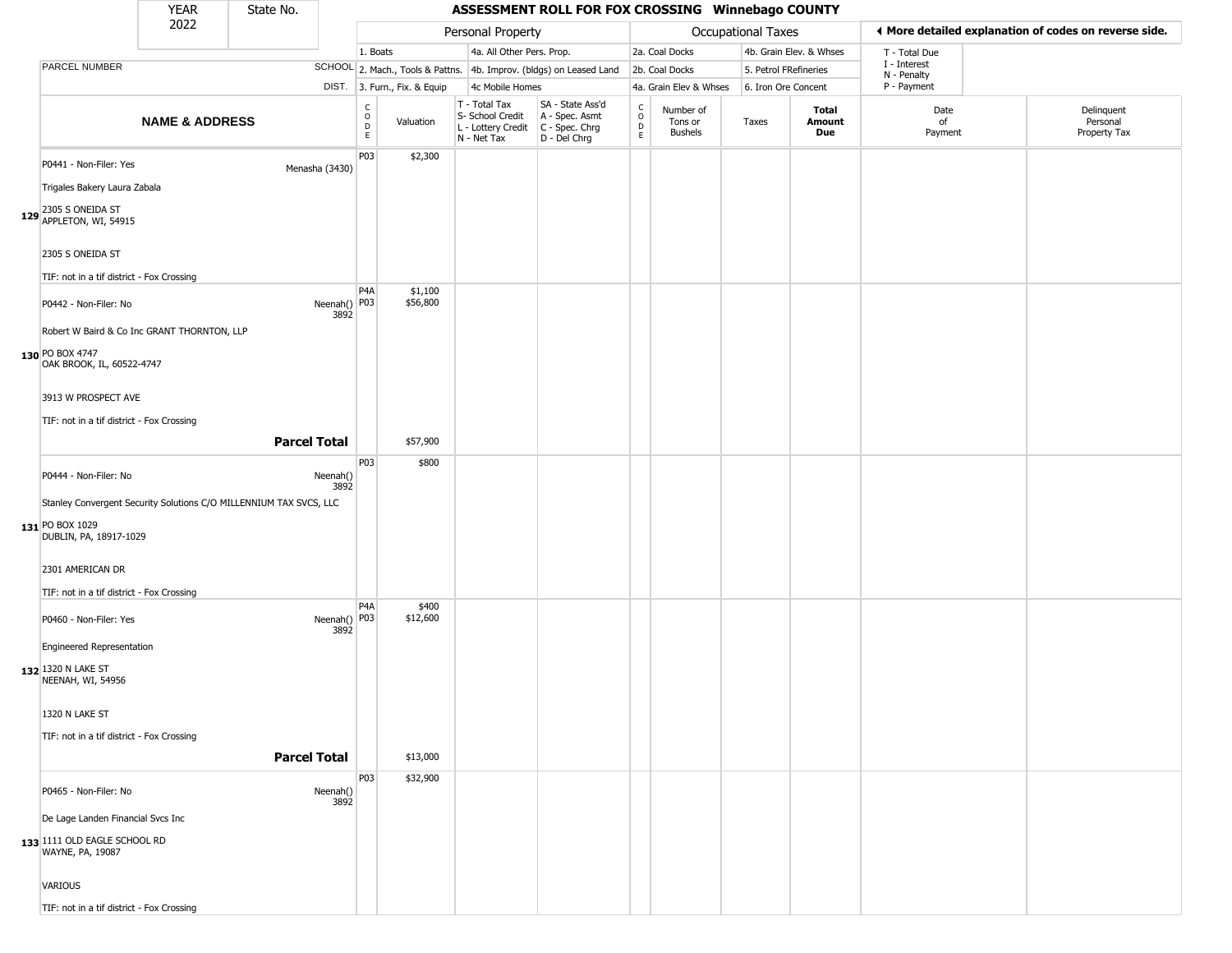|                                                                      | <b>YEAR</b>               | State No. |                      |                                                |                              |                                                                        | ASSESSMENT ROLL FOR FOX CROSSING Winnebago COUNTY                    |                        |                                 |                       |                         |                             |                                                       |
|----------------------------------------------------------------------|---------------------------|-----------|----------------------|------------------------------------------------|------------------------------|------------------------------------------------------------------------|----------------------------------------------------------------------|------------------------|---------------------------------|-----------------------|-------------------------|-----------------------------|-------------------------------------------------------|
|                                                                      | 2022                      |           |                      |                                                |                              | Personal Property                                                      |                                                                      |                        |                                 | Occupational Taxes    |                         |                             | ◀ More detailed explanation of codes on reverse side. |
|                                                                      |                           |           |                      | 1. Boats                                       |                              | 4a. All Other Pers. Prop.                                              |                                                                      |                        | 2a. Coal Docks                  |                       | 4b. Grain Elev. & Whses | T - Total Due               |                                                       |
| PARCEL NUMBER                                                        |                           |           |                      |                                                |                              |                                                                        | SCHOOL 2. Mach., Tools & Pattns. 4b. Improv. (bldgs) on Leased Land  |                        | 2b. Coal Docks                  | 5. Petrol FRefineries |                         | I - Interest<br>N - Penalty |                                                       |
|                                                                      |                           |           |                      |                                                | DIST. 3. Furn., Fix. & Equip | 4c Mobile Homes                                                        |                                                                      |                        | 4a. Grain Elev & Whses          | 6. Iron Ore Concent   |                         | P - Payment                 |                                                       |
|                                                                      | <b>NAME &amp; ADDRESS</b> |           |                      | $\begin{matrix} C \\ O \\ D \end{matrix}$<br>E | Valuation                    | T - Total Tax<br>S- School Credit<br>L - Lottery Credit<br>N - Net Tax | SA - State Ass'd<br>A - Spec. Asmt<br>C - Spec. Chrg<br>D - Del Chrg | C<br>$\circ$<br>D<br>E | Number of<br>Tons or<br>Bushels | Taxes                 | Total<br>Amount<br>Due  | Date<br>of<br>Payment       | Delinquent<br>Personal<br>Property Tax                |
| P0466 - Non-Filer: No<br>De Lage Landen Financial Svcs Inc           |                           |           | Menasha (3430)       | P03                                            | \$9,700                      |                                                                        |                                                                      |                        |                                 |                       |                         |                             |                                                       |
| 134 1111 OLD EAGLE SCHOOL RD<br>134 WAYNE, PA, 19087                 |                           |           |                      |                                                |                              |                                                                        |                                                                      |                        |                                 |                       |                         |                             |                                                       |
| <b>VARIOUS</b><br>TIF: not in a tif district - Fox Crossing          |                           |           |                      |                                                |                              |                                                                        |                                                                      |                        |                                 |                       |                         |                             |                                                       |
| P0474 - Non-Filer: No                                                |                           |           | Neenah() P03<br>3892 | P <sub>4</sub> A                               | \$500<br>\$68,500            |                                                                        |                                                                      |                        |                                 |                       |                         |                             |                                                       |
| Nalco Company<br>135 PO BOX 80615<br>INDIANAPOLIS, IN, 46280         |                           |           |                      |                                                |                              |                                                                        |                                                                      |                        |                                 |                       |                         |                             |                                                       |
| 2365 AMERICAN DR BLDG A<br>TIF: not in a tif district - Fox Crossing |                           |           |                      |                                                |                              |                                                                        |                                                                      |                        |                                 |                       |                         |                             |                                                       |
|                                                                      |                           |           | <b>Parcel Total</b>  |                                                | \$69,000                     |                                                                        |                                                                      |                        |                                 |                       |                         |                             |                                                       |
| P0482 - Non-Filer: No                                                |                           |           | Menasha (3430) P03   | P4A                                            | \$6,400<br>\$33,400          |                                                                        |                                                                      |                        |                                 |                       |                         |                             |                                                       |
| Dominos Pizza #2032 ROUTE 41 PIZZA,LLC                               |                           |           |                      |                                                |                              |                                                                        |                                                                      |                        |                                 |                       |                         |                             |                                                       |
| <b>PO BOX 795</b><br>136 WILLMAR, MN, 56201                          |                           |           |                      |                                                |                              |                                                                        |                                                                      |                        |                                 |                       |                         |                             |                                                       |
| 206 W CALUMET ST                                                     |                           |           |                      |                                                |                              |                                                                        |                                                                      |                        |                                 |                       |                         |                             |                                                       |
| TIF: not in a tif district - Fox Crossing                            |                           |           | <b>Parcel Total</b>  |                                                | \$39,800                     |                                                                        |                                                                      |                        |                                 |                       |                         |                             |                                                       |
| P0488 - Non-Filer: No                                                |                           |           | Neenah()<br>3892     | P03                                            | \$20,800                     |                                                                        |                                                                      |                        |                                 |                       |                         |                             |                                                       |
| Directv LLC C/O KROLL, LLC                                           |                           |           |                      |                                                |                              |                                                                        |                                                                      |                        |                                 |                       |                         |                             |                                                       |
| 137 PO BOX 2789<br>ADDISON, TX, 75001                                |                           |           |                      |                                                |                              |                                                                        |                                                                      |                        |                                 |                       |                         |                             |                                                       |
| <b>VARIOUS</b>                                                       |                           |           |                      |                                                |                              |                                                                        |                                                                      |                        |                                 |                       |                         |                             |                                                       |
| TIF: not in a tif district - Fox Crossing                            |                           |           |                      | P03                                            |                              |                                                                        |                                                                      |                        |                                 |                       |                         |                             |                                                       |
| P0500 - Non-Filer: Yes                                               |                           |           | Menasha (3430)       |                                                | \$5,700                      |                                                                        |                                                                      |                        |                                 |                       |                         |                             |                                                       |
| Erickson Auto Trim Inc                                               |                           |           |                      |                                                |                              |                                                                        |                                                                      |                        |                                 |                       |                         |                             |                                                       |
| 138 644 VALLEY RD<br>138 MENASHA, WI, 54952                          |                           |           |                      |                                                |                              |                                                                        |                                                                      |                        |                                 |                       |                         |                             |                                                       |
| <b>VARIOUS</b>                                                       |                           |           |                      |                                                |                              |                                                                        |                                                                      |                        |                                 |                       |                         |                             |                                                       |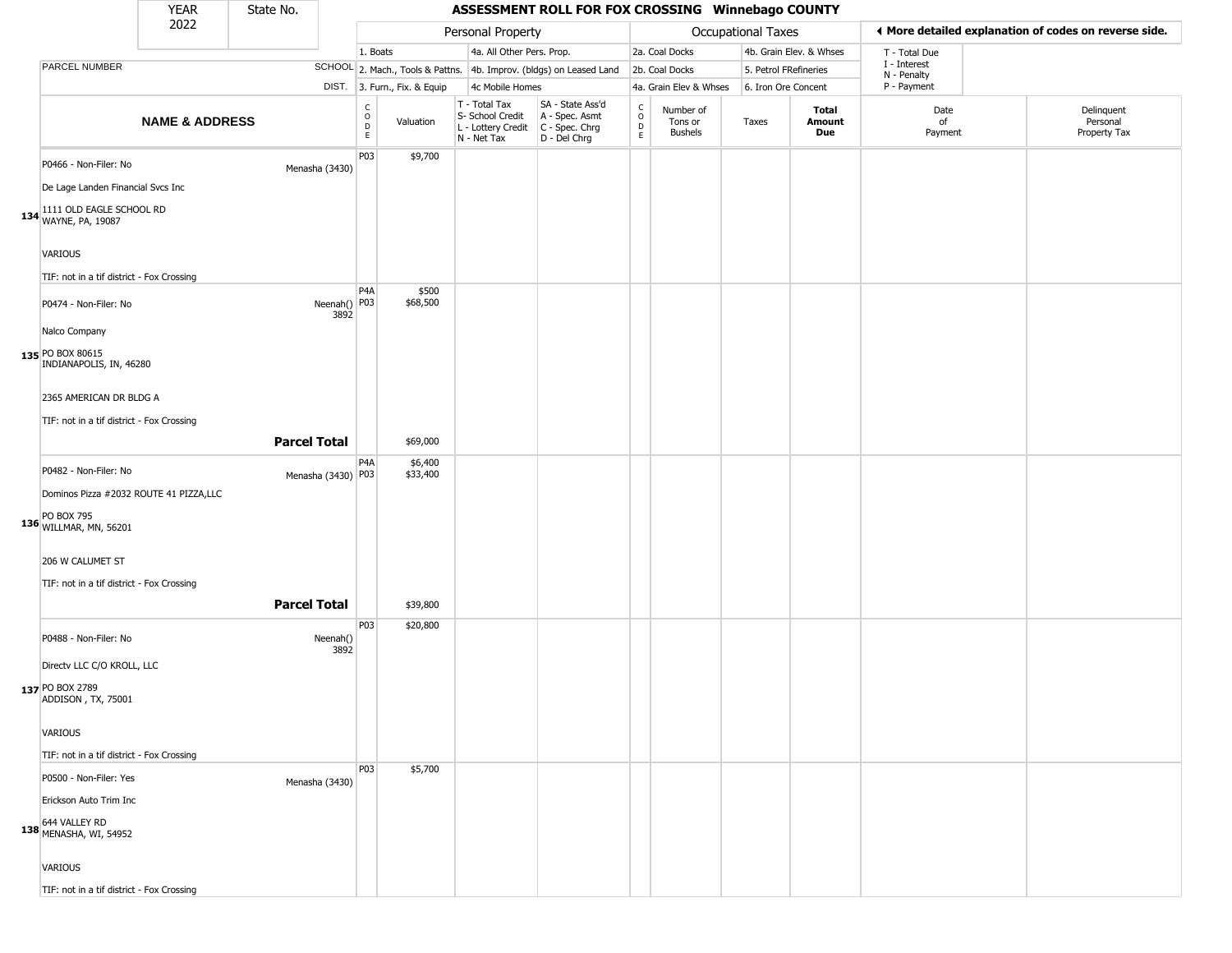|                                                                                         | <b>YEAR</b>               | State No.           |                      |                                              |                              |                                                                                         | ASSESSMENT ROLL FOR FOX CROSSING Winnebago COUNTY                   |                                          |                                        |                       |                         |                             |                                                       |
|-----------------------------------------------------------------------------------------|---------------------------|---------------------|----------------------|----------------------------------------------|------------------------------|-----------------------------------------------------------------------------------------|---------------------------------------------------------------------|------------------------------------------|----------------------------------------|-----------------------|-------------------------|-----------------------------|-------------------------------------------------------|
|                                                                                         | 2022                      |                     |                      |                                              |                              | Personal Property                                                                       |                                                                     |                                          |                                        | Occupational Taxes    |                         |                             | ◀ More detailed explanation of codes on reverse side. |
|                                                                                         |                           |                     |                      | 1. Boats                                     |                              | 4a. All Other Pers. Prop.                                                               |                                                                     |                                          | 2a. Coal Docks                         |                       | 4b. Grain Elev. & Whses | T - Total Due               |                                                       |
| PARCEL NUMBER                                                                           |                           |                     |                      |                                              |                              |                                                                                         | SCHOOL 2. Mach., Tools & Pattns. 4b. Improv. (bldgs) on Leased Land |                                          | 2b. Coal Docks                         | 5. Petrol FRefineries |                         | I - Interest<br>N - Penalty |                                                       |
|                                                                                         |                           |                     |                      |                                              | DIST. 3. Furn., Fix. & Equip | 4c Mobile Homes                                                                         |                                                                     |                                          | 4a. Grain Elev & Whses                 | 6. Iron Ore Concent   |                         | P - Payment                 |                                                       |
|                                                                                         | <b>NAME &amp; ADDRESS</b> |                     |                      | $\begin{array}{c}\nC \\ O \\ D\n\end{array}$ | Valuation                    | T - Total Tax<br>S- School Credit<br>L - Lottery Credit   C - Spec. Chrg<br>N - Net Tax | SA - State Ass'd<br>A - Spec. Asmt<br>D - Del Chrg                  | $\mathsf{C}$<br>$\circ$<br>$\frac{D}{E}$ | Number of<br>Tons or<br><b>Bushels</b> | Taxes                 | Total<br>Amount<br>Due  | Date<br>of<br>Payment       | Delinquent<br>Personal<br>Property Tax                |
| P0515 - Non-Filer: No<br>Dish Network LLC                                               |                           |                     | Neenah()<br>3892     | P03                                          | \$9,800                      |                                                                                         |                                                                     |                                          |                                        |                       |                         |                             |                                                       |
| 139 PO BOX 6623<br>ENGLEWOOD, CO, 80155                                                 |                           |                     |                      |                                              |                              |                                                                                         |                                                                     |                                          |                                        |                       |                         |                             |                                                       |
| VARIOUS                                                                                 |                           |                     |                      |                                              |                              |                                                                                         |                                                                     |                                          |                                        |                       |                         |                             |                                                       |
| TIF: not in a tif district - Fox Crossing                                               |                           |                     |                      | P <sub>4</sub> A                             | \$2,700                      |                                                                                         |                                                                     |                                          |                                        |                       |                         |                             |                                                       |
| P0524 - Non-Filer: No                                                                   |                           |                     | Menasha (3430) P03   |                                              | \$12,100                     |                                                                                         |                                                                     |                                          |                                        |                       |                         |                             |                                                       |
| Foundation Building Materials, LLC                                                      |                           |                     |                      |                                              |                              |                                                                                         |                                                                     |                                          |                                        |                       |                         |                             |                                                       |
| 2520 REDHILL AVE<br>140 SANTA ANA, CA, 92706                                            |                           |                     |                      |                                              |                              |                                                                                         |                                                                     |                                          |                                        |                       |                         |                             |                                                       |
| 882B VALLEY RD                                                                          |                           |                     |                      |                                              |                              |                                                                                         |                                                                     |                                          |                                        |                       |                         |                             |                                                       |
| TIF: not in a tif district - Fox Crossing                                               |                           |                     |                      |                                              |                              |                                                                                         |                                                                     |                                          |                                        |                       |                         |                             |                                                       |
|                                                                                         |                           | <b>Parcel Total</b> |                      |                                              | \$14,800                     |                                                                                         |                                                                     |                                          |                                        |                       |                         |                             |                                                       |
|                                                                                         |                           |                     |                      | P03                                          | \$3,000                      |                                                                                         |                                                                     |                                          |                                        |                       |                         |                             |                                                       |
| P0531 - Non-Filer: No<br>Pioneer Quick Lube                                             |                           |                     | Neenah()<br>3892     |                                              |                              |                                                                                         |                                                                     |                                          |                                        |                       |                         |                             |                                                       |
| 141 PO BOX 1145<br>BAY CITY, MI, 48657                                                  |                           |                     |                      |                                              |                              |                                                                                         |                                                                     |                                          |                                        |                       |                         |                             |                                                       |
| 1555 W AMERICAN DR<br>TIF: not in a tif district - Fox Crossing                         |                           |                     |                      |                                              |                              |                                                                                         |                                                                     |                                          |                                        |                       |                         |                             |                                                       |
| P0532 - Non-Filer: No                                                                   |                           |                     | Neenah() P03<br>3892 | P <sub>4</sub> A                             | \$1,000<br>\$14,700          |                                                                                         |                                                                     |                                          |                                        |                       |                         |                             |                                                       |
| Metro Motorcycles Inc ATTN: ANDREW FENWICK<br>142 1020 AMERICAN DR<br>NEENAH, WI, 54956 |                           |                     |                      |                                              |                              |                                                                                         |                                                                     |                                          |                                        |                       |                         |                             |                                                       |
| 1020 AMERICAN DR                                                                        |                           |                     |                      |                                              |                              |                                                                                         |                                                                     |                                          |                                        |                       |                         |                             |                                                       |
| TIF: not in a tif district - Fox Crossing                                               |                           | <b>Parcel Total</b> |                      |                                              |                              |                                                                                         |                                                                     |                                          |                                        |                       |                         |                             |                                                       |
|                                                                                         |                           |                     |                      |                                              | \$15,700                     |                                                                                         |                                                                     |                                          |                                        |                       |                         |                             |                                                       |
| P0535 - Non-Filer: No                                                                   |                           |                     | Menasha (3430)       | P03                                          | \$7,900                      |                                                                                         |                                                                     |                                          |                                        |                       |                         |                             |                                                       |
| Grayhawk Leasing LLC                                                                    |                           |                     |                      |                                              |                              |                                                                                         |                                                                     |                                          |                                        |                       |                         |                             |                                                       |
| 143 1412 MAIN STREET, SUITE 1500<br>DALLAS, TX, 75202                                   |                           |                     |                      |                                              |                              |                                                                                         |                                                                     |                                          |                                        |                       |                         |                             |                                                       |
| VARIOUS                                                                                 |                           |                     |                      |                                              |                              |                                                                                         |                                                                     |                                          |                                        |                       |                         |                             |                                                       |
| TIF: not in a tif district - Fox Crossing                                               |                           |                     |                      |                                              |                              |                                                                                         |                                                                     |                                          |                                        |                       |                         |                             |                                                       |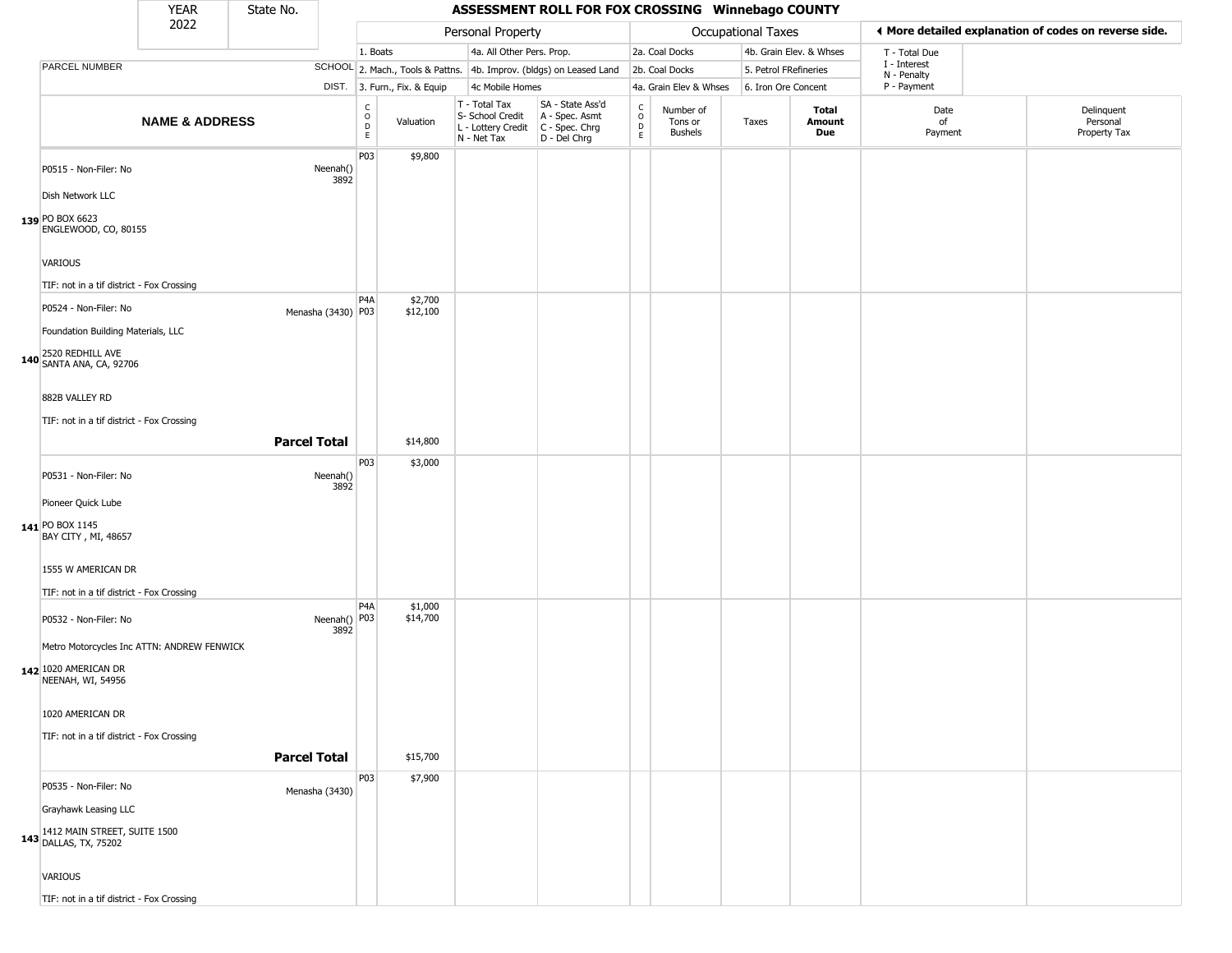|                                                                                       | <b>YEAR</b>               | State No. |                      |                                            |                              |                                                                        | ASSESSMENT ROLL FOR FOX CROSSING Winnebago COUNTY                    |                                                 |                                        |                       |                         |                             |                                                       |
|---------------------------------------------------------------------------------------|---------------------------|-----------|----------------------|--------------------------------------------|------------------------------|------------------------------------------------------------------------|----------------------------------------------------------------------|-------------------------------------------------|----------------------------------------|-----------------------|-------------------------|-----------------------------|-------------------------------------------------------|
|                                                                                       | 2022                      |           |                      |                                            |                              | Personal Property                                                      |                                                                      |                                                 |                                        | Occupational Taxes    |                         |                             | ◀ More detailed explanation of codes on reverse side. |
|                                                                                       |                           |           |                      | 1. Boats                                   |                              | 4a. All Other Pers. Prop.                                              |                                                                      |                                                 | 2a. Coal Docks                         |                       | 4b. Grain Elev. & Whses | T - Total Due               |                                                       |
| PARCEL NUMBER                                                                         |                           |           |                      |                                            |                              |                                                                        | SCHOOL 2. Mach., Tools & Pattns. 4b. Improv. (bldgs) on Leased Land  |                                                 | 2b. Coal Docks                         | 5. Petrol FRefineries |                         | I - Interest<br>N - Penalty |                                                       |
|                                                                                       |                           |           |                      |                                            | DIST. 3. Furn., Fix. & Equip | 4c Mobile Homes                                                        |                                                                      |                                                 | 4a. Grain Elev & Whses                 | 6. Iron Ore Concent   |                         | P - Payment                 |                                                       |
|                                                                                       | <b>NAME &amp; ADDRESS</b> |           |                      | $\begin{array}{c} C \\ O \\ E \end{array}$ | Valuation                    | T - Total Tax<br>S- School Credit<br>L - Lottery Credit<br>N - Net Tax | SA - State Ass'd<br>A - Spec. Asmt<br>C - Spec. Chrg<br>D - Del Chrg | $\begin{array}{c} C \\ O \\ D \\ E \end{array}$ | Number of<br>Tons or<br><b>Bushels</b> | Taxes                 | Total<br>Amount<br>Due  | Date<br>of<br>Payment       | Delinquent<br>Personal<br>Property Tax                |
| P0536 - Non-Filer: No<br>Grayhawk Leasing LLC                                         |                           |           | Neenah()<br>3892     | P <sub>0</sub> 3                           | \$12,300                     |                                                                        |                                                                      |                                                 |                                        |                       |                         |                             |                                                       |
|                                                                                       |                           |           |                      |                                            |                              |                                                                        |                                                                      |                                                 |                                        |                       |                         |                             |                                                       |
| 144 1412 MAIN STREET, SUITE 1500<br>DALLAS, TX, 75202<br>VARIOUS                      |                           |           |                      |                                            |                              |                                                                        |                                                                      |                                                 |                                        |                       |                         |                             |                                                       |
|                                                                                       |                           |           |                      |                                            |                              |                                                                        |                                                                      |                                                 |                                        |                       |                         |                             |                                                       |
| TIF: not in a tif district - Fox Crossing                                             |                           |           |                      | P <sub>4</sub> A                           | \$3,000                      |                                                                        |                                                                      |                                                 |                                        |                       |                         |                             |                                                       |
| P0544 - Non-Filer: Yes                                                                |                           |           | Neenah()<br>3892     |                                            |                              |                                                                        |                                                                      |                                                 |                                        |                       |                         |                             |                                                       |
| Springhettis Landscaping & Lawn Care Inc                                              |                           |           |                      |                                            |                              |                                                                        |                                                                      |                                                 |                                        |                       |                         |                             |                                                       |
| 145 975 W AMERICAN DR<br>NEENAH, WI, 54956                                            |                           |           |                      |                                            |                              |                                                                        |                                                                      |                                                 |                                        |                       |                         |                             |                                                       |
| 975 W AMERICAN DR                                                                     |                           |           |                      |                                            |                              |                                                                        |                                                                      |                                                 |                                        |                       |                         |                             |                                                       |
| TIF: not in a tif district - Fox Crossing                                             |                           |           |                      | P03                                        | \$700                        |                                                                        |                                                                      |                                                 |                                        |                       |                         |                             |                                                       |
| P0546 - Non-Filer: No                                                                 |                           |           | Menasha (3430)       |                                            |                              |                                                                        |                                                                      |                                                 |                                        |                       |                         |                             |                                                       |
| State Farm Mutual Automobile Insurance Company ATTN: TAX &<br>COMPLIANCE-PROPERTY TAX |                           |           |                      |                                            |                              |                                                                        |                                                                      |                                                 |                                        |                       |                         |                             |                                                       |
| 146 PO BOX 2155<br>BLOOMINGTON, IL, 61702                                             |                           |           |                      |                                            |                              |                                                                        |                                                                      |                                                 |                                        |                       |                         |                             |                                                       |
| 2405 S ONEIDA ST                                                                      |                           |           |                      |                                            |                              |                                                                        |                                                                      |                                                 |                                        |                       |                         |                             |                                                       |
| TIF: not in a tif district - Fox Crossing                                             |                           |           |                      |                                            |                              |                                                                        |                                                                      |                                                 |                                        |                       |                         |                             |                                                       |
| P0551 - Non-Filer: No                                                                 |                           |           | Neenah() P03<br>3892 | P4A                                        | \$400<br>\$5,800             |                                                                        |                                                                      |                                                 |                                        |                       |                         |                             |                                                       |
| Wolfmark                                                                              |                           |           |                      |                                            |                              |                                                                        |                                                                      |                                                 |                                        |                       |                         |                             |                                                       |
| 147 820 EHLERS RD<br>NEENAH, WI, 54956                                                |                           |           |                      |                                            |                              |                                                                        |                                                                      |                                                 |                                        |                       |                         |                             |                                                       |
| 820 EHLERS RD                                                                         |                           |           |                      |                                            |                              |                                                                        |                                                                      |                                                 |                                        |                       |                         |                             |                                                       |
| TIF: not in a tif district - Fox Crossing                                             |                           |           | <b>Parcel Total</b>  |                                            | \$6,200                      |                                                                        |                                                                      |                                                 |                                        |                       |                         |                             |                                                       |
|                                                                                       |                           |           |                      | P03                                        | \$1,300                      |                                                                        |                                                                      |                                                 |                                        |                       |                         |                             |                                                       |
| P0553 - Non-Filer: No                                                                 |                           |           | Neenah()<br>3892     |                                            |                              |                                                                        |                                                                      |                                                 |                                        |                       |                         |                             |                                                       |
| Quadient Inc Fka Neopost Usa Inc Tax Dept                                             |                           |           |                      |                                            |                              |                                                                        |                                                                      |                                                 |                                        |                       |                         |                             |                                                       |
| 148 478 WHEELERS FARMS RD<br>MILFORD, CT, 06461                                       |                           |           |                      |                                            |                              |                                                                        |                                                                      |                                                 |                                        |                       |                         |                             |                                                       |
| <b>VARIOUS</b>                                                                        |                           |           |                      |                                            |                              |                                                                        |                                                                      |                                                 |                                        |                       |                         |                             |                                                       |
| TIF: not in a tif district - Fox Crossing                                             |                           |           |                      |                                            |                              |                                                                        |                                                                      |                                                 |                                        |                       |                         |                             |                                                       |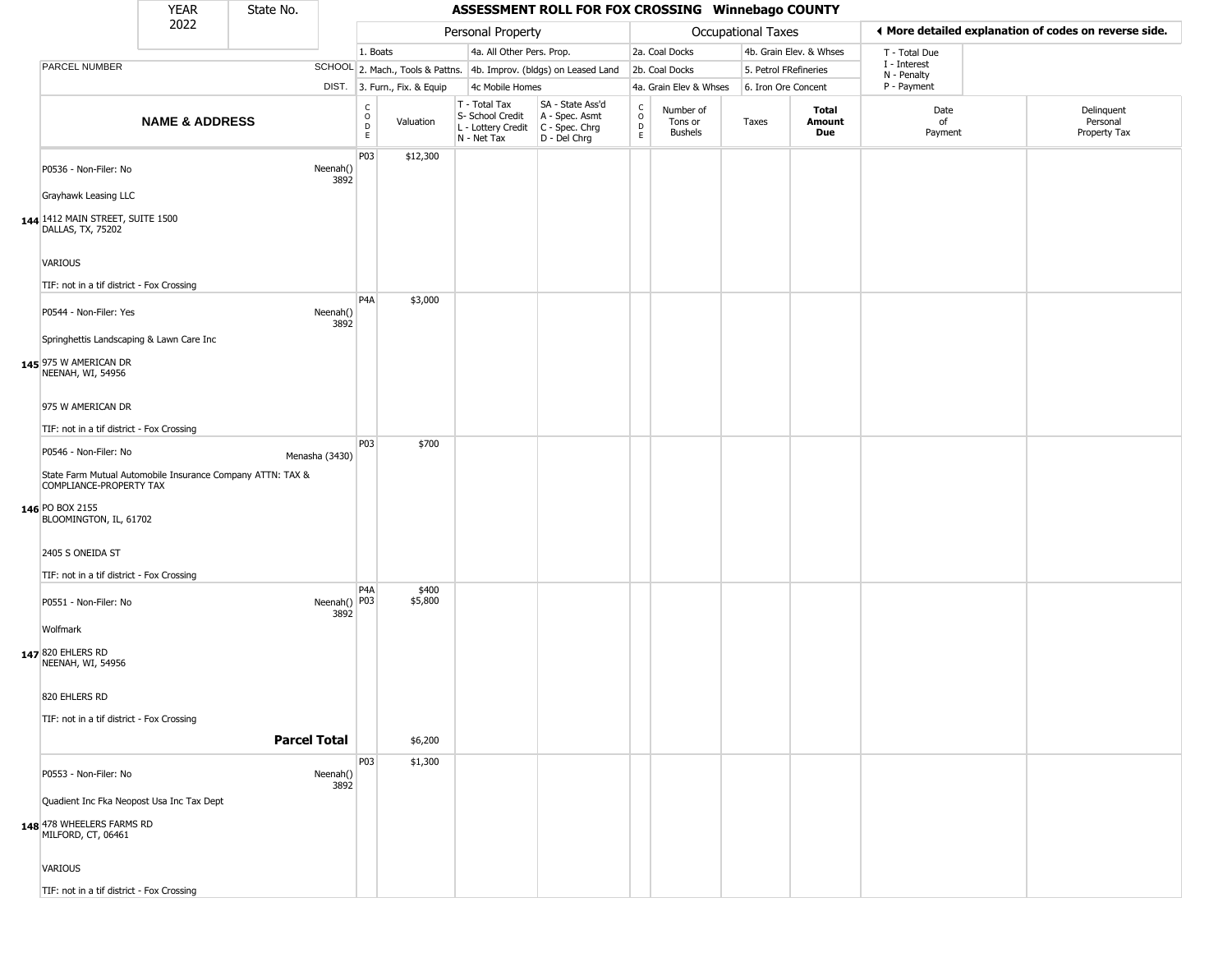|                                                                                                                                                                    | <b>YEAR</b>               | State No.           |                        |                                        |                              |                                                                        | ASSESSMENT ROLL FOR FOX CROSSING Winnebago COUNTY                      |                                                 |                                        |                       |                         |                             |                                                       |
|--------------------------------------------------------------------------------------------------------------------------------------------------------------------|---------------------------|---------------------|------------------------|----------------------------------------|------------------------------|------------------------------------------------------------------------|------------------------------------------------------------------------|-------------------------------------------------|----------------------------------------|-----------------------|-------------------------|-----------------------------|-------------------------------------------------------|
|                                                                                                                                                                    | 2022                      |                     |                        |                                        |                              | Personal Property                                                      |                                                                        |                                                 |                                        | Occupational Taxes    |                         |                             | ♦ More detailed explanation of codes on reverse side. |
|                                                                                                                                                                    |                           |                     |                        | 1. Boats                               |                              | 4a. All Other Pers. Prop.                                              |                                                                        |                                                 | 2a. Coal Docks                         |                       | 4b. Grain Elev. & Whses | T - Total Due               |                                                       |
| PARCEL NUMBER                                                                                                                                                      |                           |                     |                        |                                        |                              |                                                                        | SCHOOL 2. Mach., Tools & Pattns. 4b. Improv. (bldgs) on Leased Land    |                                                 | 2b. Coal Docks                         | 5. Petrol FRefineries |                         | I - Interest<br>N - Penalty |                                                       |
|                                                                                                                                                                    |                           |                     |                        |                                        | DIST. 3. Furn., Fix. & Equip | 4c Mobile Homes                                                        |                                                                        |                                                 | 4a. Grain Elev & Whses                 | 6. Iron Ore Concent   |                         | P - Payment                 |                                                       |
|                                                                                                                                                                    | <b>NAME &amp; ADDRESS</b> |                     |                        | $_{\rm o}^{\rm c}$<br>$\mathsf D$<br>E | Valuation                    | T - Total Tax<br>S- School Credit<br>L - Lottery Credit<br>N - Net Tax | SA - State Ass'd<br>A - Spec. Asmt<br>$C - Spec. Chrg$<br>D - Del Chrg | $\begin{array}{c} C \\ O \\ D \\ E \end{array}$ | Number of<br>Tons or<br><b>Bushels</b> | Taxes                 | Total<br>Amount<br>Due  | Date<br>of<br>Payment       | Delinquent<br>Personal<br>Property Tax                |
| P0558 - Non-Filer: Yes<br>Wichmann Funeral Home<br>149 537 N SUPERIOR ST<br>149 APPLETON, WI, 54911<br>1592 ONEIDA ST<br>TIF: not in a tif district - Fox Crossing |                           |                     | Menasha (3430) P4A     | P03                                    | \$19,200<br>\$29,500         |                                                                        |                                                                        |                                                 |                                        |                       |                         |                             |                                                       |
|                                                                                                                                                                    |                           | <b>Parcel Total</b> |                        |                                        | \$48,700                     |                                                                        |                                                                        |                                                 |                                        |                       |                         |                             |                                                       |
| P0560 - Non-Filer: No<br>Fischer Ulman Const Inc                                                                                                                   |                           |                     | Neenah()   P4A<br>3892 | P03                                    | \$3,900<br>\$5,500           |                                                                        |                                                                        |                                                 |                                        |                       |                         |                             |                                                       |
| 150 915 S MIDPARK DR<br>APPLETON, WI, 54915                                                                                                                        |                           |                     |                        |                                        |                              |                                                                        |                                                                        |                                                 |                                        |                       |                         |                             |                                                       |
| 2609 BODOH WAY<br>TIF: not in a tif district - Fox Crossing                                                                                                        |                           | <b>Parcel Total</b> |                        |                                        | \$9,400                      |                                                                        |                                                                        |                                                 |                                        |                       |                         |                             |                                                       |
| P0565 - Non-Filer: No<br>Flush Drain&Sewer Cleaning Inc                                                                                                            |                           |                     | Menasha (3430) P03     | P4A                                    | \$100<br>\$200               |                                                                        |                                                                        |                                                 |                                        |                       |                         |                             |                                                       |
| 151 2540 CARLETON AVE<br>APPLETON, WI, 54915<br>2540 CARLETON AVE<br>TIF: not in a tif district - Fox Crossing                                                     |                           |                     |                        |                                        |                              |                                                                        |                                                                        |                                                 |                                        |                       |                         |                             |                                                       |
|                                                                                                                                                                    |                           | <b>Parcel Total</b> |                        |                                        | \$300                        |                                                                        |                                                                        |                                                 |                                        |                       |                         |                             |                                                       |
| P0590 - Non-Filer: Yes                                                                                                                                             |                           |                     | Neenah() P03<br>3892   | P <sub>4</sub> A                       | \$100<br>\$1,100             |                                                                        |                                                                        |                                                 |                                        |                       |                         |                             |                                                       |
| Fondy Auto Electric<br>152 765 SULLIVAN DR<br>FOND DU LAC, WI, 54935                                                                                               |                           |                     |                        |                                        |                              |                                                                        |                                                                        |                                                 |                                        |                       |                         |                             |                                                       |
| 4555 W PROSPECT AVE<br>TIF: not in a tif district - Fox Crossing                                                                                                   |                           |                     |                        |                                        |                              |                                                                        |                                                                        |                                                 |                                        |                       |                         |                             |                                                       |
|                                                                                                                                                                    |                           | <b>Parcel Total</b> |                        |                                        | \$1,200                      |                                                                        |                                                                        |                                                 |                                        |                       |                         |                             |                                                       |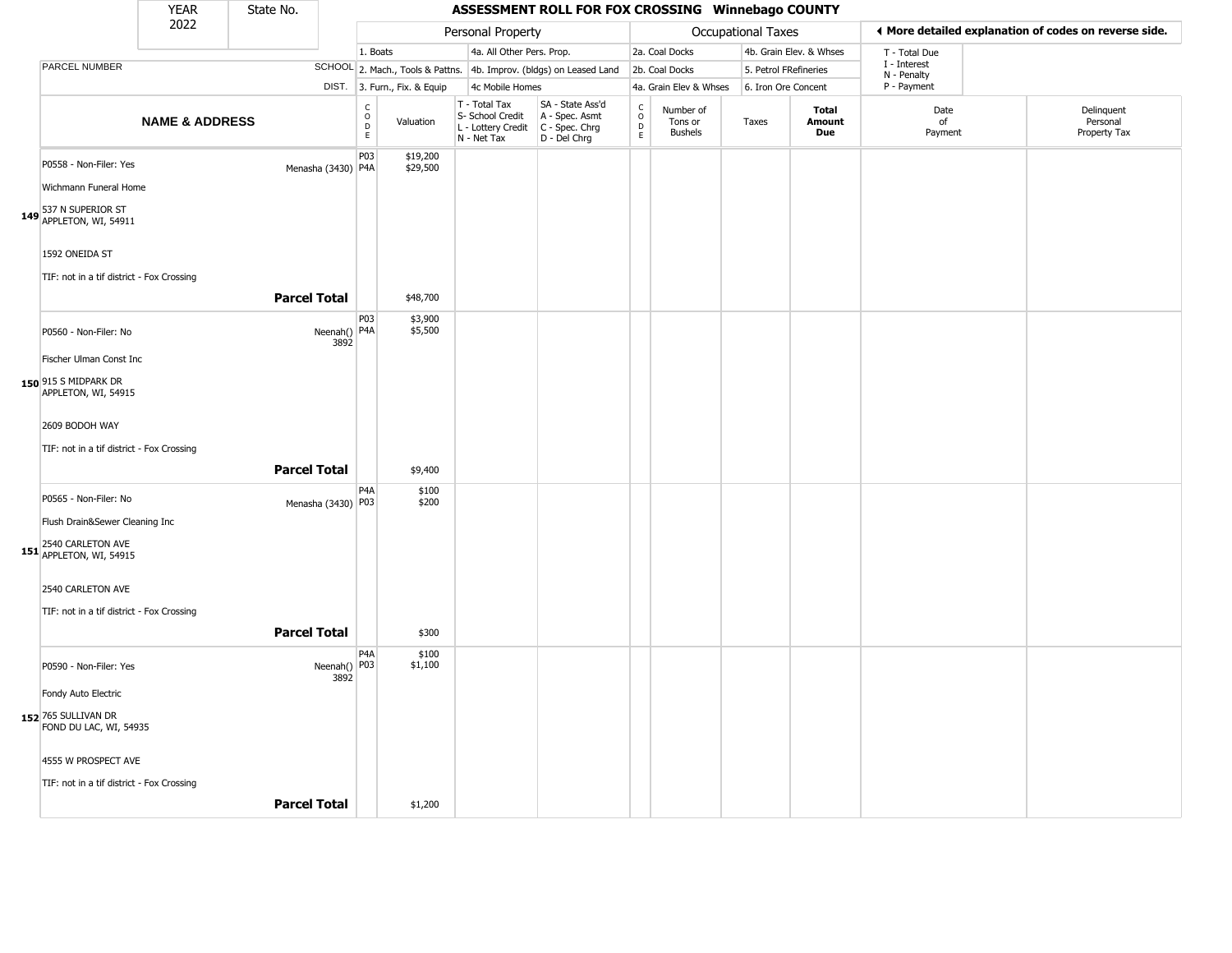|                                                                                                                     | YEAR                      | State No.           |                    |                        |                              |                                                                        | ASSESSMENT ROLL FOR FOX CROSSING Winnebago COUNTY                    |                                                 |                                        |                       |                         |                             |                                                       |
|---------------------------------------------------------------------------------------------------------------------|---------------------------|---------------------|--------------------|------------------------|------------------------------|------------------------------------------------------------------------|----------------------------------------------------------------------|-------------------------------------------------|----------------------------------------|-----------------------|-------------------------|-----------------------------|-------------------------------------------------------|
|                                                                                                                     | 2022                      |                     |                    |                        |                              | Personal Property                                                      |                                                                      |                                                 |                                        | Occupational Taxes    |                         |                             | ♦ More detailed explanation of codes on reverse side. |
|                                                                                                                     |                           |                     |                    | 1. Boats               |                              | 4a. All Other Pers. Prop.                                              |                                                                      |                                                 | 2a. Coal Docks                         |                       | 4b. Grain Elev. & Whses | T - Total Due               |                                                       |
| PARCEL NUMBER                                                                                                       |                           |                     |                    |                        |                              |                                                                        | SCHOOL 2. Mach., Tools & Pattns. 4b. Improv. (bldgs) on Leased Land  |                                                 | 2b. Coal Docks                         | 5. Petrol FRefineries |                         | I - Interest<br>N - Penalty |                                                       |
|                                                                                                                     |                           |                     |                    |                        | DIST. 3. Furn., Fix. & Equip | 4c Mobile Homes                                                        |                                                                      |                                                 | 4a. Grain Elev & Whses                 | 6. Iron Ore Concent   |                         | P - Payment                 |                                                       |
|                                                                                                                     | <b>NAME &amp; ADDRESS</b> |                     |                    | C<br>$\circ$<br>D<br>E | Valuation                    | T - Total Tax<br>S- School Credit<br>L - Lottery Credit<br>N - Net Tax | SA - State Ass'd<br>A - Spec. Asmt<br>C - Spec. Chrg<br>D - Del Chrg | $\begin{array}{c} C \\ O \\ D \\ E \end{array}$ | Number of<br>Tons or<br><b>Bushels</b> | Taxes                 | Total<br>Amount<br>Due  | Date<br>of<br>Payment       | Delinquent<br>Personal<br>Property Tax                |
| P0610 - Non-Filer: No<br>Fox Tire Co Inc<br>153 1164 VALLEY RD<br>MENASHA, WI, 54952                                |                           |                     | Menasha (3430) P4A | P03                    | \$100<br>\$500               |                                                                        |                                                                      |                                                 |                                        |                       |                         |                             |                                                       |
| 1164 VALLEY RD<br>TIF: not in a tif district - Fox Crossing                                                         |                           | <b>Parcel Total</b> |                    |                        | \$600                        |                                                                        |                                                                      |                                                 |                                        |                       |                         |                             |                                                       |
| P0636 - Non-Filer: Yes<br>Franks & Mikes                                                                            |                           |                     | Menasha (3430)     | P4A                    | \$100                        |                                                                        |                                                                      |                                                 |                                        |                       |                         |                             |                                                       |
| 154 1104 VALLEY RD<br>MENASHA, WI, 54952<br>1104 VALLEY RD                                                          |                           |                     |                    |                        |                              |                                                                        |                                                                      |                                                 |                                        |                       |                         |                             |                                                       |
| TIF: not in a tif district - Fox Crossing                                                                           |                           |                     |                    |                        |                              |                                                                        |                                                                      |                                                 |                                        |                       |                         |                             |                                                       |
| P0655 - Non-Filer: No<br>Gardenview Inc                                                                             |                           |                     | Menasha (3430)     | P03                    | \$9,600                      |                                                                        |                                                                      |                                                 |                                        |                       |                         |                             |                                                       |
| 155 1712 MIDWAY RD<br>MENASHA, WI, 54952                                                                            |                           |                     |                    |                        |                              |                                                                        |                                                                      |                                                 |                                        |                       |                         |                             |                                                       |
| 1712 MIDWAY RD<br>TIF: not in a tif district - Fox Crossing                                                         |                           |                     |                    |                        |                              |                                                                        |                                                                      |                                                 |                                        |                       |                         |                             |                                                       |
| P0670 - Non-Filer: Yes<br>Parmjit Sing Av Foodmart Inc<br><b>156</b> 975 RACINE ST<br><b>156</b> MENASHA, WI, 54952 |                           |                     | Menasha (3430) P03 | P <sub>4</sub> A       | \$300<br>\$3,800             |                                                                        |                                                                      |                                                 |                                        |                       |                         |                             |                                                       |
| 975 RACINE RD<br>TIF: not in a tif district - Fox Crossing                                                          |                           | <b>Parcel Total</b> |                    |                        | \$4,100                      |                                                                        |                                                                      |                                                 |                                        |                       |                         |                             |                                                       |
| P0680 - Non-Filer: No                                                                                               |                           |                     | Menasha (3430) P03 | P <sub>4</sub> A       | \$800<br>\$8,300             |                                                                        |                                                                      |                                                 |                                        |                       |                         |                             |                                                       |
| Georges Steak House Inc                                                                                             |                           |                     |                    |                        |                              |                                                                        |                                                                      |                                                 |                                        |                       |                         |                             |                                                       |
| 157 2208 S MEMORIAL DR<br>APPLETON, WI, 54915                                                                       |                           |                     |                    |                        |                              |                                                                        |                                                                      |                                                 |                                        |                       |                         |                             |                                                       |
| 2208 S MEMORIAL DR                                                                                                  |                           |                     |                    |                        |                              |                                                                        |                                                                      |                                                 |                                        |                       |                         |                             |                                                       |
| TIF: not in a tif district - Fox Crossing                                                                           |                           | <b>Parcel Total</b> |                    |                        | \$9,100                      |                                                                        |                                                                      |                                                 |                                        |                       |                         |                             |                                                       |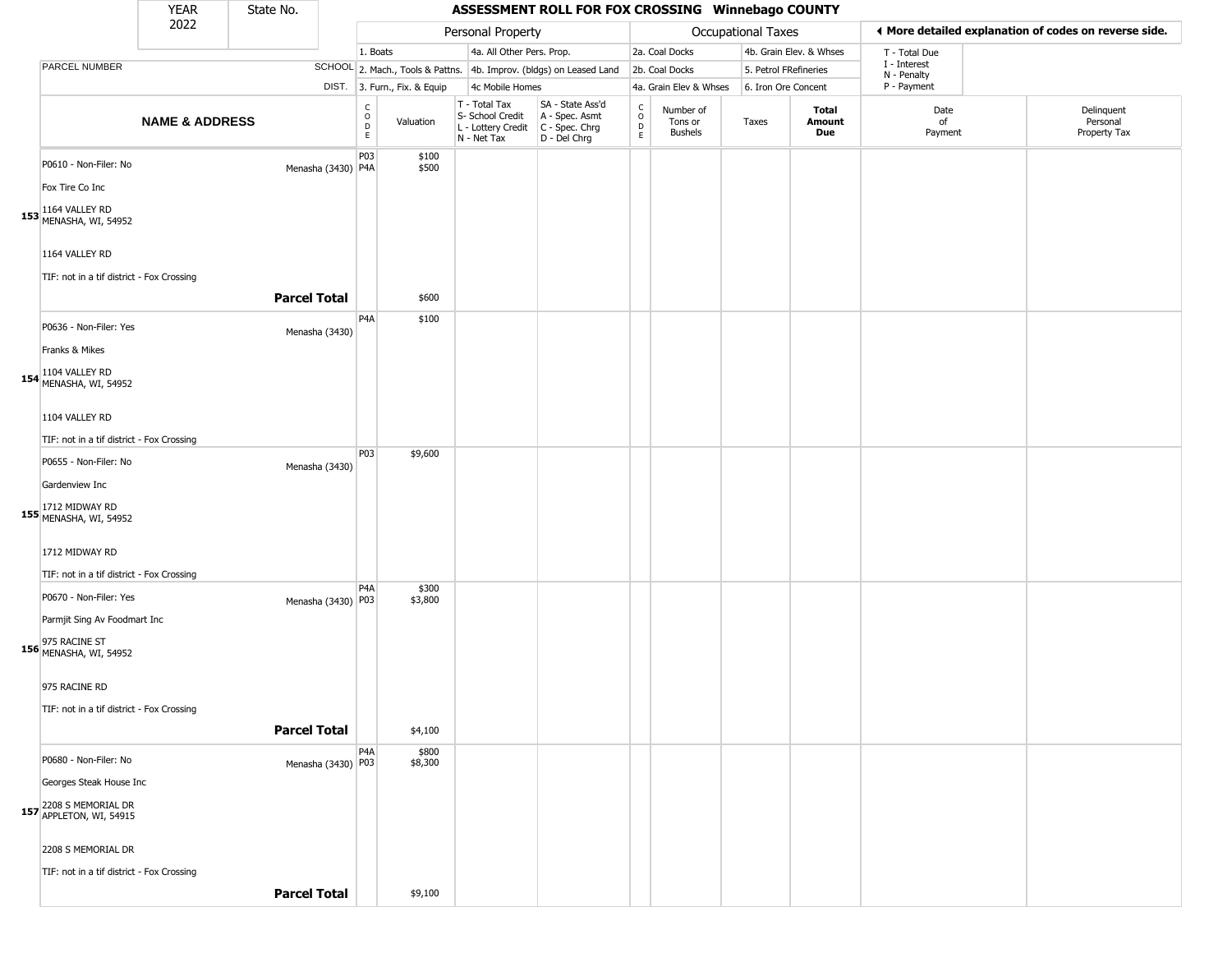|                                                                                                                        | <b>YEAR</b>               | State No.           |                          |                                      |                              |                                                                        | ASSESSMENT ROLL FOR FOX CROSSING Winnebago COUNTY                    |                                        |                                        |                       |                         |                             |                                                       |
|------------------------------------------------------------------------------------------------------------------------|---------------------------|---------------------|--------------------------|--------------------------------------|------------------------------|------------------------------------------------------------------------|----------------------------------------------------------------------|----------------------------------------|----------------------------------------|-----------------------|-------------------------|-----------------------------|-------------------------------------------------------|
|                                                                                                                        | 2022                      |                     |                          |                                      |                              | Personal Property                                                      |                                                                      |                                        |                                        | Occupational Taxes    |                         |                             | ♦ More detailed explanation of codes on reverse side. |
|                                                                                                                        |                           |                     |                          | 1. Boats                             |                              | 4a. All Other Pers. Prop.                                              |                                                                      |                                        | 2a. Coal Docks                         |                       | 4b. Grain Elev. & Whses | T - Total Due               |                                                       |
| PARCEL NUMBER                                                                                                          |                           |                     |                          |                                      |                              |                                                                        | SCHOOL 2. Mach., Tools & Pattns. 4b. Improv. (bldgs) on Leased Land  |                                        | 2b. Coal Docks                         | 5. Petrol FRefineries |                         | I - Interest<br>N - Penalty |                                                       |
|                                                                                                                        |                           |                     |                          |                                      | DIST. 3. Furn., Fix. & Equip | 4c Mobile Homes                                                        |                                                                      |                                        | 4a. Grain Elev & Whses                 | 6. Iron Ore Concent   |                         | P - Payment                 |                                                       |
|                                                                                                                        | <b>NAME &amp; ADDRESS</b> |                     |                          | $\rm ^c_{\rm o}$<br>$\mathsf D$<br>E | Valuation                    | T - Total Tax<br>S- School Credit<br>L - Lottery Credit<br>N - Net Tax | SA - State Ass'd<br>A - Spec. Asmt<br>C - Spec. Chrg<br>D - Del Chrg | $_{\rm o}^{\rm c}$<br>$\mathsf D$<br>E | Number of<br>Tons or<br><b>Bushels</b> | Taxes                 | Total<br>Amount<br>Due  | Date<br>of<br>Payment       | Delinquent<br>Personal<br>Property Tax                |
| P0690 - Non-Filer: Yes<br>Calumet Fast Wash<br>158 N4244 MAPLE COURT<br>158 FREEDOM, WI, 54130                         |                           |                     | Menasha (3430)           | P4A                                  | \$1,100                      |                                                                        |                                                                      |                                        |                                        |                       |                         |                             |                                                       |
| 210 W CALUMENT ST<br>TIF: not in a tif district - Fox Crossing                                                         |                           |                     |                          |                                      |                              |                                                                        |                                                                      |                                        |                                        |                       |                         |                             |                                                       |
| P0700 - Non-Filer: No<br>Wells Fargo Financial Leasing, Inc                                                            |                           |                     | Menasha (3430)           | P03                                  | \$17,700                     |                                                                        |                                                                      |                                        |                                        |                       |                         |                             |                                                       |
| 159 PO BOX 36200<br>BILLINGS, MT, 57107<br>2215 S ONEIDA ST<br>TIF: not in a tif district - Fox Crossing               |                           |                     |                          |                                      |                              |                                                                        |                                                                      |                                        |                                        |                       |                         |                             |                                                       |
| P0701 - Non-Filer: No<br>Wells Fargo Financial Leasing, Inc<br>160 PO BOX 36200                                        |                           |                     | <b>NEENAH</b><br>3892    | P03                                  | \$9,600                      |                                                                        |                                                                      |                                        |                                        |                       |                         |                             |                                                       |
| BILLINGS, MT, 59107<br>1471 MCMAHON DR<br>TIF: TID 002 - Fox Crossing                                                  |                           |                     |                          |                                      |                              |                                                                        |                                                                      |                                        |                                        |                       |                         |                             |                                                       |
| P0702 - Non-Filer: No<br>Pitney Bowes Global Financial Services, LLC<br>161 5310 CYPRESS CENTER DR<br>TAMPA, FL, 33609 |                           |                     | Neenah (002)             | P03                                  | \$200                        |                                                                        |                                                                      |                                        |                                        |                       |                         |                             |                                                       |
| VARIOUS<br>TIF: TID 002 - Fox Crossing                                                                                 |                           |                     |                          |                                      |                              |                                                                        |                                                                      |                                        |                                        |                       |                         |                             |                                                       |
| P0703 - Non-Filer: No<br>Community First Credit Union<br>162 PO BOX 1487<br>APPLETON, WI, 54912                        |                           |                     | Neenah() $ P03 $<br>3892 | P4A                                  | \$4,000<br>\$2,718,100       |                                                                        |                                                                      |                                        |                                        |                       |                         |                             |                                                       |
| 1575 DRESANG WAY<br>TIF: TID 001 - Fox Crossing                                                                        |                           |                     |                          |                                      |                              |                                                                        |                                                                      |                                        |                                        |                       |                         |                             |                                                       |
|                                                                                                                        |                           | <b>Parcel Total</b> |                          |                                      | \$2,722,100                  |                                                                        |                                                                      |                                        |                                        |                       |                         |                             |                                                       |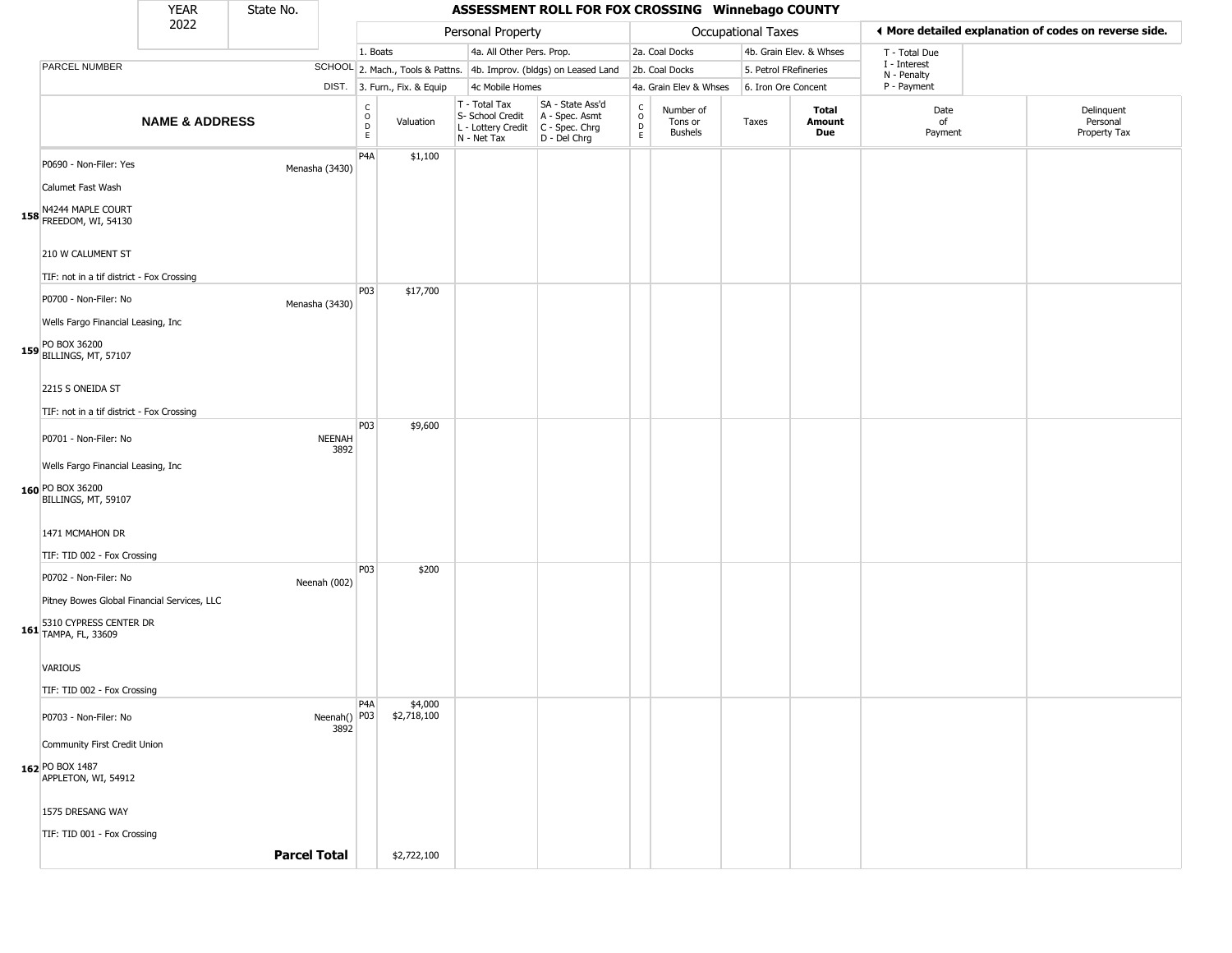|                                                                                                          | <b>YEAR</b>               | State No. |                  |                            |                              |                                                                        | ASSESSMENT ROLL FOR FOX CROSSING Winnebago COUNTY                    |                                   |                                        |                           |                         |                             |                                                       |
|----------------------------------------------------------------------------------------------------------|---------------------------|-----------|------------------|----------------------------|------------------------------|------------------------------------------------------------------------|----------------------------------------------------------------------|-----------------------------------|----------------------------------------|---------------------------|-------------------------|-----------------------------|-------------------------------------------------------|
|                                                                                                          | 2022                      |           |                  |                            |                              | Personal Property                                                      |                                                                      |                                   |                                        | <b>Occupational Taxes</b> |                         |                             | ♦ More detailed explanation of codes on reverse side. |
|                                                                                                          |                           |           |                  | 1. Boats                   |                              | 4a. All Other Pers. Prop.                                              |                                                                      |                                   | 2a. Coal Docks                         |                           | 4b. Grain Elev. & Whses | T - Total Due               |                                                       |
| PARCEL NUMBER                                                                                            |                           |           |                  |                            |                              |                                                                        | SCHOOL 2. Mach., Tools & Pattns. 4b. Improv. (bldgs) on Leased Land  |                                   | 2b. Coal Docks                         |                           | 5. Petrol FRefineries   | I - Interest<br>N - Penalty |                                                       |
|                                                                                                          |                           |           |                  |                            | DIST. 3. Furn., Fix. & Equip | 4c Mobile Homes                                                        |                                                                      |                                   | 4a. Grain Elev & Whses                 |                           | 6. Iron Ore Concent     | P - Payment                 |                                                       |
|                                                                                                          | <b>NAME &amp; ADDRESS</b> |           |                  | C<br>$\mathsf O$<br>D<br>E | Valuation                    | T - Total Tax<br>S- School Credit<br>L - Lottery Credit<br>N - Net Tax | SA - State Ass'd<br>A - Spec. Asmt<br>C - Spec. Chrg<br>D - Del Chrg | $\frac{c}{0}$<br>$\mathsf D$<br>E | Number of<br>Tons or<br><b>Bushels</b> | Taxes                     | Total<br>Amount<br>Due  | Date<br>of<br>Payment       | Delinquent<br>Personal<br>Property Tax                |
| P0704 - Non-Filer: Yes                                                                                   |                           |           | Neenah()<br>3892 | P03                        | \$600                        |                                                                        |                                                                      |                                   |                                        |                           |                         |                             |                                                       |
| Francotyp-Postalia, Inc Dba FP Mailing Solutions<br>163 140 N MITCHELL CT, STE 200<br>ADDISON, IL, 60101 |                           |           |                  |                            |                              |                                                                        |                                                                      |                                   |                                        |                           |                         |                             |                                                       |
| 730 KUEHN CT                                                                                             |                           |           |                  |                            |                              |                                                                        |                                                                      |                                   |                                        |                           |                         |                             |                                                       |
| TIF: not in a tif district - Fox Crossing                                                                |                           |           |                  | P03                        | \$400                        |                                                                        |                                                                      |                                   |                                        |                           |                         |                             |                                                       |
| P0706 - Non-Filer: No                                                                                    |                           |           | Neenah()<br>3892 |                            |                              |                                                                        |                                                                      |                                   |                                        |                           |                         |                             |                                                       |
| American Messaging Services, LLC<br>164 PO BOX 478<br>COLLEYVILLE, TX, 76034                             |                           |           |                  |                            |                              |                                                                        |                                                                      |                                   |                                        |                           |                         |                             |                                                       |
| 1050 COLD SPRING RD                                                                                      |                           |           |                  |                            |                              |                                                                        |                                                                      |                                   |                                        |                           |                         |                             |                                                       |
| TIF: not in a tif district - Fox Crossing                                                                |                           |           |                  |                            |                              |                                                                        |                                                                      |                                   |                                        |                           |                         |                             |                                                       |
| P0707 - Non-Filer: No                                                                                    |                           |           | Neenah()<br>3892 | P <sub>4</sub> A           | \$23,400                     |                                                                        |                                                                      |                                   |                                        |                           |                         |                             |                                                       |
| SBA Tower IX, LLC                                                                                        |                           |           |                  |                            |                              |                                                                        |                                                                      |                                   |                                        |                           |                         |                             |                                                       |
| 165 8051 CONGRESS AVE<br>BOCA RATON, FL, 33487                                                           |                           |           |                  |                            |                              |                                                                        |                                                                      |                                   |                                        |                           |                         |                             |                                                       |
| WOODLAND PRAIRIE PARK-TOWER                                                                              |                           |           |                  |                            |                              |                                                                        |                                                                      |                                   |                                        |                           |                         |                             |                                                       |
| TIF: not in a tif district - Fox Crossing                                                                |                           |           |                  |                            |                              |                                                                        |                                                                      |                                   |                                        |                           |                         |                             |                                                       |
| P0708 - Non-Filer: Yes                                                                                   |                           |           | Neenah()<br>3892 | P03                        | \$8,700                      |                                                                        |                                                                      |                                   |                                        |                           |                         |                             |                                                       |
| Back In Black, Inc                                                                                       |                           |           |                  |                            |                              |                                                                        |                                                                      |                                   |                                        |                           |                         |                             |                                                       |
| 166 785 CTY RD CB, STE 100<br>APPLETON, WI, 54914                                                        |                           |           |                  |                            |                              |                                                                        |                                                                      |                                   |                                        |                           |                         |                             |                                                       |
| 785 CTY RD CB, STE 100                                                                                   |                           |           |                  |                            |                              |                                                                        |                                                                      |                                   |                                        |                           |                         |                             |                                                       |
| TIF: not in a tif district - Fox Crossing                                                                |                           |           |                  |                            |                              |                                                                        |                                                                      |                                   |                                        |                           |                         |                             |                                                       |
| P0709 - Non-Filer: No                                                                                    |                           |           | Neenah()<br>3892 | P <sub>4</sub> A           | \$400                        |                                                                        |                                                                      |                                   |                                        |                           |                         |                             |                                                       |
| Redbox Automated Retail, LLC                                                                             |                           |           |                  |                            |                              |                                                                        |                                                                      |                                   |                                        |                           |                         |                             |                                                       |
| 167 PO BOX 72210<br>PHOENIX, AZ, 85050                                                                   |                           |           |                  |                            |                              |                                                                        |                                                                      |                                   |                                        |                           |                         |                             |                                                       |
| 1400 W AMERICAN DR                                                                                       |                           |           |                  |                            |                              |                                                                        |                                                                      |                                   |                                        |                           |                         |                             |                                                       |
| TIF: not in a tif district - Fox Crossing                                                                |                           |           |                  |                            |                              |                                                                        |                                                                      |                                   |                                        |                           |                         |                             |                                                       |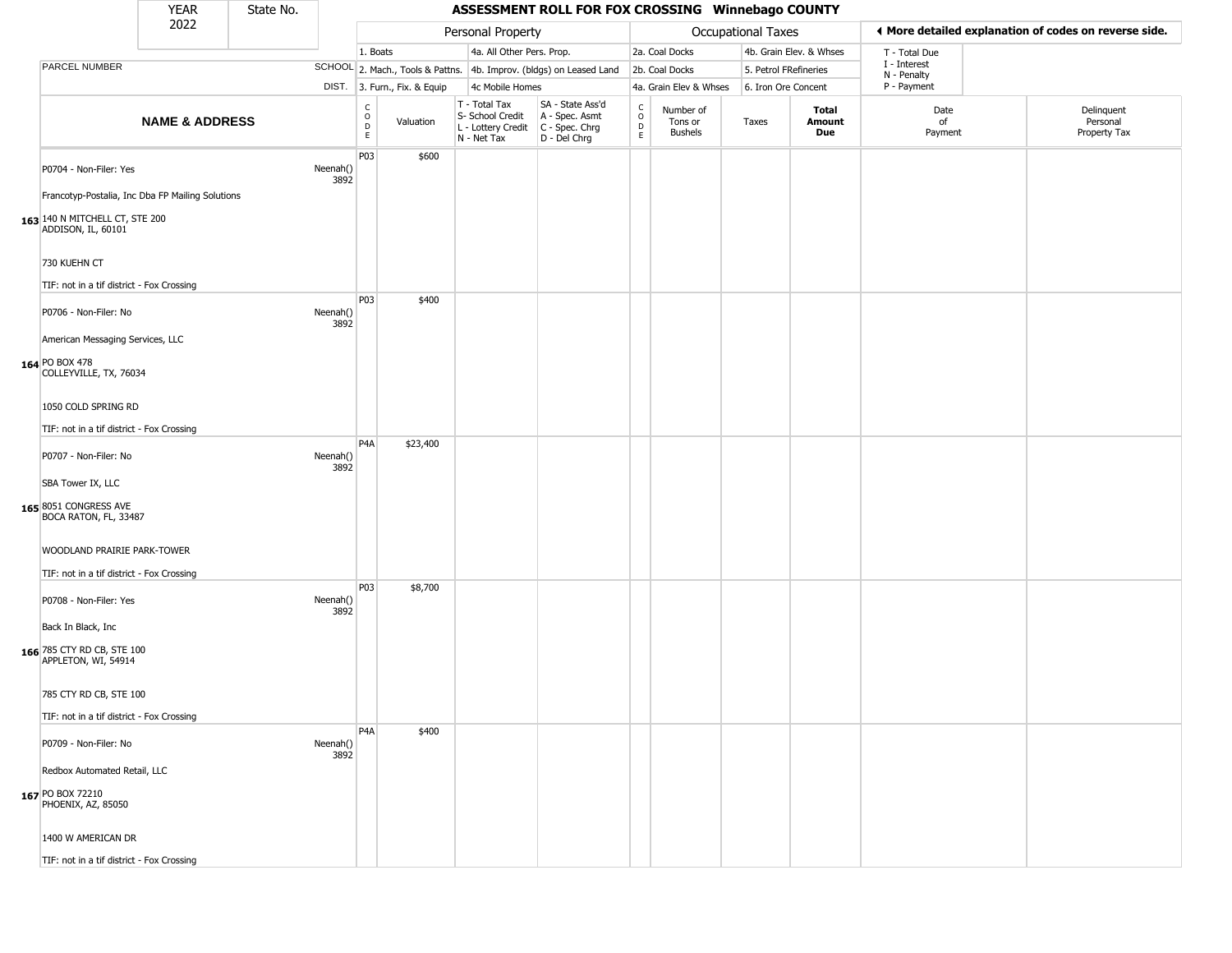|                                                                                                               | <b>YEAR</b>               | State No. |                        |                                         |                              |                                                                        | ASSESSMENT ROLL FOR FOX CROSSING Winnebago COUNTY                    |                                        |                                        |                       |                         |                             |                                                       |
|---------------------------------------------------------------------------------------------------------------|---------------------------|-----------|------------------------|-----------------------------------------|------------------------------|------------------------------------------------------------------------|----------------------------------------------------------------------|----------------------------------------|----------------------------------------|-----------------------|-------------------------|-----------------------------|-------------------------------------------------------|
|                                                                                                               | 2022                      |           |                        |                                         |                              | Personal Property                                                      |                                                                      |                                        |                                        | Occupational Taxes    |                         |                             | ◀ More detailed explanation of codes on reverse side. |
|                                                                                                               |                           |           |                        | 1. Boats                                |                              | 4a. All Other Pers. Prop.                                              |                                                                      |                                        | 2a. Coal Docks                         |                       | 4b. Grain Elev. & Whses | T - Total Due               |                                                       |
| PARCEL NUMBER                                                                                                 |                           |           |                        |                                         |                              |                                                                        | SCHOOL 2. Mach., Tools & Pattns. 4b. Improv. (bldgs) on Leased Land  |                                        | 2b. Coal Docks                         | 5. Petrol FRefineries |                         | I - Interest<br>N - Penalty |                                                       |
|                                                                                                               |                           |           |                        |                                         | DIST. 3. Furn., Fix. & Equip | 4c Mobile Homes                                                        |                                                                      |                                        | 4a. Grain Elev & Whses                 | 6. Iron Ore Concent   |                         | P - Payment                 |                                                       |
|                                                                                                               | <b>NAME &amp; ADDRESS</b> |           |                        | $_{\rm o}^{\rm c}$<br>$\mathsf D$<br>E. | Valuation                    | T - Total Tax<br>S- School Credit<br>L - Lottery Credit<br>N - Net Tax | SA - State Ass'd<br>A - Spec. Asmt<br>C - Spec. Chrg<br>D - Del Chrg | $_{\rm o}^{\rm c}$<br>D<br>$\mathsf E$ | Number of<br>Tons or<br><b>Bushels</b> | Taxes                 | Total<br>Amount<br>Due  | Date<br>of<br>Payment       | Delinquent<br>Personal<br>Property Tax                |
| P0711 - Non-Filer: No                                                                                         |                           |           | <b>NEENAH</b><br>3892  | P <sub>03</sub>                         | \$132,700                    |                                                                        |                                                                      |                                        |                                        |                       |                         |                             |                                                       |
| Wells Fargo Vendor Financial Services, LLC PROPERTY TAX COMPLIANCE<br>168 PO BOX 36200<br>BILLINGS, MT, 59107 |                           |           |                        |                                         |                              |                                                                        |                                                                      |                                        |                                        |                       |                         |                             |                                                       |
| <b>VARIOUS</b>                                                                                                |                           |           |                        |                                         |                              |                                                                        |                                                                      |                                        |                                        |                       |                         |                             |                                                       |
| TIF: TID 002 - Fox Crossing                                                                                   |                           |           |                        |                                         |                              |                                                                        |                                                                      |                                        |                                        |                       |                         |                             |                                                       |
| P0714 - Non-Filer: No                                                                                         |                           |           | Neenah()<br>3892       | P <sub>0</sub> 3                        | \$203,100                    |                                                                        |                                                                      |                                        |                                        |                       |                         |                             |                                                       |
| Us Bank National Association                                                                                  |                           |           |                        |                                         |                              |                                                                        |                                                                      |                                        |                                        |                       |                         |                             |                                                       |
| 169 1310 MADRID ST, STE 100<br>MARSHALL, MN, 56258                                                            |                           |           |                        |                                         |                              |                                                                        |                                                                      |                                        |                                        |                       |                         |                             |                                                       |
| 1450 MCMAHON DR                                                                                               |                           |           |                        |                                         |                              |                                                                        |                                                                      |                                        |                                        |                       |                         |                             |                                                       |
| TIF: TID 002 - Fox Crossing                                                                                   |                           |           |                        |                                         |                              |                                                                        |                                                                      |                                        |                                        |                       |                         |                             |                                                       |
| P0715 - Non-Filer: No                                                                                         |                           |           | Neenah()   P03<br>3892 | P <sub>4</sub> A                        | \$0<br>\$5,000               |                                                                        |                                                                      |                                        |                                        |                       |                         |                             |                                                       |
| Card Concept Merchant Services, Inc                                                                           |                           |           |                        |                                         |                              |                                                                        |                                                                      |                                        |                                        |                       |                         |                             |                                                       |
| 170 711 DEERWOOD AVE, STE A<br>NEENAH, WI, 54956                                                              |                           |           |                        |                                         |                              |                                                                        |                                                                      |                                        |                                        |                       |                         |                             |                                                       |
| 711 DEERWOOD AVE, STE A                                                                                       |                           |           |                        |                                         |                              |                                                                        |                                                                      |                                        |                                        |                       |                         |                             |                                                       |
| TIF: not in a tif district - Fox Crossing                                                                     |                           |           |                        |                                         |                              |                                                                        |                                                                      |                                        |                                        |                       |                         |                             |                                                       |
|                                                                                                               |                           |           | <b>Parcel Total</b>    |                                         | \$5,000                      |                                                                        |                                                                      |                                        |                                        |                       |                         |                             |                                                       |
| P0716 - Non-Filer: No                                                                                         |                           |           | Menasha (3430)         | P <sub>4</sub> A                        | \$17,200                     |                                                                        |                                                                      |                                        |                                        |                       |                         |                             |                                                       |
| Spectrasite Communications, Inc.                                                                              |                           |           |                        |                                         |                              |                                                                        |                                                                      |                                        |                                        |                       |                         |                             |                                                       |
| PO BOX 723597<br><b>171</b> ATLANTA, GA, 31139                                                                |                           |           |                        |                                         |                              |                                                                        |                                                                      |                                        |                                        |                       |                         |                             |                                                       |
| 1000 VALLEY RD-TOWER                                                                                          |                           |           |                        |                                         |                              |                                                                        |                                                                      |                                        |                                        |                       |                         |                             |                                                       |
| TIF: not in a tif district - Fox Crossing                                                                     |                           |           |                        |                                         |                              |                                                                        |                                                                      |                                        |                                        |                       |                         |                             |                                                       |
| P0718 - Non-Filer: No                                                                                         |                           |           | Menasha (3430)         | P <sub>0</sub> 3                        | \$11,800                     |                                                                        |                                                                      |                                        |                                        |                       |                         |                             |                                                       |
| Baycom, Inc                                                                                                   |                           |           |                        |                                         |                              |                                                                        |                                                                      |                                        |                                        |                       |                         |                             |                                                       |
| 172 2040 RADISSON ST<br>172 GREEN BAY, WI, 54302                                                              |                           |           |                        |                                         |                              |                                                                        |                                                                      |                                        |                                        |                       |                         |                             |                                                       |
| 1620 DRUM CORPS DR                                                                                            |                           |           |                        |                                         |                              |                                                                        |                                                                      |                                        |                                        |                       |                         |                             |                                                       |
| TIF: not in a tif district - Fox Crossing                                                                     |                           |           |                        |                                         |                              |                                                                        |                                                                      |                                        |                                        |                       |                         |                             |                                                       |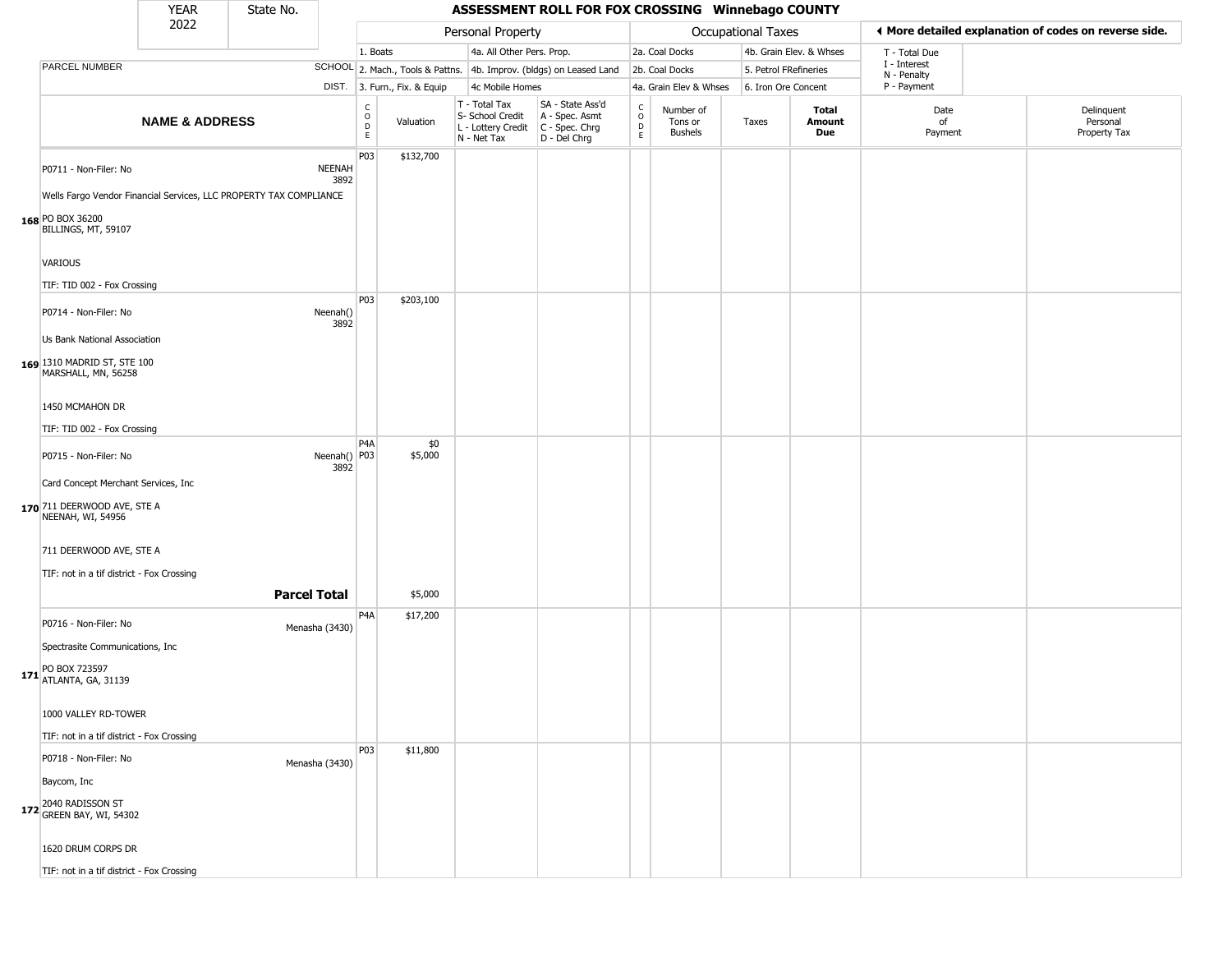|                                                                        | YEAR                      | State No.           |                    |                                  |                              |                                                                        | ASSESSMENT ROLL FOR FOX CROSSING Winnebago COUNTY                    |                         |                                 |                       |                               |                             |                                                       |
|------------------------------------------------------------------------|---------------------------|---------------------|--------------------|----------------------------------|------------------------------|------------------------------------------------------------------------|----------------------------------------------------------------------|-------------------------|---------------------------------|-----------------------|-------------------------------|-----------------------------|-------------------------------------------------------|
|                                                                        | 2022                      |                     |                    |                                  |                              | Personal Property                                                      |                                                                      |                         |                                 | Occupational Taxes    |                               |                             | ♦ More detailed explanation of codes on reverse side. |
|                                                                        |                           |                     |                    | 1. Boats                         |                              | 4a. All Other Pers. Prop.                                              |                                                                      |                         | 2a. Coal Docks                  |                       | 4b. Grain Elev. & Whses       | T - Total Due               |                                                       |
| PARCEL NUMBER                                                          |                           |                     |                    |                                  |                              |                                                                        | SCHOOL 2. Mach., Tools & Pattns. 4b. Improv. (bldgs) on Leased Land  |                         | 2b. Coal Docks                  | 5. Petrol FRefineries |                               | I - Interest<br>N - Penalty |                                                       |
|                                                                        |                           |                     |                    |                                  | DIST. 3. Furn., Fix. & Equip | 4c Mobile Homes                                                        |                                                                      |                         | 4a. Grain Elev & Whses          | 6. Iron Ore Concent   |                               | P - Payment                 |                                                       |
|                                                                        | <b>NAME &amp; ADDRESS</b> |                     |                    | C<br>$\circ$<br>D<br>$\mathsf E$ | Valuation                    | T - Total Tax<br>S- School Credit<br>L - Lottery Credit<br>N - Net Tax | SA - State Ass'd<br>A - Spec. Asmt<br>C - Spec. Chrg<br>D - Del Chrg | $\frac{c}{0}$<br>D<br>E | Number of<br>Tons or<br>Bushels | Taxes                 | <b>Total</b><br>Amount<br>Due | Date<br>of<br>Payment       | Delinquent<br>Personal<br>Property Tax                |
| P0719 - Non-Filer: No                                                  |                           |                     | Menasha (3430) P03 | P <sub>4</sub> A                 | \$300<br>\$28,200            |                                                                        |                                                                      |                         |                                 |                       |                               |                             |                                                       |
| CCAN, Inc                                                              |                           |                     |                    |                                  |                              |                                                                        |                                                                      |                         |                                 |                       |                               |                             |                                                       |
| 173 3325 GATEWAY<br>BROOKFIELD, WI, 53045                              |                           |                     |                    |                                  |                              |                                                                        |                                                                      |                         |                                 |                       |                               |                             |                                                       |
| 1620 DRUM CORPS DR<br>TIF: not in a tif district - Fox Crossing        |                           |                     |                    |                                  |                              |                                                                        |                                                                      |                         |                                 |                       |                               |                             |                                                       |
|                                                                        |                           | <b>Parcel Total</b> |                    |                                  | \$28,500                     |                                                                        |                                                                      |                         |                                 |                       |                               |                             |                                                       |
| P0720 - Non-Filer: No<br>Rescare Residential Services Wi, LLC          |                           |                     | Menasha (3430) P03 | P <sub>4</sub> A                 | \$100<br>\$5,300             |                                                                        |                                                                      |                         |                                 |                       |                               |                             |                                                       |
| 174 PO BOX 55248<br>174 LEXINGTON, KY, 40555                           |                           |                     |                    |                                  |                              |                                                                        |                                                                      |                         |                                 |                       |                               |                             |                                                       |
| 219 W WILSON AVE                                                       |                           |                     |                    |                                  |                              |                                                                        |                                                                      |                         |                                 |                       |                               |                             |                                                       |
| TIF: not in a tif district - Fox Crossing                              |                           | <b>Parcel Total</b> |                    |                                  | \$5,400                      |                                                                        |                                                                      |                         |                                 |                       |                               |                             |                                                       |
| P0721 - Non-Filer: No                                                  |                           |                     | Neenah()<br>3892   | P03                              | \$18,600                     |                                                                        |                                                                      |                         |                                 |                       |                               |                             |                                                       |
| TIAA, FSB<br>175 630 N CENTRAL EXPRESSWAY, STE A<br>PLANO, TX, 75074   |                           |                     |                    |                                  |                              |                                                                        |                                                                      |                         |                                 |                       |                               |                             |                                                       |
| VARIOUS                                                                |                           |                     |                    |                                  |                              |                                                                        |                                                                      |                         |                                 |                       |                               |                             |                                                       |
| TIF: not in a tif district - Fox Crossing<br>P0722 - Non-Filer: Yes    |                           |                     | Neenah()<br>3892   | P03                              | \$6,100                      |                                                                        |                                                                      |                         |                                 |                       |                               |                             |                                                       |
| CLEARBROOK INC Maria De Bont<br>176 909 BLAIR AVE<br>NEENAH, WI, 54956 |                           |                     |                    |                                  |                              |                                                                        |                                                                      |                         |                                 |                       |                               |                             |                                                       |
| 909 BLAIR AVE                                                          |                           |                     |                    |                                  |                              |                                                                        |                                                                      |                         |                                 |                       |                               |                             |                                                       |
| TIF: not in a tif district - Fox Crossing                              |                           |                     |                    | P4A                              | \$700                        |                                                                        |                                                                      |                         |                                 |                       |                               |                             |                                                       |
| P0723 - Non-Filer: No<br>WOW Logistics COMPANY                         |                           |                     | NEENAH P03<br>3892 |                                  | \$28,200                     |                                                                        |                                                                      |                         |                                 |                       |                               |                             |                                                       |
| 177 1450 MCMAHON DR<br>NEENAH, WI, 54956                               |                           |                     |                    |                                  |                              |                                                                        |                                                                      |                         |                                 |                       |                               |                             |                                                       |
| 1450 MCMAHON DR                                                        |                           |                     |                    |                                  |                              |                                                                        |                                                                      |                         |                                 |                       |                               |                             |                                                       |
| TIF: TID 002 - Fox Crossing                                            |                           |                     |                    |                                  |                              |                                                                        |                                                                      |                         |                                 |                       |                               |                             |                                                       |
|                                                                        |                           | <b>Parcel Total</b> |                    |                                  | \$28,900                     |                                                                        |                                                                      |                         |                                 |                       |                               |                             |                                                       |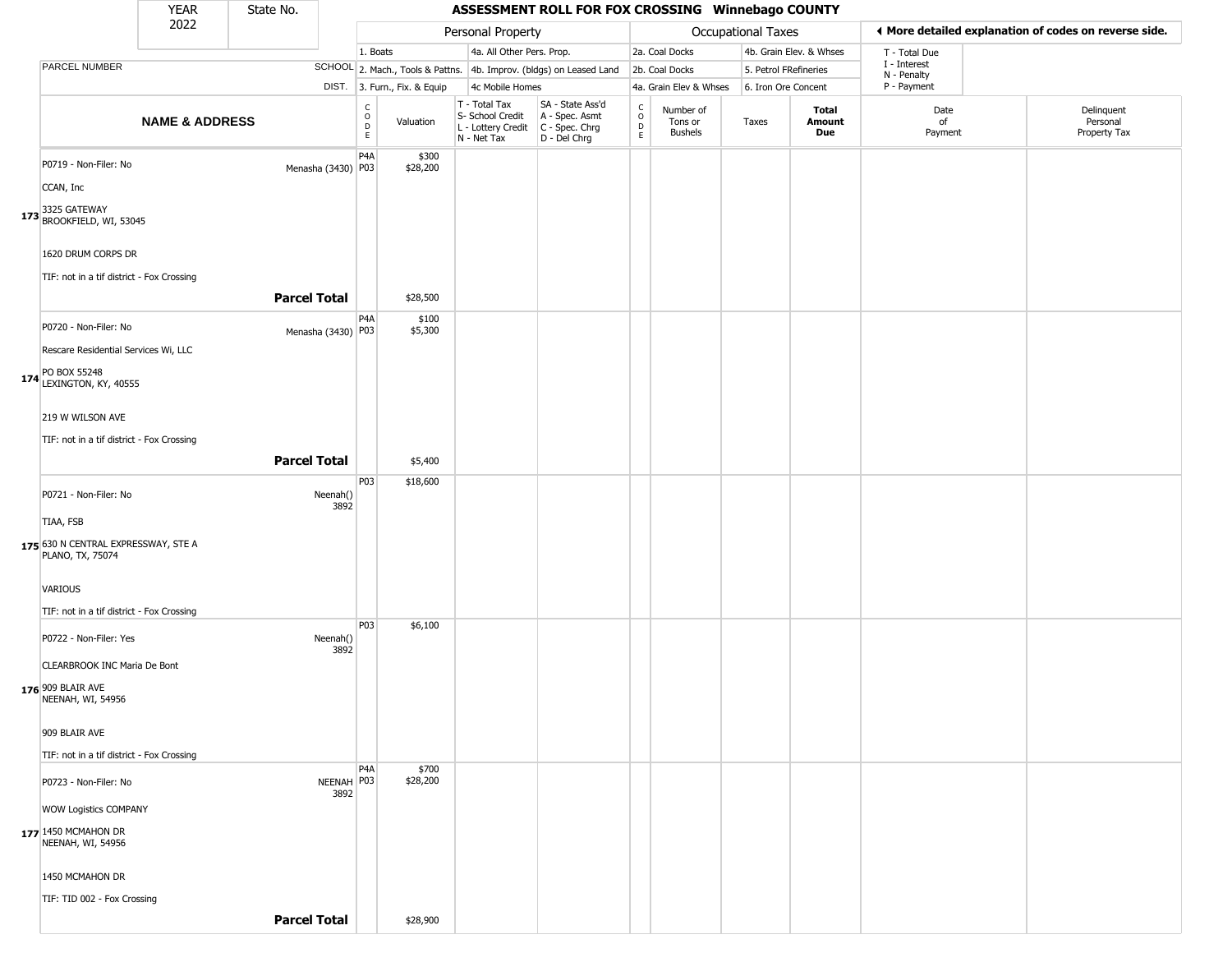|                                                                     | <b>YEAR</b>               | State No.           |                                              |                                |                                                                        | ASSESSMENT ROLL FOR FOX CROSSING Winnebago COUNTY                    |                  |                                 |                       |                         |                             |                                                       |
|---------------------------------------------------------------------|---------------------------|---------------------|----------------------------------------------|--------------------------------|------------------------------------------------------------------------|----------------------------------------------------------------------|------------------|---------------------------------|-----------------------|-------------------------|-----------------------------|-------------------------------------------------------|
|                                                                     | 2022                      |                     |                                              |                                | Personal Property                                                      |                                                                      |                  |                                 | Occupational Taxes    |                         |                             | ◀ More detailed explanation of codes on reverse side. |
|                                                                     |                           |                     |                                              | 1. Boats                       | 4a. All Other Pers. Prop.                                              |                                                                      |                  | 2a. Coal Docks                  |                       | 4b. Grain Elev. & Whses | T - Total Due               |                                                       |
| PARCEL NUMBER                                                       |                           |                     |                                              |                                |                                                                        | SCHOOL 2. Mach., Tools & Pattns. 4b. Improv. (bldgs) on Leased Land  |                  | 2b. Coal Docks                  | 5. Petrol FRefineries |                         | I - Interest<br>N - Penalty |                                                       |
|                                                                     |                           |                     |                                              | DIST. 3. Furn., Fix. & Equip   | 4c Mobile Homes                                                        |                                                                      |                  | 4a. Grain Elev & Whses          | 6. Iron Ore Concent   |                         | P - Payment                 |                                                       |
|                                                                     | <b>NAME &amp; ADDRESS</b> |                     | C<br>$\circ$<br>D<br>E                       | Valuation                      | T - Total Tax<br>S- School Credit<br>L - Lottery Credit<br>N - Net Tax | SA - State Ass'd<br>A - Spec. Asmt<br>C - Spec. Chrg<br>D - Del Chrg | C<br>D<br>D<br>E | Number of<br>Tons or<br>Bushels | Taxes                 | Total<br>Amount<br>Due  | Date<br>of<br>Payment       | Delinquent<br>Personal<br>Property Tax                |
| P0724 - Non-Filer: Yes                                              |                           |                     | P <sub>4</sub> A<br>Neenah() P03<br>3892     | \$200<br>\$2,100               |                                                                        |                                                                      |                  |                                 |                       |                         |                             |                                                       |
| Fire Fitness Camp Lisa Wiese                                        |                           |                     |                                              |                                |                                                                        |                                                                      |                  |                                 |                       |                         |                             |                                                       |
| 178 976 AMERICAN DR, STE 7<br>NEENAH, WI, 54956                     |                           |                     |                                              |                                |                                                                        |                                                                      |                  |                                 |                       |                         |                             |                                                       |
| 976 AMERICAN DR, STE 7<br>TIF: not in a tif district - Fox Crossing |                           |                     |                                              |                                |                                                                        |                                                                      |                  |                                 |                       |                         |                             |                                                       |
|                                                                     |                           | <b>Parcel Total</b> |                                              | \$2,300                        |                                                                        |                                                                      |                  |                                 |                       |                         |                             |                                                       |
| P0725 - Non-Filer: No                                               |                           |                     | Exe<br>Neenah() mpt<br>3892                  | \$0                            |                                                                        |                                                                      |                  |                                 |                       |                         |                             |                                                       |
| Gold Cross Ambulance Service, Inc.                                  |                           |                     |                                              |                                |                                                                        |                                                                      |                  |                                 |                       |                         |                             |                                                       |
| 179 1055 WITTMANN DR<br>MENASHA, WI, 54952                          |                           |                     |                                              |                                |                                                                        |                                                                      |                  |                                 |                       |                         |                             |                                                       |
| 2628 BODOH WAY                                                      |                           |                     |                                              |                                |                                                                        |                                                                      |                  |                                 |                       |                         |                             |                                                       |
| TIF: not in a tif district - Fox Crossing                           |                           |                     |                                              |                                |                                                                        |                                                                      |                  |                                 |                       |                         |                             |                                                       |
| P0726 - Non-Filer: No                                               |                           |                     | P <sub>4</sub> A<br>Neenah() P03<br>3892     | \$25,300<br>\$164,700          |                                                                        |                                                                      |                  |                                 |                       |                         |                             |                                                       |
| Wisconsin Institute Of Urology                                      |                           |                     |                                              |                                |                                                                        |                                                                      |                  |                                 |                       |                         |                             |                                                       |
| 180 1265 W AMERCIAN DR, #100<br>NEENAH, WI, 54956                   |                           |                     |                                              |                                |                                                                        |                                                                      |                  |                                 |                       |                         |                             |                                                       |
| 1265 W AMERCIAN DR, #100                                            |                           |                     |                                              |                                |                                                                        |                                                                      |                  |                                 |                       |                         |                             |                                                       |
| TIF: not in a tif district - Fox Crossing                           |                           |                     |                                              |                                |                                                                        |                                                                      |                  |                                 |                       |                         |                             |                                                       |
|                                                                     |                           | <b>Parcel Total</b> |                                              | \$190,000                      |                                                                        |                                                                      |                  |                                 |                       |                         |                             |                                                       |
| P0727 - Non-Filer: No                                               |                           |                     | P <sub>4</sub> A<br>Neenah() P03<br>3892 P01 | \$400<br>\$30,200<br>\$305,700 |                                                                        |                                                                      |                  |                                 |                       |                         |                             |                                                       |
| Ballard Marine Construction, LLC                                    |                           |                     |                                              |                                |                                                                        |                                                                      |                  |                                 |                       |                         |                             |                                                       |
| 181 727 S 27TH ST<br>WASHOUGAL, WA, 98671                           |                           |                     |                                              |                                |                                                                        |                                                                      |                  |                                 |                       |                         |                             |                                                       |
| 2395 AMERICAN DR                                                    |                           |                     |                                              |                                |                                                                        |                                                                      |                  |                                 |                       |                         |                             |                                                       |
| TIF: not in a tif district - Fox Crossing                           |                           |                     |                                              |                                |                                                                        |                                                                      |                  |                                 |                       |                         |                             |                                                       |
|                                                                     |                           | <b>Parcel Total</b> |                                              | \$336,300                      |                                                                        |                                                                      |                  |                                 |                       |                         |                             |                                                       |
| P0728 - Non-Filer: No                                               |                           |                     | P4A<br>NEENAH P03<br>3892                    | \$1,400<br>\$475,700           |                                                                        |                                                                      |                  |                                 |                       |                         |                             |                                                       |
| Fox Crossing Hotel Group, LLC                                       |                           |                     |                                              |                                |                                                                        |                                                                      |                  |                                 |                       |                         |                             |                                                       |
| 182 980 AMERICAN DR<br>NEENAH, WI, 54956                            |                           |                     |                                              |                                |                                                                        |                                                                      |                  |                                 |                       |                         |                             |                                                       |
| 1465 BRYCE DR                                                       |                           |                     |                                              |                                |                                                                        |                                                                      |                  |                                 |                       |                         |                             |                                                       |
| TIF: TID 001 - Fox Crossing                                         |                           |                     |                                              |                                |                                                                        |                                                                      |                  |                                 |                       |                         |                             |                                                       |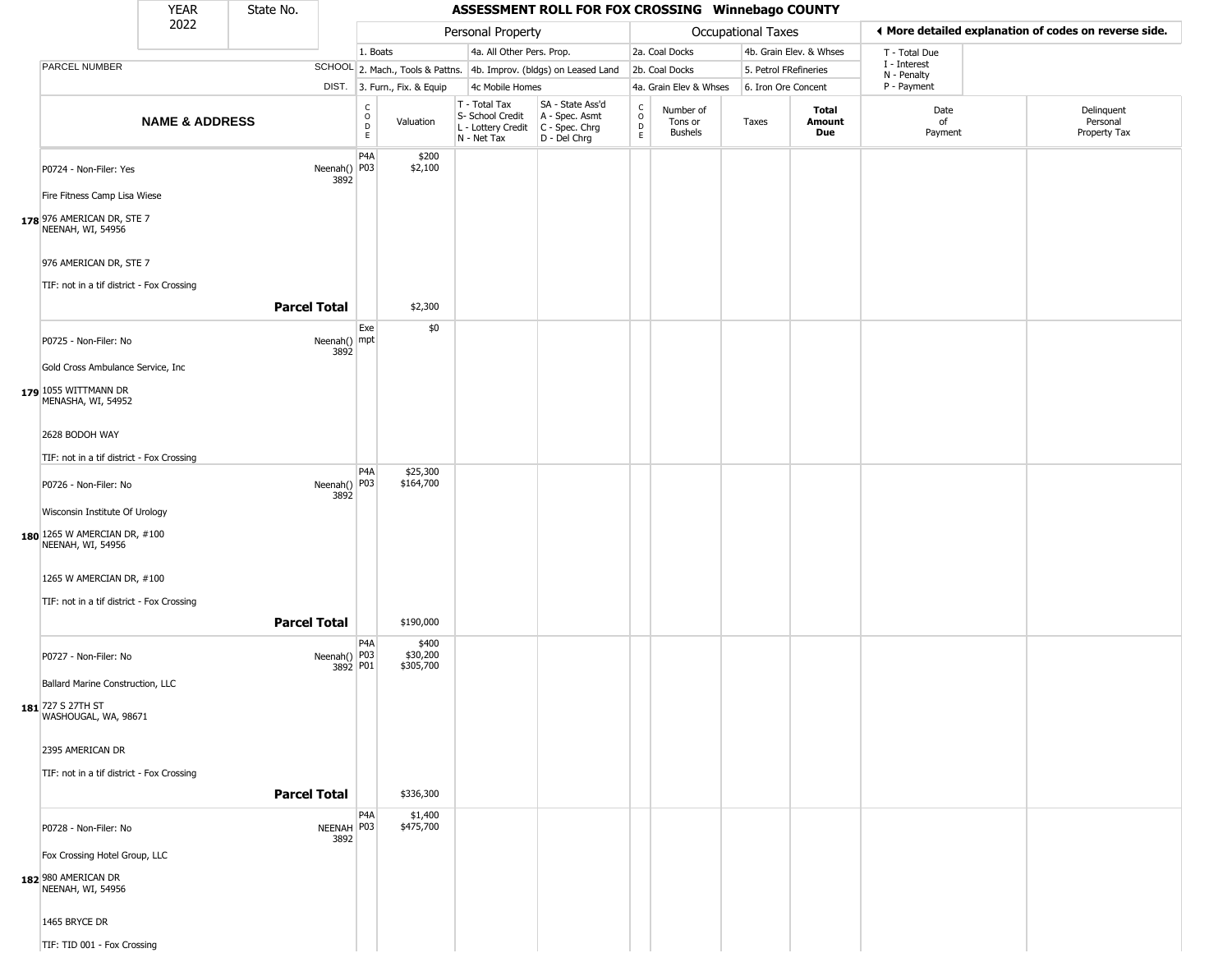|                                                        | <b>YEAR</b>               | State No.           |                      |                                                 |                              |                                                                                           | ASSESSMENT ROLL FOR FOX CROSSING Winnebago COUNTY                   |                             |                                 |                       |                         |                             |                                                       |
|--------------------------------------------------------|---------------------------|---------------------|----------------------|-------------------------------------------------|------------------------------|-------------------------------------------------------------------------------------------|---------------------------------------------------------------------|-----------------------------|---------------------------------|-----------------------|-------------------------|-----------------------------|-------------------------------------------------------|
|                                                        | 2022                      |                     |                      |                                                 |                              | Personal Property                                                                         |                                                                     |                             |                                 | Occupational Taxes    |                         |                             | I More detailed explanation of codes on reverse side. |
|                                                        |                           |                     |                      | 1. Boats                                        |                              | 4a. All Other Pers. Prop.                                                                 |                                                                     |                             | 2a. Coal Docks                  |                       | 4b. Grain Elev. & Whses | T - Total Due               |                                                       |
| PARCEL NUMBER                                          |                           |                     |                      |                                                 |                              |                                                                                           | SCHOOL 2. Mach., Tools & Pattns. 4b. Improv. (bldgs) on Leased Land |                             | 2b. Coal Docks                  | 5. Petrol FRefineries |                         | I - Interest<br>N - Penalty |                                                       |
|                                                        |                           |                     |                      |                                                 | DIST. 3. Furn., Fix. & Equip | 4c Mobile Homes                                                                           |                                                                     |                             | 4a. Grain Elev & Whses          | 6. Iron Ore Concent   |                         | P - Payment                 |                                                       |
|                                                        | <b>NAME &amp; ADDRESS</b> |                     |                      | $\begin{array}{c} C \\ O \\ D \\ E \end{array}$ | Valuation                    | T - Total Tax<br>S- School Credit<br>$L$ - Lottery Credit $C$ - Spec. Chrg<br>N - Net Tax | SA - State Ass'd<br>A - Spec. Asmt<br>D - Del Chrg                  | C<br>$\mathsf{o}$<br>D<br>E | Number of<br>Tons or<br>Bushels | Taxes                 | Total<br>Amount<br>Due  | Date<br>of<br>Payment       | Delinquent<br>Personal<br>Property Tax                |
|                                                        |                           | <b>Parcel Total</b> |                      |                                                 | \$477,100                    |                                                                                           |                                                                     |                             |                                 |                       |                         |                             |                                                       |
| P0729 - Non-Filer: No                                  |                           |                     | Menasha (3430) P03   | P4A                                             | \$500<br>\$700               |                                                                                           |                                                                     |                             |                                 |                       |                         |                             |                                                       |
| Big Door Self-Storage, LLC Jill Rousseau               |                           |                     |                      |                                                 |                              |                                                                                           |                                                                     |                             |                                 |                       |                         |                             |                                                       |
| 183 600 CENTURY OAKS DR<br>183 MENASHA, WI, 54952      |                           |                     |                      |                                                 |                              |                                                                                           |                                                                     |                             |                                 |                       |                         |                             |                                                       |
| 600 CENTURY OAKS DR                                    |                           |                     |                      |                                                 |                              |                                                                                           |                                                                     |                             |                                 |                       |                         |                             |                                                       |
| TIF: not in a tif district - Fox Crossing              |                           |                     |                      |                                                 |                              |                                                                                           |                                                                     |                             |                                 |                       |                         |                             |                                                       |
|                                                        |                           | <b>Parcel Total</b> |                      |                                                 | \$1,200                      |                                                                                           |                                                                     |                             |                                 |                       |                         |                             |                                                       |
| P0731 - Non-Filer: No                                  |                           |                     | Neenah (002)         | P03                                             | \$105,100                    |                                                                                           |                                                                     |                             |                                 |                       |                         |                             |                                                       |
| Gordon Flesch Company, Inc/Gfc Leasing                 |                           |                     |                      |                                                 |                              |                                                                                           |                                                                     |                             |                                 |                       |                         |                             |                                                       |
| 184 2675 RESEARCH PARK DR<br>184 MADISON, WI, 53711    |                           |                     |                      |                                                 |                              |                                                                                           |                                                                     |                             |                                 |                       |                         |                             |                                                       |
| 1471 MCMAHON RD                                        |                           |                     |                      |                                                 |                              |                                                                                           |                                                                     |                             |                                 |                       |                         |                             |                                                       |
| TIF: TID 002 - Fox Crossing                            |                           |                     |                      |                                                 |                              |                                                                                           |                                                                     |                             |                                 |                       |                         |                             |                                                       |
| P0732 - Non-Filer: No                                  |                           |                     | Menasha (3430)       | P03                                             | \$3,300                      |                                                                                           |                                                                     |                             |                                 |                       |                         |                             |                                                       |
| Great Lakes Coca-Cola Distribution, LLC                |                           |                     |                      |                                                 |                              |                                                                                           |                                                                     |                             |                                 |                       |                         |                             |                                                       |
| 185 6250 N RIVER RD, STE 9000<br>ROSEMONT, IL, 60018   |                           |                     |                      |                                                 |                              |                                                                                           |                                                                     |                             |                                 |                       |                         |                             |                                                       |
| VARIOUS                                                |                           |                     |                      |                                                 |                              |                                                                                           |                                                                     |                             |                                 |                       |                         |                             |                                                       |
| TIF: not in a tif district - Fox Crossing              |                           |                     |                      |                                                 |                              |                                                                                           |                                                                     |                             |                                 |                       |                         |                             |                                                       |
| P0735 - Non-Filer: No                                  |                           |                     | Neenah()<br>3892     | <b>P03</b>                                      | \$5,500                      |                                                                                           |                                                                     |                             |                                 |                       |                         |                             |                                                       |
| Baxter Healthcare Corp C/O RYAN, LLC                   |                           |                     |                      |                                                 |                              |                                                                                           |                                                                     |                             |                                 |                       |                         |                             |                                                       |
| 186 PO BOX 4900, DEPT 313<br>SCOTTSDALE, AZ, 85261     |                           |                     |                      |                                                 |                              |                                                                                           |                                                                     |                             |                                 |                       |                         |                             |                                                       |
| 1265 W AMERICAN DR                                     |                           |                     |                      |                                                 |                              |                                                                                           |                                                                     |                             |                                 |                       |                         |                             |                                                       |
| TIF: not in a tif district - Fox Crossing              |                           |                     |                      |                                                 |                              |                                                                                           |                                                                     |                             |                                 |                       |                         |                             |                                                       |
| P0737 - Non-Filer: Yes                                 |                           |                     | Neenah() P03<br>3892 | P <sub>4</sub> A                                | \$600<br>\$101,600           |                                                                                           |                                                                     |                             |                                 |                       |                         |                             |                                                       |
| Copart Of Connecticut, Inc.                            |                           |                     |                      |                                                 |                              |                                                                                           |                                                                     |                             |                                 |                       |                         |                             |                                                       |
| 187 14185 DALLAS PARKWAY, STE 300<br>DALLAS, TX, 75254 |                           |                     |                      |                                                 |                              |                                                                                           |                                                                     |                             |                                 |                       |                         |                             |                                                       |
| 2500 AMERICAN DR                                       |                           |                     |                      |                                                 |                              |                                                                                           |                                                                     |                             |                                 |                       |                         |                             |                                                       |
| TIF: not in a tif district - Fox Crossing              |                           |                     |                      |                                                 |                              |                                                                                           |                                                                     |                             |                                 |                       |                         |                             |                                                       |
|                                                        |                           | <b>Parcel Total</b> |                      |                                                 | \$102,200                    |                                                                                           |                                                                     |                             |                                 |                       |                         |                             |                                                       |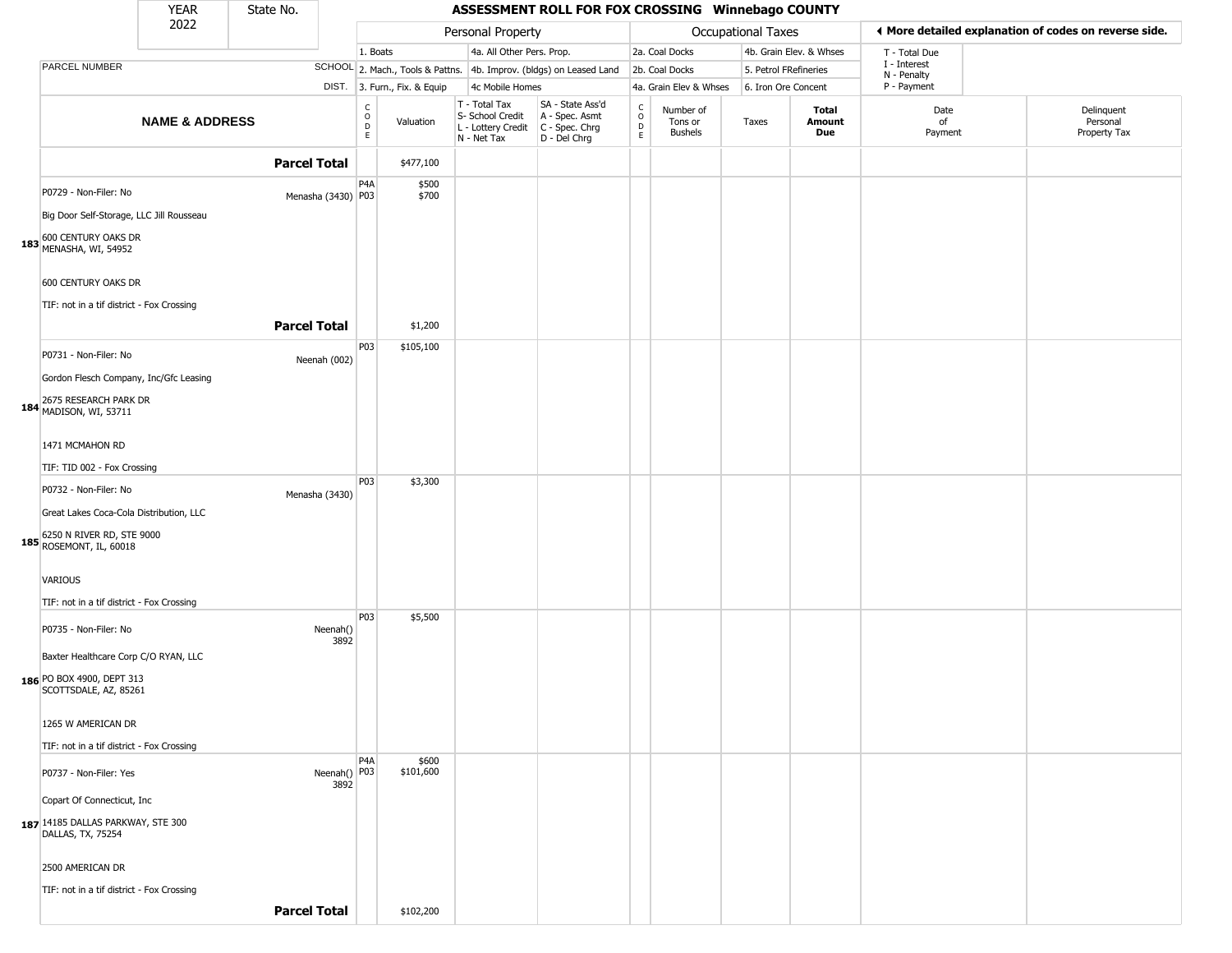|                                                                            | <b>YEAR</b>               | State No.           |                    |                                                          |                              |                                                                        | ASSESSMENT ROLL FOR FOX CROSSING Winnebago COUNTY                    |                                 |                                        |                       |                         |                             |                                                       |
|----------------------------------------------------------------------------|---------------------------|---------------------|--------------------|----------------------------------------------------------|------------------------------|------------------------------------------------------------------------|----------------------------------------------------------------------|---------------------------------|----------------------------------------|-----------------------|-------------------------|-----------------------------|-------------------------------------------------------|
|                                                                            | 2022                      |                     |                    |                                                          |                              | Personal Property                                                      |                                                                      |                                 |                                        | Occupational Taxes    |                         |                             | ♦ More detailed explanation of codes on reverse side. |
|                                                                            |                           |                     |                    | 1. Boats                                                 |                              | 4a. All Other Pers. Prop.                                              |                                                                      |                                 | 2a. Coal Docks                         |                       | 4b. Grain Elev. & Whses | T - Total Due               |                                                       |
| PARCEL NUMBER                                                              |                           |                     |                    |                                                          |                              |                                                                        | SCHOOL 2. Mach., Tools & Pattns. 4b. Improv. (bldgs) on Leased Land  |                                 | 2b. Coal Docks                         | 5. Petrol FRefineries |                         | I - Interest<br>N - Penalty |                                                       |
|                                                                            |                           |                     |                    |                                                          | DIST. 3. Furn., Fix. & Equip | 4c Mobile Homes                                                        |                                                                      |                                 | 4a. Grain Elev & Whses                 | 6. Iron Ore Concent   |                         | P - Payment                 |                                                       |
|                                                                            | <b>NAME &amp; ADDRESS</b> |                     |                    | $\begin{matrix} 0 \\ 0 \\ D \end{matrix}$<br>$\mathsf E$ | Valuation                    | T - Total Tax<br>S- School Credit<br>L - Lottery Credit<br>N - Net Tax | SA - State Ass'd<br>A - Spec. Asmt<br>C - Spec. Chrg<br>D - Del Chrg | $\int_{0}^{c}$<br>$\frac{D}{E}$ | Number of<br>Tons or<br><b>Bushels</b> | Taxes                 | Total<br>Amount<br>Due  | Date<br>of<br>Payment       | Delinquent<br>Personal<br>Property Tax                |
| P0738 - Non-Filer: No<br>Beckman Coulter, Inc                              |                           |                     | Neenah()<br>3892   | P03                                                      | \$17,600                     |                                                                        |                                                                      |                                 |                                        |                       |                         |                             |                                                       |
| 188 1800 SW 147TH AVE, M/C32B05<br>MIAMI, FL, 33196                        |                           |                     |                    |                                                          |                              |                                                                        |                                                                      |                                 |                                        |                       |                         |                             |                                                       |
| 1265 W AMERICAN DR, STE 10                                                 |                           |                     |                    |                                                          |                              |                                                                        |                                                                      |                                 |                                        |                       |                         |                             |                                                       |
| TIF: not in a tif district - Fox Crossing                                  |                           |                     |                    |                                                          |                              |                                                                        |                                                                      |                                 |                                        |                       |                         |                             |                                                       |
| P0741 - Non-Filer: No<br>Ferrellgas, Lp Dba Ferrellgas/Blue Rhino          |                           |                     | Menasha (3430)     | P4A                                                      | \$1,300                      |                                                                        |                                                                      |                                 |                                        |                       |                         |                             |                                                       |
| ONE LEBERTY PLAZA<br>189 LEBERTY, MO, 64068                                |                           |                     |                    |                                                          |                              |                                                                        |                                                                      |                                 |                                        |                       |                         |                             |                                                       |
| VARIOUS<br>TIF: not in a tif district - Fox Crossing                       |                           |                     |                    |                                                          |                              |                                                                        |                                                                      |                                 |                                        |                       |                         |                             |                                                       |
| P0742 - Non-Filer: No                                                      |                           |                     | Neenah() P03       | P4A                                                      | \$6,700<br>\$45,900          |                                                                        |                                                                      |                                 |                                        |                       |                         |                             |                                                       |
| Precision Installations, Inc.<br>190 660 WATERMARK CT<br>NEENAH, WI, 54956 |                           |                     | 3892               |                                                          |                              |                                                                        |                                                                      |                                 |                                        |                       |                         |                             |                                                       |
| 660 WATERMARK CT<br>TIF: not in a tif district - Fox Crossing              |                           | <b>Parcel Total</b> |                    |                                                          | \$52,600                     |                                                                        |                                                                      |                                 |                                        |                       |                         |                             |                                                       |
|                                                                            |                           |                     |                    |                                                          |                              |                                                                        |                                                                      |                                 |                                        |                       |                         |                             |                                                       |
| P0743 - Non-Filer: No<br>Secura Insurance Company Finance Dept             |                           |                     | NEENAH P03<br>3892 | P <sub>4</sub> A                                         | \$27,900<br>\$9,668,700      |                                                                        |                                                                      |                                 |                                        |                       |                         |                             |                                                       |
| 191 PO BOX 819<br>APPLETON, WI, 54912-0819                                 |                           |                     |                    |                                                          |                              |                                                                        |                                                                      |                                 |                                        |                       |                         |                             |                                                       |
| 1500 MUTUAL WAY                                                            |                           |                     |                    |                                                          |                              |                                                                        |                                                                      |                                 |                                        |                       |                         |                             |                                                       |
| TIF: TID 003 - Fox Crossing                                                |                           |                     |                    |                                                          |                              |                                                                        |                                                                      |                                 |                                        |                       |                         |                             |                                                       |
|                                                                            |                           | <b>Parcel Total</b> |                    |                                                          | \$9,696,600                  |                                                                        |                                                                      |                                 |                                        |                       |                         |                             |                                                       |
| P0745 - Non-Filer: Yes                                                     |                           |                     | Neenah()<br>3892   | P03                                                      | \$1,200                      |                                                                        |                                                                      |                                 |                                        |                       |                         |                             |                                                       |
| Wilson'S Towing<br>192 2160 AMERICAN DR<br>NEENAH, WI, 54956               |                           |                     |                    |                                                          |                              |                                                                        |                                                                      |                                 |                                        |                       |                         |                             |                                                       |
| 2160 AMERICAN DR                                                           |                           |                     |                    |                                                          |                              |                                                                        |                                                                      |                                 |                                        |                       |                         |                             |                                                       |
| TIF: not in a tif district - Fox Crossing                                  |                           |                     |                    |                                                          |                              |                                                                        |                                                                      |                                 |                                        |                       |                         |                             |                                                       |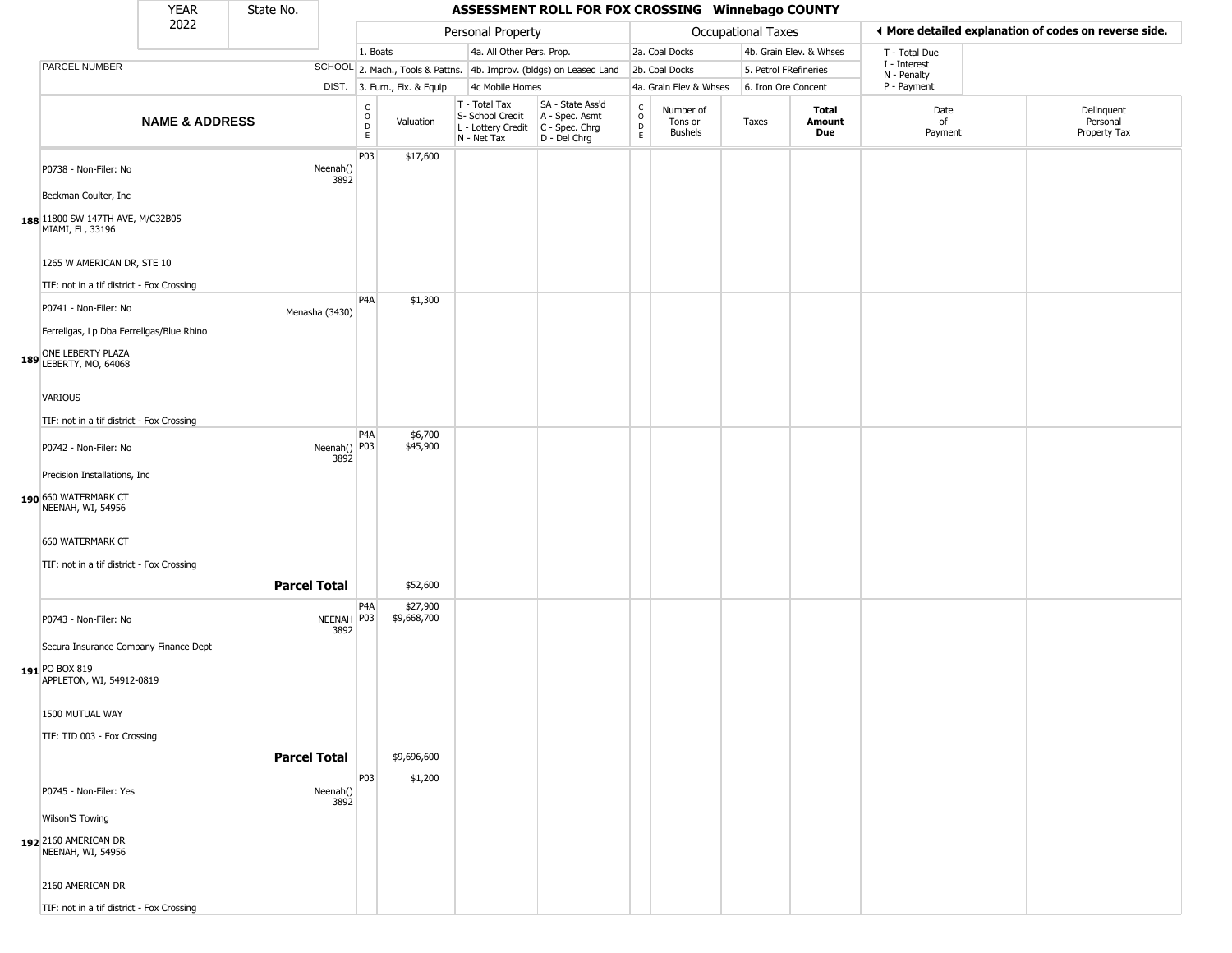|                                                                                                                                    | <b>YEAR</b>               | State No.           |                      |                              |                              |                                                                        | ASSESSMENT ROLL FOR FOX CROSSING Winnebago COUNTY                      |                                            |                                        |                           |                         |                             |                                                       |
|------------------------------------------------------------------------------------------------------------------------------------|---------------------------|---------------------|----------------------|------------------------------|------------------------------|------------------------------------------------------------------------|------------------------------------------------------------------------|--------------------------------------------|----------------------------------------|---------------------------|-------------------------|-----------------------------|-------------------------------------------------------|
|                                                                                                                                    | 2022                      |                     |                      |                              |                              | Personal Property                                                      |                                                                        |                                            |                                        | <b>Occupational Taxes</b> |                         |                             | ♦ More detailed explanation of codes on reverse side. |
|                                                                                                                                    |                           |                     |                      | 1. Boats                     |                              | 4a. All Other Pers. Prop.                                              |                                                                        |                                            | 2a. Coal Docks                         |                           | 4b. Grain Elev. & Whses | T - Total Due               |                                                       |
| PARCEL NUMBER                                                                                                                      |                           |                     |                      |                              |                              |                                                                        | SCHOOL 2. Mach., Tools & Pattns. 4b. Improv. (bldgs) on Leased Land    |                                            | 2b. Coal Docks                         | 5. Petrol FRefineries     |                         | I - Interest<br>N - Penalty |                                                       |
|                                                                                                                                    |                           |                     |                      |                              | DIST. 3. Furn., Fix. & Equip | 4c Mobile Homes                                                        |                                                                        |                                            | 4a. Grain Elev & Whses                 | 6. Iron Ore Concent       |                         | P - Payment                 |                                                       |
|                                                                                                                                    | <b>NAME &amp; ADDRESS</b> |                     |                      | $_{\rm o}^{\rm c}$<br>D<br>E | Valuation                    | T - Total Tax<br>S- School Credit<br>L - Lottery Credit<br>N - Net Tax | SA - State Ass'd<br>A - Spec. Asmt<br>$C - Spec. Chrg$<br>D - Del Chrg | $\begin{array}{c} C \\ 0 \\ E \end{array}$ | Number of<br>Tons or<br><b>Bushels</b> | Taxes                     | Total<br>Amount<br>Due  | Date<br>of<br>Payment       | Delinquent<br>Personal<br>Property Tax                |
| P0746 - Non-Filer: Yes<br>JAMES LEASING, LLC<br>193 3375 INTERTECH DRIVE<br>BROOKFIELD, WI, 53045                                  |                           |                     | Neenah()<br>3892     | P03                          | \$10,800                     |                                                                        |                                                                        |                                            |                                        |                           |                         |                             |                                                       |
| 3913 W PROSPECT                                                                                                                    |                           |                     |                      |                              |                              |                                                                        |                                                                        |                                            |                                        |                           |                         |                             |                                                       |
| TIF: not in a tif district - Fox Crossing<br>P0747 - Non-Filer: Yes<br>Merydyan Technologist, LLC<br>194 1907 AMERICAN DR, STE A-1 |                           |                     | Neenah() P03<br>3892 | P <sub>4</sub> A             | \$200<br>\$9,600             |                                                                        |                                                                        |                                            |                                        |                           |                         |                             |                                                       |
| NEENAH, WI, 54956<br>1907 AMERICAN DR, STE A-1<br>TIF: not in a tif district - Fox Crossing                                        |                           |                     |                      |                              |                              |                                                                        |                                                                        |                                            |                                        |                           |                         |                             |                                                       |
|                                                                                                                                    |                           | <b>Parcel Total</b> |                      |                              | \$9,800                      |                                                                        |                                                                        |                                            |                                        |                           |                         |                             |                                                       |
| P0748 - Non-Filer: Yes<br>Speedway, LLC<br>195 PO BOX 4900<br>SCOTTSDALE, AZ, 85261                                                |                           |                     | Neenah() P03<br>3892 | P4A                          | \$123,400<br>\$279,400       |                                                                        |                                                                        |                                            |                                        |                           |                         |                             |                                                       |
| 670 N GREEN BAY RD<br>TIF: not in a tif district - Fox Crossing                                                                    |                           | <b>Parcel Total</b> |                      |                              | \$402,800                    |                                                                        |                                                                        |                                            |                                        |                           |                         |                             |                                                       |
| P0749 - Non-Filer: No<br>A B See Vision Therapy Centers SC<br>196 1401 MCMAHON DR, STE 100<br>NEENAH, WI, 54956                    |                           |                     | NEENAH P03<br>3892   | P <sub>4</sub> A             | \$3,300<br>\$21,800          |                                                                        |                                                                        |                                            |                                        |                           |                         |                             |                                                       |
| 1401 MCMAHON DR, STE 100<br>TIF: TID 002 - Fox Crossing                                                                            |                           | <b>Parcel Total</b> |                      |                              | \$25,100                     |                                                                        |                                                                        |                                            |                                        |                           |                         |                             |                                                       |
|                                                                                                                                    |                           |                     |                      |                              |                              |                                                                        |                                                                        |                                            |                                        |                           |                         |                             |                                                       |
| P0750 - Non-Filer: No<br>Goss Auto Body Ron Goss<br>197 628 OLDE MIDWAY RD<br>MENASHA, WI, 54952<br>628 OLDE MIDWAY RD             |                           |                     | Menasha (3430) P03   | P <sub>4</sub> A             | \$500<br>\$4,000             |                                                                        |                                                                        |                                            |                                        |                           |                         |                             |                                                       |
| TIF: not in a tif district - Fox Crossing                                                                                          |                           |                     |                      |                              |                              |                                                                        |                                                                        |                                            |                                        |                           |                         |                             |                                                       |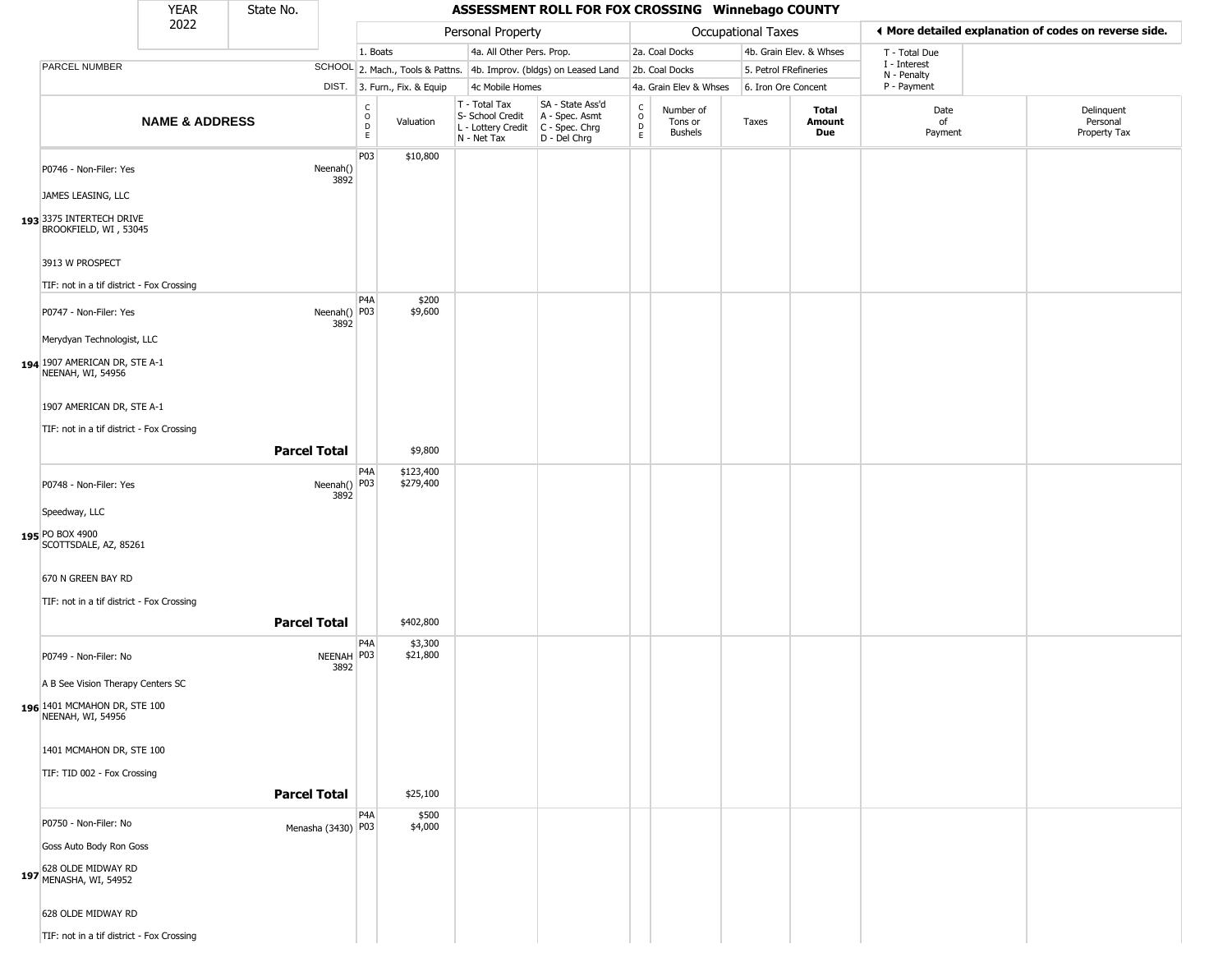|                                                                           | <b>YEAR</b>               | State No.           |                                                 |                              |                                                                        | ASSESSMENT ROLL FOR FOX CROSSING Winnebago COUNTY                    |                                               |                                        |                       |                         |                             |                                                       |
|---------------------------------------------------------------------------|---------------------------|---------------------|-------------------------------------------------|------------------------------|------------------------------------------------------------------------|----------------------------------------------------------------------|-----------------------------------------------|----------------------------------------|-----------------------|-------------------------|-----------------------------|-------------------------------------------------------|
|                                                                           | 2022                      |                     |                                                 |                              | Personal Property                                                      |                                                                      |                                               |                                        | Occupational Taxes    |                         |                             | ◀ More detailed explanation of codes on reverse side. |
|                                                                           |                           |                     |                                                 | 1. Boats                     | 4a. All Other Pers. Prop.                                              |                                                                      |                                               | 2a. Coal Docks                         |                       | 4b. Grain Elev. & Whses | T - Total Due               |                                                       |
| PARCEL NUMBER                                                             |                           |                     |                                                 |                              |                                                                        | SCHOOL 2. Mach., Tools & Pattns. 4b. Improv. (bldgs) on Leased Land  |                                               | 2b. Coal Docks                         | 5. Petrol FRefineries |                         | I - Interest<br>N - Penalty |                                                       |
|                                                                           |                           |                     |                                                 | DIST. 3. Furn., Fix. & Equip | 4c Mobile Homes                                                        |                                                                      |                                               | 4a. Grain Elev & Whses                 | 6. Iron Ore Concent   |                         | P - Payment                 |                                                       |
|                                                                           | <b>NAME &amp; ADDRESS</b> |                     | $\begin{array}{c} C \\ O \\ D \\ E \end{array}$ | Valuation                    | T - Total Tax<br>S- School Credit<br>L - Lottery Credit<br>N - Net Tax | SA - State Ass'd<br>A - Spec. Asmt<br>C - Spec. Chrg<br>D - Del Chrg | $\mathsf{C}$<br>$\circ$<br>$\mathsf{D}$<br>E. | Number of<br>Tons or<br><b>Bushels</b> | Taxes                 | Total<br>Amount<br>Due  | Date<br>of<br>Payment       | Delinquent<br>Personal<br>Property Tax                |
|                                                                           |                           | <b>Parcel Total</b> |                                                 | \$4,500                      |                                                                        |                                                                      |                                               |                                        |                       |                         |                             |                                                       |
| P0751 - Non-Filer: No<br>Insight Eye Care, LLC                            |                           |                     | P <sub>4</sub> A<br>Menasha (3430) P03          | \$3,600<br>\$104,200         |                                                                        |                                                                      |                                               |                                        |                       |                         |                             |                                                       |
| 198 251 N SAWYER ST<br>198 OSHKOSH, WI, 54902                             |                           |                     |                                                 |                              |                                                                        |                                                                      |                                               |                                        |                       |                         |                             |                                                       |
| 509 CHAIN DR<br>TIF: not in a tif district - Fox Crossing                 |                           |                     |                                                 |                              |                                                                        |                                                                      |                                               |                                        |                       |                         |                             |                                                       |
|                                                                           |                           | <b>Parcel Total</b> |                                                 | \$107,800                    |                                                                        |                                                                      |                                               |                                        |                       |                         |                             |                                                       |
| P0752 - Non-Filer: Yes<br>The American Bottling Co                        |                           |                     | P03<br>Menasha (3430)                           | \$300                        |                                                                        |                                                                      |                                               |                                        |                       |                         |                             |                                                       |
| 199 PO BOX 1925<br>FRISCO, TX, 75034                                      |                           |                     |                                                 |                              |                                                                        |                                                                      |                                               |                                        |                       |                         |                             |                                                       |
| 1050 COLD SPRING RD<br>TIF: not in a tif district - Fox Crossing          |                           |                     |                                                 |                              |                                                                        |                                                                      |                                               |                                        |                       |                         |                             |                                                       |
|                                                                           |                           |                     | P <sub>4</sub> A                                | \$2,400                      |                                                                        |                                                                      |                                               |                                        |                       |                         |                             |                                                       |
| P0753 - Non-Filer: No<br>Nuco2 Supply, LLC                                |                           |                     | Neenah()<br>3892                                |                              |                                                                        |                                                                      |                                               |                                        |                       |                         |                             |                                                       |
| <b>200</b> 10 RIVERVIEW DR<br>DANBURY, CT, 06810                          |                           |                     |                                                 |                              |                                                                        |                                                                      |                                               |                                        |                       |                         |                             |                                                       |
| 1395 W AMERICA<br>TIF: not in a tif district - Fox Crossing               |                           |                     |                                                 |                              |                                                                        |                                                                      |                                               |                                        |                       |                         |                             |                                                       |
| P0754 - Non-Filer: No                                                     |                           |                     | P4A<br>Menasha (3430)                           | \$100                        |                                                                        |                                                                      |                                               |                                        |                       |                         |                             |                                                       |
| Amerigas Propane, Lp<br>201 PO BOX 1240<br>201 MANCHESTER, NH, 03105      |                           |                     |                                                 |                              |                                                                        |                                                                      |                                               |                                        |                       |                         |                             |                                                       |
| 236 W CALUMET ST<br>TIF: not in a tif district - Fox Crossing             |                           |                     |                                                 |                              |                                                                        |                                                                      |                                               |                                        |                       |                         |                             |                                                       |
| P0757 - Non-Filer: No                                                     |                           |                     | <b>P03</b><br>Neenah()<br>3892                  | \$300                        |                                                                        |                                                                      |                                               |                                        |                       |                         |                             |                                                       |
| Data Sales Co, Inc<br>202 3450 W BURNSVILLE PKWY<br>BURNSVILLE, MN, 55337 |                           |                     |                                                 |                              |                                                                        |                                                                      |                                               |                                        |                       |                         |                             |                                                       |
| 2535 NORTHERN RD                                                          |                           |                     |                                                 |                              |                                                                        |                                                                      |                                               |                                        |                       |                         |                             |                                                       |
| TIF: not in a tif district - Fox Crossing                                 |                           |                     |                                                 |                              |                                                                        |                                                                      |                                               |                                        |                       |                         |                             |                                                       |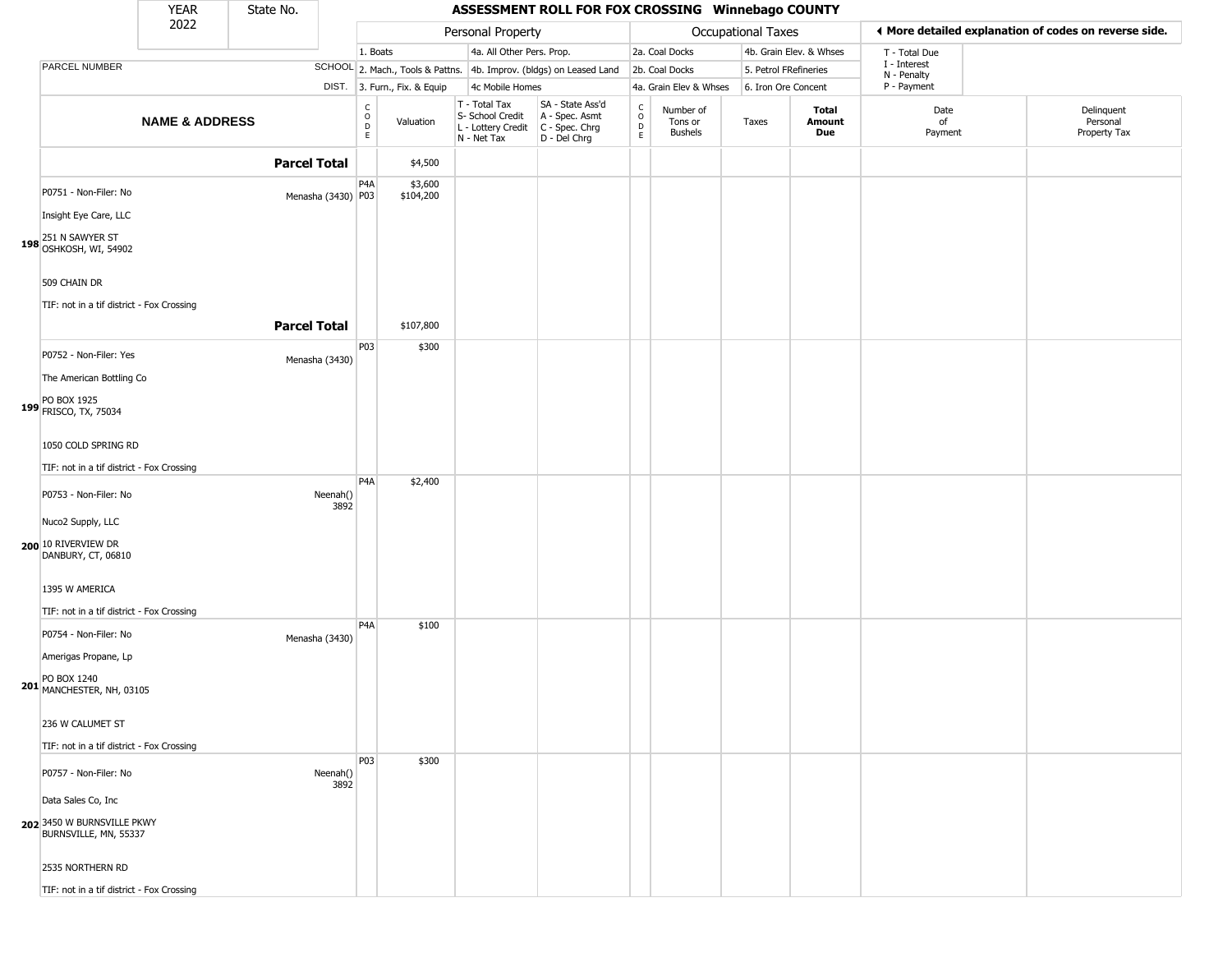|                                                                                                        | <b>YEAR</b>               | State No.           |                       |                                                          |                              |                                                                                         | ASSESSMENT ROLL FOR FOX CROSSING Winnebago COUNTY                   |                                    |                                        |                       |                         |                             |                                                       |
|--------------------------------------------------------------------------------------------------------|---------------------------|---------------------|-----------------------|----------------------------------------------------------|------------------------------|-----------------------------------------------------------------------------------------|---------------------------------------------------------------------|------------------------------------|----------------------------------------|-----------------------|-------------------------|-----------------------------|-------------------------------------------------------|
|                                                                                                        | 2022                      |                     |                       |                                                          |                              | Personal Property                                                                       |                                                                     |                                    |                                        | Occupational Taxes    |                         |                             | ♦ More detailed explanation of codes on reverse side. |
|                                                                                                        |                           |                     |                       | 1. Boats                                                 |                              | 4a. All Other Pers. Prop.                                                               |                                                                     |                                    | 2a. Coal Docks                         |                       | 4b. Grain Elev. & Whses | T - Total Due               |                                                       |
| PARCEL NUMBER                                                                                          |                           |                     |                       |                                                          |                              |                                                                                         | SCHOOL 2. Mach., Tools & Pattns. 4b. Improv. (bldgs) on Leased Land |                                    | 2b. Coal Docks                         | 5. Petrol FRefineries |                         | I - Interest<br>N - Penalty |                                                       |
|                                                                                                        |                           |                     |                       |                                                          | DIST. 3. Furn., Fix. & Equip | 4c Mobile Homes                                                                         |                                                                     |                                    | 4a. Grain Elev & Whses                 | 6. Iron Ore Concent   |                         | P - Payment                 |                                                       |
|                                                                                                        | <b>NAME &amp; ADDRESS</b> |                     |                       | $\begin{matrix} 0 \\ 0 \\ D \end{matrix}$<br>$\mathsf E$ | Valuation                    | T - Total Tax<br>S- School Credit<br>L - Lottery Credit   C - Spec. Chrg<br>N - Net Tax | SA - State Ass'd<br>A - Spec. Asmt<br>D - Del Chrg                  | $\int_{0}^{c}$<br>$\mathsf D$<br>E | Number of<br>Tons or<br><b>Bushels</b> | Taxes                 | Total<br>Amount<br>Due  | Date<br>of<br>Payment       | Delinquent<br>Personal<br>Property Tax                |
| P0758 - Non-Filer: No<br>Canon Financial Services, Inc                                                 |                           |                     | Menasha (3430)        | P03                                                      | \$4,200                      |                                                                                         |                                                                     |                                    |                                        |                       |                         |                             |                                                       |
| 203 158 GAITHER DR<br>MOUNT LAUREL, NJ, 08054                                                          |                           |                     |                       |                                                          |                              |                                                                                         |                                                                     |                                    |                                        |                       |                         |                             |                                                       |
| 850 VALLEY RD<br>TIF: not in a tif district - Fox Crossing                                             |                           |                     |                       |                                                          |                              |                                                                                         |                                                                     |                                    |                                        |                       |                         |                             |                                                       |
| P0759 - Non-Filer: No<br>Safemark Systems, Lp                                                          |                           |                     | <b>NEENAH</b><br>3892 | P03                                                      | \$21,600                     |                                                                                         |                                                                     |                                    |                                        |                       |                         |                             |                                                       |
| 204 PO BOX 941460<br>MAITLAND, FL, 32794                                                               |                           |                     |                       |                                                          |                              |                                                                                         |                                                                     |                                    |                                        |                       |                         |                             |                                                       |
| 1465 BRYCE DR                                                                                          |                           |                     |                       |                                                          |                              |                                                                                         |                                                                     |                                    |                                        |                       |                         |                             |                                                       |
| TIF: TID 001 - Fox Crossing                                                                            |                           |                     |                       | P <sub>4</sub> A                                         | \$5,000                      |                                                                                         |                                                                     |                                    |                                        |                       |                         |                             |                                                       |
| P0766 - Non-Filer: No<br>Leb Insurance Group, LLC<br>205 21 E 2ND ST STE 103<br>FOND DU LAC, WI, 54935 |                           |                     | Neenah() P03<br>3892  |                                                          | \$8,400                      |                                                                                         |                                                                     |                                    |                                        |                       |                         |                             |                                                       |
| 1760 AMERICAN DR<br>TIF: not in a tif district - Fox Crossing                                          |                           | <b>Parcel Total</b> |                       |                                                          | \$13,400                     |                                                                                         |                                                                     |                                    |                                        |                       |                         |                             |                                                       |
| P0767 - Non-Filer: No<br>Lytx, Inc                                                                     |                           |                     | Neenah()<br>3892      | P03                                                      | \$12,800                     |                                                                                         |                                                                     |                                    |                                        |                       |                         |                             |                                                       |
| 206 PO BOX 80615<br>INDIANAPOLIS, IN, 46280                                                            |                           |                     |                       |                                                          |                              |                                                                                         |                                                                     |                                    |                                        |                       |                         |                             |                                                       |
| 800 KUEHN COURT<br>TIF: not in a tif district - Fox Crossing                                           |                           |                     |                       |                                                          |                              |                                                                                         |                                                                     |                                    |                                        |                       |                         |                             |                                                       |
| P0768 - Non-Filer: Yes                                                                                 |                           |                     | Menasha (3430)        | P03                                                      | \$11,000                     |                                                                                         |                                                                     |                                    |                                        |                       |                         |                             |                                                       |
| Shell Station<br>207 2005 S ONEIDA ST<br>MENASHA, WI, 54952                                            |                           |                     |                       |                                                          |                              |                                                                                         |                                                                     |                                    |                                        |                       |                         |                             |                                                       |
| 2005 S ONEIDA ST<br>TIF: not in a tif district - Fox Crossing                                          |                           |                     |                       |                                                          |                              |                                                                                         |                                                                     |                                    |                                        |                       |                         |                             |                                                       |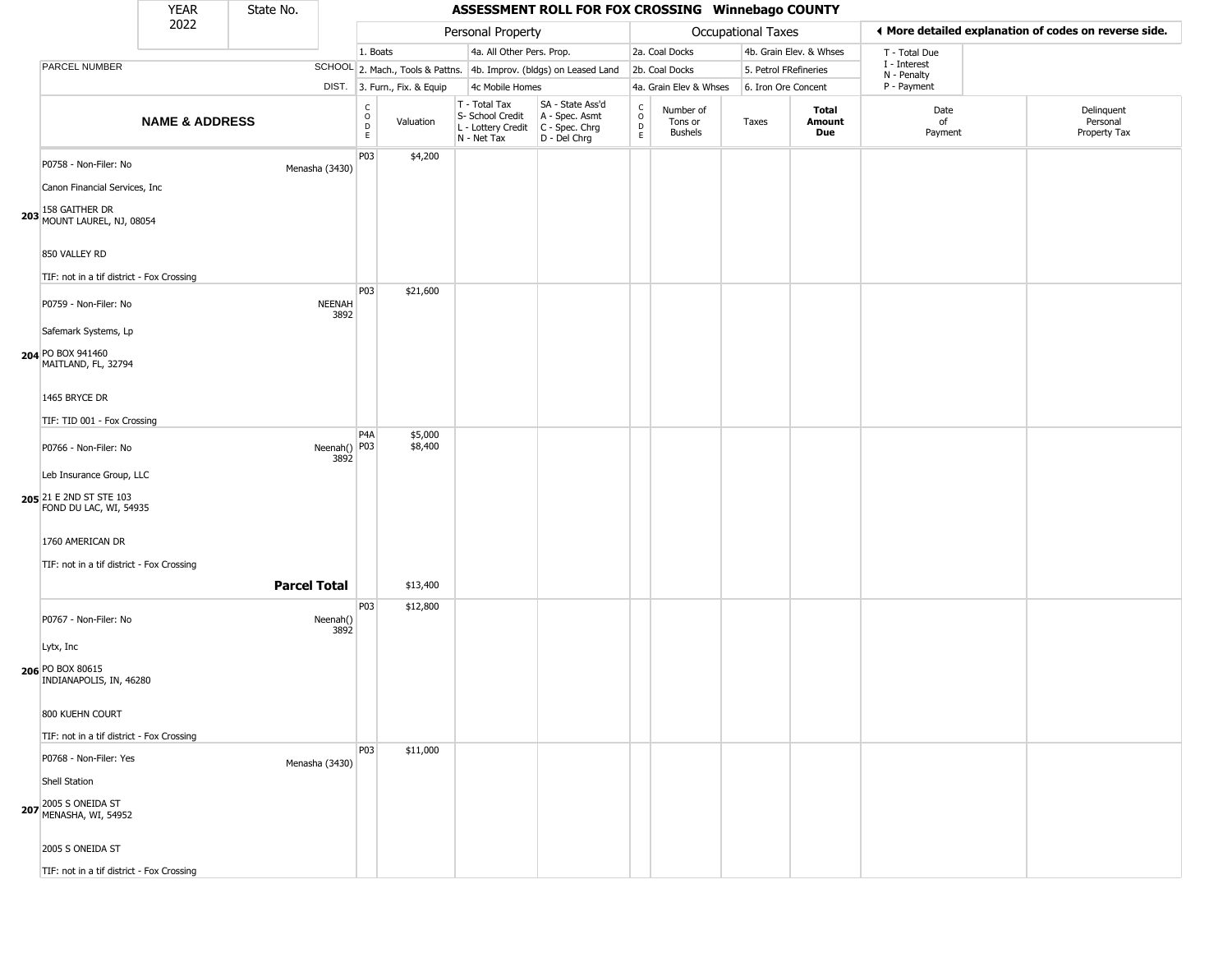## YEAR State No. **ASSESSMENT ROLL FOR FOX CROSSING Winnebago COUNTY** 2022 DIST. 3. Furn., Fix. & Equip PARCEL NUMBER **NAME & ADDRESS** State No. C O D E Valuation T - Total Tax S- School Credit A - Spec. Asmt L - Lottery Credit C - Spec. Chrg N - Net Tax SA - State Ass'd D - Del Chrg C O D E Number of Tons or Bushels Taxes **Total Amount Due** Date of Payment Delinquent Personal Property Tax Personal Property **Personal Property Personal Taxes** 1. Boats **4a. All Other Pers. Prop.** 2a. Coal Docks 4b. Grain Elev. & Whses SCHOOL 2. Mach., Tools & Pattns. 4b. Improv. (bldgs) on Leased Land 2b. Coal Docks 5. Petrol FRefineries 4c Mobile Homes 4a. Grain Elev & Whses 6. Iron Ore Concent T - Total Due I - Interest N - Penalty P - Payment 3**More detailed explanation of codes on reverse side. 208** KANSAS CITY, MO, 64105 P0802 - Non-Filer: No Menasha (3430) P03 H & R BLOCK EASTERN ENTERPRISES, INC PP TAX #47033 ONE H & R BLOCK WAY 2575 S MEMORIAL DR TIF: not in a tif district - Fox Crossing P4A \$5,200 \$12,600 **Parcel Total** \$17,800 **209** APPLETON, WI, 54915 P0810 - Non-Filer: No and a series of the Menasha (3430) e Sahli Ventures, LLC DBA Hansel Ornamental Iron 1445 KATHERINE ST 1445 KATHERINE ST TIF: not in a tif district - Fox Crossing **Stat** Ass ess ed \$0 **210** 2495 NORTHERN RD P0820 - Non-Filer: No 3892 The Harp Gallery APPLETON, WI, 54915 VARIOUS TIF: not in a tif district - Fox Crossing P4A Neenah() P03 \$10,800 \$17,900 **Parcel Total 1 \$28,700 211** 675 DEERWOOD AVE P0825 - Non-Filer: Yes 3892 Hammett Bellin & Oswald LLC NEENAH, WI, 54956 675 DEERWOOD TIF: not in a tif district - Fox Crossing P4A Neenah() P03 \$600 \$7,900 **Parcel Total** \$8,500 **212** 1700 MIDWAY RD MENASHA, WI, 54952 P0875 - Non-Filer: No Menasha (3430) Oakridge Gardens Nursing Center 1700 MIDWAY RD P03 \$323,600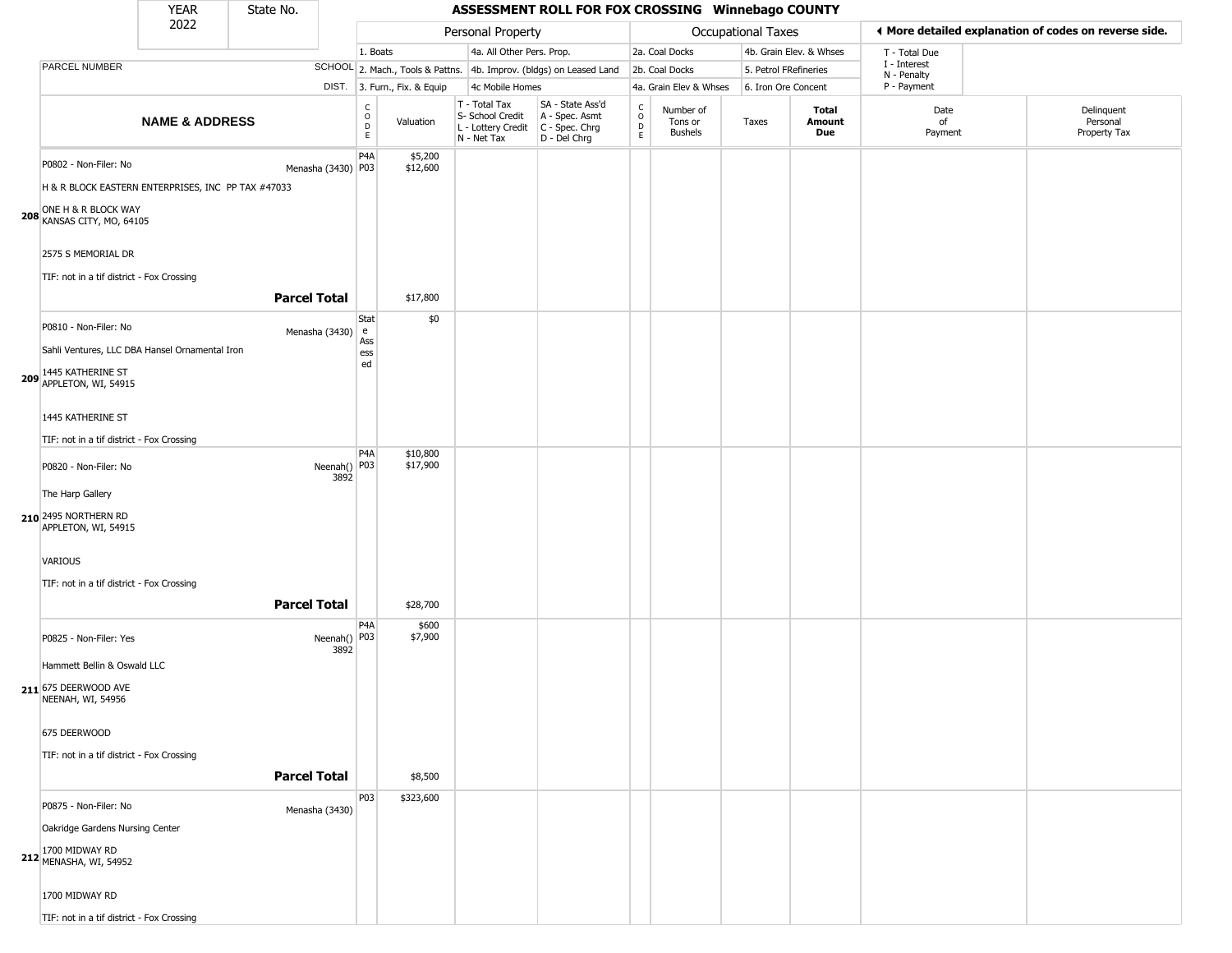|                                                                                                          | YEAR                      | State No.           |                      |                                                          |                              |                                                                        | ASSESSMENT ROLL FOR FOX CROSSING Winnebago COUNTY                    |                                       |                                        |                       |                         |                             |                                                       |
|----------------------------------------------------------------------------------------------------------|---------------------------|---------------------|----------------------|----------------------------------------------------------|------------------------------|------------------------------------------------------------------------|----------------------------------------------------------------------|---------------------------------------|----------------------------------------|-----------------------|-------------------------|-----------------------------|-------------------------------------------------------|
|                                                                                                          | 2022                      |                     |                      |                                                          |                              | Personal Property                                                      |                                                                      |                                       |                                        | Occupational Taxes    |                         |                             | ♦ More detailed explanation of codes on reverse side. |
|                                                                                                          |                           |                     |                      | 1. Boats                                                 |                              | 4a. All Other Pers. Prop.                                              |                                                                      |                                       | 2a. Coal Docks                         |                       | 4b. Grain Elev. & Whses | T - Total Due               |                                                       |
| PARCEL NUMBER                                                                                            |                           |                     |                      |                                                          |                              |                                                                        | SCHOOL 2. Mach., Tools & Pattns. 4b. Improv. (bldgs) on Leased Land  |                                       | 2b. Coal Docks                         | 5. Petrol FRefineries |                         | I - Interest<br>N - Penalty |                                                       |
|                                                                                                          |                           |                     |                      |                                                          | DIST. 3. Furn., Fix. & Equip | 4c Mobile Homes                                                        |                                                                      |                                       | 4a. Grain Elev & Whses                 | 6. Iron Ore Concent   |                         | P - Payment                 |                                                       |
|                                                                                                          | <b>NAME &amp; ADDRESS</b> |                     |                      | $\begin{matrix} 0 \\ 0 \\ D \end{matrix}$<br>$\mathsf E$ | Valuation                    | T - Total Tax<br>S- School Credit<br>L - Lottery Credit<br>N - Net Tax | SA - State Ass'd<br>A - Spec. Asmt<br>C - Spec. Chrg<br>D - Del Chrg | $\rm_{o}^{\rm c}$<br>$\mathsf D$<br>E | Number of<br>Tons or<br><b>Bushels</b> | Taxes                 | Total<br>Amount<br>Due  | Date<br>of<br>Payment       | Delinquent<br>Personal<br>Property Tax                |
| P0881 - Non-Filer: No<br>STRAIGHT SHOT EXPRESS, LLC<br>213 PO BOX 371<br>NEENAH, WI, 54957               |                           |                     | Neenah() P03<br>3892 | P4A                                                      | \$5,000<br>\$15,000          |                                                                        |                                                                      |                                       |                                        |                       |                         |                             |                                                       |
| 800 KUEHN CT<br>TIF: not in a tif district - Fox Crossing                                                |                           | <b>Parcel Total</b> |                      |                                                          | \$20,000                     |                                                                        |                                                                      |                                       |                                        |                       |                         |                             |                                                       |
| P0893 - Non-Filer: Yes<br>Shifting Tides Chiropractic, LLC                                               |                           |                     | Menasha (3430)       | P03                                                      | \$500                        |                                                                        |                                                                      |                                       |                                        |                       |                         |                             |                                                       |
| 214 1403 APPLETON RD<br>MENASHA, WI, 54952<br>1403 APPLETON RD                                           |                           |                     |                      |                                                          |                              |                                                                        |                                                                      |                                       |                                        |                       |                         |                             |                                                       |
| TIF: not in a tif district - Fox Crossing                                                                |                           |                     |                      | P4A                                                      | \$100                        |                                                                        |                                                                      |                                       |                                        |                       |                         |                             |                                                       |
| P0894 - Non-Filer: No<br>Houlihan Construction Inc                                                       |                           |                     | Neenah() P03<br>3892 |                                                          | \$400                        |                                                                        |                                                                      |                                       |                                        |                       |                         |                             |                                                       |
| 215 2365 AMERICAN DR<br>NEENAH, WI, 54956                                                                |                           |                     |                      |                                                          |                              |                                                                        |                                                                      |                                       |                                        |                       |                         |                             |                                                       |
| 2365 AMERICAN DR<br>TIF: not in a tif district - Fox Crossing                                            |                           |                     |                      |                                                          |                              |                                                                        |                                                                      |                                       |                                        |                       |                         |                             |                                                       |
|                                                                                                          |                           | <b>Parcel Total</b> |                      |                                                          | \$500                        |                                                                        |                                                                      |                                       |                                        |                       |                         |                             |                                                       |
| P0915 - Non-Filer: No<br>Jacks Maintenance Svc<br>216 PO BOX 664<br>NEENAH, WI, 54957                    |                           |                     | Neenah() P03<br>3892 | P <sub>4</sub> A                                         | \$4,200<br>\$33,600          |                                                                        |                                                                      |                                       |                                        |                       |                         |                             |                                                       |
| 730 KUEHN CT<br>TIF: not in a tif district - Fox Crossing                                                |                           | <b>Parcel Total</b> |                      |                                                          | \$37,800                     |                                                                        |                                                                      |                                       |                                        |                       |                         |                             |                                                       |
|                                                                                                          |                           |                     |                      |                                                          |                              |                                                                        |                                                                      |                                       |                                        |                       |                         |                             |                                                       |
| P0936 - Non-Filer: No<br>Link Media Outdoor<br>217 200 MANSELL COURT EAST, STE 360<br>ROSWELL, GA, 30076 |                           |                     | Neenah()<br>3892     | P4A                                                      | \$900                        |                                                                        |                                                                      |                                       |                                        |                       |                         |                             |                                                       |
| VARIOUS<br>TIF: not in a tif district - Fox Crossing                                                     |                           |                     |                      |                                                          |                              |                                                                        |                                                                      |                                       |                                        |                       |                         |                             |                                                       |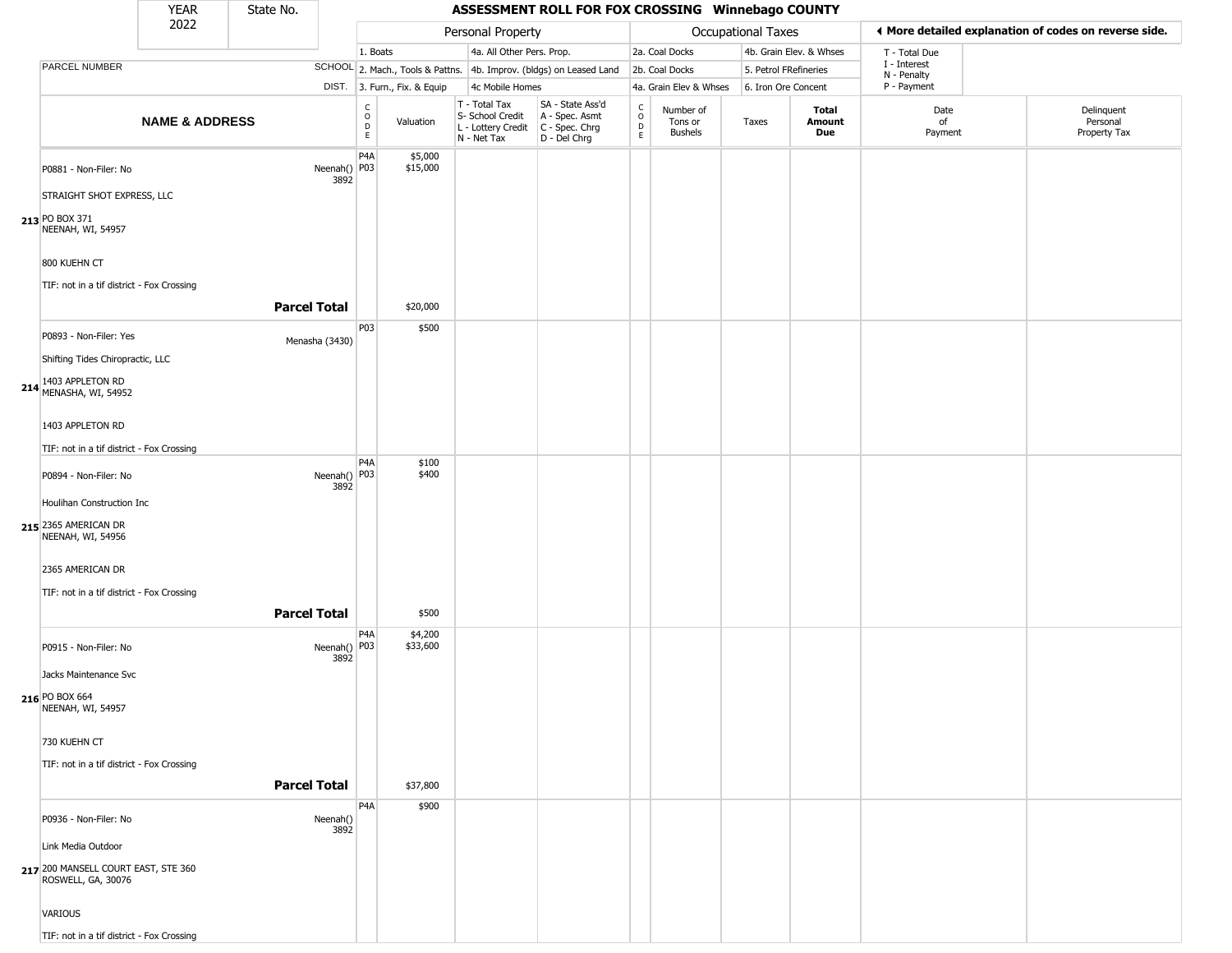|                                                      | <b>YEAR</b>               | State No.           |                      |                                                                       |                                                                        | ASSESSMENT ROLL FOR FOX CROSSING Winnebago COUNTY                      |                  |                                        |                           |                         |                             |                                                       |
|------------------------------------------------------|---------------------------|---------------------|----------------------|-----------------------------------------------------------------------|------------------------------------------------------------------------|------------------------------------------------------------------------|------------------|----------------------------------------|---------------------------|-------------------------|-----------------------------|-------------------------------------------------------|
|                                                      | 2022                      |                     |                      |                                                                       | Personal Property                                                      |                                                                        |                  |                                        | <b>Occupational Taxes</b> |                         |                             | ◀ More detailed explanation of codes on reverse side. |
|                                                      |                           |                     |                      | 1. Boats                                                              | 4a. All Other Pers. Prop.                                              |                                                                        |                  | 2a. Coal Docks                         |                           | 4b. Grain Elev. & Whses | T - Total Due               |                                                       |
| PARCEL NUMBER                                        |                           |                     |                      |                                                                       |                                                                        | SCHOOL 2. Mach., Tools & Pattns. 4b. Improv. (bldgs) on Leased Land    |                  | 2b. Coal Docks                         | 5. Petrol FRefineries     |                         | I - Interest<br>N - Penalty |                                                       |
|                                                      |                           |                     |                      | DIST. 3. Furn., Fix. & Equip                                          | 4c Mobile Homes                                                        |                                                                        |                  | 4a. Grain Elev & Whses                 | 6. Iron Ore Concent       |                         | P - Payment                 |                                                       |
|                                                      | <b>NAME &amp; ADDRESS</b> |                     |                      | $\begin{smallmatrix} C \\ O \\ D \end{smallmatrix}$<br>Valuation<br>E | T - Total Tax<br>S- School Credit<br>L - Lottery Credit<br>N - Net Tax | SA - State Ass'd<br>A - Spec. Asmt<br>$C - Spec. Chrg$<br>D - Del Chrg | C<br>D<br>D<br>E | Number of<br>Tons or<br><b>Bushels</b> | Taxes                     | Total<br>Amount<br>Due  | Date<br>of<br>Payment       | Delinquent<br>Personal<br>Property Tax                |
| P0945 - Non-Filer: No                                |                           |                     | Neenah() P03<br>3892 | P <sub>4</sub> A<br>\$300<br>\$18,400                                 |                                                                        |                                                                        |                  |                                        |                           |                         |                             |                                                       |
| Jim Fischer Inc                                      |                           |                     |                      |                                                                       |                                                                        |                                                                        |                  |                                        |                           |                         |                             |                                                       |
| 218 2635 S CASALOMA DR<br>APPLETON, WI, 54914        |                           |                     |                      |                                                                       |                                                                        |                                                                        |                  |                                        |                           |                         |                             |                                                       |
| 2635 S CASALOMA DR                                   |                           |                     |                      |                                                                       |                                                                        |                                                                        |                  |                                        |                           |                         |                             |                                                       |
| TIF: not in a tif district - Fox Crossing            |                           |                     |                      |                                                                       |                                                                        |                                                                        |                  |                                        |                           |                         |                             |                                                       |
|                                                      |                           | <b>Parcel Total</b> |                      | \$18,700                                                              |                                                                        |                                                                        |                  |                                        |                           |                         |                             |                                                       |
| P0947 - Non-Filer: Yes                               |                           |                     | Neenah() P03<br>3892 | P4A<br>\$100<br>\$1,100                                               |                                                                        |                                                                        |                  |                                        |                           |                         |                             |                                                       |
| Great Escape Properties, LLC                         |                           |                     |                      |                                                                       |                                                                        |                                                                        |                  |                                        |                           |                         |                             |                                                       |
| 219 2610 CASALOMA DR<br>APPLETON, WI, 54914          |                           |                     |                      |                                                                       |                                                                        |                                                                        |                  |                                        |                           |                         |                             |                                                       |
| 2610 CASALOMA DR                                     |                           |                     |                      |                                                                       |                                                                        |                                                                        |                  |                                        |                           |                         |                             |                                                       |
| TIF: not in a tif district - Fox Crossing            |                           |                     |                      |                                                                       |                                                                        |                                                                        |                  |                                        |                           |                         |                             |                                                       |
|                                                      |                           | <b>Parcel Total</b> |                      | \$1,200                                                               |                                                                        |                                                                        |                  |                                        |                           |                         |                             |                                                       |
| P0950 - Non-Filer: Yes                               |                           |                     | Neenah() P03<br>3892 | P <sub>4</sub> A<br>\$400<br>\$33,800                                 |                                                                        |                                                                        |                  |                                        |                           |                         |                             |                                                       |
| Old Dominion Freight Line Inc                        |                           |                     |                      |                                                                       |                                                                        |                                                                        |                  |                                        |                           |                         |                             |                                                       |
| 220 500 OLD DOMINION WAY<br>THOMASVILLE, NC, 27360   |                           |                     |                      |                                                                       |                                                                        |                                                                        |                  |                                        |                           |                         |                             |                                                       |
| 1020 EHLERS RD                                       |                           |                     |                      |                                                                       |                                                                        |                                                                        |                  |                                        |                           |                         |                             |                                                       |
| TIF: not in a tif district - Fox Crossing            |                           |                     |                      |                                                                       |                                                                        |                                                                        |                  |                                        |                           |                         |                             |                                                       |
|                                                      |                           | <b>Parcel Total</b> |                      | \$34,200                                                              |                                                                        |                                                                        |                  |                                        |                           |                         |                             |                                                       |
| P0951 - Non-Filer: No                                |                           |                     | Neenah() P03<br>3892 | P <sub>4</sub> A<br>\$1,600<br>\$2,500                                |                                                                        |                                                                        |                  |                                        |                           |                         |                             |                                                       |
| Fresenius Management Services Inc                    |                           |                     |                      |                                                                       |                                                                        |                                                                        |                  |                                        |                           |                         |                             |                                                       |
| 221 14400 METCALF AVENUE<br>OVERLAND PARK, KS, 66223 |                           |                     |                      |                                                                       |                                                                        |                                                                        |                  |                                        |                           |                         |                             |                                                       |
| 711 DEERWOOD AVE SUITE C                             |                           |                     |                      |                                                                       |                                                                        |                                                                        |                  |                                        |                           |                         |                             |                                                       |
| TIF: not in a tif district - Fox Crossing            |                           |                     |                      |                                                                       |                                                                        |                                                                        |                  |                                        |                           |                         |                             |                                                       |
|                                                      |                           | <b>Parcel Total</b> |                      | \$4,100                                                               |                                                                        |                                                                        |                  |                                        |                           |                         |                             |                                                       |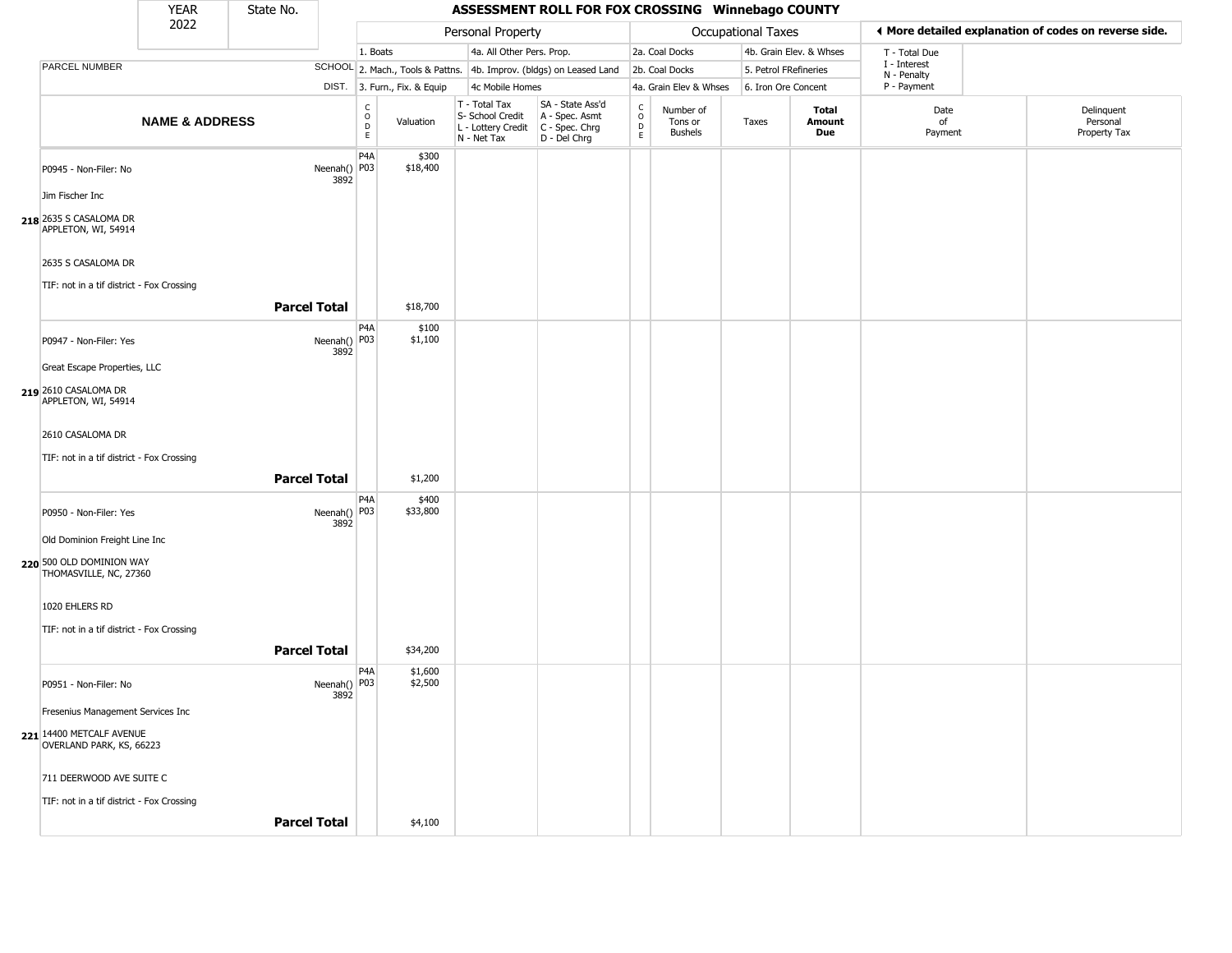|                                                               | <b>YEAR</b>               | State No.           |                    |                                   |                              |                                                                        | ASSESSMENT ROLL FOR FOX CROSSING Winnebago COUNTY                    |                                                |                                        |                       |                         |                             |                                                       |
|---------------------------------------------------------------|---------------------------|---------------------|--------------------|-----------------------------------|------------------------------|------------------------------------------------------------------------|----------------------------------------------------------------------|------------------------------------------------|----------------------------------------|-----------------------|-------------------------|-----------------------------|-------------------------------------------------------|
|                                                               | 2022                      |                     |                    |                                   |                              | Personal Property                                                      |                                                                      |                                                |                                        | Occupational Taxes    |                         |                             | ♦ More detailed explanation of codes on reverse side. |
|                                                               |                           |                     |                    | 1. Boats                          |                              | 4a. All Other Pers. Prop.                                              |                                                                      |                                                | 2a. Coal Docks                         |                       | 4b. Grain Elev. & Whses | T - Total Due               |                                                       |
| <b>PARCEL NUMBER</b>                                          |                           |                     |                    |                                   |                              |                                                                        | SCHOOL 2. Mach., Tools & Pattns. 4b. Improv. (bldgs) on Leased Land  |                                                | 2b. Coal Docks                         | 5. Petrol FRefineries |                         | I - Interest<br>N - Penalty |                                                       |
|                                                               |                           |                     |                    |                                   | DIST. 3. Furn., Fix. & Equip | 4c Mobile Homes                                                        |                                                                      |                                                | 4a. Grain Elev & Whses                 | 6. Iron Ore Concent   |                         | P - Payment                 |                                                       |
|                                                               | <b>NAME &amp; ADDRESS</b> |                     |                    | $\mathsf{C}$<br>$\circ$<br>D<br>E | Valuation                    | T - Total Tax<br>S- School Credit<br>L - Lottery Credit<br>N - Net Tax | SA - State Ass'd<br>A - Spec. Asmt<br>C - Spec. Chrg<br>D - Del Chrg | $\rm _o^C$<br>$\mathop{\mathsf{E}}_\mathsf{E}$ | Number of<br>Tons or<br><b>Bushels</b> | Taxes                 | Total<br>Amount<br>Due  | Date<br>of<br>Payment       | Delinquent<br>Personal<br>Property Tax                |
| P0957 - Non-Filer: No                                         |                           |                     | Neenah()<br>3892   | P03                               | \$6,100                      |                                                                        |                                                                      |                                                |                                        |                       |                         |                             |                                                       |
| Chg Meridian USA, Corp                                        |                           |                     |                    |                                   |                              |                                                                        |                                                                      |                                                |                                        |                       |                         |                             |                                                       |
| 222 7303 SE LAKE RD<br>PORTLAND, OR, 97267                    |                           |                     |                    |                                   |                              |                                                                        |                                                                      |                                                |                                        |                       |                         |                             |                                                       |
| 2591 S CASALOMA DR                                            |                           |                     |                    |                                   |                              |                                                                        |                                                                      |                                                |                                        |                       |                         |                             |                                                       |
| TIF: not in a tif district - Fox Crossing                     |                           |                     |                    |                                   |                              |                                                                        |                                                                      |                                                |                                        |                       |                         |                             |                                                       |
| P0958 - Non-Filer: No                                         |                           |                     | Neenah()<br>3892   | P03                               | \$1,700                      |                                                                        |                                                                      |                                                |                                        |                       |                         |                             |                                                       |
| Great Lakes Coca Cola Distribution, LLC C/O Property Tax Dept |                           |                     |                    |                                   |                              |                                                                        |                                                                      |                                                |                                        |                       |                         |                             |                                                       |
| 223 6250 N RIVER RD, STE 9000<br>ROSEMONT, IL, 60018          |                           |                     |                    |                                   |                              |                                                                        |                                                                      |                                                |                                        |                       |                         |                             |                                                       |
| 980 AMERICAN DR                                               |                           |                     |                    |                                   |                              |                                                                        |                                                                      |                                                |                                        |                       |                         |                             |                                                       |
| TIF: not in a tif district - Fox Crossing                     |                           |                     |                    |                                   |                              |                                                                        |                                                                      |                                                |                                        |                       |                         |                             |                                                       |
| P0959 - Non-Filer: Yes                                        |                           |                     | Menasha (3430) P03 | P <sub>4</sub> A                  | \$1,800<br>\$67,200          |                                                                        |                                                                      |                                                |                                        |                       |                         |                             |                                                       |
| TPW Camelot, LLC                                              |                           |                     |                    |                                   |                              |                                                                        |                                                                      |                                                |                                        |                       |                         |                             |                                                       |
| 224 190000 W BLUEMOUND RD<br>BROOKFIELD, WI, 53045            |                           |                     |                    |                                   |                              |                                                                        |                                                                      |                                                |                                        |                       |                         |                             |                                                       |
| 2104-2105 CAMELOT CT                                          |                           |                     |                    |                                   |                              |                                                                        |                                                                      |                                                |                                        |                       |                         |                             |                                                       |
| TIF: not in a tif district - Fox Crossing                     |                           |                     |                    |                                   |                              |                                                                        |                                                                      |                                                |                                        |                       |                         |                             |                                                       |
|                                                               |                           | <b>Parcel Total</b> |                    |                                   | \$69,000                     |                                                                        |                                                                      |                                                |                                        |                       |                         |                             |                                                       |
| P0961 - Non-Filer: Yes                                        |                           |                     | Neenah()<br>3892   | P03                               | \$3,300                      |                                                                        |                                                                      |                                                |                                        |                       |                         |                             |                                                       |
| Leather Pros Inc                                              |                           |                     |                    |                                   |                              |                                                                        |                                                                      |                                                |                                        |                       |                         |                             |                                                       |
| 225 625 TOWMEN RD SEC 200<br>NEENAH, WI, 54956                |                           |                     |                    |                                   |                              |                                                                        |                                                                      |                                                |                                        |                       |                         |                             |                                                       |
| 625 TOWMEN RD SEC 200                                         |                           |                     |                    |                                   |                              |                                                                        |                                                                      |                                                |                                        |                       |                         |                             |                                                       |
| TIF: not in a tif district - Fox Crossing                     |                           |                     |                    |                                   |                              |                                                                        |                                                                      |                                                |                                        |                       |                         |                             |                                                       |
| P0962 - Non-Filer: No                                         |                           |                     | Neenah()<br>3892   | P03                               | \$80,000                     |                                                                        |                                                                      |                                                |                                        |                       |                         |                             |                                                       |
| Thedacare, INC TCP-NEENAH PEDS                                |                           |                     |                    |                                   |                              |                                                                        |                                                                      |                                                |                                        |                       |                         |                             |                                                       |
| <b>226 PO BOX 8025</b><br>APPLETON, WI, 54912                 |                           |                     |                    |                                   |                              |                                                                        |                                                                      |                                                |                                        |                       |                         |                             |                                                       |
| 640 DEERWOOD AVE                                              |                           |                     |                    |                                   |                              |                                                                        |                                                                      |                                                |                                        |                       |                         |                             |                                                       |
| TIF: not in a tif district - Fox Crossing                     |                           |                     |                    |                                   |                              |                                                                        |                                                                      |                                                |                                        |                       |                         |                             |                                                       |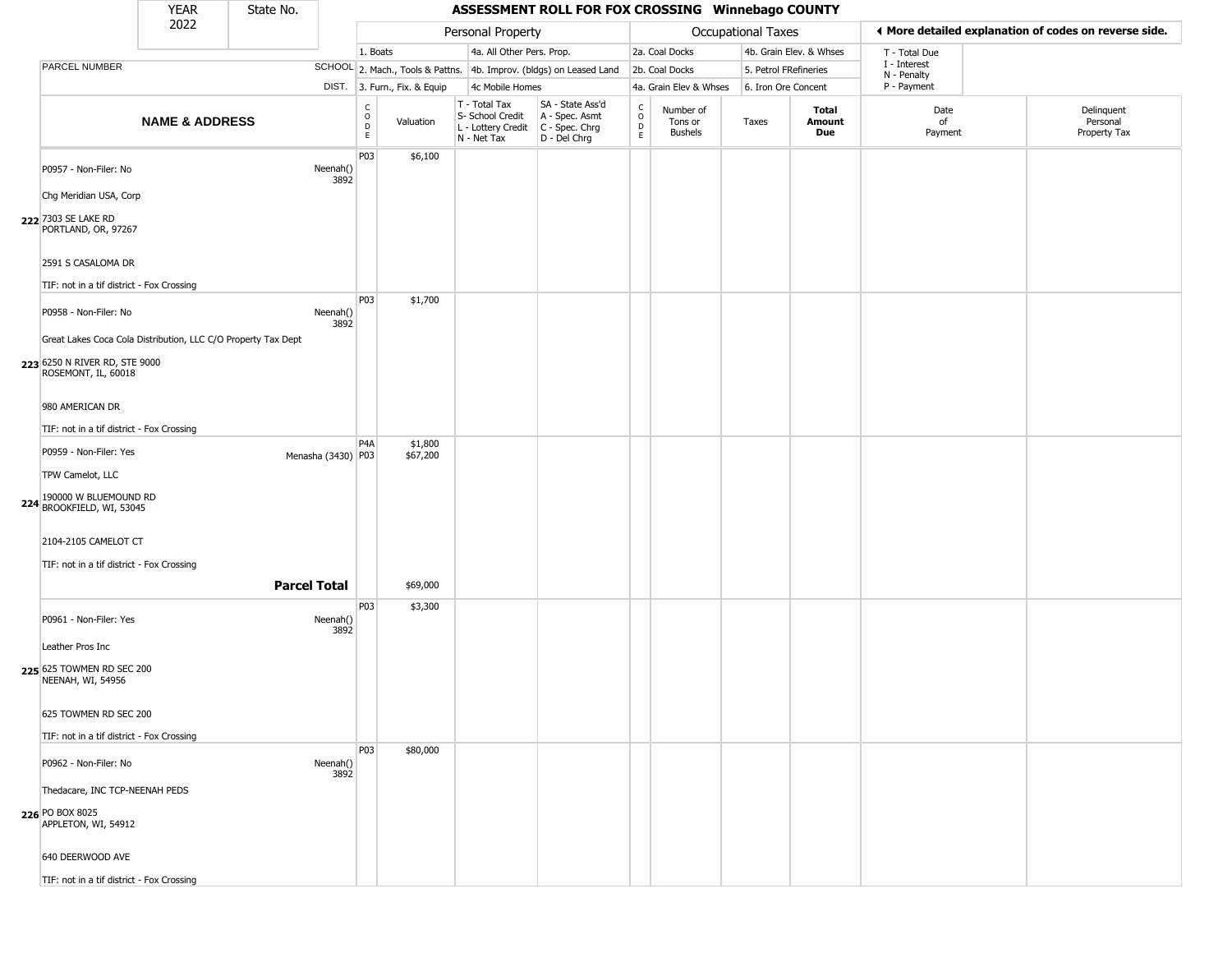|                                                              | <b>YEAR</b>               | State No.           |                                                                  |                                                 |                              |                                                                                         | ASSESSMENT ROLL FOR FOX CROSSING Winnebago COUNTY                   |                                |                                        |                           |                         |                             |                                                       |
|--------------------------------------------------------------|---------------------------|---------------------|------------------------------------------------------------------|-------------------------------------------------|------------------------------|-----------------------------------------------------------------------------------------|---------------------------------------------------------------------|--------------------------------|----------------------------------------|---------------------------|-------------------------|-----------------------------|-------------------------------------------------------|
|                                                              | 2022                      |                     |                                                                  |                                                 |                              | Personal Property                                                                       |                                                                     |                                |                                        | <b>Occupational Taxes</b> |                         |                             | ♦ More detailed explanation of codes on reverse side. |
|                                                              |                           |                     |                                                                  | 1. Boats                                        |                              | 4a. All Other Pers. Prop.                                                               |                                                                     |                                | 2a. Coal Docks                         |                           | 4b. Grain Elev. & Whses | T - Total Due               |                                                       |
| PARCEL NUMBER                                                |                           |                     |                                                                  |                                                 |                              |                                                                                         | SCHOOL 2. Mach., Tools & Pattns. 4b. Improv. (bldgs) on Leased Land |                                | 2b. Coal Docks                         | 5. Petrol FRefineries     |                         | I - Interest<br>N - Penalty |                                                       |
|                                                              |                           |                     |                                                                  |                                                 | DIST. 3. Furn., Fix. & Equip | 4c Mobile Homes                                                                         |                                                                     |                                | 4a. Grain Elev & Whses                 | 6. Iron Ore Concent       |                         | P - Payment                 |                                                       |
|                                                              | <b>NAME &amp; ADDRESS</b> |                     |                                                                  | $\begin{array}{c} C \\ O \\ D \\ E \end{array}$ | Valuation                    | T - Total Tax<br>S- School Credit<br>L - Lottery Credit   C - Spec. Chrg<br>N - Net Tax | SA - State Ass'd<br>A - Spec. Asmt<br>D - Del Chrg                  | $\rm _o^c$<br>D<br>$\mathsf E$ | Number of<br>Tons or<br><b>Bushels</b> | Taxes                     | Total<br>Amount<br>Due  | Date<br>of<br>Payment       | Delinquent<br>Personal<br>Property Tax                |
| P0964 - Non-Filer: Yes<br><b>Exterior Custom Solutions</b>   |                           |                     | Neenah()<br>3892                                                 | P03                                             | \$6,100                      |                                                                                         |                                                                     |                                |                                        |                           |                         |                             |                                                       |
| 227 525 WICK COURT<br>NEENAH, WI, 54956                      |                           |                     |                                                                  |                                                 |                              |                                                                                         |                                                                     |                                |                                        |                           |                         |                             |                                                       |
| 525 WICK COURT                                               |                           |                     |                                                                  |                                                 |                              |                                                                                         |                                                                     |                                |                                        |                           |                         |                             |                                                       |
| TIF: not in a tif district - Fox Crossing                    |                           |                     |                                                                  | P <sub>4</sub> A                                | \$2,100                      |                                                                                         |                                                                     |                                |                                        |                           |                         |                             |                                                       |
| P1004 - Non-Filer: Yes<br>Passions                           |                           |                     | Menasha (3430)                                                   |                                                 |                              |                                                                                         |                                                                     |                                |                                        |                           |                         |                             |                                                       |
| 236 W CALUMET ST UNIT 2<br>$228$ APPLETON, WI, 54915         |                           |                     |                                                                  |                                                 |                              |                                                                                         |                                                                     |                                |                                        |                           |                         |                             |                                                       |
| 236 W CALUMET ST UNIT 2                                      |                           |                     |                                                                  |                                                 |                              |                                                                                         |                                                                     |                                |                                        |                           |                         |                             |                                                       |
| TIF: not in a tif district - Fox Crossing                    |                           |                     |                                                                  | P <sub>4</sub> A                                | \$0                          |                                                                                         |                                                                     |                                |                                        |                           |                         |                             |                                                       |
| P1006 - Non-Filer: No                                        |                           |                     | Neenah()<br>3892                                                 |                                                 |                              |                                                                                         |                                                                     |                                |                                        |                           |                         |                             |                                                       |
| Checker Logistics                                            |                           |                     |                                                                  |                                                 |                              |                                                                                         |                                                                     |                                |                                        |                           |                         |                             |                                                       |
| 229 1401 STATE STREET<br>GREEN BAY, WI, 54304                |                           |                     |                                                                  |                                                 |                              |                                                                                         |                                                                     |                                |                                        |                           |                         |                             |                                                       |
| 729 CHAPMAN AVE<br>TIF: not in a tif district - Fox Crossing |                           |                     |                                                                  |                                                 |                              |                                                                                         |                                                                     |                                |                                        |                           |                         |                             |                                                       |
| P1015 - Non-Filer: Yes                                       |                           |                     | Neenah() P03<br>3892                                             | P <sub>4</sub> A                                | \$900<br>\$3,700             |                                                                                         |                                                                     |                                |                                        |                           |                         |                             |                                                       |
| MGM Laundries, LLC                                           |                           |                     |                                                                  |                                                 |                              |                                                                                         |                                                                     |                                |                                        |                           |                         |                             |                                                       |
| 230 12705 ROBIN LN<br>BROOKFIELD, WI, 53005                  |                           |                     |                                                                  |                                                 |                              |                                                                                         |                                                                     |                                |                                        |                           |                         |                             |                                                       |
| 1350 W AMERICAN DR UNIT L                                    |                           |                     |                                                                  |                                                 |                              |                                                                                         |                                                                     |                                |                                        |                           |                         |                             |                                                       |
| TIF: not in a tif district - Fox Crossing                    |                           | <b>Parcel Total</b> |                                                                  |                                                 | \$4,600                      |                                                                                         |                                                                     |                                |                                        |                           |                         |                             |                                                       |
|                                                              |                           |                     |                                                                  | P <sub>4</sub> A                                | \$400                        |                                                                                         |                                                                     |                                |                                        |                           |                         |                             |                                                       |
| P1017 - Non-Filer: No                                        |                           |                     | Neenah() $\begin{bmatrix} 1 & 0 \\ 0 & 0 \\ 0 & 0 \end{bmatrix}$ |                                                 | \$12,600                     |                                                                                         |                                                                     |                                |                                        |                           |                         |                             |                                                       |
| Tomsons Of Appleton Salon Midi                               |                           |                     |                                                                  |                                                 |                              |                                                                                         |                                                                     |                                |                                        |                           |                         |                             |                                                       |
| 231 501 N WESTHILL BLVD<br>APPLETON, WI, 54915               |                           |                     |                                                                  |                                                 |                              |                                                                                         |                                                                     |                                |                                        |                           |                         |                             |                                                       |
| 1395 W AMERICAN DR STE F                                     |                           |                     |                                                                  |                                                 |                              |                                                                                         |                                                                     |                                |                                        |                           |                         |                             |                                                       |
| TIF: not in a tif district - Fox Crossing                    |                           |                     |                                                                  |                                                 |                              |                                                                                         |                                                                     |                                |                                        |                           |                         |                             |                                                       |
|                                                              |                           | <b>Parcel Total</b> |                                                                  |                                                 | \$13,000                     |                                                                                         |                                                                     |                                |                                        |                           |                         |                             |                                                       |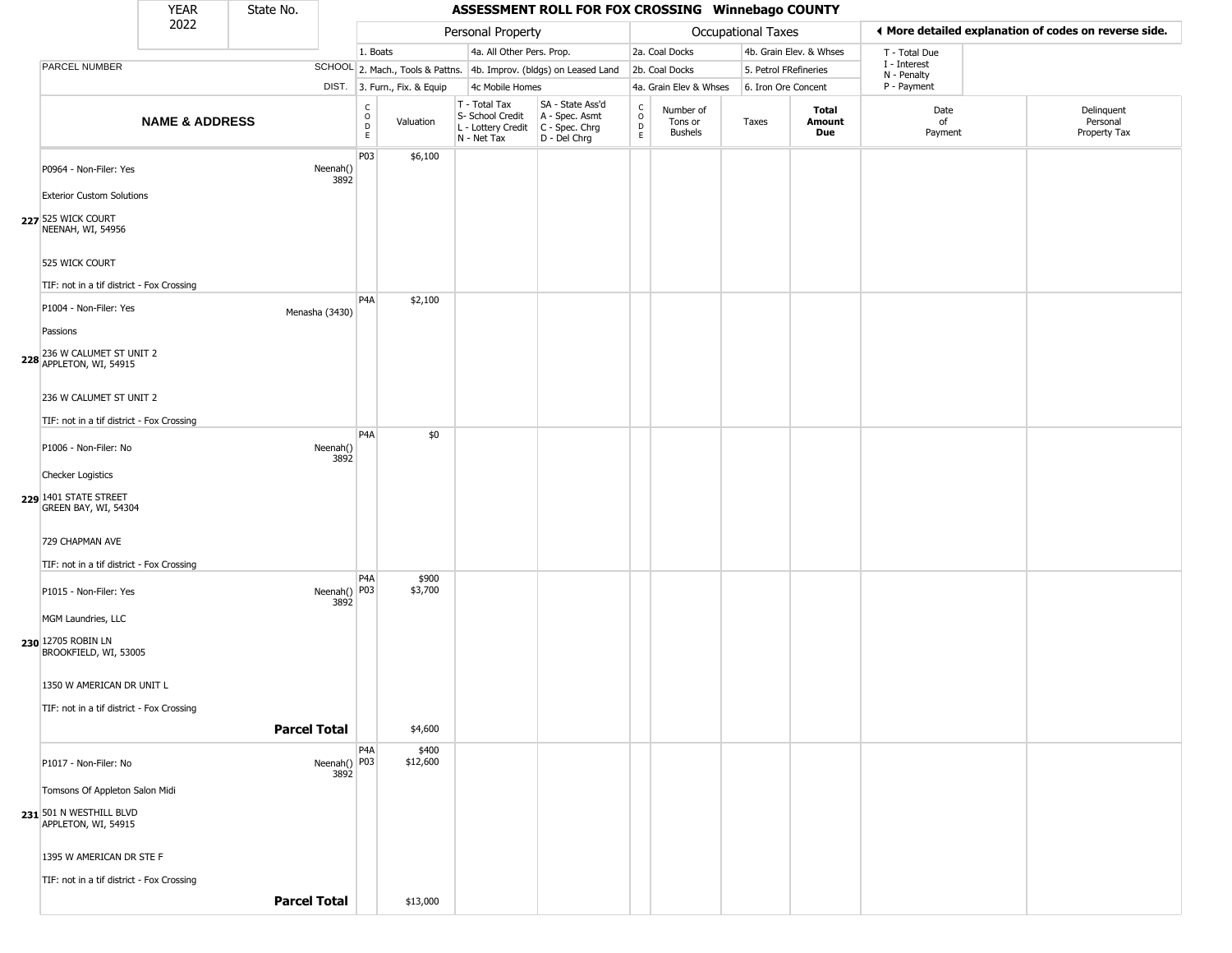|                                                                                  | <b>YEAR</b>               | State No.           |                      |                                                              |                                                                                       | ASSESSMENT ROLL FOR FOX CROSSING Winnebago COUNTY                   |                             |                                        |                    |                         |                             |                                                       |  |
|----------------------------------------------------------------------------------|---------------------------|---------------------|----------------------|--------------------------------------------------------------|---------------------------------------------------------------------------------------|---------------------------------------------------------------------|-----------------------------|----------------------------------------|--------------------|-------------------------|-----------------------------|-------------------------------------------------------|--|
|                                                                                  | 2022                      |                     |                      |                                                              | Personal Property                                                                     |                                                                     |                             |                                        | Occupational Taxes |                         |                             | ◀ More detailed explanation of codes on reverse side. |  |
|                                                                                  |                           |                     |                      | 1. Boats                                                     | 4a. All Other Pers. Prop.                                                             |                                                                     |                             | 2a. Coal Docks                         |                    | 4b. Grain Elev. & Whses | T - Total Due               |                                                       |  |
| PARCEL NUMBER                                                                    |                           |                     |                      |                                                              |                                                                                       | SCHOOL 2. Mach., Tools & Pattns. 4b. Improv. (bldgs) on Leased Land |                             | 2b. Coal Docks                         |                    | 5. Petrol FRefineries   | I - Interest<br>N - Penalty |                                                       |  |
|                                                                                  |                           |                     |                      | DIST. 3. Furn., Fix. & Equip                                 | 4c Mobile Homes                                                                       |                                                                     |                             | 4a. Grain Elev & Whses                 |                    | 6. Iron Ore Concent     | P - Payment                 |                                                       |  |
|                                                                                  | <b>NAME &amp; ADDRESS</b> |                     |                      | $\begin{array}{c} C \\ O \\ D \\ E \end{array}$<br>Valuation | T - Total Tax<br>S- School Credit<br>L - Lottery Credit C - Spec. Chrg<br>N - Net Tax | SA - State Ass'd<br>A - Spec. Asmt<br>D - Del Chrg                  | C<br>$\mathsf{o}$<br>D<br>E | Number of<br>Tons or<br><b>Bushels</b> | Taxes              | Total<br>Amount<br>Due  | Date<br>of<br>Payment       | Delinquent<br>Personal<br>Property Tax                |  |
| P1019 - Non-Filer: Yes                                                           |                           |                     | Neenah()<br>3892     | P <sub>4</sub> A<br>\$1,500                                  |                                                                                       |                                                                     |                             |                                        |                    |                         |                             |                                                       |  |
| <b>IT Continuity LLP</b>                                                         |                           |                     |                      |                                                              |                                                                                       |                                                                     |                             |                                        |                    |                         |                             |                                                       |  |
| 232 2225 NORTHERN RD<br>APPLETON, WI, 54914                                      |                           |                     |                      |                                                              |                                                                                       |                                                                     |                             |                                        |                    |                         |                             |                                                       |  |
| <b>VARIOUS</b>                                                                   |                           |                     |                      |                                                              |                                                                                       |                                                                     |                             |                                        |                    |                         |                             |                                                       |  |
| TIF: not in a tif district - Fox Crossing                                        |                           |                     |                      | P <sub>4</sub> A<br>\$300                                    |                                                                                       |                                                                     |                             |                                        |                    |                         |                             |                                                       |  |
| P1028 - Non-Filer: No                                                            |                           |                     | Menasha (3430) P03   | \$53,000                                                     |                                                                                       |                                                                     |                             |                                        |                    |                         |                             |                                                       |  |
| Speedy Clean Inc                                                                 |                           |                     |                      |                                                              |                                                                                       |                                                                     |                             |                                        |                    |                         |                             |                                                       |  |
| 233 1380 EARL ST<br>MENASHA, WI, 54952                                           |                           |                     |                      |                                                              |                                                                                       |                                                                     |                             |                                        |                    |                         |                             |                                                       |  |
| 1380 EARL ST                                                                     |                           |                     |                      |                                                              |                                                                                       |                                                                     |                             |                                        |                    |                         |                             |                                                       |  |
| TIF: not in a tif district - Fox Crossing                                        |                           |                     |                      |                                                              |                                                                                       |                                                                     |                             |                                        |                    |                         |                             |                                                       |  |
|                                                                                  |                           | <b>Parcel Total</b> |                      | \$53,300                                                     |                                                                                       |                                                                     |                             |                                        |                    |                         |                             |                                                       |  |
| P1029 - Non-Filer: No                                                            |                           |                     | Neenah()<br>3892     | P03<br>\$900                                                 |                                                                                       |                                                                     |                             |                                        |                    |                         |                             |                                                       |  |
| State Farm Mutual Automobile Insurance Company TAX & COMPLIANCE-<br>PROPERTY TAX |                           |                     |                      |                                                              |                                                                                       |                                                                     |                             |                                        |                    |                         |                             |                                                       |  |
| 234 PO BOX 2155<br>BLOOMINGTON, IL, 61702                                        |                           |                     |                      |                                                              |                                                                                       |                                                                     |                             |                                        |                    |                         |                             |                                                       |  |
| 1395 W AMERICAN DR                                                               |                           |                     |                      |                                                              |                                                                                       |                                                                     |                             |                                        |                    |                         |                             |                                                       |  |
| TIF: not in a tif district - Fox Crossing                                        |                           |                     |                      | P03<br>\$700                                                 |                                                                                       |                                                                     |                             |                                        |                    |                         |                             |                                                       |  |
| P1060 - Non-Filer: No<br>Asian Food Store                                        |                           |                     | Menasha (3430)       |                                                              |                                                                                       |                                                                     |                             |                                        |                    |                         |                             |                                                       |  |
| 236 W CALUMET ST<br>235 APPLETON, WI, 54915                                      |                           |                     |                      |                                                              |                                                                                       |                                                                     |                             |                                        |                    |                         |                             |                                                       |  |
| 236 W CALUMET ST                                                                 |                           |                     |                      |                                                              |                                                                                       |                                                                     |                             |                                        |                    |                         |                             |                                                       |  |
| TIF: not in a tif district - Fox Crossing                                        |                           |                     |                      |                                                              |                                                                                       |                                                                     |                             |                                        |                    |                         |                             |                                                       |  |
| P1065 - Non-Filer: No                                                            |                           |                     | Neenah() P03<br>3892 | P4A<br>\$200<br>\$700                                        |                                                                                       |                                                                     |                             |                                        |                    |                         |                             |                                                       |  |
| Kiel & Werner Electric Co                                                        |                           |                     |                      |                                                              |                                                                                       |                                                                     |                             |                                        |                    |                         |                             |                                                       |  |
| 236 PO BOX 1049<br>NEENAH, WI, 54956                                             |                           |                     |                      |                                                              |                                                                                       |                                                                     |                             |                                        |                    |                         |                             |                                                       |  |
| 1373 KIMBERLY DR                                                                 |                           |                     |                      |                                                              |                                                                                       |                                                                     |                             |                                        |                    |                         |                             |                                                       |  |
| TIF: not in a tif district - Fox Crossing                                        |                           |                     |                      |                                                              |                                                                                       |                                                                     |                             |                                        |                    |                         |                             |                                                       |  |
|                                                                                  |                           | <b>Parcel Total</b> |                      | \$900                                                        |                                                                                       |                                                                     |                             |                                        |                    |                         |                             |                                                       |  |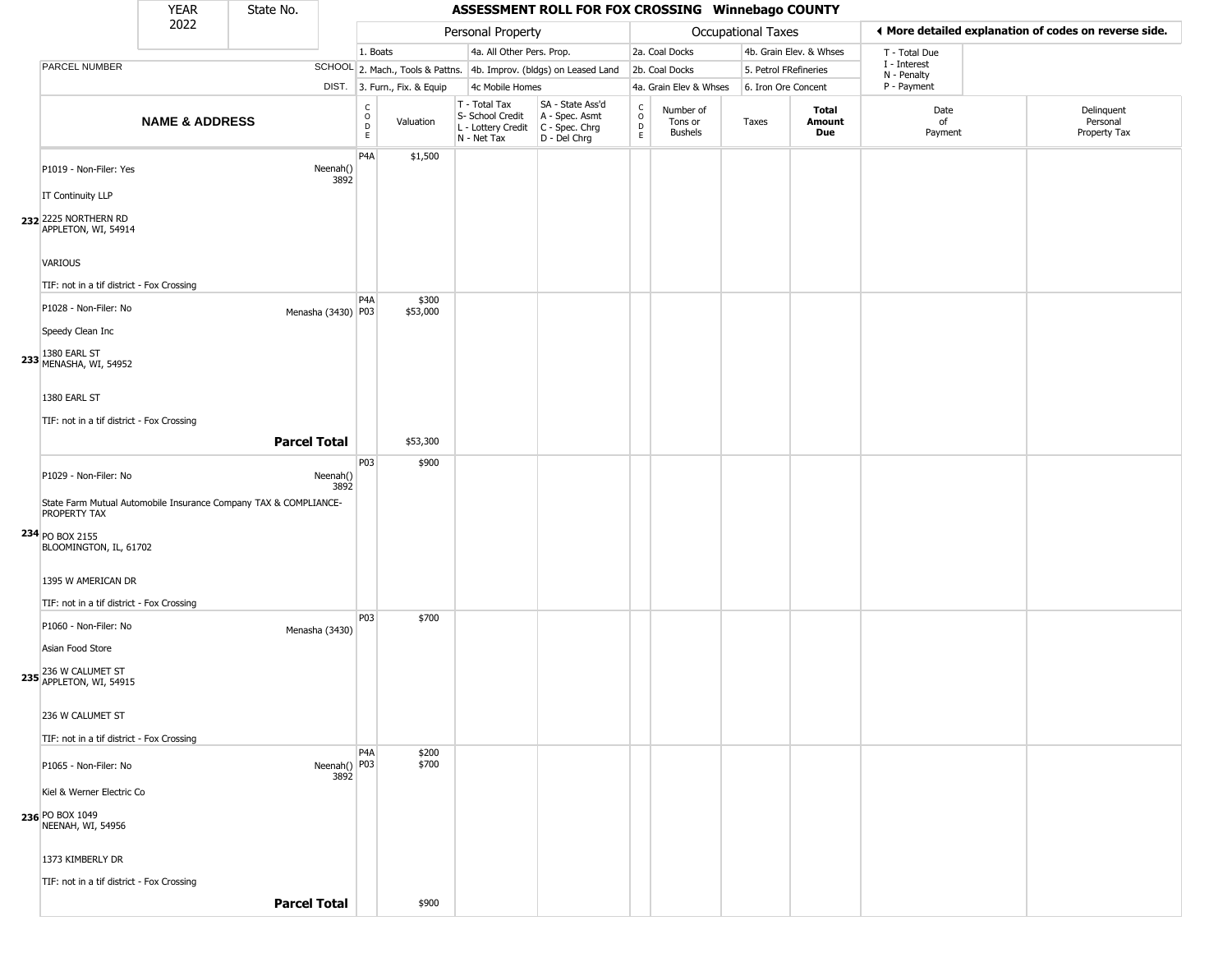|                                                                                                              | <b>YEAR</b>               | State No.           |                      |                        |                              |                                                                        | ASSESSMENT ROLL FOR FOX CROSSING Winnebago COUNTY                      |                                   |                                        |                       |                         |                             |                                                       |
|--------------------------------------------------------------------------------------------------------------|---------------------------|---------------------|----------------------|------------------------|------------------------------|------------------------------------------------------------------------|------------------------------------------------------------------------|-----------------------------------|----------------------------------------|-----------------------|-------------------------|-----------------------------|-------------------------------------------------------|
|                                                                                                              | 2022                      |                     |                      |                        |                              | Personal Property                                                      |                                                                        |                                   |                                        | Occupational Taxes    |                         |                             | ♦ More detailed explanation of codes on reverse side. |
|                                                                                                              |                           |                     |                      | 1. Boats               |                              | 4a. All Other Pers. Prop.                                              |                                                                        |                                   | 2a. Coal Docks                         |                       | 4b. Grain Elev. & Whses | T - Total Due               |                                                       |
| PARCEL NUMBER                                                                                                |                           |                     |                      |                        |                              |                                                                        | SCHOOL 2. Mach., Tools & Pattns. 4b. Improv. (bldgs) on Leased Land    |                                   | 2b. Coal Docks                         | 5. Petrol FRefineries |                         | I - Interest<br>N - Penalty |                                                       |
|                                                                                                              |                           |                     |                      |                        | DIST. 3. Furn., Fix. & Equip | 4c Mobile Homes                                                        |                                                                        |                                   | 4a. Grain Elev & Whses                 | 6. Iron Ore Concent   |                         | P - Payment                 |                                                       |
|                                                                                                              | <b>NAME &amp; ADDRESS</b> |                     |                      | C<br>$\circ$<br>D<br>E | Valuation                    | T - Total Tax<br>S- School Credit<br>L - Lottery Credit<br>N - Net Tax | SA - State Ass'd<br>A - Spec. Asmt<br>$C - Spec. Chrg$<br>D - Del Chrg | $\mathsf{C}$<br>$\circ$<br>D<br>E | Number of<br>Tons or<br><b>Bushels</b> | Taxes                 | Total<br>Amount<br>Due  | Date<br>of<br>Payment       | Delinquent<br>Personal<br>Property Tax                |
| P1070 - Non-Filer: Yes<br>Wheel Inn Richard J Pataska<br>237 1105 APPLETON RD<br>MENASHA, WI, 54952          |                           |                     | Menasha (3430) P03   | P4A                    | \$1,400<br>\$13,000          |                                                                        |                                                                        |                                   |                                        |                       |                         |                             |                                                       |
| <b>VARIOUS</b><br>TIF: not in a tif district - Fox Crossing                                                  |                           | <b>Parcel Total</b> |                      |                        | \$14,400                     |                                                                        |                                                                        |                                   |                                        |                       |                         |                             |                                                       |
| P1072 - Non-Filer: No                                                                                        |                           |                     | Neenah() P03<br>3892 | P <sub>4</sub> A       | \$200<br>\$700               |                                                                        |                                                                        |                                   |                                        |                       |                         |                             |                                                       |
| La Dezign<br>238 800 BUTTE ST<br>NEENAH, WI, 54956                                                           |                           |                     |                      |                        |                              |                                                                        |                                                                        |                                   |                                        |                       |                         |                             |                                                       |
| 800 BUTTE ST<br>TIF: not in a tif district - Fox Crossing                                                    |                           |                     |                      |                        |                              |                                                                        |                                                                        |                                   |                                        |                       |                         |                             |                                                       |
|                                                                                                              |                           | <b>Parcel Total</b> |                      |                        | \$900                        |                                                                        |                                                                        |                                   |                                        |                       |                         |                             |                                                       |
| P1074 - Non-Filer: Yes<br>LW Meyer Inc<br>239 1375 CONSTITUTION DR<br>NEENAH, WI, 54956                      |                           |                     | Neenah()<br>3892     | P03                    | \$2,600                      |                                                                        |                                                                        |                                   |                                        |                       |                         |                             |                                                       |
| VARIOUS<br>TIF: not in a tif district - Fox Crossing                                                         |                           |                     |                      |                        |                              |                                                                        |                                                                        |                                   |                                        |                       |                         |                             |                                                       |
| P1075 - Non-Filer: Yes<br><b>COVANTAGE CREDIT UNION</b><br>240 625 DEERWOOD AVE<br>NEENAH, WI, 54956         |                           |                     | Neenah()<br>3892     | P <sub>0</sub> 3       | \$74,400                     |                                                                        |                                                                        |                                   |                                        |                       |                         |                             |                                                       |
| 625 DEERWOOD AVE<br>TIF: not in a tif district - Fox Crossing                                                |                           |                     |                      |                        |                              |                                                                        |                                                                        |                                   |                                        |                       |                         |                             |                                                       |
| P1077 - Non-Filer: Yes<br>Kisser Nursery<br>241 5475 W PROSPECT AVE<br>APPLETON, WI, 54915<br><b>VARIOUS</b> |                           |                     | Neenah()<br>3892     | P03                    | \$400                        |                                                                        |                                                                        |                                   |                                        |                       |                         |                             |                                                       |
| TIF: not in a tif district - Fox Crossing                                                                    |                           |                     |                      |                        |                              |                                                                        |                                                                        |                                   |                                        |                       |                         |                             |                                                       |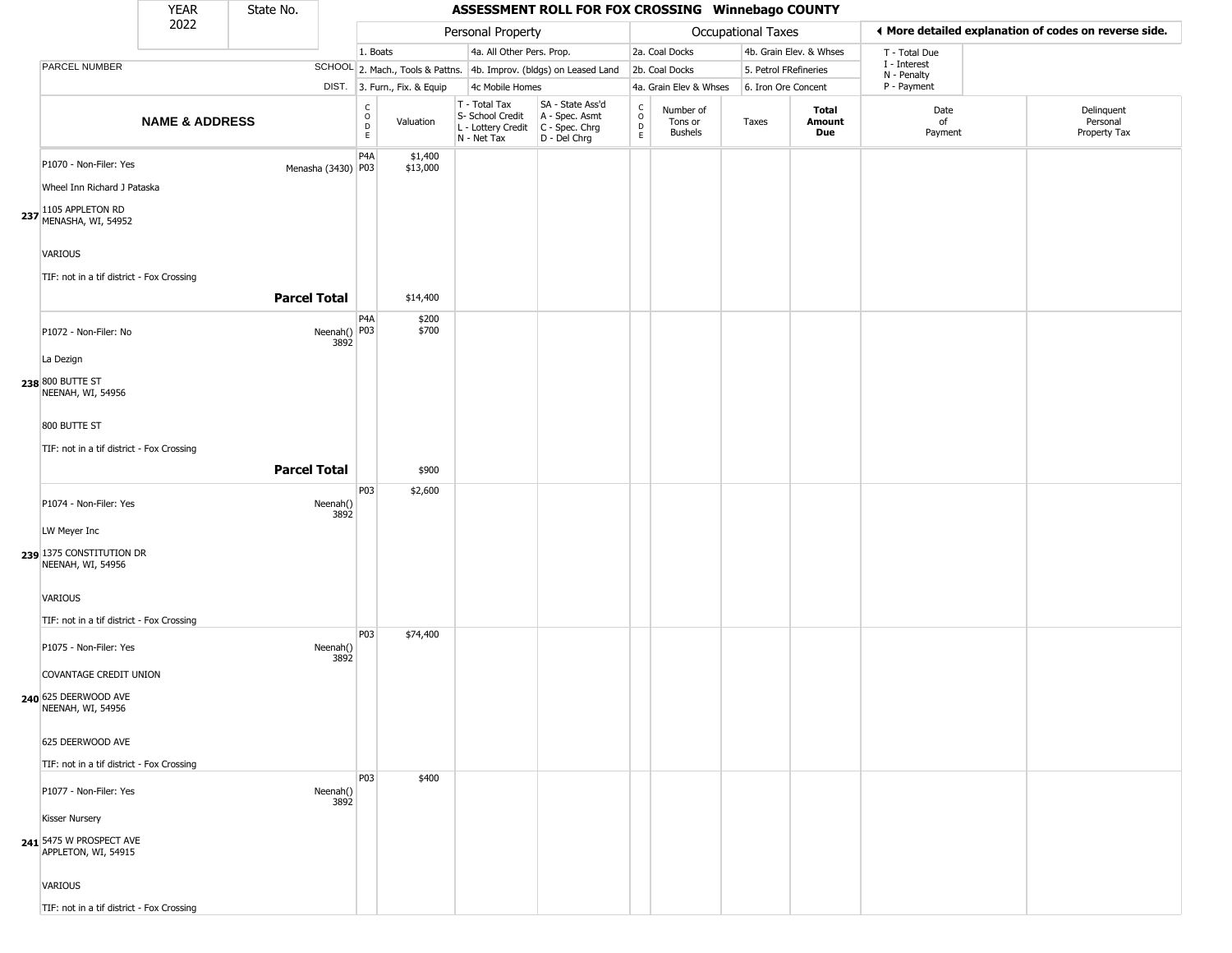|                                                                                                                                                                                      | <b>YEAR</b>               | State No.           |                       |                                              |                              |                                                                        | ASSESSMENT ROLL FOR FOX CROSSING Winnebago COUNTY                    |                        |                                        |                           |                         |                             |                                                       |
|--------------------------------------------------------------------------------------------------------------------------------------------------------------------------------------|---------------------------|---------------------|-----------------------|----------------------------------------------|------------------------------|------------------------------------------------------------------------|----------------------------------------------------------------------|------------------------|----------------------------------------|---------------------------|-------------------------|-----------------------------|-------------------------------------------------------|
|                                                                                                                                                                                      | 2022                      |                     |                       |                                              |                              | Personal Property                                                      |                                                                      |                        |                                        | <b>Occupational Taxes</b> |                         |                             | ◀ More detailed explanation of codes on reverse side. |
|                                                                                                                                                                                      |                           |                     |                       | 1. Boats                                     |                              | 4a. All Other Pers. Prop.                                              |                                                                      |                        | 2a. Coal Docks                         |                           | 4b. Grain Elev. & Whses | T - Total Due               |                                                       |
| PARCEL NUMBER                                                                                                                                                                        |                           |                     |                       |                                              |                              |                                                                        | SCHOOL 2. Mach., Tools & Pattns. 4b. Improv. (bldgs) on Leased Land  |                        | 2b. Coal Docks                         | 5. Petrol FRefineries     |                         | I - Interest<br>N - Penalty |                                                       |
|                                                                                                                                                                                      |                           |                     |                       |                                              | DIST. 3. Furn., Fix. & Equip | 4c Mobile Homes                                                        |                                                                      |                        | 4a. Grain Elev & Whses                 | 6. Iron Ore Concent       |                         | P - Payment                 |                                                       |
|                                                                                                                                                                                      | <b>NAME &amp; ADDRESS</b> |                     |                       | $\int_{0}^{c}$<br>$\mathsf D$<br>$\mathsf E$ | Valuation                    | T - Total Tax<br>S- School Credit<br>L - Lottery Credit<br>N - Net Tax | SA - State Ass'd<br>A - Spec. Asmt<br>C - Spec. Chrg<br>D - Del Chrg | C<br>$\circ$<br>D<br>E | Number of<br>Tons or<br><b>Bushels</b> | Taxes                     | Total<br>Amount<br>Due  | Date<br>of<br>Payment       | Delinquent<br>Personal<br>Property Tax                |
| P1080 - Non-Filer: Yes<br>Knorr Auto Body<br>1292 MANITOWOC RD<br>242 MENASHA, WI, 54952                                                                                             |                           |                     | Menasha (3430) P03    | P4A                                          | \$100<br>\$3,200             |                                                                        |                                                                      |                        |                                        |                           |                         |                             |                                                       |
| 1292 MANITOWOC RD<br>TIF: not in a tif district - Fox Crossing                                                                                                                       |                           | <b>Parcel Total</b> |                       |                                              | \$3,300                      |                                                                        |                                                                      |                        |                                        |                           |                         |                             |                                                       |
| P1100 - Non-Filer: Yes<br><b>IBM Credit LLC</b><br>243 150 KETTLETOWN RD PO BOX 1159<br>SOUTHBURY, CT, 06488                                                                         |                           |                     | Neenah()<br>3892      | P03                                          | \$3,000                      |                                                                        |                                                                      |                        |                                        |                           |                         |                             |                                                       |
| 2580 AMERICAN DR<br>TIF: not in a tif district - Fox Crossing<br>P1101 - Non-Filer: No<br>Coinstar Asset Holdings LLC                                                                |                           |                     | <b>NEENAH</b><br>3892 | P03                                          | \$3,300                      |                                                                        |                                                                      |                        |                                        |                           |                         |                             |                                                       |
| 244 PO BOX 72210<br>PHOENIX, AZ, 85050<br>511 W CALUMET<br>TIF: not in a tif district - Fox Crossing                                                                                 |                           |                     |                       |                                              |                              |                                                                        |                                                                      |                        |                                        |                           |                         |                             |                                                       |
| P1102 - Non-Filer: No<br>Orthopedic Surgery Center Of The Fox Valley LLC<br>245 2223 LIME KILN RD STE 1<br>GREEN BAY, WI, 54311<br>1205 W AMERICAN DR<br>TIF: TID 002 - Fox Crossing |                           |                     | Neenah() P03<br>3892  | P <sub>4</sub> A                             | \$200<br>\$389,800           |                                                                        |                                                                      |                        |                                        |                           |                         |                             |                                                       |
|                                                                                                                                                                                      |                           | <b>Parcel Total</b> |                       |                                              | \$390,000                    |                                                                        |                                                                      |                        |                                        |                           |                         |                             |                                                       |
| P1103 - Non-Filer: Yes<br>Abbvie US LLC<br>246 PO BOX 80615<br>INDIANAPOLIS, IN, 46280<br>1205 W AMERICAN DR<br>TIE: not in a tif dictrict - Fox Crossing                            |                           |                     | Neenah()<br>3892      | P03                                          | \$1,000                      |                                                                        |                                                                      |                        |                                        |                           |                         |                             |                                                       |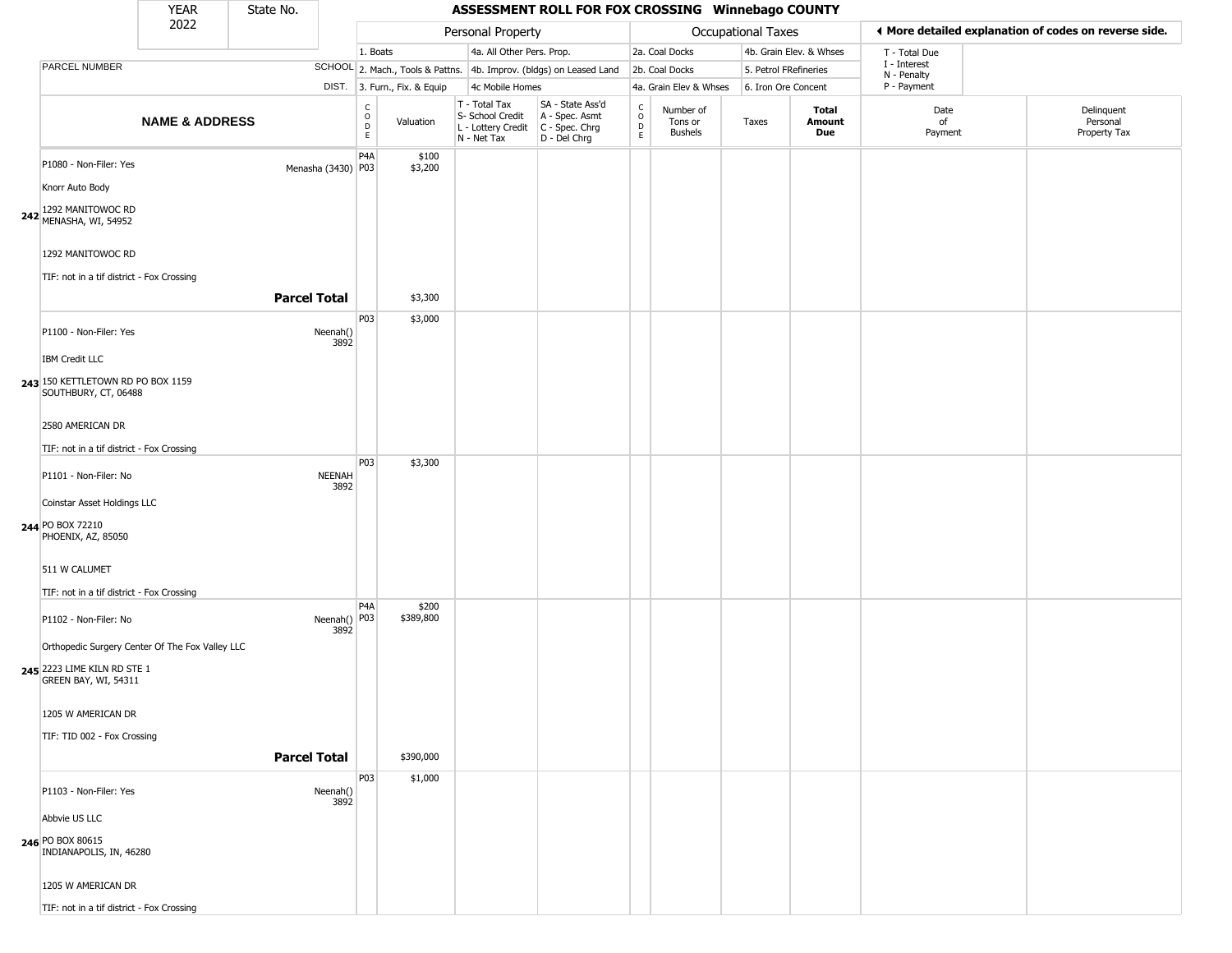|                                                                                 | <b>YEAR</b>               | State No. |                       |                        |                              |                                                                        | ASSESSMENT ROLL FOR FOX CROSSING Winnebago COUNTY                    |                                   |                                        |                           |                         |                             |                                                       |
|---------------------------------------------------------------------------------|---------------------------|-----------|-----------------------|------------------------|------------------------------|------------------------------------------------------------------------|----------------------------------------------------------------------|-----------------------------------|----------------------------------------|---------------------------|-------------------------|-----------------------------|-------------------------------------------------------|
|                                                                                 | 2022                      |           |                       |                        |                              | Personal Property                                                      |                                                                      |                                   |                                        | <b>Occupational Taxes</b> |                         |                             | ♦ More detailed explanation of codes on reverse side. |
|                                                                                 |                           |           |                       | 1. Boats               |                              | 4a. All Other Pers. Prop.                                              |                                                                      |                                   | 2a. Coal Docks                         |                           | 4b. Grain Elev. & Whses | T - Total Due               |                                                       |
| PARCEL NUMBER                                                                   |                           |           |                       |                        |                              |                                                                        | SCHOOL 2. Mach., Tools & Pattns. 4b. Improv. (bldgs) on Leased Land  |                                   | 2b. Coal Docks                         | 5. Petrol FRefineries     |                         | I - Interest<br>N - Penalty |                                                       |
|                                                                                 |                           |           |                       |                        | DIST. 3. Furn., Fix. & Equip | 4c Mobile Homes                                                        |                                                                      |                                   | 4a. Grain Elev & Whses                 | 6. Iron Ore Concent       |                         | P - Payment                 |                                                       |
|                                                                                 | <b>NAME &amp; ADDRESS</b> |           |                       | C<br>$\circ$<br>D<br>E | Valuation                    | T - Total Tax<br>S- School Credit<br>L - Lottery Credit<br>N - Net Tax | SA - State Ass'd<br>A - Spec. Asmt<br>C - Spec. Chrg<br>D - Del Chrg | $\mathsf{C}$<br>$\circ$<br>D<br>E | Number of<br>Tons or<br><b>Bushels</b> | Taxes                     | Total<br>Amount<br>Due  | Date<br>of<br>Payment       | Delinquent<br>Personal<br>Property Tax                |
| P1104 - Non-Filer: No                                                           |                           |           | <b>NEENAH</b><br>3892 | P <sub>4</sub> A       | \$3,400                      |                                                                        |                                                                      |                                   |                                        |                           |                         |                             |                                                       |
| Aramark Refreshment Services LLC<br>247 PO BOX 30286<br>PHILADELPHIA, PA, 19103 |                           |           |                       |                        |                              |                                                                        |                                                                      |                                   |                                        |                           |                         |                             |                                                       |
| <b>VARIOUS</b>                                                                  |                           |           |                       |                        |                              |                                                                        |                                                                      |                                   |                                        |                           |                         |                             |                                                       |
| TIF: not in a tif district - Fox Crossing                                       |                           |           |                       | P <sub>0</sub> 3       |                              |                                                                        |                                                                      |                                   |                                        |                           |                         |                             |                                                       |
| P1105 - Non-Filer: Yes                                                          |                           |           | MENASHA<br>3430       |                        | \$900                        |                                                                        |                                                                      |                                   |                                        |                           |                         |                             |                                                       |
| Johnson Controls Security Solutions LLC                                         |                           |           |                       |                        |                              |                                                                        |                                                                      |                                   |                                        |                           |                         |                             |                                                       |
| 248 PO BOX 5006<br>BOCA RATON, FL, 33431                                        |                           |           |                       |                        |                              |                                                                        |                                                                      |                                   |                                        |                           |                         |                             |                                                       |
| VARIOUS                                                                         |                           |           |                       |                        |                              |                                                                        |                                                                      |                                   |                                        |                           |                         |                             |                                                       |
| TIF: not in a tif district - Fox Crossing                                       |                           |           |                       |                        |                              |                                                                        |                                                                      |                                   |                                        |                           |                         |                             |                                                       |
| P1106 - Non-Filer: No                                                           |                           |           | <b>NEENAH</b><br>3892 | P <sub>0</sub> 3       | \$126,500                    |                                                                        |                                                                      |                                   |                                        |                           |                         |                             |                                                       |
| GE HFS LLC C/O Ryan LLC                                                         |                           |           |                       |                        |                              |                                                                        |                                                                      |                                   |                                        |                           |                         |                             |                                                       |
| 249 PO BOX 4900 DEPT #255<br>SCOTTSDALE, AZ, 85261                              |                           |           |                       |                        |                              |                                                                        |                                                                      |                                   |                                        |                           |                         |                             |                                                       |
| 1305 W AMERICAN DRIVE                                                           |                           |           |                       |                        |                              |                                                                        |                                                                      |                                   |                                        |                           |                         |                             |                                                       |
| TIF: not in a tif district - Fox Crossing                                       |                           |           |                       |                        |                              |                                                                        |                                                                      |                                   |                                        |                           |                         |                             |                                                       |
| P1108 - Non-Filer: Yes                                                          |                           |           | <b>NEENAH</b><br>3892 | P03                    | \$800                        |                                                                        |                                                                      |                                   |                                        |                           |                         |                             |                                                       |
| R & L Carriers Shared Services LLC                                              |                           |           |                       |                        |                              |                                                                        |                                                                      |                                   |                                        |                           |                         |                             |                                                       |
| 250 600 GILLAM ROAD<br>WILMINGTON, OH, 45177                                    |                           |           |                       |                        |                              |                                                                        |                                                                      |                                   |                                        |                           |                         |                             |                                                       |
| 2100 HOLLY ROAD                                                                 |                           |           |                       |                        |                              |                                                                        |                                                                      |                                   |                                        |                           |                         |                             |                                                       |
| TIF: not in a tif district - Fox Crossing                                       |                           |           |                       |                        |                              |                                                                        |                                                                      |                                   |                                        |                           |                         |                             |                                                       |
| P1109 - Non-Filer: Yes                                                          |                           |           | <b>NEENAH</b><br>3892 | P <sub>4</sub> A       | \$43,800                     |                                                                        |                                                                      |                                   |                                        |                           |                         |                             |                                                       |
| R & M Leasing Inc Roberts Truck Parts                                           |                           |           |                       |                        |                              |                                                                        |                                                                      |                                   |                                        |                           |                         |                             |                                                       |
| 251 600 GILLAM ROAD<br>WILMINGTON, OH, 45177                                    |                           |           |                       |                        |                              |                                                                        |                                                                      |                                   |                                        |                           |                         |                             |                                                       |
| 2100 HOLLY ROAD                                                                 |                           |           |                       |                        |                              |                                                                        |                                                                      |                                   |                                        |                           |                         |                             |                                                       |
| TIF: not in a tif district - Fox Crossing                                       |                           |           |                       |                        |                              |                                                                        |                                                                      |                                   |                                        |                           |                         |                             |                                                       |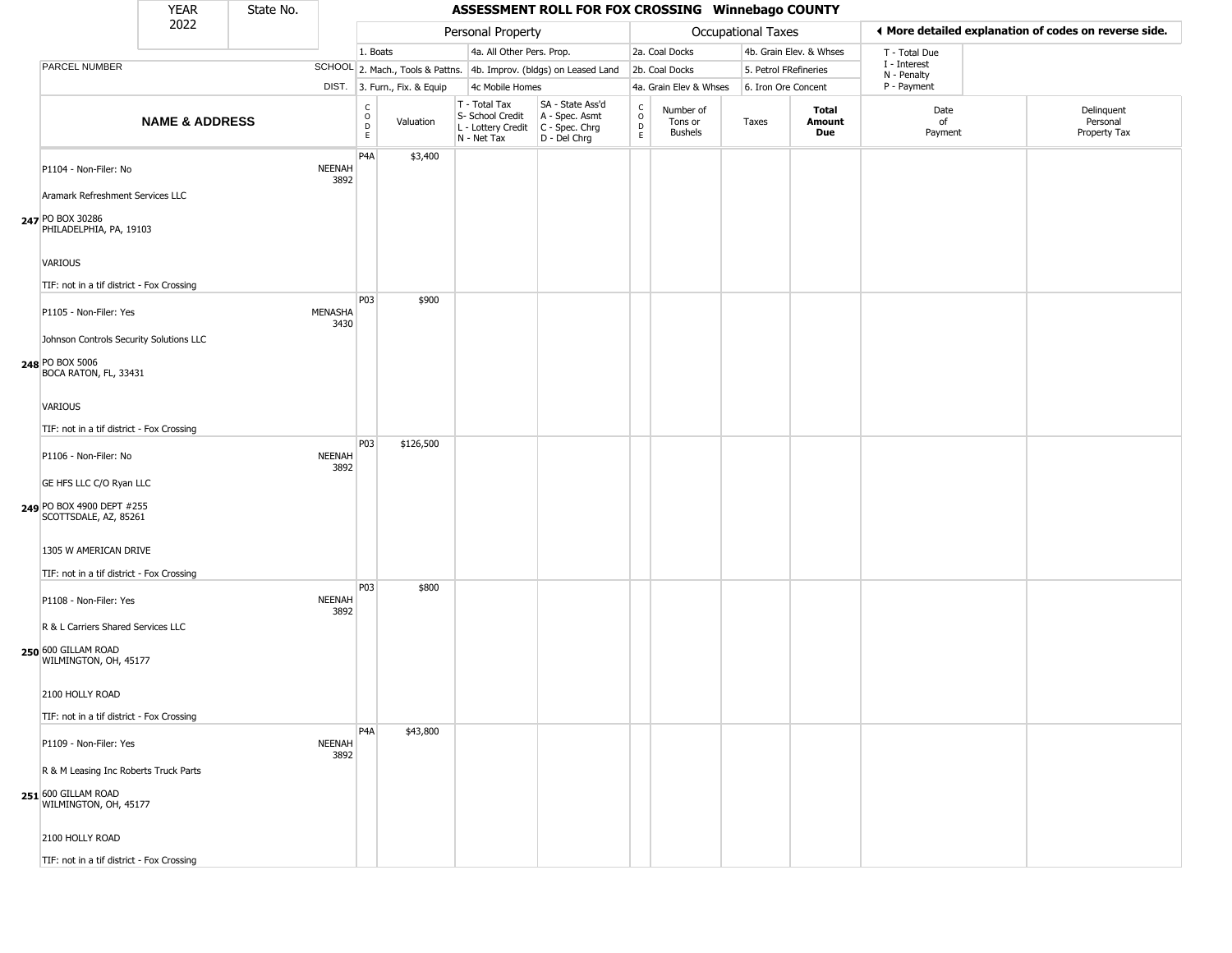|                                                                                      | <b>YEAR</b>               | State No. |                       |                        |                              |                                                                        | ASSESSMENT ROLL FOR FOX CROSSING Winnebago COUNTY                      |                                   |                                        |                       |                         |                             |                                                       |  |
|--------------------------------------------------------------------------------------|---------------------------|-----------|-----------------------|------------------------|------------------------------|------------------------------------------------------------------------|------------------------------------------------------------------------|-----------------------------------|----------------------------------------|-----------------------|-------------------------|-----------------------------|-------------------------------------------------------|--|
|                                                                                      | 2022                      |           |                       |                        |                              | Personal Property                                                      |                                                                        |                                   |                                        | Occupational Taxes    |                         |                             | ◀ More detailed explanation of codes on reverse side. |  |
|                                                                                      |                           |           |                       | 1. Boats               |                              | 4a. All Other Pers. Prop.                                              |                                                                        |                                   | 2a. Coal Docks                         |                       | 4b. Grain Elev. & Whses | T - Total Due               |                                                       |  |
| PARCEL NUMBER                                                                        |                           |           |                       |                        |                              |                                                                        | SCHOOL 2. Mach., Tools & Pattns. 4b. Improv. (bldgs) on Leased Land    |                                   | 2b. Coal Docks                         | 5. Petrol FRefineries |                         | I - Interest<br>N - Penalty |                                                       |  |
|                                                                                      |                           |           |                       |                        | DIST. 3. Furn., Fix. & Equip | 4c Mobile Homes                                                        |                                                                        |                                   | 4a. Grain Elev & Whses                 | 6. Iron Ore Concent   |                         | P - Payment                 |                                                       |  |
|                                                                                      | <b>NAME &amp; ADDRESS</b> |           |                       | C<br>$\circ$<br>D<br>E | Valuation                    | T - Total Tax<br>S- School Credit<br>L - Lottery Credit<br>N - Net Tax | SA - State Ass'd<br>A - Spec. Asmt<br>$C - Spec. Chrg$<br>D - Del Chrg | $\mathsf{C}$<br>$\circ$<br>D<br>E | Number of<br>Tons or<br><b>Bushels</b> | Taxes                 | Total<br>Amount<br>Due  | Date<br>of<br>Payment       | Delinquent<br>Personal<br>Property Tax                |  |
| P1110 - Non-Filer: Yes<br>Greenwood Motor Lines Inc R&L Carriers                     |                           |           | Neenah()<br>3892      | P <sub>4</sub> A       | \$17,800                     |                                                                        |                                                                        |                                   |                                        |                       |                         |                             |                                                       |  |
| 252 600 GILLAM RD<br>WILMINGTON, OH, 45177                                           |                           |           |                       |                        |                              |                                                                        |                                                                        |                                   |                                        |                       |                         |                             |                                                       |  |
| 210 HOLLY ROAD                                                                       |                           |           |                       |                        |                              |                                                                        |                                                                        |                                   |                                        |                       |                         |                             |                                                       |  |
| TIF: not in a tif district - Fox Crossing<br>P1111 - Non-Filer: No                   |                           |           | <b>NEENAH</b><br>3892 | P <sub>0</sub> 3       | \$5,500                      |                                                                        |                                                                        |                                   |                                        |                       |                         |                             |                                                       |  |
| Wabasha Leasing LLC<br>253 PO BOX 80615<br>INDIANAPOLIS, IN, 46280                   |                           |           |                       |                        |                              |                                                                        |                                                                        |                                   |                                        |                       |                         |                             |                                                       |  |
| VARIOUS<br>TIF: not in a tif district - Fox Crossing                                 |                           |           |                       |                        |                              |                                                                        |                                                                        |                                   |                                        |                       |                         |                             |                                                       |  |
| P1113 - Non-Filer: Yes                                                               |                           |           | <b>NEENAH</b><br>3892 | P <sub>0</sub> 3       | \$1,100                      |                                                                        |                                                                        |                                   |                                        |                       |                         |                             |                                                       |  |
| Lessons That Last Dog Training LLC<br>254 976 AMERICAN DR STE 4<br>NEENAH, WI, 54956 |                           |           |                       |                        |                              |                                                                        |                                                                        |                                   |                                        |                       |                         |                             |                                                       |  |
| 976 AMERICAN DR STE 4<br>TIF: not in a tif district - Fox Crossing                   |                           |           |                       |                        |                              |                                                                        |                                                                        |                                   |                                        |                       |                         |                             |                                                       |  |
| P1114 - Non-Filer: Yes                                                               |                           |           | <b>NEENAH</b><br>3892 | P03                    | \$5,500                      |                                                                        |                                                                        |                                   |                                        |                       |                         |                             |                                                       |  |
| Softball Central<br>255 976 AMERICAN DR STE 5/6<br>NEENAH, WI, 54956                 |                           |           |                       |                        |                              |                                                                        |                                                                        |                                   |                                        |                       |                         |                             |                                                       |  |
| 976 AMERICAN DR STE 5/6<br>TIF: not in a tif district - Fox Crossing                 |                           |           |                       |                        |                              |                                                                        |                                                                        |                                   |                                        |                       |                         |                             |                                                       |  |
| P1115 - Non-Filer: Yes                                                               |                           |           | Neenah()<br>3892      | P03                    | \$5,500                      |                                                                        |                                                                        |                                   |                                        |                       |                         |                             |                                                       |  |
| Neilsoft<br>256 976 AMERICAN DR STE14                                                |                           |           |                       |                        |                              |                                                                        |                                                                        |                                   |                                        |                       |                         |                             |                                                       |  |
| NEENAH, WI, 54956                                                                    |                           |           |                       |                        |                              |                                                                        |                                                                        |                                   |                                        |                       |                         |                             |                                                       |  |
| 976 AMERICAN DR STE 14                                                               |                           |           |                       |                        |                              |                                                                        |                                                                        |                                   |                                        |                       |                         |                             |                                                       |  |
| TIF: not in a tif district - Fox Crossing                                            |                           |           |                       |                        |                              |                                                                        |                                                                        |                                   |                                        |                       |                         |                             |                                                       |  |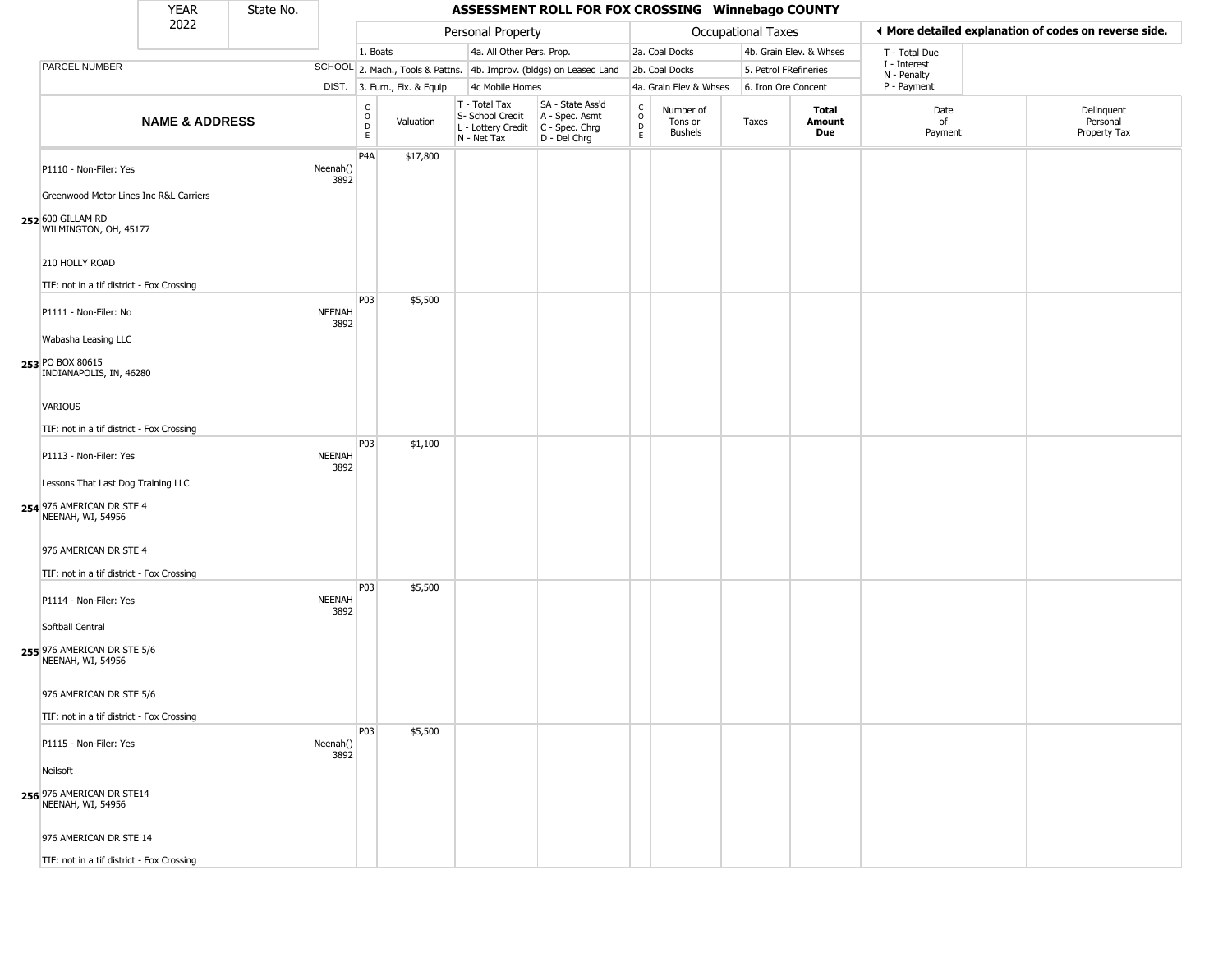|                                                                     | <b>YEAR</b>               | State No.           |                      |                                                 |                              |                                                                        | ASSESSMENT ROLL FOR FOX CROSSING Winnebago COUNTY                      |                                                 |                                 |                       |                         |                             |                                                       |
|---------------------------------------------------------------------|---------------------------|---------------------|----------------------|-------------------------------------------------|------------------------------|------------------------------------------------------------------------|------------------------------------------------------------------------|-------------------------------------------------|---------------------------------|-----------------------|-------------------------|-----------------------------|-------------------------------------------------------|
|                                                                     | 2022                      |                     |                      |                                                 |                              | Personal Property                                                      |                                                                        |                                                 |                                 | Occupational Taxes    |                         |                             | ♦ More detailed explanation of codes on reverse side. |
|                                                                     |                           |                     |                      | 1. Boats                                        |                              | 4a. All Other Pers. Prop.                                              |                                                                        |                                                 | 2a. Coal Docks                  |                       | 4b. Grain Elev. & Whses | T - Total Due               |                                                       |
| PARCEL NUMBER                                                       |                           |                     |                      |                                                 |                              |                                                                        | SCHOOL 2. Mach., Tools & Pattns. 4b. Improv. (bldgs) on Leased Land    |                                                 | 2b. Coal Docks                  | 5. Petrol FRefineries |                         | I - Interest<br>N - Penalty |                                                       |
|                                                                     |                           |                     |                      |                                                 | DIST. 3. Furn., Fix. & Equip | 4c Mobile Homes                                                        |                                                                        |                                                 | 4a. Grain Elev & Whses          | 6. Iron Ore Concent   |                         | P - Payment                 |                                                       |
|                                                                     | <b>NAME &amp; ADDRESS</b> |                     |                      | $\begin{array}{c} C \\ O \\ D \\ E \end{array}$ | Valuation                    | T - Total Tax<br>S- School Credit<br>L - Lottery Credit<br>N - Net Tax | SA - State Ass'd<br>A - Spec. Asmt<br>$C - Spec. Chrg$<br>D - Del Chrg | c<br>$\circ$<br>$\frac{\mathsf{D}}{\mathsf{E}}$ | Number of<br>Tons or<br>Bushels | Taxes                 | Total<br>Amount<br>Due  | Date<br>of<br>Payment       | Delinquent<br>Personal<br>Property Tax                |
| P1116 - Non-Filer: Yes                                              |                           |                     | Neenah()<br>3892     | P <sub>03</sub>                                 | \$5,500                      |                                                                        |                                                                        |                                                 |                                 |                       |                         |                             |                                                       |
| POWER VALLEY ENTERPRISESE                                           |                           |                     |                      |                                                 |                              |                                                                        |                                                                        |                                                 |                                 |                       |                         |                             |                                                       |
| 257 2065 AMERICAN DR<br>NEENAH, WI, 54956                           |                           |                     |                      |                                                 |                              |                                                                        |                                                                        |                                                 |                                 |                       |                         |                             |                                                       |
| 2065 AMERICAN DR<br>TIF: not in a tif district - Fox Crossing       |                           |                     |                      |                                                 |                              |                                                                        |                                                                        |                                                 |                                 |                       |                         |                             |                                                       |
| P1119 - Non-Filer: Yes                                              |                           |                     | Neenah()             | P <sub>4</sub> A                                | \$62,300                     |                                                                        |                                                                        |                                                 |                                 |                       |                         |                             |                                                       |
| Chep Usa                                                            |                           |                     | 3892                 |                                                 |                              |                                                                        |                                                                        |                                                 |                                 |                       |                         |                             |                                                       |
| 258 5897 WINDWARD PARKWAY<br>ALPHARETTA, GA, 30005                  |                           |                     |                      |                                                 |                              |                                                                        |                                                                        |                                                 |                                 |                       |                         |                             |                                                       |
| 395 STROEBE RD                                                      |                           |                     |                      |                                                 |                              |                                                                        |                                                                        |                                                 |                                 |                       |                         |                             |                                                       |
| TIF: not in a tif district - Fox Crossing                           |                           |                     |                      | P <sub>4</sub> A                                | \$66,000                     |                                                                        |                                                                        |                                                 |                                 |                       |                         |                             |                                                       |
| P1120 - Non-Filer: Yes                                              |                           |                     | Neenah()<br>3892     |                                                 |                              |                                                                        |                                                                        |                                                 |                                 |                       |                         |                             |                                                       |
| Chep Usa<br>259 5897 WINDWARD PARKWAY<br>ALPHARETTA, GA, 30005      |                           |                     |                      |                                                 |                              |                                                                        |                                                                        |                                                 |                                 |                       |                         |                             |                                                       |
| 1200 JACOBSEN RD                                                    |                           |                     |                      |                                                 |                              |                                                                        |                                                                        |                                                 |                                 |                       |                         |                             |                                                       |
|                                                                     |                           |                     |                      |                                                 |                              |                                                                        |                                                                        |                                                 |                                 |                       |                         |                             |                                                       |
| TIF: not in a tif district - Fox Crossing<br>P1121 - Non-Filer: Yes |                           |                     | MENASHA<br>3430      | P03                                             | \$11,000                     |                                                                        |                                                                        |                                                 |                                 |                       |                         |                             |                                                       |
| Jay's Nest                                                          |                           |                     |                      |                                                 |                              |                                                                        |                                                                        |                                                 |                                 |                       |                         |                             |                                                       |
| 260 726 VALLEY RD<br>MENASHA, WI, 54952                             |                           |                     |                      |                                                 |                              |                                                                        |                                                                        |                                                 |                                 |                       |                         |                             |                                                       |
| 726 VALLEY RD<br>TIF: not in a tif district - Fox Crossing          |                           |                     |                      |                                                 |                              |                                                                        |                                                                        |                                                 |                                 |                       |                         |                             |                                                       |
| P1137 - Non-Filer: No                                               |                           |                     | Neenah() P03<br>3892 | P <sub>4</sub> A                                | \$200<br>\$300               |                                                                        |                                                                        |                                                 |                                 |                       |                         |                             |                                                       |
| L & L Repair                                                        |                           |                     |                      |                                                 |                              |                                                                        |                                                                        |                                                 |                                 |                       |                         |                             |                                                       |
| 261 2054 IRISH RD<br>NEENAH, WI, 54956                              |                           |                     |                      |                                                 |                              |                                                                        |                                                                        |                                                 |                                 |                       |                         |                             |                                                       |
| 2054 IRISH RD<br>TIF: not in a tif district - Fox Crossing          |                           |                     |                      |                                                 |                              |                                                                        |                                                                        |                                                 |                                 |                       |                         |                             |                                                       |
|                                                                     |                           | <b>Parcel Total</b> |                      |                                                 | \$500                        |                                                                        |                                                                        |                                                 |                                 |                       |                         |                             |                                                       |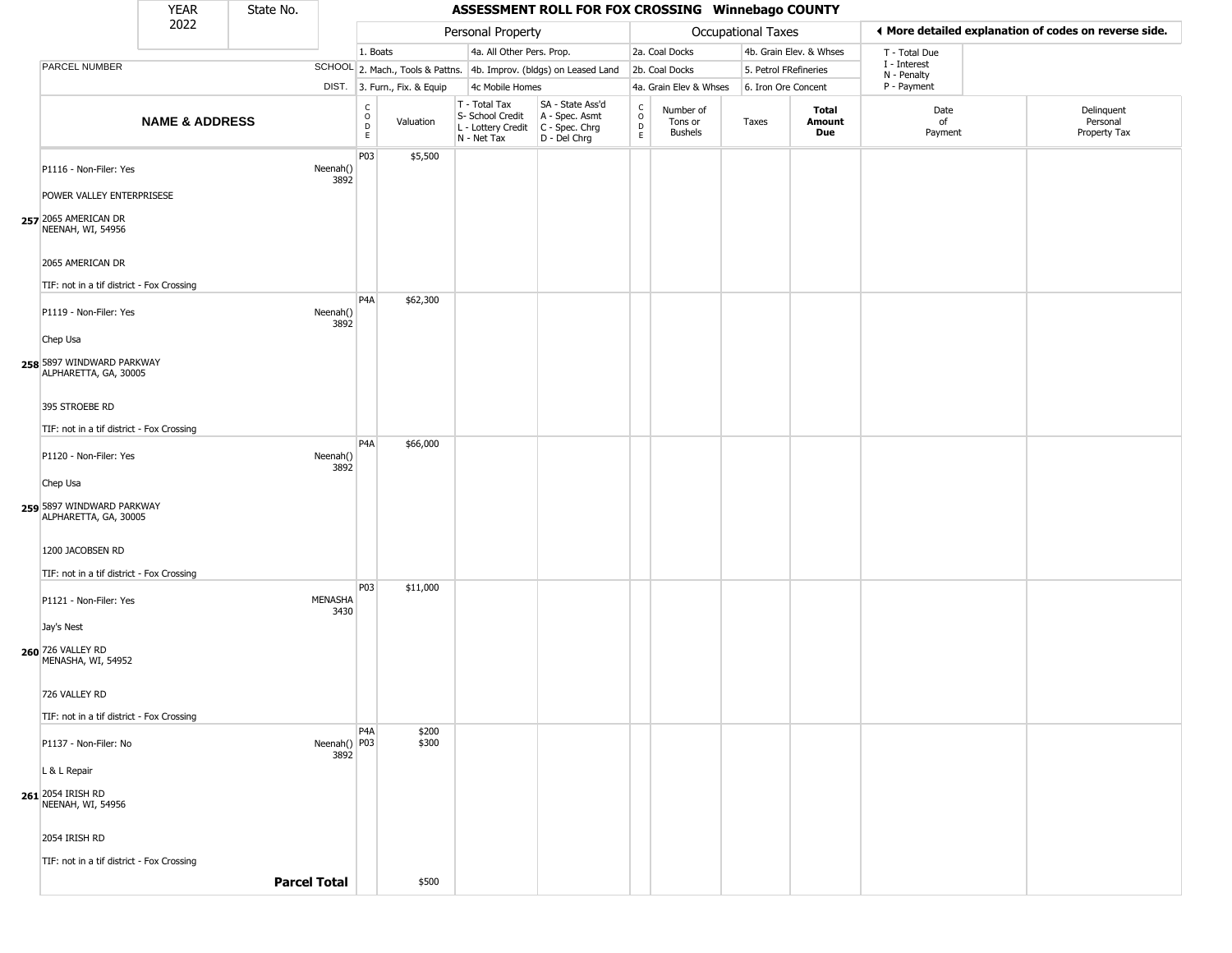|                                                                                                                                               | <b>YEAR</b>               | State No.           |                    |                                        |                              |                                                                                         | ASSESSMENT ROLL FOR FOX CROSSING Winnebago COUNTY                   |                                             |                                        |                    |                         |                             |                                                       |
|-----------------------------------------------------------------------------------------------------------------------------------------------|---------------------------|---------------------|--------------------|----------------------------------------|------------------------------|-----------------------------------------------------------------------------------------|---------------------------------------------------------------------|---------------------------------------------|----------------------------------------|--------------------|-------------------------|-----------------------------|-------------------------------------------------------|
|                                                                                                                                               | 2022                      |                     |                    |                                        |                              | Personal Property                                                                       |                                                                     |                                             |                                        | Occupational Taxes |                         |                             | ◀ More detailed explanation of codes on reverse side. |
|                                                                                                                                               |                           |                     |                    | 1. Boats                               |                              | 4a. All Other Pers. Prop.                                                               |                                                                     |                                             | 2a. Coal Docks                         |                    | 4b. Grain Elev. & Whses | T - Total Due               |                                                       |
| PARCEL NUMBER                                                                                                                                 |                           |                     |                    |                                        |                              |                                                                                         | SCHOOL 2. Mach., Tools & Pattns. 4b. Improv. (bldgs) on Leased Land |                                             | 2b. Coal Docks                         |                    | 5. Petrol FRefineries   | I - Interest<br>N - Penalty |                                                       |
|                                                                                                                                               |                           |                     |                    |                                        | DIST. 3. Furn., Fix. & Equip | 4c Mobile Homes                                                                         |                                                                     |                                             | 4a. Grain Elev & Whses                 |                    | 6. Iron Ore Concent     | P - Payment                 |                                                       |
|                                                                                                                                               | <b>NAME &amp; ADDRESS</b> |                     |                    | $_{\rm o}^{\rm c}$<br>$\mathsf D$<br>E | Valuation                    | T - Total Tax<br>S- School Credit<br>L - Lottery Credit   C - Spec. Chrg<br>N - Net Tax | SA - State Ass'd<br>A - Spec. Asmt<br>D - Del Chrg                  | $\mathsf{C}$<br>$\circ$<br>$\mathsf D$<br>E | Number of<br>Tons or<br><b>Bushels</b> | Taxes              | Total<br>Amount<br>Due  | Date<br>of<br>Payment       | Delinquent<br>Personal<br>Property Tax                |
| P1210 - Non-Filer: Yes<br>Cinderella 21, LLC<br>1151 VALLEY RD<br>262 MENASHA, WI, 54952                                                      |                           |                     | Menasha (3430) P03 | P4A                                    | \$900<br>\$6,100             |                                                                                         |                                                                     |                                             |                                        |                    |                         |                             |                                                       |
| <b>VARIOUS</b><br>TIF: not in a tif district - Fox Crossing                                                                                   |                           | <b>Parcel Total</b> |                    |                                        | \$7,000                      |                                                                                         |                                                                     |                                             |                                        |                    |                         |                             |                                                       |
| P1217 - Non-Filer: Yes<br>Mars Direct, LLC Matt Mars<br>263 W2263 SECLUDED CT<br>KAUKAUNA, WI, 54130                                          |                           |                     | Neenah()<br>3892   | P03                                    | \$2,700                      |                                                                                         |                                                                     |                                             |                                        |                    |                         |                             |                                                       |
| 500 N LAKE ST<br>TIF: not in a tif district - Fox Crossing                                                                                    |                           |                     |                    | P03                                    | \$300                        |                                                                                         |                                                                     |                                             |                                        |                    |                         |                             |                                                       |
| P1230 - Non-Filer: No<br>Marmon/Keystone LLC<br>264 225 E CUNNINGHAM ST<br><b>BUTLER, PA, 16001</b>                                           |                           |                     | Neenah()<br>3892   |                                        |                              |                                                                                         |                                                                     |                                             |                                        |                    |                         |                             |                                                       |
| $\overline{0}$<br>TIF: not in a tif district - Fox Crossing                                                                                   |                           |                     |                    | P4A                                    |                              |                                                                                         |                                                                     |                                             |                                        |                    |                         |                             |                                                       |
| P1250 - Non-Filer: No<br>MITRA QSR KNE, LLC - Kurz Group Inc KFC #035<br>8333 DOUGLAS AVE, STE 1370 LB21<br><b>265</b> DALLAS, TX, 75225-5850 |                           |                     | Menasha (3430) P03 |                                        | \$500<br>\$21,500            |                                                                                         |                                                                     |                                             |                                        |                    |                         |                             |                                                       |
| 1195 VALLEY RD<br>TIF: not in a tif district - Fox Crossing                                                                                   |                           | <b>Parcel Total</b> |                    |                                        | \$22,000                     |                                                                                         |                                                                     |                                             |                                        |                    |                         |                             |                                                       |
| P1280 - Non-Filer: No<br>Pioneer Quick Lube, Inc<br>266 PO BOX 1145<br>266 BAY CITY, MI, 48706                                                |                           | Menasha (3430)      |                    | P03                                    | \$900                        |                                                                                         |                                                                     |                                             |                                        |                    |                         |                             |                                                       |
| 1562 S ONEIDA RD<br>TIF: not in a tif district - Fox Crossing                                                                                 |                           |                     |                    |                                        |                              |                                                                                         |                                                                     |                                             |                                        |                    |                         |                             |                                                       |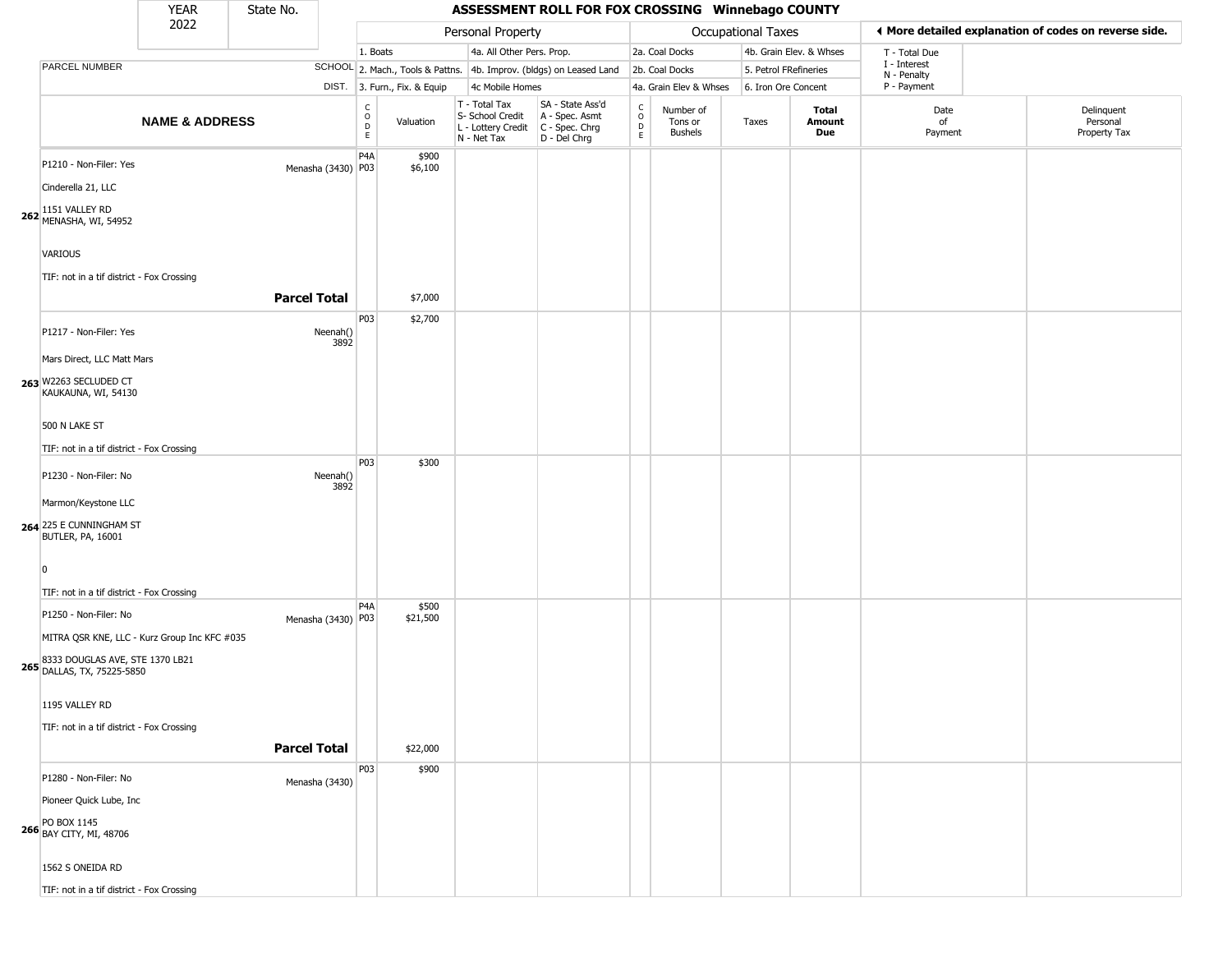|                                                             | <b>YEAR</b>               | State No.           |                      |                                                |                              |                                                                        | ASSESSMENT ROLL FOR FOX CROSSING Winnebago COUNTY                      |                                       |                                        |                           |                         |                             |                                                       |
|-------------------------------------------------------------|---------------------------|---------------------|----------------------|------------------------------------------------|------------------------------|------------------------------------------------------------------------|------------------------------------------------------------------------|---------------------------------------|----------------------------------------|---------------------------|-------------------------|-----------------------------|-------------------------------------------------------|
|                                                             | 2022                      |                     |                      |                                                |                              | Personal Property                                                      |                                                                        |                                       |                                        | <b>Occupational Taxes</b> |                         |                             | ◀ More detailed explanation of codes on reverse side. |
|                                                             |                           |                     |                      | 1. Boats                                       |                              | 4a. All Other Pers. Prop.                                              |                                                                        |                                       | 2a. Coal Docks                         |                           | 4b. Grain Elev. & Whses | T - Total Due               |                                                       |
| PARCEL NUMBER                                               |                           |                     |                      |                                                |                              |                                                                        | SCHOOL 2. Mach., Tools & Pattns. 4b. Improv. (bldgs) on Leased Land    |                                       | 2b. Coal Docks                         | 5. Petrol FRefineries     |                         | I - Interest<br>N - Penalty |                                                       |
|                                                             |                           |                     |                      |                                                | DIST. 3. Furn., Fix. & Equip | 4c Mobile Homes                                                        |                                                                        |                                       | 4a. Grain Elev & Whses                 | 6. Iron Ore Concent       |                         | P - Payment                 |                                                       |
|                                                             | <b>NAME &amp; ADDRESS</b> |                     |                      | $\begin{matrix} 0 \\ 0 \\ D \end{matrix}$<br>E | Valuation                    | T - Total Tax<br>S- School Credit<br>L - Lottery Credit<br>N - Net Tax | SA - State Ass'd<br>A - Spec. Asmt<br>$C - Spec. Chrg$<br>D - Del Chrg | C<br>$\overline{0}$<br>$\overline{E}$ | Number of<br>Tons or<br><b>Bushels</b> | Taxes                     | Total<br>Amount<br>Due  | Date<br>of<br>Payment       | Delinquent<br>Personal<br>Property Tax                |
| P1310 - Non-Filer: No                                       |                           |                     | NEENAH P03<br>3892   | P <sub>4</sub> A                               | \$800<br>\$15,100            |                                                                        |                                                                        |                                       |                                        |                           |                         |                             |                                                       |
| Mcmahon Associates Inc                                      |                           |                     |                      |                                                |                              |                                                                        |                                                                        |                                       |                                        |                           |                         |                             |                                                       |
| 267 PO BOX 1025<br>NEENAH, WI, 54957                        |                           |                     |                      |                                                |                              |                                                                        |                                                                        |                                       |                                        |                           |                         |                             |                                                       |
| 1445 MCMAHON DR                                             |                           |                     |                      |                                                |                              |                                                                        |                                                                        |                                       |                                        |                           |                         |                             |                                                       |
| TIF: TID 002 - Fox Crossing                                 |                           |                     |                      |                                                |                              |                                                                        |                                                                        |                                       |                                        |                           |                         |                             |                                                       |
|                                                             |                           | <b>Parcel Total</b> |                      |                                                | \$15,900                     |                                                                        |                                                                        |                                       |                                        |                           |                         |                             |                                                       |
| P1315 - Non-Filer: No                                       |                           |                     | Menasha (3430) P03   | P <sub>4</sub> A                               | \$12,000<br>\$16,500         |                                                                        |                                                                        |                                       |                                        |                           |                         |                             |                                                       |
| Affinity Medical Group Ascension Wisconsin                  |                           |                     |                      |                                                |                              |                                                                        |                                                                        |                                       |                                        |                           |                         |                             |                                                       |
| 4040 VINCENNES CIRCLE<br><b>268 INDIANAPOLIS, IN, 46268</b> |                           |                     |                      |                                                |                              |                                                                        |                                                                        |                                       |                                        |                           |                         |                             |                                                       |
| 1186 APPLETON RD                                            |                           |                     |                      |                                                |                              |                                                                        |                                                                        |                                       |                                        |                           |                         |                             |                                                       |
| TIF: not in a tif district - Fox Crossing                   |                           |                     |                      |                                                |                              |                                                                        |                                                                        |                                       |                                        |                           |                         |                             |                                                       |
|                                                             |                           | <b>Parcel Total</b> |                      |                                                | \$28,500                     |                                                                        |                                                                        |                                       |                                        |                           |                         |                             |                                                       |
| P1328 - Non-Filer: No                                       |                           |                     | Neenah() P03<br>3892 | P <sub>4</sub> A                               | \$17,100<br>\$134,900        |                                                                        |                                                                        |                                       |                                        |                           |                         |                             |                                                       |
| MICHELS CORPORATION                                         |                           |                     |                      |                                                |                              |                                                                        |                                                                        |                                       |                                        |                           |                         |                             |                                                       |
| 269 817 MAIN STREET<br>BROWNSVILLE, WI, 53006               |                           |                     |                      |                                                |                              |                                                                        |                                                                        |                                       |                                        |                           |                         |                             |                                                       |
| VARIOUS                                                     |                           |                     |                      |                                                |                              |                                                                        |                                                                        |                                       |                                        |                           |                         |                             |                                                       |
| TIF: not in a tif district - Fox Crossing                   |                           | <b>Parcel Total</b> |                      |                                                | \$152,000                    |                                                                        |                                                                        |                                       |                                        |                           |                         |                             |                                                       |
| P1330 - Non-Filer: No                                       |                           |                     |                      | P03                                            | \$5,500<br>\$9,200           |                                                                        |                                                                        |                                       |                                        |                           |                         |                             |                                                       |
| Michiels Menasha Inn Inc                                    |                           |                     | Menasha (3430) P4A   |                                                |                              |                                                                        |                                                                        |                                       |                                        |                           |                         |                             |                                                       |
| 1100 APPLETON RD<br>270 MENASHA, WI, 54952                  |                           |                     |                      |                                                |                              |                                                                        |                                                                        |                                       |                                        |                           |                         |                             |                                                       |
| 1100 APPLETON RD                                            |                           |                     |                      |                                                |                              |                                                                        |                                                                        |                                       |                                        |                           |                         |                             |                                                       |
| TIF: not in a tif district - Fox Crossing                   |                           |                     |                      |                                                |                              |                                                                        |                                                                        |                                       |                                        |                           |                         |                             |                                                       |
|                                                             |                           | <b>Parcel Total</b> |                      |                                                | \$14,700                     |                                                                        |                                                                        |                                       |                                        |                           |                         |                             |                                                       |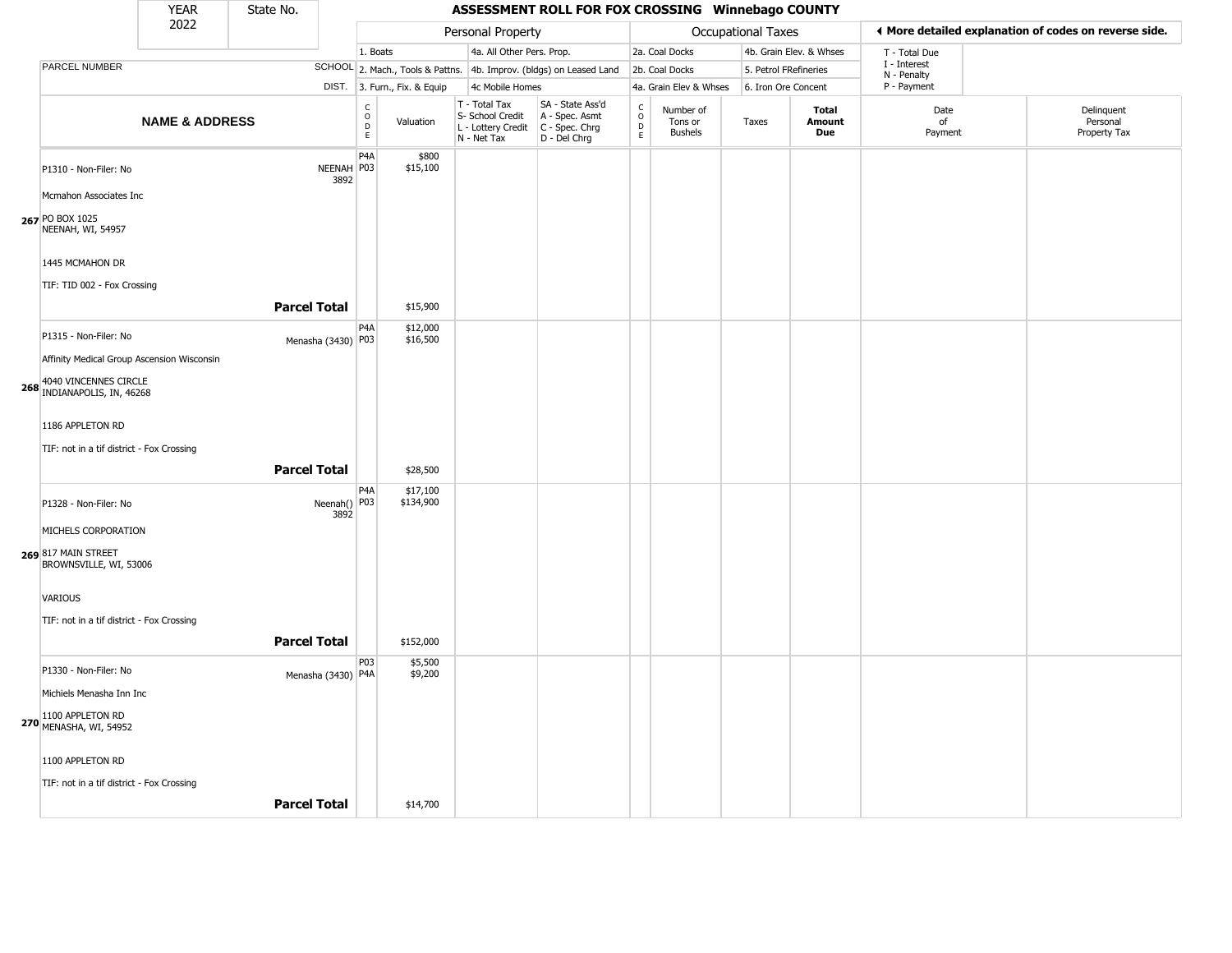|                                                    | <b>YEAR</b>               | State No.           |                      |                              |                              |                                                                        | ASSESSMENT ROLL FOR FOX CROSSING Winnebago COUNTY                    |                             |                                        |                           |                         |                             |                                                       |
|----------------------------------------------------|---------------------------|---------------------|----------------------|------------------------------|------------------------------|------------------------------------------------------------------------|----------------------------------------------------------------------|-----------------------------|----------------------------------------|---------------------------|-------------------------|-----------------------------|-------------------------------------------------------|
|                                                    | 2022                      |                     |                      |                              |                              | Personal Property                                                      |                                                                      |                             |                                        | <b>Occupational Taxes</b> |                         |                             | ♦ More detailed explanation of codes on reverse side. |
|                                                    |                           |                     |                      | 1. Boats                     |                              | 4a. All Other Pers. Prop.                                              |                                                                      |                             | 2a. Coal Docks                         |                           | 4b. Grain Elev. & Whses | T - Total Due               |                                                       |
| PARCEL NUMBER                                      |                           |                     |                      |                              |                              |                                                                        | SCHOOL 2. Mach., Tools & Pattns. 4b. Improv. (bldgs) on Leased Land  |                             | 2b. Coal Docks                         | 5. Petrol FRefineries     |                         | I - Interest<br>N - Penalty |                                                       |
|                                                    |                           |                     |                      |                              | DIST. 3. Furn., Fix. & Equip | 4c Mobile Homes                                                        |                                                                      |                             | 4a. Grain Elev & Whses                 | 6. Iron Ore Concent       |                         | P - Payment                 |                                                       |
|                                                    | <b>NAME &amp; ADDRESS</b> |                     |                      | $_{\rm o}^{\rm c}$<br>D<br>E | Valuation                    | T - Total Tax<br>S- School Credit<br>L - Lottery Credit<br>N - Net Tax | SA - State Ass'd<br>A - Spec. Asmt<br>C - Spec. Chrg<br>D - Del Chrg | $\rm _o^c$<br>$\frac{D}{E}$ | Number of<br>Tons or<br><b>Bushels</b> | Taxes                     | Total<br>Amount<br>Due  | Date<br>of<br>Payment       | Delinquent<br>Personal<br>Property Tax                |
| P1345 - Non-Filer: No<br>Midway Service Center     |                           |                     | Menasha (3430) P4A   | P03                          | \$300<br>\$1,000             |                                                                        |                                                                      |                             |                                        |                           |                         |                             |                                                       |
| 271 628 OLDE MIDWAY RD<br>271 MENASHA, WI, 54952   |                           |                     |                      |                              |                              |                                                                        |                                                                      |                             |                                        |                           |                         |                             |                                                       |
| <b>VARIOUS</b>                                     |                           |                     |                      |                              |                              |                                                                        |                                                                      |                             |                                        |                           |                         |                             |                                                       |
| TIF: not in a tif district - Fox Crossing          |                           |                     |                      |                              |                              |                                                                        |                                                                      |                             |                                        |                           |                         |                             |                                                       |
|                                                    |                           | <b>Parcel Total</b> |                      |                              | \$1,300                      |                                                                        |                                                                      |                             |                                        |                           |                         |                             |                                                       |
| P1380 - Non-Filer: No<br>Miron Construction Co Inc |                           |                     | NEENAH P03<br>3892   | P4A                          | \$12,700<br>\$756,400        |                                                                        |                                                                      |                             |                                        |                           |                         |                             |                                                       |
| 272 PO BOX 509<br>NEENAH, WI, 54957                |                           |                     |                      |                              |                              |                                                                        |                                                                      |                             |                                        |                           |                         |                             |                                                       |
| 1471 MCMAHON DR<br>TIF: TID 002 - Fox Crossing     |                           |                     |                      |                              |                              |                                                                        |                                                                      |                             |                                        |                           |                         |                             |                                                       |
|                                                    |                           | <b>Parcel Total</b> |                      |                              | \$769,100                    |                                                                        |                                                                      |                             |                                        |                           |                         |                             |                                                       |
| P1386 - Non-Filer: Yes<br>Modern Cash Register     |                           |                     | Neenah() P03<br>3892 | P4A                          | \$200<br>\$1,500             |                                                                        |                                                                      |                             |                                        |                           |                         |                             |                                                       |
| 273 PO BOX 574<br>NEENAH, WI, 54957<br>VARIOUS     |                           |                     |                      |                              |                              |                                                                        |                                                                      |                             |                                        |                           |                         |                             |                                                       |
| TIF: not in a tif district - Fox Crossing          |                           |                     |                      |                              |                              |                                                                        |                                                                      |                             |                                        |                           |                         |                             |                                                       |
|                                                    |                           | <b>Parcel Total</b> |                      |                              | \$1,700                      |                                                                        |                                                                      |                             |                                        |                           |                         |                             |                                                       |
| P1390 - Non-Filer: Yes<br>Modern Sheet Metal Inc   |                           |                     | Neenah()<br>3892     | P <sub>03</sub>              | \$1,200                      |                                                                        |                                                                      |                             |                                        |                           |                         |                             |                                                       |
| 274 2180 AMERICAN DR<br>NEENAH, WI, 54956          |                           |                     |                      |                              |                              |                                                                        |                                                                      |                             |                                        |                           |                         |                             |                                                       |
| 2180 AMERICAN DR                                   |                           |                     |                      |                              |                              |                                                                        |                                                                      |                             |                                        |                           |                         |                             |                                                       |
| TIF: not in a tif district - Fox Crossing          |                           |                     |                      | P <sub>4</sub> A             |                              |                                                                        |                                                                      |                             |                                        |                           |                         |                             |                                                       |
| P1404 - Non-Filer: Yes                             |                           |                     | Menasha (3430) P03   |                              | \$4,000<br>\$7,100           |                                                                        |                                                                      |                             |                                        |                           |                         |                             |                                                       |
| West College Auto Sales                            |                           |                     |                      |                              |                              |                                                                        |                                                                      |                             |                                        |                           |                         |                             |                                                       |
| <b>275</b> 8879 PIONEER RD<br>LARSEN, WI, 54947    |                           |                     |                      |                              |                              |                                                                        |                                                                      |                             |                                        |                           |                         |                             |                                                       |
| <b>VARIOUS</b>                                     |                           |                     |                      |                              |                              |                                                                        |                                                                      |                             |                                        |                           |                         |                             |                                                       |
| TIF: not in a tif district - Fox Crossing          |                           |                     |                      |                              |                              |                                                                        |                                                                      |                             |                                        |                           |                         |                             |                                                       |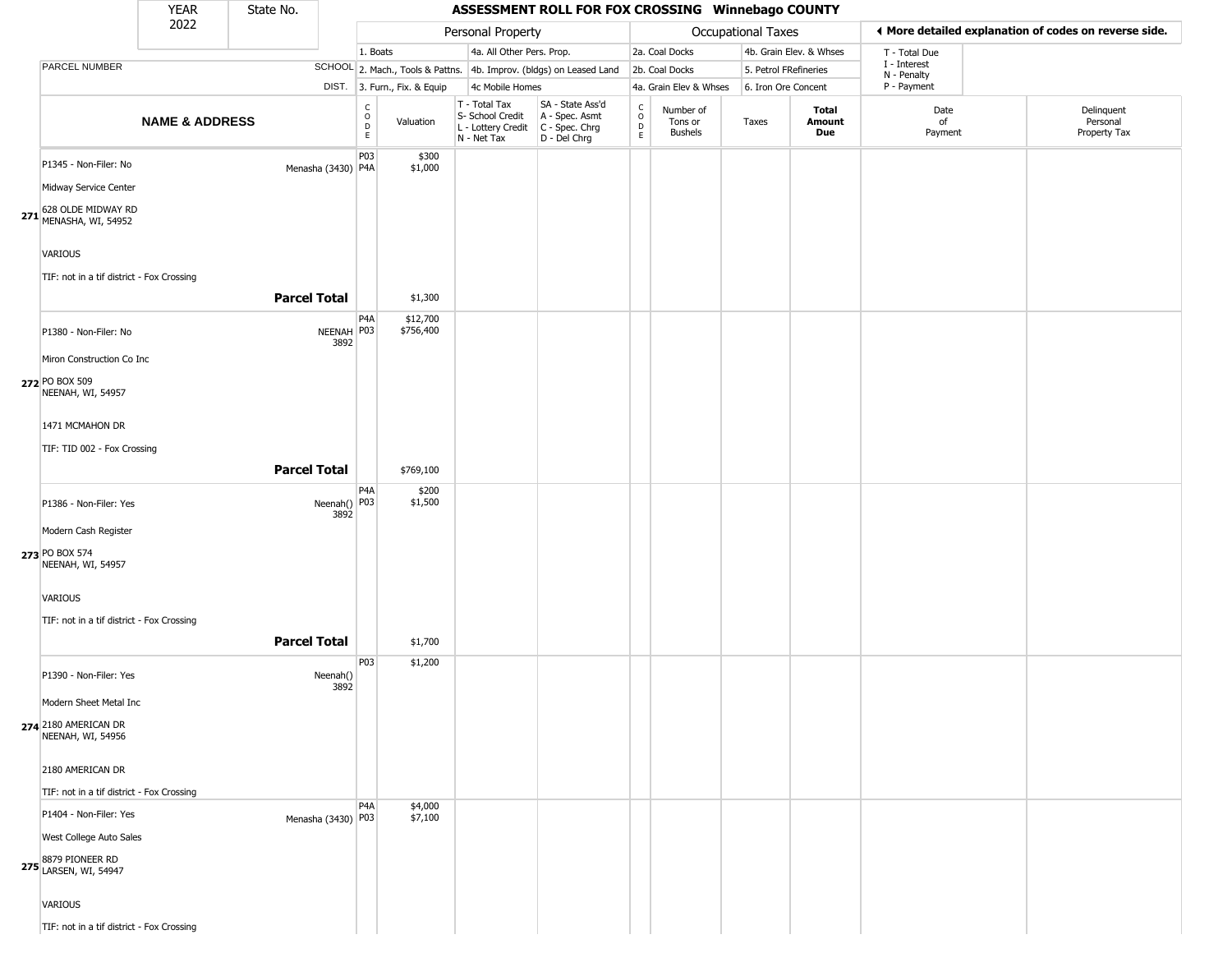|                                                 | <b>YEAR</b>               | State No.           |                      |                                         |                              |                                                                        | ASSESSMENT ROLL FOR FOX CROSSING Winnebago COUNTY                    |                                |                                        |                           |                         |                             |                                                       |
|-------------------------------------------------|---------------------------|---------------------|----------------------|-----------------------------------------|------------------------------|------------------------------------------------------------------------|----------------------------------------------------------------------|--------------------------------|----------------------------------------|---------------------------|-------------------------|-----------------------------|-------------------------------------------------------|
|                                                 | 2022                      |                     |                      |                                         |                              | Personal Property                                                      |                                                                      |                                |                                        | <b>Occupational Taxes</b> |                         |                             | ♦ More detailed explanation of codes on reverse side. |
|                                                 |                           |                     |                      | 1. Boats                                |                              | 4a. All Other Pers. Prop.                                              |                                                                      |                                | 2a. Coal Docks                         |                           | 4b. Grain Elev. & Whses | T - Total Due               |                                                       |
| PARCEL NUMBER                                   |                           |                     |                      |                                         |                              |                                                                        | SCHOOL 2. Mach., Tools & Pattns. 4b. Improv. (bldgs) on Leased Land  |                                | 2b. Coal Docks                         | 5. Petrol FRefineries     |                         | I - Interest<br>N - Penalty |                                                       |
|                                                 |                           |                     |                      |                                         | DIST. 3. Furn., Fix. & Equip | 4c Mobile Homes                                                        |                                                                      |                                | 4a. Grain Elev & Whses                 | 6. Iron Ore Concent       |                         | P - Payment                 |                                                       |
|                                                 | <b>NAME &amp; ADDRESS</b> |                     |                      | $_{\rm o}^{\rm c}$<br>$\mathsf D$<br>E. | Valuation                    | T - Total Tax<br>S- School Credit<br>L - Lottery Credit<br>N - Net Tax | SA - State Ass'd<br>A - Spec. Asmt<br>C - Spec. Chrg<br>D - Del Chrg | $\frac{c}{0}$<br>$\frac{D}{E}$ | Number of<br>Tons or<br><b>Bushels</b> | Taxes                     | Total<br>Amount<br>Due  | Date<br>of<br>Payment       | Delinquent<br>Personal<br>Property Tax                |
|                                                 |                           | <b>Parcel Total</b> |                      |                                         | \$11,100                     |                                                                        |                                                                      |                                |                                        |                           |                         |                             |                                                       |
|                                                 |                           |                     |                      | P <sub>4</sub> A                        | \$231,800                    |                                                                        |                                                                      |                                |                                        |                           |                         |                             |                                                       |
| P1406 - Non-Filer: No                           |                           |                     | Neenah()<br>3892     |                                         |                              |                                                                        |                                                                      |                                |                                        |                           |                         |                             |                                                       |
| Lamar Advertising Of Green Bay                  |                           |                     |                      |                                         |                              |                                                                        |                                                                      |                                |                                        |                           |                         |                             |                                                       |
| 276 PO BOX 66338<br>BATON ROUGE, LA, 70896      |                           |                     |                      |                                         |                              |                                                                        |                                                                      |                                |                                        |                           |                         |                             |                                                       |
| VARIOUS                                         |                           |                     |                      |                                         |                              |                                                                        |                                                                      |                                |                                        |                           |                         |                             |                                                       |
| TIF: not in a tif district - Fox Crossing       |                           |                     |                      |                                         |                              |                                                                        |                                                                      |                                |                                        |                           |                         |                             |                                                       |
| P1407 - Non-Filer: No                           |                           |                     | Menasha (3430) P03   | P4A                                     | \$2,100<br>\$9,100           |                                                                        |                                                                      |                                |                                        |                           |                         |                             |                                                       |
| Westgor Funeral Home Inc                        |                           |                     |                      |                                         |                              |                                                                        |                                                                      |                                |                                        |                           |                         |                             |                                                       |
| 277 205 W DOTY AVE<br>NEENAH, WI, 54956         |                           |                     |                      |                                         |                              |                                                                        |                                                                      |                                |                                        |                           |                         |                             |                                                       |
| 1140 APPLETON RD                                |                           |                     |                      |                                         |                              |                                                                        |                                                                      |                                |                                        |                           |                         |                             |                                                       |
| TIF: not in a tif district - Fox Crossing       |                           |                     |                      |                                         |                              |                                                                        |                                                                      |                                |                                        |                           |                         |                             |                                                       |
|                                                 |                           | <b>Parcel Total</b> |                      |                                         | \$11,200                     |                                                                        |                                                                      |                                |                                        |                           |                         |                             |                                                       |
| P1450 - Non-Filer: No                           |                           |                     | Menasha (3430) P4A   | P03                                     | \$300<br>\$1,600             |                                                                        |                                                                      |                                |                                        |                           |                         |                             |                                                       |
| Palisades Sheet Metal Inc                       |                           |                     |                      |                                         |                              |                                                                        |                                                                      |                                |                                        |                           |                         |                             |                                                       |
| <b>278</b> 1475 RACINE RD<br>MENASHA, WI, 54952 |                           |                     |                      |                                         |                              |                                                                        |                                                                      |                                |                                        |                           |                         |                             |                                                       |
| 1475 RACINE RD                                  |                           |                     |                      |                                         |                              |                                                                        |                                                                      |                                |                                        |                           |                         |                             |                                                       |
| TIF: not in a tif district - Fox Crossing       |                           |                     |                      |                                         |                              |                                                                        |                                                                      |                                |                                        |                           |                         |                             |                                                       |
|                                                 |                           | <b>Parcel Total</b> |                      |                                         | \$1,900                      |                                                                        |                                                                      |                                |                                        |                           |                         |                             |                                                       |
|                                                 |                           |                     |                      | P03                                     | \$12,100                     |                                                                        |                                                                      |                                |                                        |                           |                         |                             |                                                       |
| P1465 - Non-Filer: Yes                          |                           |                     | Menasha (3430)       |                                         |                              |                                                                        |                                                                      |                                |                                        |                           |                         |                             |                                                       |
| Trisha'S Hair And Nails, LLC                    |                           |                     |                      |                                         |                              |                                                                        |                                                                      |                                |                                        |                           |                         |                             |                                                       |
| 1071 RACINE ST<br>279 MENASHA, WI, 54952        |                           |                     |                      |                                         |                              |                                                                        |                                                                      |                                |                                        |                           |                         |                             |                                                       |
| 1071 RACINE ST                                  |                           |                     |                      |                                         |                              |                                                                        |                                                                      |                                |                                        |                           |                         |                             |                                                       |
| TIF: not in a tif district - Fox Crossing       |                           |                     |                      |                                         |                              |                                                                        |                                                                      |                                |                                        |                           |                         |                             |                                                       |
| P1479 - Non-Filer: No                           |                           |                     | Neenah() P03<br>3892 | P <sub>4</sub> A                        | \$14,200<br>\$29,600         |                                                                        |                                                                      |                                |                                        |                           |                         |                             |                                                       |
| Penske Truck Leasing                            |                           |                     |                      |                                         |                              |                                                                        |                                                                      |                                |                                        |                           |                         |                             |                                                       |
| 280 RR 10 BOX 1321<br>READING, PA, 19603-1321   |                           |                     |                      |                                         |                              |                                                                        |                                                                      |                                |                                        |                           |                         |                             |                                                       |
| 2301 AMERICAN DR                                |                           |                     |                      |                                         |                              |                                                                        |                                                                      |                                |                                        |                           |                         |                             |                                                       |
| TIF: not in a tif district - Fox Crossing       |                           |                     |                      |                                         |                              |                                                                        |                                                                      |                                |                                        |                           |                         |                             |                                                       |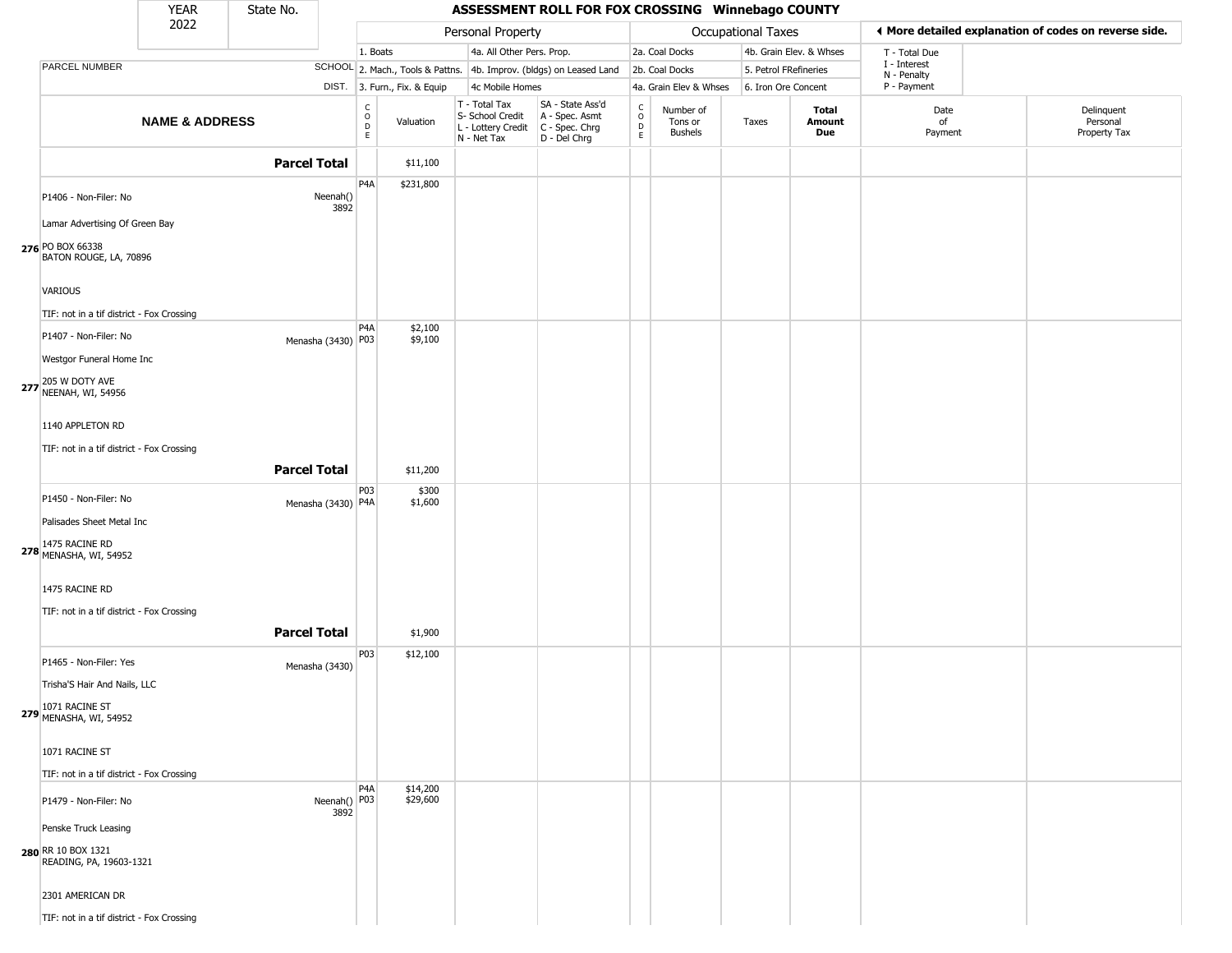|                                                                          | <b>YEAR</b>               | State No.            |                                                          |                              |                                                                                           | ASSESSMENT ROLL FOR FOX CROSSING Winnebago COUNTY                   |                         |                                 |                       |                         |                             |                                                       |
|--------------------------------------------------------------------------|---------------------------|----------------------|----------------------------------------------------------|------------------------------|-------------------------------------------------------------------------------------------|---------------------------------------------------------------------|-------------------------|---------------------------------|-----------------------|-------------------------|-----------------------------|-------------------------------------------------------|
|                                                                          | 2022                      |                      |                                                          |                              | Personal Property                                                                         |                                                                     |                         |                                 | Occupational Taxes    |                         |                             | ♦ More detailed explanation of codes on reverse side. |
|                                                                          |                           |                      | 1. Boats                                                 |                              | 4a. All Other Pers. Prop.                                                                 |                                                                     |                         | 2a. Coal Docks                  |                       | 4b. Grain Elev. & Whses | T - Total Due               |                                                       |
| PARCEL NUMBER                                                            |                           |                      |                                                          |                              |                                                                                           | SCHOOL 2. Mach., Tools & Pattns. 4b. Improv. (bldgs) on Leased Land |                         | 2b. Coal Docks                  | 5. Petrol FRefineries |                         | I - Interest<br>N - Penalty |                                                       |
|                                                                          |                           |                      |                                                          | DIST. 3. Furn., Fix. & Equip | 4c Mobile Homes                                                                           |                                                                     |                         | 4a. Grain Elev & Whses          | 6. Iron Ore Concent   |                         | P - Payment                 |                                                       |
|                                                                          | <b>NAME &amp; ADDRESS</b> |                      | $\begin{matrix} 0 \\ 0 \\ D \end{matrix}$<br>$\mathsf E$ | Valuation                    | T - Total Tax<br>S- School Credit<br>$L$ - Lottery Credit $C$ - Spec. Chrg<br>N - Net Tax | SA - State Ass'd<br>A - Spec. Asmt<br>D - Del Chrg                  | C<br>$\circ$<br>D<br>E. | Number of<br>Tons or<br>Bushels | Taxes                 | Total<br>Amount<br>Due  | Date<br>of<br>Payment       | Delinquent<br>Personal<br>Property Tax                |
|                                                                          |                           | <b>Parcel Total</b>  |                                                          | \$43,800                     |                                                                                           |                                                                     |                         |                                 |                       |                         |                             |                                                       |
| P1500 - Non-Filer: No<br>Pitney Bowes Global Finan Svcs                  |                           | Neenah()<br>3892     | P03                                                      | \$17,500                     |                                                                                           |                                                                     |                         |                                 |                       |                         |                             |                                                       |
| 281 5310 CYPRESS CENTER DR STE 110<br>TAMPA, FL, 33609-1057              |                           |                      |                                                          |                              |                                                                                           |                                                                     |                         |                                 |                       |                         |                             |                                                       |
| VARIOUS                                                                  |                           |                      |                                                          |                              |                                                                                           |                                                                     |                         |                                 |                       |                         |                             |                                                       |
| TIF: not in a tif district - Fox Crossing                                |                           |                      | P03                                                      | \$12,000                     |                                                                                           |                                                                     |                         |                                 |                       |                         |                             |                                                       |
| P1501 - Non-Filer: No<br>Pitney Bowes Global Finan Svcs                  |                           | Neenah (003)         |                                                          |                              |                                                                                           |                                                                     |                         |                                 |                       |                         |                             |                                                       |
| 282 5310 CYPRESS CENTER DR STE 110                                       |                           |                      |                                                          |                              |                                                                                           |                                                                     |                         |                                 |                       |                         |                             |                                                       |
| 1500 MUTUAL WAY                                                          |                           |                      |                                                          |                              |                                                                                           |                                                                     |                         |                                 |                       |                         |                             |                                                       |
| TIF: TID 003 - Fox Crossing                                              |                           |                      |                                                          |                              |                                                                                           |                                                                     |                         |                                 |                       |                         |                             |                                                       |
| P1510 - Non-Filer: No                                                    |                           | Menasha (3430)       | <b>P03</b>                                               | \$400                        |                                                                                           |                                                                     |                         |                                 |                       |                         |                             |                                                       |
| Pitney Bowes Inc                                                         |                           |                      |                                                          |                              |                                                                                           |                                                                     |                         |                                 |                       |                         |                             |                                                       |
| <b>283</b> 5310 CYPRESS CENTER DR STE 110<br><b>283</b> TAMPA, FL, 33609 |                           |                      |                                                          |                              |                                                                                           |                                                                     |                         |                                 |                       |                         |                             |                                                       |
| <b>VARIOUS</b>                                                           |                           |                      |                                                          |                              |                                                                                           |                                                                     |                         |                                 |                       |                         |                             |                                                       |
| TIF: not in a tif district - Fox Crossing                                |                           |                      | P03                                                      | \$700                        |                                                                                           |                                                                     |                         |                                 |                       |                         |                             |                                                       |
| P1540 - Non-Filer: Yes<br>Prime Time                                     |                           | Menasha (3430)       |                                                          |                              |                                                                                           |                                                                     |                         |                                 |                       |                         |                             |                                                       |
| <b>284</b> 1150 VALLEY RD<br>MENASHA, WI, 54952                          |                           |                      |                                                          |                              |                                                                                           |                                                                     |                         |                                 |                       |                         |                             |                                                       |
| 1150 VALLEY RD                                                           |                           |                      |                                                          |                              |                                                                                           |                                                                     |                         |                                 |                       |                         |                             |                                                       |
| TIF: not in a tif district - Fox Crossing                                |                           |                      |                                                          |                              |                                                                                           |                                                                     |                         |                                 |                       |                         |                             |                                                       |
| P1600 - Non-Filer: Yes                                                   |                           | Neenah() P03<br>3892 | P4A                                                      | \$17,300<br>\$24,800         |                                                                                           |                                                                     |                         |                                 |                       |                         |                             |                                                       |
| R & R Steel Const Inc                                                    |                           |                      |                                                          |                              |                                                                                           |                                                                     |                         |                                 |                       |                         |                             |                                                       |
| 285 5521 W PROSPECT<br>APPLETON, WI, 54915                               |                           |                      |                                                          |                              |                                                                                           |                                                                     |                         |                                 |                       |                         |                             |                                                       |
| <b>VARIOUS</b>                                                           |                           |                      |                                                          |                              |                                                                                           |                                                                     |                         |                                 |                       |                         |                             |                                                       |
| TIF: not in a tif district - Fox Crossing                                |                           |                      |                                                          |                              |                                                                                           |                                                                     |                         |                                 |                       |                         |                             |                                                       |
|                                                                          |                           | <b>Parcel Total</b>  |                                                          | \$42,100                     |                                                                                           |                                                                     |                         |                                 |                       |                         |                             |                                                       |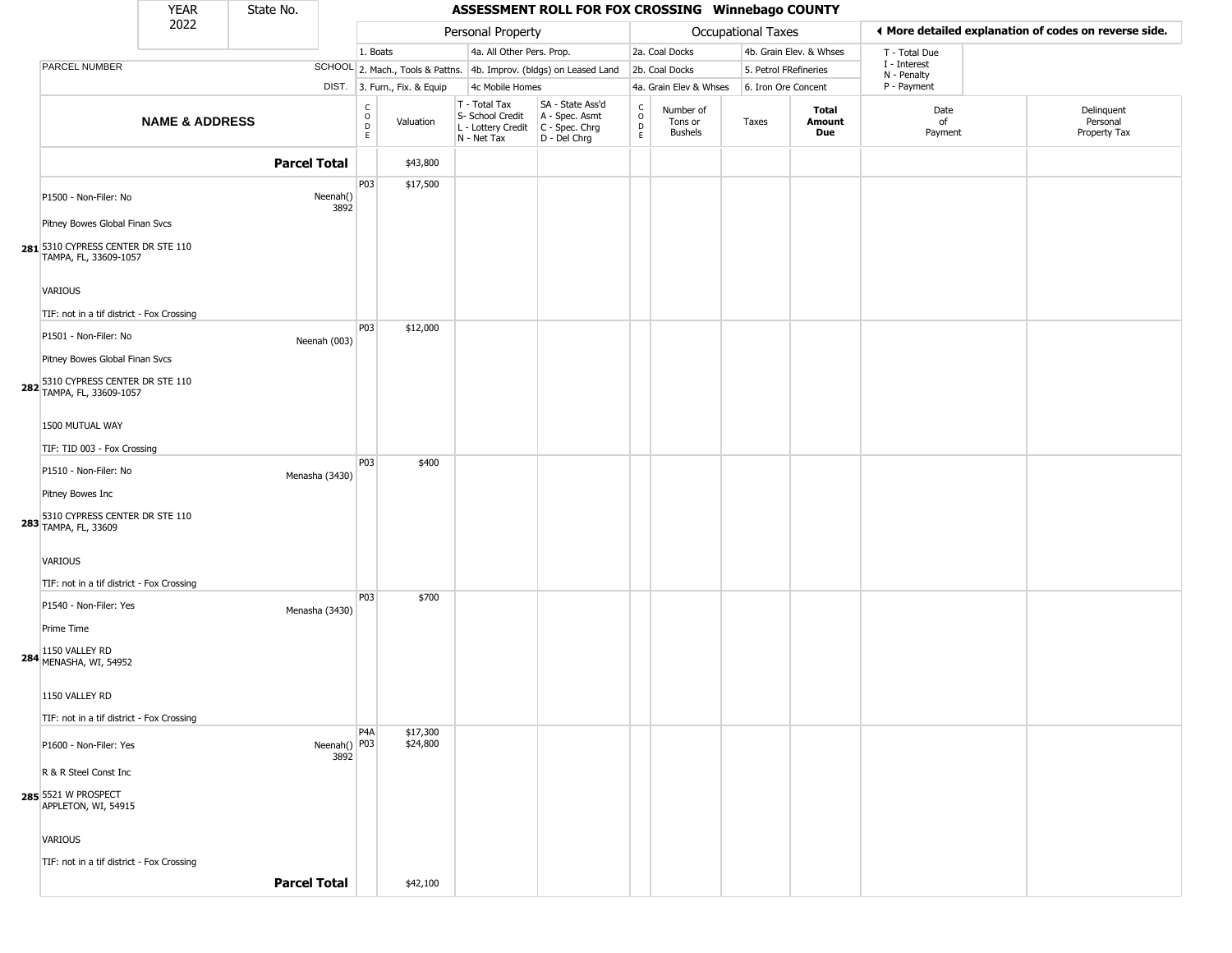## YEAR State No. **ASSESSMENT ROLL FOR FOX CROSSING Winnebago COUNTY** 2022 DIST. 3. Furn., Fix. & Equip PARCEL NUMBER **NAME & ADDRESS** State No. C O D E Valuation T - Total Tax S- School Credit A - Spec. Asmt L - Lottery Credit C - Spec. Chrg N - Net Tax SA - State Ass'd D - Del Chrg C O D E Number of Tons or Bushels Taxes **Total Amount Due** Date of Payment Delinquent Personal Property Tax Personal Property **Department Controller Service Controller** Occupational Taxes 1. Boats **4a. All Other Pers. Prop.** 2a. Coal Docks 4b. Grain Elev. & Whses SCHOOL 2. Mach., Tools & Pattns. 4b. Improv. (bldgs) on Leased Land 2b. Coal Docks 5. Petrol FRefineries 4c Mobile Homes 4a. Grain Elev & Whses 6. Iron Ore Concent T - Total Due I - Interest N - Penalty P - Payment 3**More detailed explanation of codes on reverse side. 286** APPLETON, WI, 54913 P1605 - Non-Filer: No Menasha (3430) Ranger Services PO BOX 2221 2615 PALISADES LN TIF: not in a tif district - Fox Crossing P03 \$800 **287** 2200 S 75TH AVE P1670 - Non-Filer: No 3892 KNIGHT-Swift Transportation HOLDINGS, INC ATTN: TAX DEPT PHOENIX, AZ, 85403 2476 AMERICAN DR TIF: not in a tif district - Fox Crossing **PO3** Neenah() P4A \$19,600 \$34,100 **Parcel Total** | \$53,700 **288** MENASHA, WI, 54952 P1720 - Non-Filer: Yes Menasha (3430) P03 PATTERSON BOWL DAN PATTERSON 1330 MIDWAY RD 1330 MIDWAY RD TIF: not in a tif district - Fox Crossing P4A \$11,800 \$57,000 **Parcel Total | \$68,800 289** 5975 S HOWELL AVE P1900 - Non-Filer: No 3892 Tax Airfreight Inc MILWAUKEE, WI, 53207 1255 INDEPENDENCE DR TIF: not in a tif district - Fox Crossing P03 Neenah() P4A \$6,200 \$46,700 **Parcel Total** \$52,900 **290** 141 W JACKSON BLVD STE 210 P1948 - Non-Filer: Yes Neenah() 3892 Elite Dental Partners LLC Thomas J Fishel, Dds CHICAGO, IL, 60604 655 DEERWOOD AVE P4A \$3,500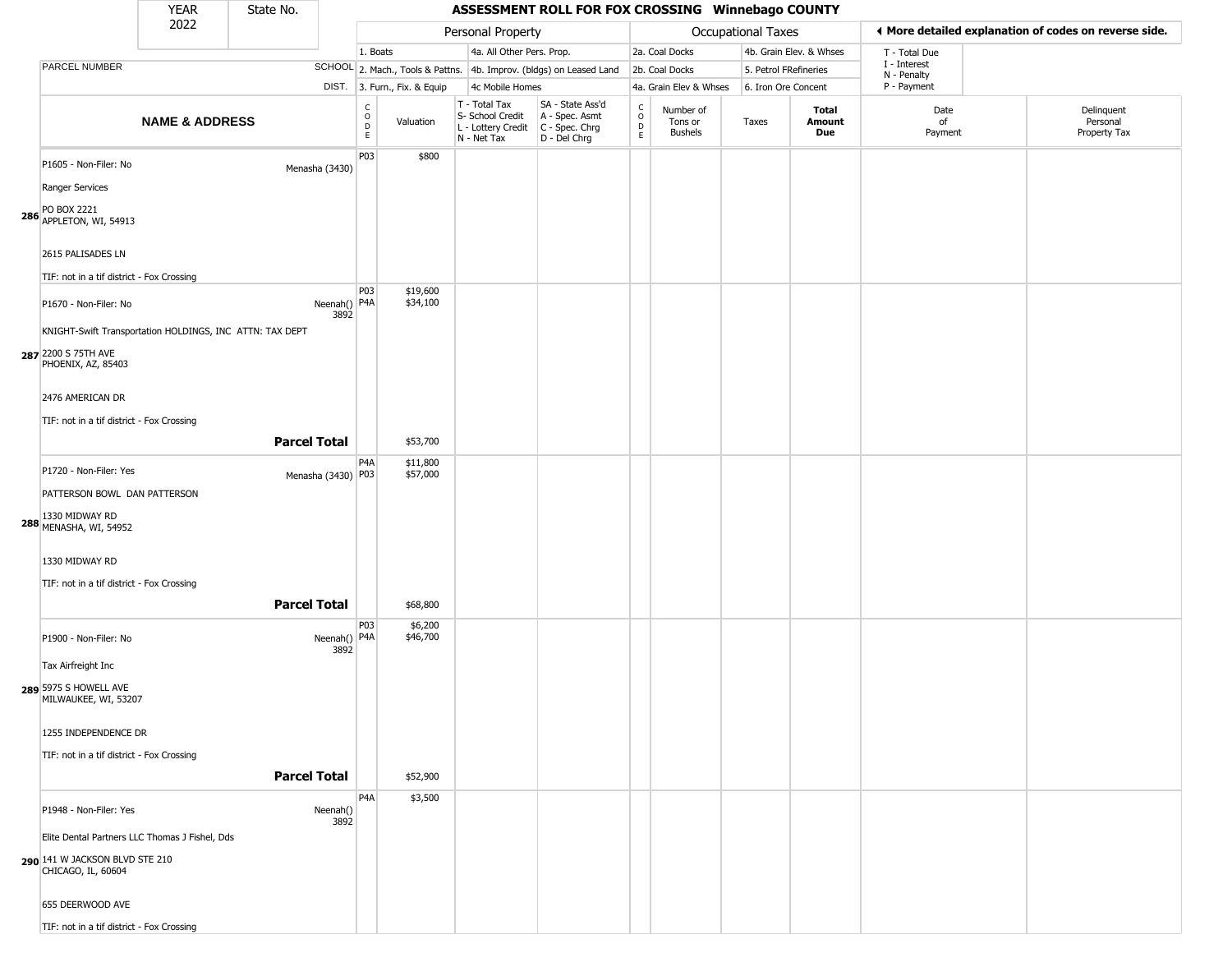|                                                          | <b>YEAR</b>               | State No.           |                                            |                                                                     |                                                                                         | ASSESSMENT ROLL FOR FOX CROSSING Winnebago COUNTY  |                                                 |                                 |                       |                         |                             |                                                       |
|----------------------------------------------------------|---------------------------|---------------------|--------------------------------------------|---------------------------------------------------------------------|-----------------------------------------------------------------------------------------|----------------------------------------------------|-------------------------------------------------|---------------------------------|-----------------------|-------------------------|-----------------------------|-------------------------------------------------------|
|                                                          | 2022                      |                     |                                            |                                                                     | Personal Property                                                                       |                                                    |                                                 |                                 | Occupational Taxes    |                         |                             | ♦ More detailed explanation of codes on reverse side. |
|                                                          |                           |                     |                                            | 1. Boats                                                            | 4a. All Other Pers. Prop.                                                               |                                                    |                                                 | 2a. Coal Docks                  |                       | 4b. Grain Elev. & Whses | T - Total Due               |                                                       |
| PARCEL NUMBER                                            |                           |                     |                                            | SCHOOL 2. Mach., Tools & Pattns. 4b. Improv. (bldgs) on Leased Land |                                                                                         |                                                    |                                                 | 2b. Coal Docks                  | 5. Petrol FRefineries |                         | I - Interest<br>N - Penalty |                                                       |
|                                                          |                           |                     |                                            | DIST. 3. Furn., Fix. & Equip                                        | 4c Mobile Homes                                                                         |                                                    |                                                 | 4a. Grain Elev & Whses          | 6. Iron Ore Concent   |                         | P - Payment                 |                                                       |
|                                                          | <b>NAME &amp; ADDRESS</b> |                     | $\begin{array}{c} C \\ 0 \\ E \end{array}$ | Valuation                                                           | T - Total Tax<br>S- School Credit<br>L - Lottery Credit   C - Spec. Chrg<br>N - Net Tax | SA - State Ass'd<br>A - Spec. Asmt<br>D - Del Chrg | C<br>$\circ$<br>$\frac{\mathsf{D}}{\mathsf{E}}$ | Number of<br>Tons or<br>Bushels | Taxes                 | Total<br>Amount<br>Due  | Date<br>of<br>Payment       | Delinquent<br>Personal<br>Property Tax                |
| P1952 - Non-Filer: Yes<br>Touchmark On West Prospect LLC |                           |                     | P4A<br>Neenah() P03<br>3892                | \$5,500<br>\$2,243,300                                              |                                                                                         |                                                    |                                                 |                                 |                       |                         |                             |                                                       |
| 291 5150 SW GRIFFITH DR<br>BEAVERTON, OR, 97005          |                           |                     |                                            |                                                                     |                                                                                         |                                                    |                                                 |                                 |                       |                         |                             |                                                       |
| <b>VARIOUS</b>                                           |                           |                     |                                            |                                                                     |                                                                                         |                                                    |                                                 |                                 |                       |                         |                             |                                                       |
| TIF: not in a tif district - Fox Crossing                |                           |                     |                                            |                                                                     |                                                                                         |                                                    |                                                 |                                 |                       |                         |                             |                                                       |
|                                                          |                           | <b>Parcel Total</b> |                                            | \$2,248,800                                                         |                                                                                         |                                                    |                                                 |                                 |                       |                         |                             |                                                       |
| P1965 - Non-Filer: No                                    |                           |                     | P4A<br>Neenah() P03<br>3892                | \$2,100<br>\$128,500                                                |                                                                                         |                                                    |                                                 |                                 |                       |                         |                             |                                                       |
| Faith Technologies Inc                                   |                           |                     |                                            |                                                                     |                                                                                         |                                                    |                                                 |                                 |                       |                         |                             |                                                       |
| 292 PO BOX 260<br>MENASHA, WI, 54952                     |                           |                     |                                            |                                                                     |                                                                                         |                                                    |                                                 |                                 |                       |                         |                             |                                                       |
| 2662 AMERICAN                                            |                           |                     |                                            |                                                                     |                                                                                         |                                                    |                                                 |                                 |                       |                         |                             |                                                       |
| TIF: not in a tif district - Fox Crossing                |                           |                     |                                            |                                                                     |                                                                                         |                                                    |                                                 |                                 |                       |                         |                             |                                                       |
|                                                          |                           | <b>Parcel Total</b> |                                            | \$130,600                                                           |                                                                                         |                                                    |                                                 |                                 |                       |                         |                             |                                                       |
| P1991 - Non-Filer: No                                    |                           |                     | P03<br>Neenah()<br>3892                    | \$16,900                                                            |                                                                                         |                                                    |                                                 |                                 |                       |                         |                             |                                                       |
| Wells Fargo Financial Leasing Inc                        |                           |                     |                                            |                                                                     |                                                                                         |                                                    |                                                 |                                 |                       |                         |                             |                                                       |
| 293 PO BOX 36200<br>BILLINGS, MT, 59107                  |                           |                     |                                            |                                                                     |                                                                                         |                                                    |                                                 |                                 |                       |                         |                             |                                                       |
| <b>VARIOUS</b>                                           |                           |                     |                                            |                                                                     |                                                                                         |                                                    |                                                 |                                 |                       |                         |                             |                                                       |
| TIF: not in a tif district - Fox Crossing                |                           |                     | P03                                        | \$100                                                               |                                                                                         |                                                    |                                                 |                                 |                       |                         |                             |                                                       |
| P2085 - Non-Filer: No                                    |                           |                     | Menasha (3430)                             |                                                                     |                                                                                         |                                                    |                                                 |                                 |                       |                         |                             |                                                       |
| V & L Stripping                                          |                           |                     |                                            |                                                                     |                                                                                         |                                                    |                                                 |                                 |                       |                         |                             |                                                       |
| 294 2315 S ONEIDA ST<br>APPLETON, WI, 54915              |                           |                     |                                            |                                                                     |                                                                                         |                                                    |                                                 |                                 |                       |                         |                             |                                                       |
| <b>VARIOUS</b>                                           |                           |                     |                                            |                                                                     |                                                                                         |                                                    |                                                 |                                 |                       |                         |                             |                                                       |
| TIF: not in a tif district - Fox Crossing                |                           |                     | P4A                                        | \$2,100                                                             |                                                                                         |                                                    |                                                 |                                 |                       |                         |                             |                                                       |
| P2090 - Non-Filer: No                                    |                           |                     | Neenah() P03<br>3892                       | \$37,800                                                            |                                                                                         |                                                    |                                                 |                                 |                       |                         |                             |                                                       |
| IAA Acquisition Corp C/O RYAN, LLC                       |                           |                     |                                            |                                                                     |                                                                                         |                                                    |                                                 |                                 |                       |                         |                             |                                                       |
| 295 PO BOX 4900 DEPT #685<br>SCOTTSDALE, AZ, 85261       |                           |                     |                                            |                                                                     |                                                                                         |                                                    |                                                 |                                 |                       |                         |                             |                                                       |
| 2591 S CASALOMA DR                                       |                           |                     |                                            |                                                                     |                                                                                         |                                                    |                                                 |                                 |                       |                         |                             |                                                       |
| TIF: not in a tif district - Fox Crossing                |                           |                     |                                            |                                                                     |                                                                                         |                                                    |                                                 |                                 |                       |                         |                             |                                                       |
|                                                          |                           | <b>Parcel Total</b> |                                            | \$39,900                                                            |                                                                                         |                                                    |                                                 |                                 |                       |                         |                             |                                                       |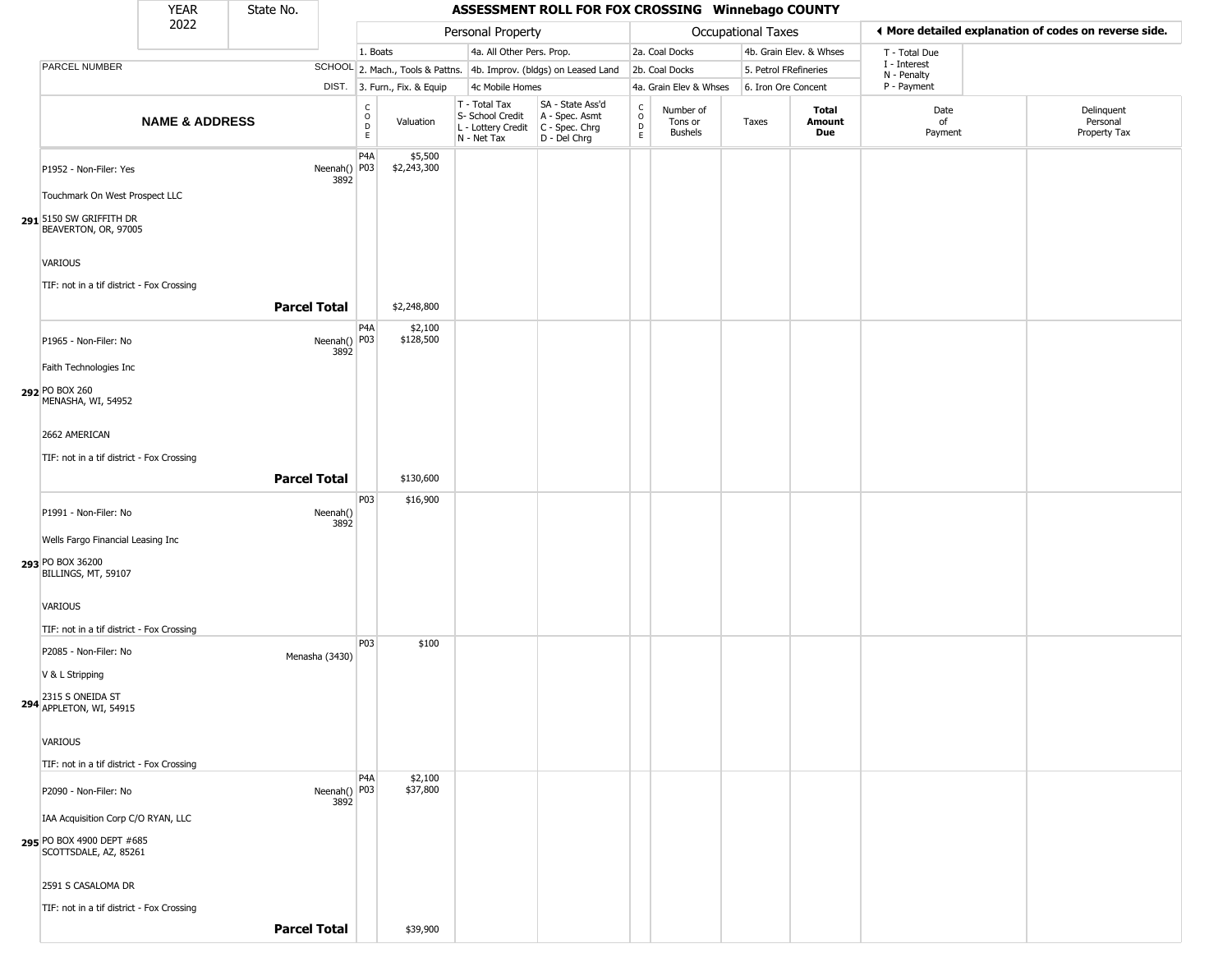|                                             | <b>YEAR</b>               | State No.           |                        |                                   |                              |                                                                        | ASSESSMENT ROLL FOR FOX CROSSING Winnebago COUNTY                      |                                |                                        |                       |                         |                             |                                                       |
|---------------------------------------------|---------------------------|---------------------|------------------------|-----------------------------------|------------------------------|------------------------------------------------------------------------|------------------------------------------------------------------------|--------------------------------|----------------------------------------|-----------------------|-------------------------|-----------------------------|-------------------------------------------------------|
|                                             | 2022                      |                     |                        |                                   |                              | Personal Property                                                      |                                                                        |                                |                                        | Occupational Taxes    |                         |                             | ◀ More detailed explanation of codes on reverse side. |
|                                             |                           |                     |                        | 1. Boats                          |                              | 4a. All Other Pers. Prop.                                              |                                                                        |                                | 2a. Coal Docks                         |                       | 4b. Grain Elev. & Whses | T - Total Due               |                                                       |
| PARCEL NUMBER                               |                           |                     |                        |                                   |                              |                                                                        | SCHOOL 2. Mach., Tools & Pattns. 4b. Improv. (bldgs) on Leased Land    |                                | 2b. Coal Docks                         | 5. Petrol FRefineries |                         | I - Interest<br>N - Penalty |                                                       |
|                                             |                           |                     |                        |                                   | DIST. 3. Furn., Fix. & Equip | 4c Mobile Homes                                                        |                                                                        |                                | 4a. Grain Elev & Whses                 | 6. Iron Ore Concent   |                         | P - Payment                 |                                                       |
|                                             | <b>NAME &amp; ADDRESS</b> |                     |                        | $\frac{c}{0}$<br>$\mathsf D$<br>E | Valuation                    | T - Total Tax<br>S- School Credit<br>L - Lottery Credit<br>N - Net Tax | SA - State Ass'd<br>A - Spec. Asmt<br>$C - Spec. Chrg$<br>D - Del Chrg | $\rm ^c_o$<br>$\mathsf D$<br>E | Number of<br>Tons or<br><b>Bushels</b> | Taxes                 | Total<br>Amount<br>Due  | Date<br>of<br>Payment       | Delinquent<br>Personal<br>Property Tax                |
| P2120 - Non-Filer: No                       |                           |                     | Neenah()   P4A<br>3892 | P03                               | \$4,900<br>\$11,600          |                                                                        |                                                                        |                                |                                        |                       |                         |                             |                                                       |
| Valley Cabinet Inc                          |                           |                     |                        |                                   |                              |                                                                        |                                                                        |                                |                                        |                       |                         |                             |                                                       |
| 296 845 PROSPER ST<br>DE PERE, WI, 54115    |                           |                     |                        |                                   |                              |                                                                        |                                                                        |                                |                                        |                       |                         |                             |                                                       |
| 970 AMERICAN DR                             |                           |                     |                        |                                   |                              |                                                                        |                                                                        |                                |                                        |                       |                         |                             |                                                       |
| TIF: not in a tif district - Fox Crossing   |                           | <b>Parcel Total</b> |                        |                                   | \$16,500                     |                                                                        |                                                                        |                                |                                        |                       |                         |                             |                                                       |
|                                             |                           |                     |                        | P <sub>4</sub> A                  | \$200                        |                                                                        |                                                                        |                                |                                        |                       |                         |                             |                                                       |
| P2130 - Non-Filer: No                       |                           |                     | Neenah() P03<br>3892   |                                   | \$25,900                     |                                                                        |                                                                        |                                |                                        |                       |                         |                             |                                                       |
| Valley Periodontics Sc                      |                           |                     |                        |                                   |                              |                                                                        |                                                                        |                                |                                        |                       |                         |                             |                                                       |
| 297 2535 NORTHERN RD<br>APPLETON, WI, 54915 |                           |                     |                        |                                   |                              |                                                                        |                                                                        |                                |                                        |                       |                         |                             |                                                       |
| 2535 NORTHERN RD                            |                           |                     |                        |                                   |                              |                                                                        |                                                                        |                                |                                        |                       |                         |                             |                                                       |
| TIF: not in a tif district - Fox Crossing   |                           | <b>Parcel Total</b> |                        |                                   | \$26,100                     |                                                                        |                                                                        |                                |                                        |                       |                         |                             |                                                       |
|                                             |                           |                     |                        | P <sub>4</sub> A                  | \$200                        |                                                                        |                                                                        |                                |                                        |                       |                         |                             |                                                       |
| P2167 - Non-Filer: No                       |                           |                     | Menasha (3430) P03     |                                   | \$400                        |                                                                        |                                                                        |                                |                                        |                       |                         |                             |                                                       |
| Esthetic Edge Dental Lab LLC                |                           |                     |                        |                                   |                              |                                                                        |                                                                        |                                |                                        |                       |                         |                             |                                                       |
| 298 PO BOX 303<br>MENASHA, WI, 54952        |                           |                     |                        |                                   |                              |                                                                        |                                                                        |                                |                                        |                       |                         |                             |                                                       |
| 1155 RACINE ST                              |                           |                     |                        |                                   |                              |                                                                        |                                                                        |                                |                                        |                       |                         |                             |                                                       |
| TIF: not in a tif district - Fox Crossing   |                           |                     |                        |                                   |                              |                                                                        |                                                                        |                                |                                        |                       |                         |                             |                                                       |
|                                             |                           | <b>Parcel Total</b> |                        |                                   |                              |                                                                        |                                                                        |                                |                                        |                       |                         |                             |                                                       |
|                                             |                           |                     |                        |                                   | \$600                        |                                                                        |                                                                        |                                |                                        |                       |                         |                             |                                                       |
| P2168 - Non-Filer: No                       |                           |                     | Neenah() P03<br>3892   | P <sub>4</sub> A                  | \$500<br>\$8,000             |                                                                        |                                                                        |                                |                                        |                       |                         |                             |                                                       |
| ABC Supply Co Inc C/O Marvin F Poer & Co    |                           |                     |                        |                                   |                              |                                                                        |                                                                        |                                |                                        |                       |                         |                             |                                                       |
| 299 PO BOX 802206<br>DALLAS, TX, 75380-1046 |                           |                     |                        |                                   |                              |                                                                        |                                                                        |                                |                                        |                       |                         |                             |                                                       |
| 685 WATERMARK CT                            |                           |                     |                        |                                   |                              |                                                                        |                                                                        |                                |                                        |                       |                         |                             |                                                       |
| TIF: not in a tif district - Fox Crossing   |                           |                     |                        |                                   |                              |                                                                        |                                                                        |                                |                                        |                       |                         |                             |                                                       |
|                                             |                           | <b>Parcel Total</b> |                        |                                   | \$8,500                      |                                                                        |                                                                        |                                |                                        |                       |                         |                             |                                                       |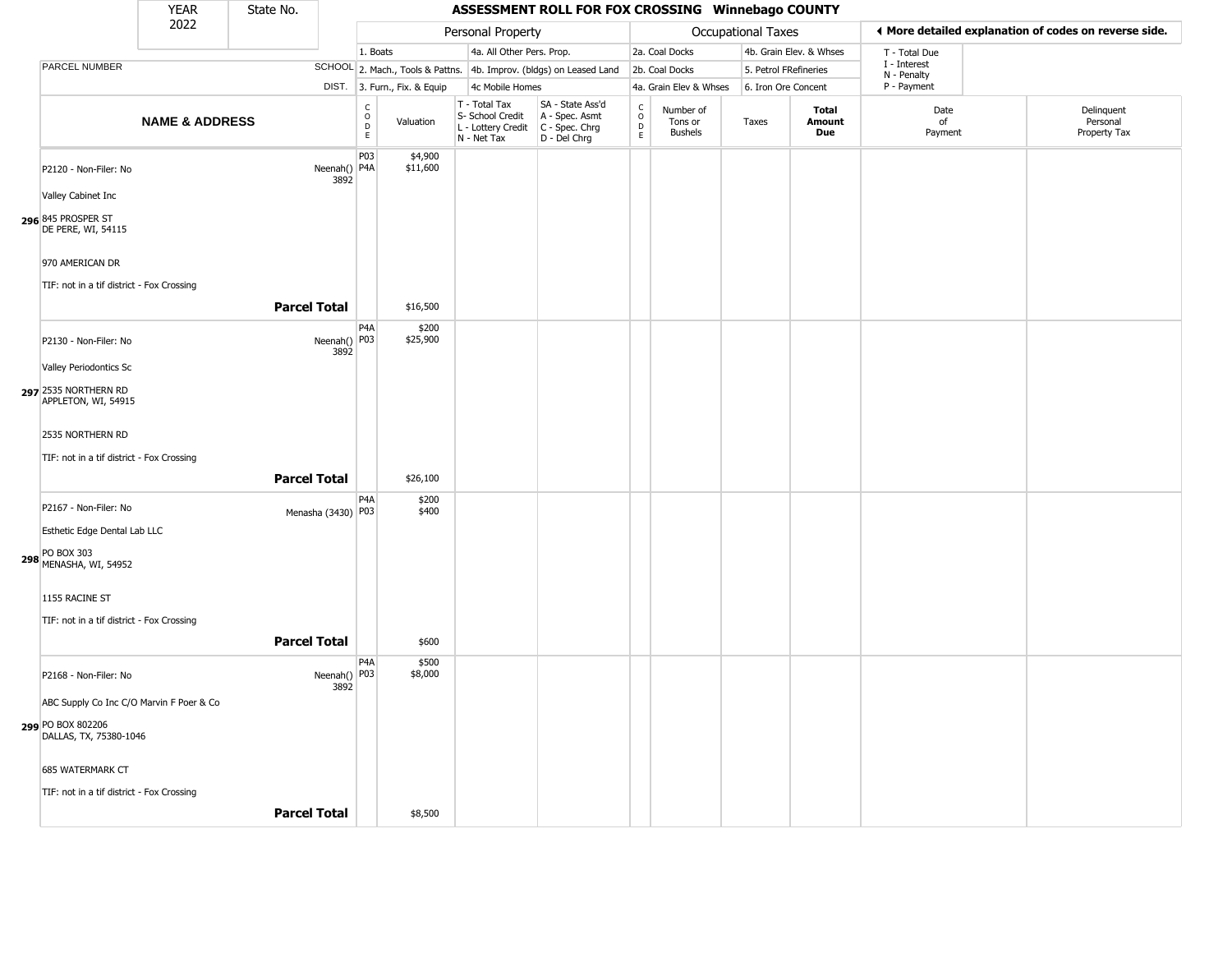|                                                                                    | <b>YEAR</b>               | State No.           |                      |                   |                              |                                                                        | ASSESSMENT ROLL FOR FOX CROSSING Winnebago COUNTY                    |                                   |                                        |                           |                         |                             |                                                       |
|------------------------------------------------------------------------------------|---------------------------|---------------------|----------------------|-------------------|------------------------------|------------------------------------------------------------------------|----------------------------------------------------------------------|-----------------------------------|----------------------------------------|---------------------------|-------------------------|-----------------------------|-------------------------------------------------------|
|                                                                                    | 2022                      |                     |                      |                   |                              | Personal Property                                                      |                                                                      |                                   |                                        | <b>Occupational Taxes</b> |                         |                             | 4 More detailed explanation of codes on reverse side. |
|                                                                                    |                           |                     |                      | 1. Boats          |                              | 4a. All Other Pers. Prop.                                              |                                                                      |                                   | 2a. Coal Docks                         |                           | 4b. Grain Elev. & Whses | T - Total Due               |                                                       |
| PARCEL NUMBER                                                                      |                           |                     |                      |                   |                              |                                                                        | SCHOOL 2. Mach., Tools & Pattns. 4b. Improv. (bldgs) on Leased Land  |                                   | 2b. Coal Docks                         | 5. Petrol FRefineries     |                         | I - Interest<br>N - Penalty |                                                       |
|                                                                                    |                           |                     |                      |                   | DIST. 3. Furn., Fix. & Equip | 4c Mobile Homes                                                        |                                                                      |                                   | 4a. Grain Elev & Whses                 | 6. Iron Ore Concent       |                         | P - Payment                 |                                                       |
|                                                                                    | <b>NAME &amp; ADDRESS</b> |                     |                      | C<br>O<br>D<br>E. | Valuation                    | T - Total Tax<br>S- School Credit<br>L - Lottery Credit<br>N - Net Tax | SA - State Ass'd<br>A - Spec. Asmt<br>C - Spec. Chrg<br>D - Del Chrg | $\mathsf{C}$<br>$\circ$<br>D<br>E | Number of<br>Tons or<br><b>Bushels</b> | Taxes                     | Total<br>Amount<br>Due  | Date<br>of<br>Payment       | Delinquent<br>Personal<br>Property Tax                |
| P2174 - Non-Filer: No<br>CR Meyer & SONS COMPANY                                   |                           |                     | Neenah() P03<br>3892 | P <sub>4</sub> A  | \$100<br>\$1,700             |                                                                        |                                                                      |                                   |                                        |                           |                         |                             |                                                       |
| 300 PO BOX 2157<br>OSHKOSH, WI, 54903                                              |                           |                     |                      |                   |                              |                                                                        |                                                                      |                                   |                                        |                           |                         |                             |                                                       |
| VARIOUS                                                                            |                           |                     |                      |                   |                              |                                                                        |                                                                      |                                   |                                        |                           |                         |                             |                                                       |
| TIF: not in a tif district - Fox Crossing                                          |                           |                     |                      |                   |                              |                                                                        |                                                                      |                                   |                                        |                           |                         |                             |                                                       |
|                                                                                    |                           | <b>Parcel Total</b> |                      |                   | \$1,800                      |                                                                        |                                                                      |                                   |                                        |                           |                         |                             |                                                       |
| P2181 - Non-Filer: No                                                              |                           |                     | Neenah()<br>3892     | P03               | \$67,700                     |                                                                        |                                                                      |                                   |                                        |                           |                         |                             |                                                       |
| Wells Fargo Vendor Financial Serv, LLC                                             |                           |                     |                      |                   |                              |                                                                        |                                                                      |                                   |                                        |                           |                         |                             |                                                       |
| 301 PO BOX 36200<br>BILLINGS, MT, 59107                                            |                           |                     |                      |                   |                              |                                                                        |                                                                      |                                   |                                        |                           |                         |                             |                                                       |
| VARIOUS                                                                            |                           |                     |                      |                   |                              |                                                                        |                                                                      |                                   |                                        |                           |                         |                             |                                                       |
| TIF: not in a tif district - Fox Crossing                                          |                           |                     |                      |                   |                              |                                                                        |                                                                      |                                   |                                        |                           |                         |                             |                                                       |
| P2187 - Non-Filer: Yes                                                             |                           |                     |                      | P <sub>0</sub> 3  | \$13,500                     |                                                                        |                                                                      |                                   |                                        |                           |                         |                             |                                                       |
| Centralalliance Credit Union                                                       |                           | Menasha (3430)      |                      |                   |                              |                                                                        |                                                                      |                                   |                                        |                           |                         |                             |                                                       |
| 302 625 DEERWOOD AVE<br>NEENAH, WI, 54956                                          |                           |                     |                      |                   |                              |                                                                        |                                                                      |                                   |                                        |                           |                         |                             |                                                       |
| 1093 APPLETON RD<br>TIF: not in a tif district - Fox Crossing                      |                           |                     |                      |                   |                              |                                                                        |                                                                      |                                   |                                        |                           |                         |                             |                                                       |
|                                                                                    |                           |                     |                      | P4A               | \$500                        |                                                                        |                                                                      |                                   |                                        |                           |                         |                             |                                                       |
| P2198 - Non-Filer: No<br>EA Restoration LLC Dba Certified Professional Restoration |                           |                     | Neenah() P03<br>3892 |                   | \$7,500                      |                                                                        |                                                                      |                                   |                                        |                           |                         |                             |                                                       |
| 303 2225 NORTHERN RD<br>APPLETON, WI, 54914                                        |                           |                     |                      |                   |                              |                                                                        |                                                                      |                                   |                                        |                           |                         |                             |                                                       |
| 2225 NORTHERN RD                                                                   |                           |                     |                      |                   |                              |                                                                        |                                                                      |                                   |                                        |                           |                         |                             |                                                       |
| TIF: not in a tif district - Fox Crossing                                          |                           |                     |                      |                   |                              |                                                                        |                                                                      |                                   |                                        |                           |                         |                             |                                                       |
|                                                                                    |                           | <b>Parcel Total</b> |                      |                   | \$8,000                      |                                                                        |                                                                      |                                   |                                        |                           |                         |                             |                                                       |
|                                                                                    |                           |                     |                      | P03               | \$2,000                      |                                                                        |                                                                      |                                   |                                        |                           |                         |                             |                                                       |
| P2199 - Non-Filer: No                                                              |                           | Menasha (3430)      |                      |                   |                              |                                                                        |                                                                      |                                   |                                        |                           |                         |                             |                                                       |
| Pitney Bowes Global Financial Services LLC                                         |                           |                     |                      |                   |                              |                                                                        |                                                                      |                                   |                                        |                           |                         |                             |                                                       |
| 304 5310 CYPRESS CENTER DR STE 110<br>TAMPA, FL, 33609                             |                           |                     |                      |                   |                              |                                                                        |                                                                      |                                   |                                        |                           |                         |                             |                                                       |
| VARIOUS                                                                            |                           |                     |                      |                   |                              |                                                                        |                                                                      |                                   |                                        |                           |                         |                             |                                                       |
| TIF: not in a tif district - Fox Crossing                                          |                           |                     |                      |                   |                              |                                                                        |                                                                      |                                   |                                        |                           |                         |                             |                                                       |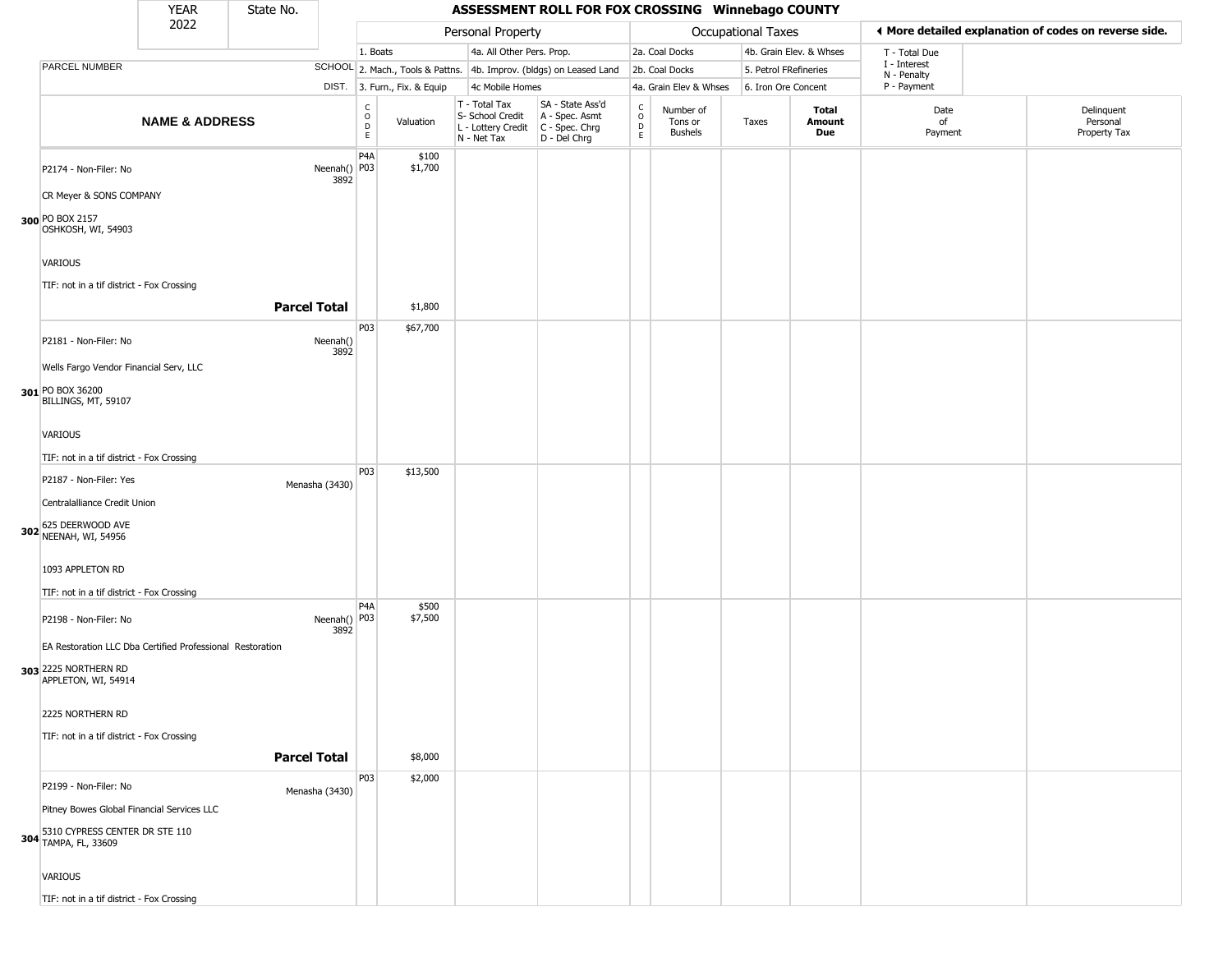|                                                  | YEAR                      | State No.           |                      |                               |                              |                                                                        | ASSESSMENT ROLL FOR FOX CROSSING Winnebago COUNTY                    |                                                |                                        |                       |                         |                             |                                                       |
|--------------------------------------------------|---------------------------|---------------------|----------------------|-------------------------------|------------------------------|------------------------------------------------------------------------|----------------------------------------------------------------------|------------------------------------------------|----------------------------------------|-----------------------|-------------------------|-----------------------------|-------------------------------------------------------|
|                                                  | 2022                      |                     |                      |                               |                              | Personal Property                                                      |                                                                      |                                                |                                        | Occupational Taxes    |                         |                             | ◀ More detailed explanation of codes on reverse side. |
|                                                  |                           |                     |                      | 1. Boats                      |                              | 4a. All Other Pers. Prop.                                              |                                                                      |                                                | 2a. Coal Docks                         |                       | 4b. Grain Elev. & Whses | T - Total Due               |                                                       |
| PARCEL NUMBER                                    |                           |                     |                      |                               |                              |                                                                        | SCHOOL 2. Mach., Tools & Pattns. 4b. Improv. (bldgs) on Leased Land  |                                                | 2b. Coal Docks                         | 5. Petrol FRefineries |                         | I - Interest<br>N - Penalty |                                                       |
|                                                  |                           |                     |                      |                               | DIST. 3. Furn., Fix. & Equip | 4c Mobile Homes                                                        |                                                                      |                                                | 4a. Grain Elev & Whses                 | 6. Iron Ore Concent   |                         | P - Payment                 |                                                       |
|                                                  | <b>NAME &amp; ADDRESS</b> |                     |                      | c<br>$\circ$<br>$\frac{D}{E}$ | Valuation                    | T - Total Tax<br>S- School Credit<br>L - Lottery Credit<br>N - Net Tax | SA - State Ass'd<br>A - Spec. Asmt<br>C - Spec. Chrg<br>D - Del Chrg | $\begin{matrix} 0 \\ 0 \\ D \end{matrix}$<br>E | Number of<br>Tons or<br><b>Bushels</b> | Taxes                 | Total<br>Amount<br>Due  | Date<br>of<br>Payment       | Delinquent<br>Personal<br>Property Tax                |
| P2201 - Non-Filer: No                            |                           |                     | Neenah() P03<br>3892 | P <sub>4</sub> A              | \$200<br>\$7,800             |                                                                        |                                                                      |                                                |                                        |                       |                         |                             |                                                       |
| Portside Builders Inc                            |                           |                     |                      |                               |                              |                                                                        |                                                                      |                                                |                                        |                       |                         |                             |                                                       |
| 305 980 AMERICAN DR<br>NEENAH, WI, 54956         |                           |                     |                      |                               |                              |                                                                        |                                                                      |                                                |                                        |                       |                         |                             |                                                       |
| 980 AMERICAN DR                                  |                           |                     |                      |                               |                              |                                                                        |                                                                      |                                                |                                        |                       |                         |                             |                                                       |
| TIF: not in a tif district - Fox Crossing        |                           | <b>Parcel Total</b> |                      |                               | \$8,000                      |                                                                        |                                                                      |                                                |                                        |                       |                         |                             |                                                       |
|                                                  |                           |                     |                      | Exe                           | \$0                          |                                                                        |                                                                      |                                                |                                        |                       |                         |                             |                                                       |
| P2202 - Non-Filer: No                            |                           |                     | Neenah() mpt<br>3892 |                               |                              |                                                                        |                                                                      |                                                |                                        |                       |                         |                             |                                                       |
| Red-D-Arc Inc C/O Tax Dept                       |                           |                     |                      |                               |                              |                                                                        |                                                                      |                                                |                                        |                       |                         |                             |                                                       |
| 306 1901 BADGER RD<br>KAUKAUNA, WI, 54130        |                           |                     |                      |                               |                              |                                                                        |                                                                      |                                                |                                        |                       |                         |                             |                                                       |
| 2150 HOLLY RD-EQUIP RENTAL                       |                           |                     |                      |                               |                              |                                                                        |                                                                      |                                                |                                        |                       |                         |                             |                                                       |
| TIF: not in a tif district - Fox Crossing        |                           |                     |                      |                               |                              |                                                                        |                                                                      |                                                |                                        |                       |                         |                             |                                                       |
| P2205 - Non-Filer: No                            |                           |                     | Neenah() P4A<br>3892 | P03                           | \$26,800<br>\$30,100         |                                                                        |                                                                      |                                                |                                        |                       |                         |                             |                                                       |
| Laumben Green Service Corp                       |                           |                     |                      |                               |                              |                                                                        |                                                                      |                                                |                                        |                       |                         |                             |                                                       |
| 307 2235 NORTHERN RD<br>APPLETON, WI, 54914      |                           |                     |                      |                               |                              |                                                                        |                                                                      |                                                |                                        |                       |                         |                             |                                                       |
| 2235 NORTHERN RD                                 |                           |                     |                      |                               |                              |                                                                        |                                                                      |                                                |                                        |                       |                         |                             |                                                       |
| TIF: not in a tif district - Fox Crossing        |                           |                     |                      |                               |                              |                                                                        |                                                                      |                                                |                                        |                       |                         |                             |                                                       |
|                                                  |                           | <b>Parcel Total</b> |                      |                               | \$56,900                     |                                                                        |                                                                      |                                                |                                        |                       |                         |                             |                                                       |
| P2208 - Non-Filer: Yes                           |                           |                     | Neenah() P03<br>3892 | P4A                           | \$8,600<br>\$18,700          |                                                                        |                                                                      |                                                |                                        |                       |                         |                             |                                                       |
| Suredry Basement Systems Inc                     |                           |                     |                      |                               |                              |                                                                        |                                                                      |                                                |                                        |                       |                         |                             |                                                       |
| 308 201 S RIVERHEALTH WAY<br>APPLETON, WI, 54915 |                           |                     |                      |                               |                              |                                                                        |                                                                      |                                                |                                        |                       |                         |                             |                                                       |
| 754 AIRPORT RD                                   |                           |                     |                      |                               |                              |                                                                        |                                                                      |                                                |                                        |                       |                         |                             |                                                       |
| TIF: not in a tif district - Fox Crossing        |                           |                     |                      |                               |                              |                                                                        |                                                                      |                                                |                                        |                       |                         |                             |                                                       |
|                                                  |                           | <b>Parcel Total</b> |                      |                               | \$27,300                     |                                                                        |                                                                      |                                                |                                        |                       |                         |                             |                                                       |
| P2209 - Non-Filer: No                            |                           |                     | Neenah()<br>3892     | P03                           | \$563,600                    |                                                                        |                                                                      |                                                |                                        |                       |                         |                             |                                                       |
| Thedacare Tcp Neenah                             |                           |                     |                      |                               |                              |                                                                        |                                                                      |                                                |                                        |                       |                         |                             |                                                       |
| 309 PO BOX 8025<br>APPLETON, WI, 54912           |                           |                     |                      |                               |                              |                                                                        |                                                                      |                                                |                                        |                       |                         |                             |                                                       |
| 333 N GREEN BAY RD                               |                           |                     |                      |                               |                              |                                                                        |                                                                      |                                                |                                        |                       |                         |                             |                                                       |
| TIF: not in a tif district - Fox Crossing        |                           |                     |                      |                               |                              |                                                                        |                                                                      |                                                |                                        |                       |                         |                             |                                                       |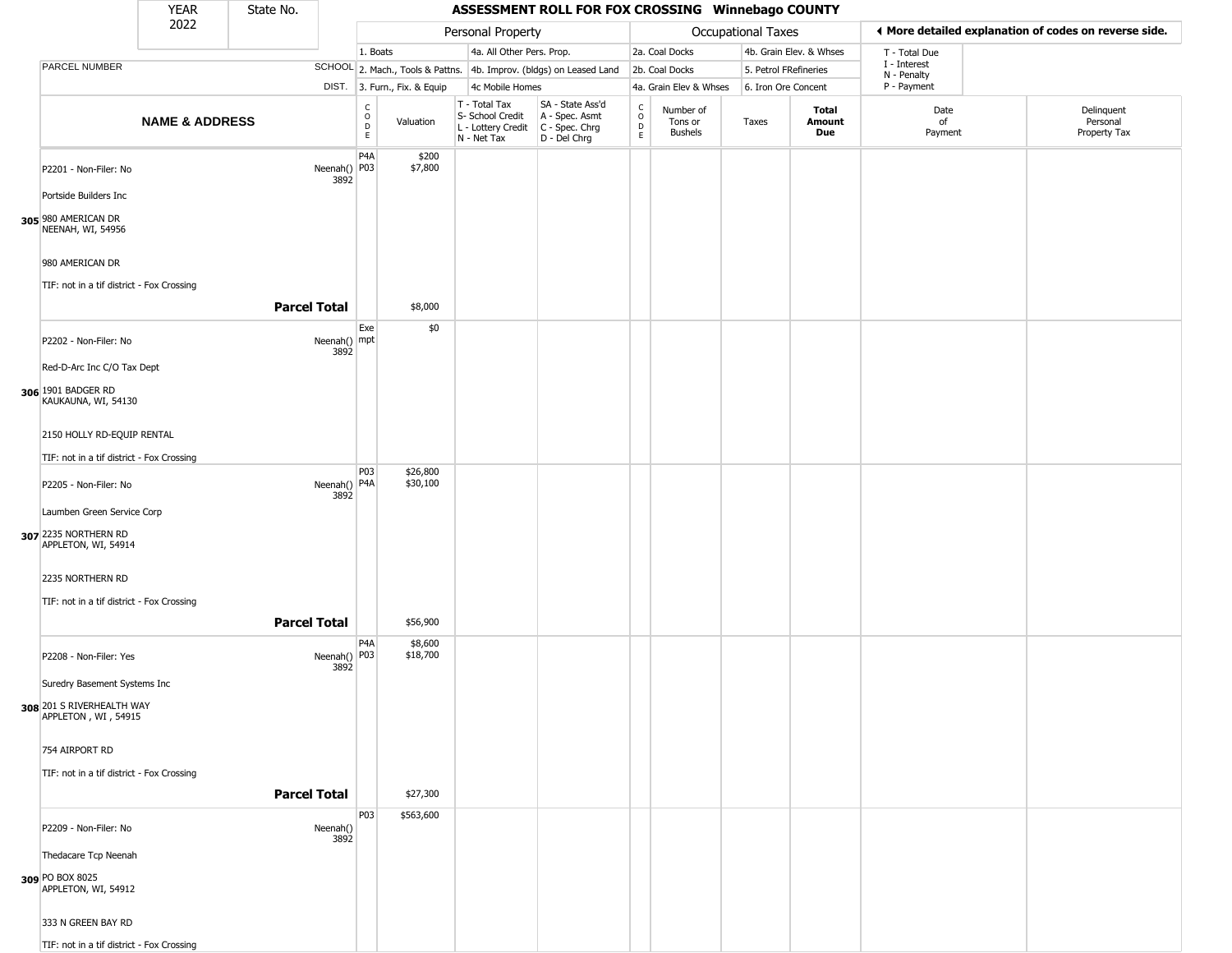|                                                                                                                                       | <b>YEAR</b>               | State No.           |                        |                                        |                              |                                                                        | ASSESSMENT ROLL FOR FOX CROSSING Winnebago COUNTY                    |                                                  |                                        |                           |                         |                             |                                                       |
|---------------------------------------------------------------------------------------------------------------------------------------|---------------------------|---------------------|------------------------|----------------------------------------|------------------------------|------------------------------------------------------------------------|----------------------------------------------------------------------|--------------------------------------------------|----------------------------------------|---------------------------|-------------------------|-----------------------------|-------------------------------------------------------|
|                                                                                                                                       | 2022                      |                     |                        |                                        |                              | Personal Property                                                      |                                                                      |                                                  |                                        | <b>Occupational Taxes</b> |                         |                             | ♦ More detailed explanation of codes on reverse side. |
|                                                                                                                                       |                           |                     |                        | 1. Boats                               |                              | 4a. All Other Pers. Prop.                                              |                                                                      |                                                  | 2a. Coal Docks                         |                           | 4b. Grain Elev. & Whses | T - Total Due               |                                                       |
| PARCEL NUMBER                                                                                                                         |                           |                     |                        |                                        |                              |                                                                        | SCHOOL 2. Mach., Tools & Pattns. 4b. Improv. (bldgs) on Leased Land  |                                                  | 2b. Coal Docks                         | 5. Petrol FRefineries     |                         | I - Interest<br>N - Penalty |                                                       |
|                                                                                                                                       |                           |                     |                        |                                        | DIST. 3. Furn., Fix. & Equip | 4c Mobile Homes                                                        |                                                                      |                                                  | 4a. Grain Elev & Whses                 | 6. Iron Ore Concent       |                         | P - Payment                 |                                                       |
|                                                                                                                                       | <b>NAME &amp; ADDRESS</b> |                     |                        | $_{\rm o}^{\rm c}$<br>D<br>$\mathsf E$ | Valuation                    | T - Total Tax<br>S- School Credit<br>L - Lottery Credit<br>N - Net Tax | SA - State Ass'd<br>A - Spec. Asmt<br>C - Spec. Chrg<br>D - Del Chrg | $_{\rm o}^{\rm c}$<br>$\mathsf D$<br>$\mathsf E$ | Number of<br>Tons or<br><b>Bushels</b> | Taxes                     | Total<br>Amount<br>Due  | Date<br>of<br>Payment       | Delinquent<br>Personal<br>Property Tax                |
| P2210 - Non-Filer: No<br>Unifirst Corporation Tax Department<br>310 68 JONSPIN RD<br>WILMINGTON, MA, 01887                            |                           |                     | Neenah()   P4A<br>3892 | P03                                    | \$8,200<br>\$96,400          |                                                                        |                                                                      |                                                  |                                        |                           |                         |                             |                                                       |
| 1315 CONSTITUTION DR<br>TIF: not in a tif district - Fox Crossing                                                                     |                           | <b>Parcel Total</b> |                        |                                        | \$104,600                    |                                                                        |                                                                      |                                                  |                                        |                           |                         |                             |                                                       |
|                                                                                                                                       |                           |                     |                        |                                        |                              |                                                                        |                                                                      |                                                  |                                        |                           |                         |                             |                                                       |
| P2212 - Non-Filer: No<br>US Bank National Association                                                                                 |                           |                     | Neenah()<br>3892       | P03                                    | \$50,200                     |                                                                        |                                                                      |                                                  |                                        |                           |                         |                             |                                                       |
| 311 1310 MADRID ST STE 100<br>MARSHALL, MN, 56258<br><b>VARIOUS</b>                                                                   |                           |                     |                        |                                        |                              |                                                                        |                                                                      |                                                  |                                        |                           |                         |                             |                                                       |
|                                                                                                                                       |                           |                     |                        |                                        |                              |                                                                        |                                                                      |                                                  |                                        |                           |                         |                             |                                                       |
| TIF: not in a tif district - Fox Crossing                                                                                             |                           |                     |                        |                                        |                              |                                                                        |                                                                      |                                                  |                                        |                           |                         |                             |                                                       |
| P2213 - Non-Filer: No<br>US Bank National Association<br>312 1310 MADRID ST STE 100<br>MARSHALL, MN, 56258                            |                           |                     | Menasha (3430)         | P03                                    | \$11,700                     |                                                                        |                                                                      |                                                  |                                        |                           |                         |                             |                                                       |
| VARIOUS<br>TIF: not in a tif district - Fox Crossing                                                                                  |                           |                     |                        |                                        |                              |                                                                        |                                                                      |                                                  |                                        |                           |                         |                             |                                                       |
| P2214 - Non-Filer: No<br>Waste Management Of Wisconsin Inc C/O Marvin F Poer & Company<br>313 PO BOX 802206<br>DALLAS, TX, 75380-2206 |                           |                     | Neenah()<br>3892       | P4A                                    | \$56,500                     |                                                                        |                                                                      |                                                  |                                        |                           |                         |                             |                                                       |
| VARIOUS<br>TIF: not in a tif district - Fox Crossing                                                                                  |                           |                     |                        |                                        |                              |                                                                        |                                                                      |                                                  |                                        |                           |                         |                             |                                                       |
| P2250 - Non-Filer: Yes<br>Warehouse Specialists, LLC<br>314 PO BOX 7110<br>APPLETON, WI, 54912-7067                                   |                           |                     | Menasha (3430)         | P03                                    | \$7,800                      |                                                                        |                                                                      |                                                  |                                        |                           |                         |                             |                                                       |
| <b>BRIGHTON BEACH</b><br>TIF: not in a tif district - Fox Crossing                                                                    |                           |                     |                        |                                        |                              |                                                                        |                                                                      |                                                  |                                        |                           |                         |                             |                                                       |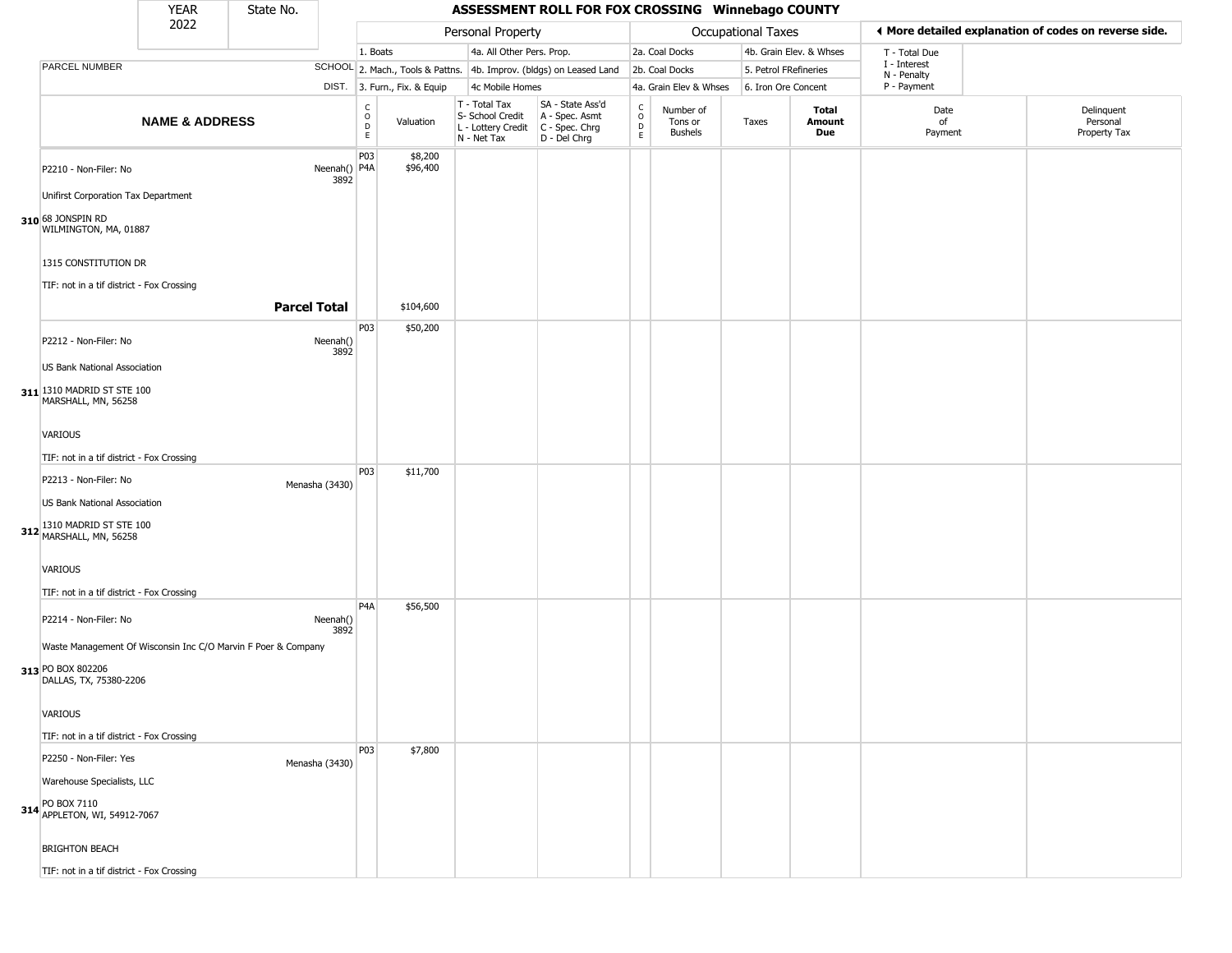|                                                                                                                    | YEAR                      | State No.           |                      |                                                   |                              |                                                                        | ASSESSMENT ROLL FOR FOX CROSSING Winnebago COUNTY                    |                                     |                                        |                       |                               |                             |                                                       |
|--------------------------------------------------------------------------------------------------------------------|---------------------------|---------------------|----------------------|---------------------------------------------------|------------------------------|------------------------------------------------------------------------|----------------------------------------------------------------------|-------------------------------------|----------------------------------------|-----------------------|-------------------------------|-----------------------------|-------------------------------------------------------|
|                                                                                                                    | 2022                      |                     |                      |                                                   |                              | Personal Property                                                      |                                                                      |                                     |                                        | Occupational Taxes    |                               |                             | ◀ More detailed explanation of codes on reverse side. |
|                                                                                                                    |                           |                     |                      | 1. Boats                                          |                              | 4a. All Other Pers. Prop.                                              |                                                                      |                                     | 2a. Coal Docks                         |                       | 4b. Grain Elev. & Whses       | T - Total Due               |                                                       |
| PARCEL NUMBER                                                                                                      |                           |                     |                      |                                                   |                              |                                                                        | SCHOOL 2. Mach., Tools & Pattns. 4b. Improv. (bldgs) on Leased Land  |                                     | 2b. Coal Docks                         | 5. Petrol FRefineries |                               | I - Interest<br>N - Penalty |                                                       |
|                                                                                                                    |                           |                     |                      |                                                   | DIST. 3. Furn., Fix. & Equip | 4c Mobile Homes                                                        |                                                                      |                                     | 4a. Grain Elev & Whses                 | 6. Iron Ore Concent   |                               | P - Payment                 |                                                       |
|                                                                                                                    | <b>NAME &amp; ADDRESS</b> |                     |                      | $\begin{array}{c}\nC \\ O \\ D \\ E\n\end{array}$ | Valuation                    | T - Total Tax<br>S- School Credit<br>L - Lottery Credit<br>N - Net Tax | SA - State Ass'd<br>A - Spec. Asmt<br>C - Spec. Chrg<br>D - Del Chrg | $\int_{0}^{c}$<br>$\mathsf{D}$<br>E | Number of<br>Tons or<br><b>Bushels</b> | Taxes                 | Total<br><b>Amount</b><br>Due | Date<br>of<br>Payment       | Delinquent<br>Personal<br>Property Tax                |
| P2280 - Non-Filer: Yes<br>Waynes Beauty Shop<br><b>315</b> 500 CHAIN DR SUITE #3<br><b>315</b> APPLETON, WI, 54915 |                           | Menasha (3430)      |                      | P03                                               | \$2,700                      |                                                                        |                                                                      |                                     |                                        |                       |                               |                             |                                                       |
| 500 CHAIN DR SUITE #3<br>TIF: not in a tif district - Fox Crossing                                                 |                           |                     |                      | P03                                               | \$3,100                      |                                                                        |                                                                      |                                     |                                        |                       |                               |                             |                                                       |
| P2338 - Non-Filer: Yes<br>Alliance Insurance Centers, LLC<br>316 3138 MARKET ST                                    |                           |                     | Neenah()<br>3892     |                                                   |                              |                                                                        |                                                                      |                                     |                                        |                       |                               |                             |                                                       |
| GREEN BAY, WI, 54304<br>1977 AMERICAN DR<br>TIF: not in a tif district - Fox Crossing                              |                           |                     |                      |                                                   |                              |                                                                        |                                                                      |                                     |                                        |                       |                               |                             |                                                       |
| P2340 - Non-Filer: No<br>Wisconsin Auto                                                                            |                           |                     | Neenah()<br>3892     | P03                                               | \$1,300                      |                                                                        |                                                                      |                                     |                                        |                       |                               |                             |                                                       |
| 317 207 N GREEN BAY RD<br>NEENAH, WI, 54956<br>VARIOUS<br>TIF: not in a tif district - Fox Crossing                |                           |                     |                      |                                                   |                              |                                                                        |                                                                      |                                     |                                        |                       |                               |                             |                                                       |
| P2355 - Non-Filer: No<br>Evergreen Credit Union<br>318 1500 W AMERICAN DR                                          |                           |                     | Neenah() P03<br>3892 | P4A                                               | \$8,300<br>\$30,600          |                                                                        |                                                                      |                                     |                                        |                       |                               |                             |                                                       |
| NEENAH, WI, 54956<br>1500 W AMERICAN DR<br>TIF: not in a tif district - Fox Crossing                               |                           |                     |                      |                                                   |                              |                                                                        |                                                                      |                                     |                                        |                       |                               |                             |                                                       |
|                                                                                                                    |                           | <b>Parcel Total</b> |                      |                                                   | \$38,900                     |                                                                        |                                                                      |                                     |                                        |                       |                               |                             |                                                       |
| P2510 - Non-Filer: No<br>Riesterer & Schnell Inc                                                                   |                           |                     | Neenah() P03<br>3892 | P4A                                               | \$600<br>\$2,800             |                                                                        |                                                                      |                                     |                                        |                       |                               |                             |                                                       |
| 319 PO BOX 199<br>PULASKI, WI, 54162                                                                               |                           |                     |                      |                                                   |                              |                                                                        |                                                                      |                                     |                                        |                       |                               |                             |                                                       |
| 1775 AMERICAN DR                                                                                                   |                           |                     |                      |                                                   |                              |                                                                        |                                                                      |                                     |                                        |                       |                               |                             |                                                       |
| TIF: not in a tif district - Fox Crossing                                                                          |                           | <b>Parcel Total</b> |                      |                                                   | \$3,400                      |                                                                        |                                                                      |                                     |                                        |                       |                               |                             |                                                       |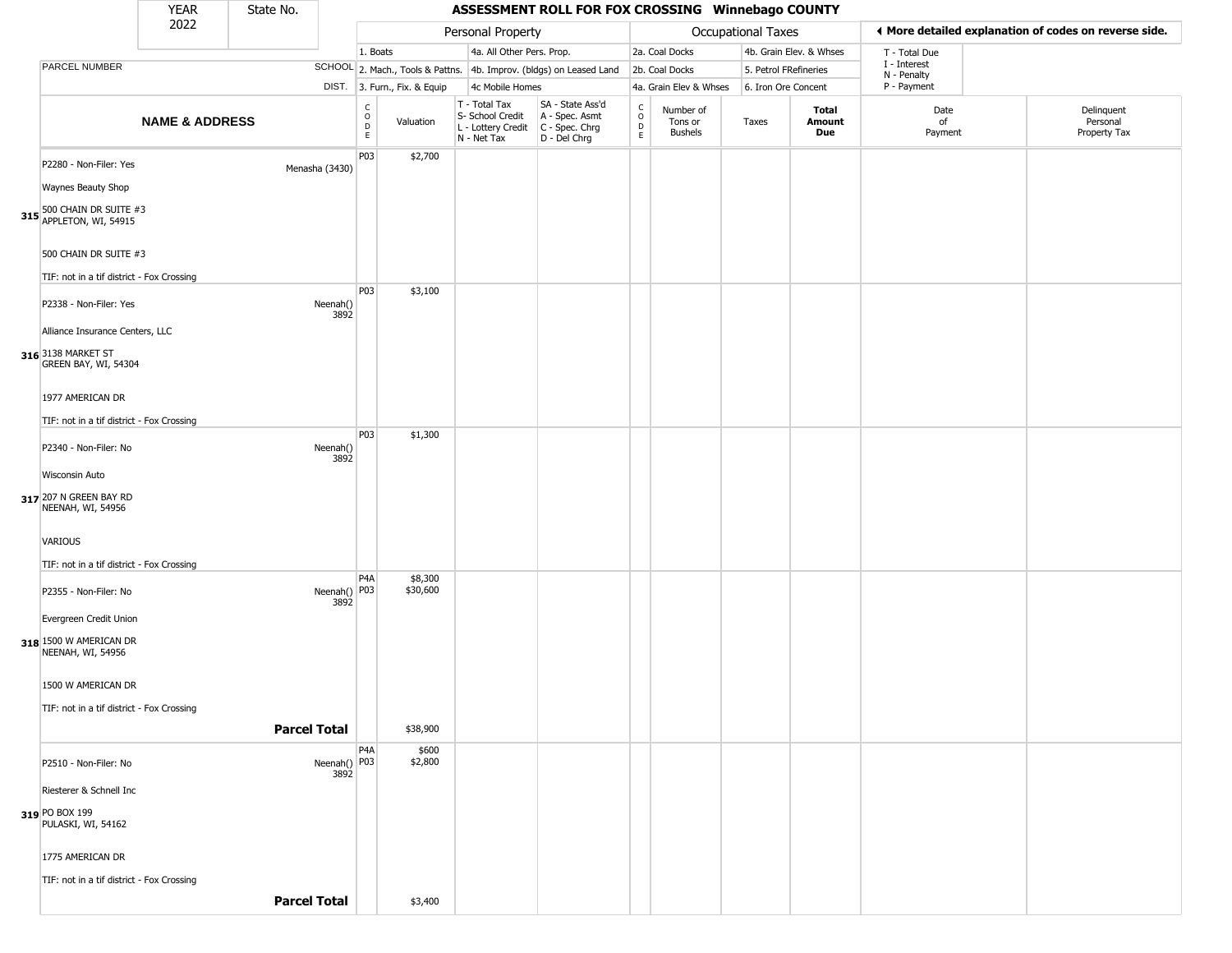|                                                   | YEAR                      | State No.           |                                       |                              |                                                                                       | ASSESSMENT ROLL FOR FOX CROSSING Winnebago COUNTY                   |                                   |                                        |                           |                         |                             |                                                       |
|---------------------------------------------------|---------------------------|---------------------|---------------------------------------|------------------------------|---------------------------------------------------------------------------------------|---------------------------------------------------------------------|-----------------------------------|----------------------------------------|---------------------------|-------------------------|-----------------------------|-------------------------------------------------------|
|                                                   | 2022                      |                     |                                       |                              | Personal Property                                                                     |                                                                     |                                   |                                        | <b>Occupational Taxes</b> |                         |                             | ◀ More detailed explanation of codes on reverse side. |
|                                                   |                           |                     | 1. Boats                              |                              | 4a. All Other Pers. Prop.                                                             |                                                                     |                                   | 2a. Coal Docks                         |                           | 4b. Grain Elev. & Whses | T - Total Due               |                                                       |
| PARCEL NUMBER                                     |                           |                     |                                       |                              |                                                                                       | SCHOOL 2. Mach., Tools & Pattns. 4b. Improv. (bldgs) on Leased Land |                                   | 2b. Coal Docks                         | 5. Petrol FRefineries     |                         | I - Interest<br>N - Penalty |                                                       |
|                                                   |                           |                     |                                       | DIST. 3. Furn., Fix. & Equip | 4c Mobile Homes                                                                       |                                                                     |                                   | 4a. Grain Elev & Whses                 | 6. Iron Ore Concent       |                         | P - Payment                 |                                                       |
|                                                   | <b>NAME &amp; ADDRESS</b> |                     | C<br>$\mathsf{o}$<br>$\mathsf D$<br>E | Valuation                    | T - Total Tax<br>S- School Credit<br>L - Lottery Credit C - Spec. Chrg<br>N - Net Tax | SA - State Ass'd<br>A - Spec. Asmt<br>D - Del Chrg                  | $\rm_{o}^{c}$<br>$\mathsf D$<br>E | Number of<br>Tons or<br><b>Bushels</b> | Taxes                     | Total<br>Amount<br>Due  | Date<br>of<br>Payment       | Delinquent<br>Personal<br>Property Tax                |
| P2513 - Non-Filer: Yes                            |                           | Neenah()<br>3892    | P03                                   | \$4,100                      |                                                                                       |                                                                     |                                   |                                        |                           |                         |                             |                                                       |
| Heling & Associates Cpa'S, LLC                    |                           |                     |                                       |                              |                                                                                       |                                                                     |                                   |                                        |                           |                         |                             |                                                       |
| 320 1977 AMERICAN DR STE 202<br>NEENAH, WI, 54956 |                           |                     |                                       |                              |                                                                                       |                                                                     |                                   |                                        |                           |                         |                             |                                                       |
| 1977 AMERICAN DR                                  |                           |                     |                                       |                              |                                                                                       |                                                                     |                                   |                                        |                           |                         |                             |                                                       |
| TIF: not in a tif district - Fox Crossing         |                           |                     |                                       |                              |                                                                                       |                                                                     |                                   |                                        |                           |                         |                             |                                                       |
| P2514 - Non-Filer: No                             |                           | 3892                | P <sub>4</sub> A<br>Neenah() P03      | \$11,600<br>\$44,200         |                                                                                       |                                                                     |                                   |                                        |                           |                         |                             |                                                       |
| Mad City Windows & Bath, LLC                      |                           |                     |                                       |                              |                                                                                       |                                                                     |                                   |                                        |                           |                         |                             |                                                       |
| 321 5020 VOGES RD<br>MADISON, WI, 53718           |                           |                     |                                       |                              |                                                                                       |                                                                     |                                   |                                        |                           |                         |                             |                                                       |
| 2340 HOLLY RD                                     |                           |                     |                                       |                              |                                                                                       |                                                                     |                                   |                                        |                           |                         |                             |                                                       |
| TIF: not in a tif district - Fox Crossing         |                           |                     |                                       |                              |                                                                                       |                                                                     |                                   |                                        |                           |                         |                             |                                                       |
|                                                   |                           | <b>Parcel Total</b> |                                       | \$55,800                     |                                                                                       |                                                                     |                                   |                                        |                           |                         |                             |                                                       |
|                                                   |                           |                     | P03                                   | \$100                        |                                                                                       |                                                                     |                                   |                                        |                           |                         |                             |                                                       |
| P2524 - Non-Filer: No                             |                           | 3892                | Neenah() P4A                          | \$200                        |                                                                                       |                                                                     |                                   |                                        |                           |                         |                             |                                                       |
| Dorton Inc Expert Auto & Light Truck Repair       |                           |                     |                                       |                              |                                                                                       |                                                                     |                                   |                                        |                           |                         |                             |                                                       |
| 322 2355 AMERICAN DR<br>NEENAH, WI, 54956         |                           |                     |                                       |                              |                                                                                       |                                                                     |                                   |                                        |                           |                         |                             |                                                       |
| 2355 AMERICAN DR                                  |                           |                     |                                       |                              |                                                                                       |                                                                     |                                   |                                        |                           |                         |                             |                                                       |
| TIF: not in a tif district - Fox Crossing         |                           |                     |                                       |                              |                                                                                       |                                                                     |                                   |                                        |                           |                         |                             |                                                       |
|                                                   |                           | <b>Parcel Total</b> |                                       | \$300                        |                                                                                       |                                                                     |                                   |                                        |                           |                         |                             |                                                       |
| P2527 - Non-Filer: Yes                            |                           | 3892                | P03<br>Neenah() P4A                   | \$4,800<br>\$34,700          |                                                                                       |                                                                     |                                   |                                        |                           |                         |                             |                                                       |
| <b>Estes Express Lines</b>                        |                           |                     |                                       |                              |                                                                                       |                                                                     |                                   |                                        |                           |                         |                             |                                                       |
| 323 3901 W BROAD ST<br>RICHMOND, VA, 23230        |                           |                     |                                       |                              |                                                                                       |                                                                     |                                   |                                        |                           |                         |                             |                                                       |
| VARIOUS                                           |                           |                     |                                       |                              |                                                                                       |                                                                     |                                   |                                        |                           |                         |                             |                                                       |
| TIF: not in a tif district - Fox Crossing         |                           |                     |                                       |                              |                                                                                       |                                                                     |                                   |                                        |                           |                         |                             |                                                       |
|                                                   |                           | <b>Parcel Total</b> |                                       | \$39,500                     |                                                                                       |                                                                     |                                   |                                        |                           |                         |                             |                                                       |
| P2534 - Non-Filer: No                             |                           | Menasha (3430)      | P03                                   | \$200                        |                                                                                       |                                                                     |                                   |                                        |                           |                         |                             |                                                       |
| Geris Shear Connection                            |                           |                     |                                       |                              |                                                                                       |                                                                     |                                   |                                        |                           |                         |                             |                                                       |
| 324 2015 WINWOOD DR<br>324 APPLETON, WI, 54915    |                           |                     |                                       |                              |                                                                                       |                                                                     |                                   |                                        |                           |                         |                             |                                                       |
| VARIOUS                                           |                           |                     |                                       |                              |                                                                                       |                                                                     |                                   |                                        |                           |                         |                             |                                                       |
| TIF: not in a tif district - Fox Crossing         |                           |                     |                                       |                              |                                                                                       |                                                                     |                                   |                                        |                           |                         |                             |                                                       |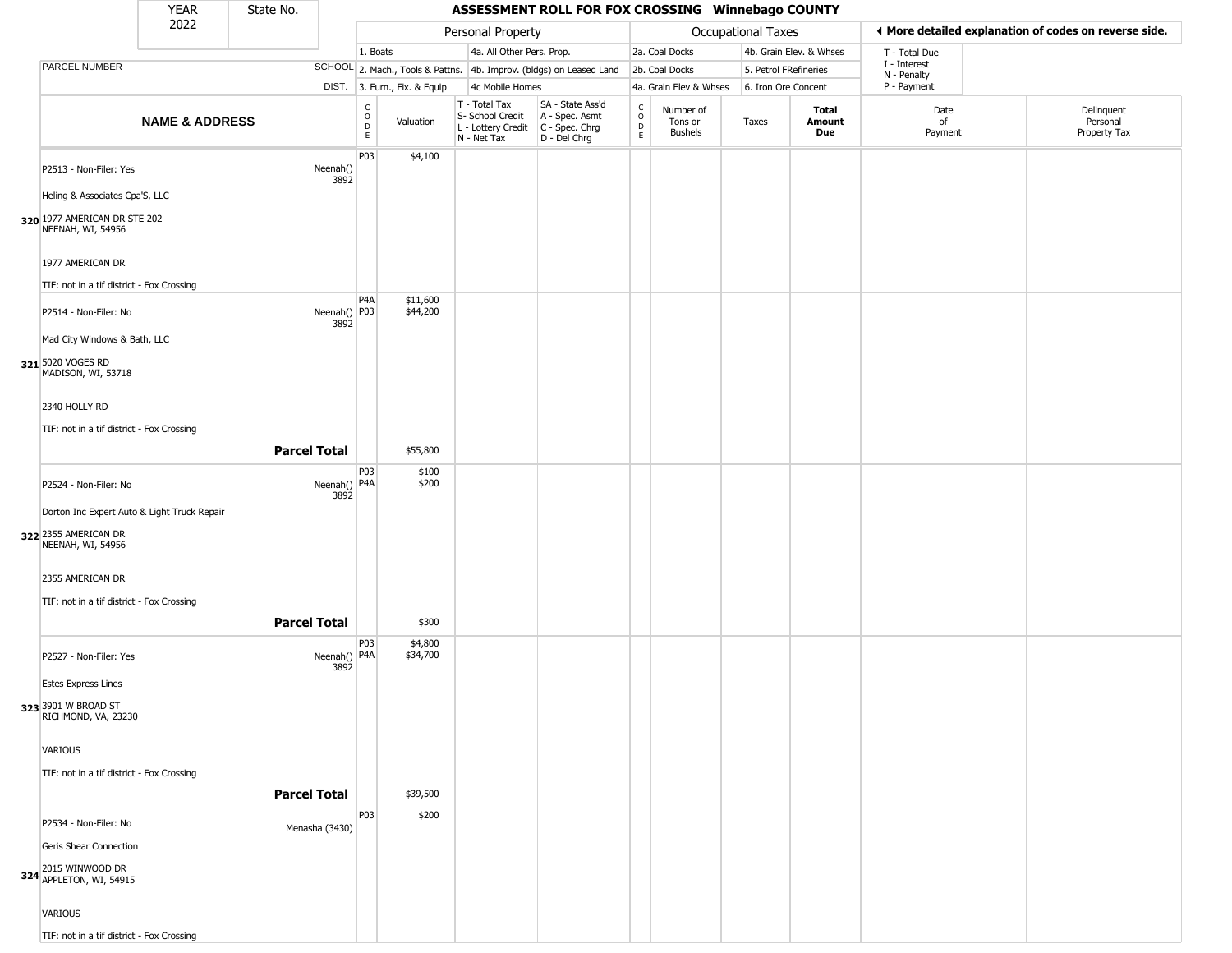|                                                                                                                                                                             | YEAR                      | State No.           |                    |                        |                              |                                                                        | ASSESSMENT ROLL FOR FOX CROSSING Winnebago COUNTY                    |                                                 |                                        |                       |                               |                             |                                                       |
|-----------------------------------------------------------------------------------------------------------------------------------------------------------------------------|---------------------------|---------------------|--------------------|------------------------|------------------------------|------------------------------------------------------------------------|----------------------------------------------------------------------|-------------------------------------------------|----------------------------------------|-----------------------|-------------------------------|-----------------------------|-------------------------------------------------------|
|                                                                                                                                                                             | 2022                      |                     |                    |                        |                              | Personal Property                                                      |                                                                      |                                                 |                                        | Occupational Taxes    |                               |                             | ♦ More detailed explanation of codes on reverse side. |
|                                                                                                                                                                             |                           |                     |                    | 1. Boats               |                              | 4a. All Other Pers. Prop.                                              |                                                                      |                                                 | 2a. Coal Docks                         |                       | 4b. Grain Elev. & Whses       | T - Total Due               |                                                       |
| PARCEL NUMBER                                                                                                                                                               |                           |                     |                    |                        |                              |                                                                        | SCHOOL 2. Mach., Tools & Pattns. 4b. Improv. (bldgs) on Leased Land  |                                                 | 2b. Coal Docks                         | 5. Petrol FRefineries |                               | I - Interest<br>N - Penalty |                                                       |
|                                                                                                                                                                             |                           |                     |                    |                        | DIST. 3. Furn., Fix. & Equip | 4c Mobile Homes                                                        |                                                                      |                                                 | 4a. Grain Elev & Whses                 | 6. Iron Ore Concent   |                               | P - Payment                 |                                                       |
|                                                                                                                                                                             | <b>NAME &amp; ADDRESS</b> |                     |                    | C<br>$\circ$<br>D<br>E | Valuation                    | T - Total Tax<br>S- School Credit<br>L - Lottery Credit<br>N - Net Tax | SA - State Ass'd<br>A - Spec. Asmt<br>C - Spec. Chrg<br>D - Del Chrg | $\begin{array}{c} C \\ O \\ D \\ E \end{array}$ | Number of<br>Tons or<br><b>Bushels</b> | Taxes                 | <b>Total</b><br>Amount<br>Due | Date<br>of<br>Payment       | Delinquent<br>Personal<br>Property Tax                |
| P2535 - Non-Filer: No<br>Great Lakes Roofing Corporation<br>325 W194 N11055 KLEINMANN DR<br>GERMANTOWN, WI, 53022                                                           |                           |                     | Menasha (3430) P03 | P <sub>4</sub> A       | \$100<br>\$7,300             |                                                                        |                                                                      |                                                 |                                        |                       |                               |                             |                                                       |
| 1605 DRUM CORP DR<br>TIF: not in a tif district - Fox Crossing                                                                                                              |                           | <b>Parcel Total</b> |                    |                        | \$7,400                      |                                                                        |                                                                      |                                                 |                                        |                       |                               |                             |                                                       |
| P2545 - Non-Filer: No<br>Niemuths South Side Market LLC<br>326 2121 S ONEIDA ST<br>326 APPLETON, WI, 54915<br>2121 S ONEIDA ST<br>TIF: not in a tif district - Fox Crossing |                           |                     | Menasha (3430) P03 | P <sub>4</sub> A       | \$200<br>\$3,600             |                                                                        |                                                                      |                                                 |                                        |                       |                               |                             |                                                       |
|                                                                                                                                                                             |                           | <b>Parcel Total</b> |                    |                        | \$3,800                      |                                                                        |                                                                      |                                                 |                                        |                       |                               |                             |                                                       |
| P2548 - Non-Filer: No<br>Petit & Dommershausen Law Office<br>327 1650 MIDWAY RD<br>MENASHA, WI, 54952<br>1650 MIDWAY RD                                                     |                           |                     | Menasha (3430) P4A | P03                    | \$8,700<br>\$12,900          |                                                                        |                                                                      |                                                 |                                        |                       |                               |                             |                                                       |
| TIF: not in a tif district - Fox Crossing                                                                                                                                   |                           | <b>Parcel Total</b> |                    |                        | \$21,600                     |                                                                        |                                                                      |                                                 |                                        |                       |                               |                             |                                                       |
| P2549 - Non-Filer: No<br>Pitney Bowes Inc<br>328 5310 CYPRESS CENTER DR #110<br>TAMPA, FL, 33609<br>VARIOUS                                                                 |                           |                     | Neenah()<br>3892   | P4A                    | \$800                        |                                                                        |                                                                      |                                                 |                                        |                       |                               |                             |                                                       |
| TIF: not in a tif district - Fox Crossing<br>P2552 - Non-Filer: No                                                                                                          |                           |                     | Neenah()<br>3892   | P03                    | \$4,800                      |                                                                        |                                                                      |                                                 |                                        |                       |                               |                             |                                                       |
| Rec LLC<br>329 1977 AMERICAN DR<br>NEENAH, WI, 54956<br>1977 AMERICAN DR                                                                                                    |                           |                     |                    |                        |                              |                                                                        |                                                                      |                                                 |                                        |                       |                               |                             |                                                       |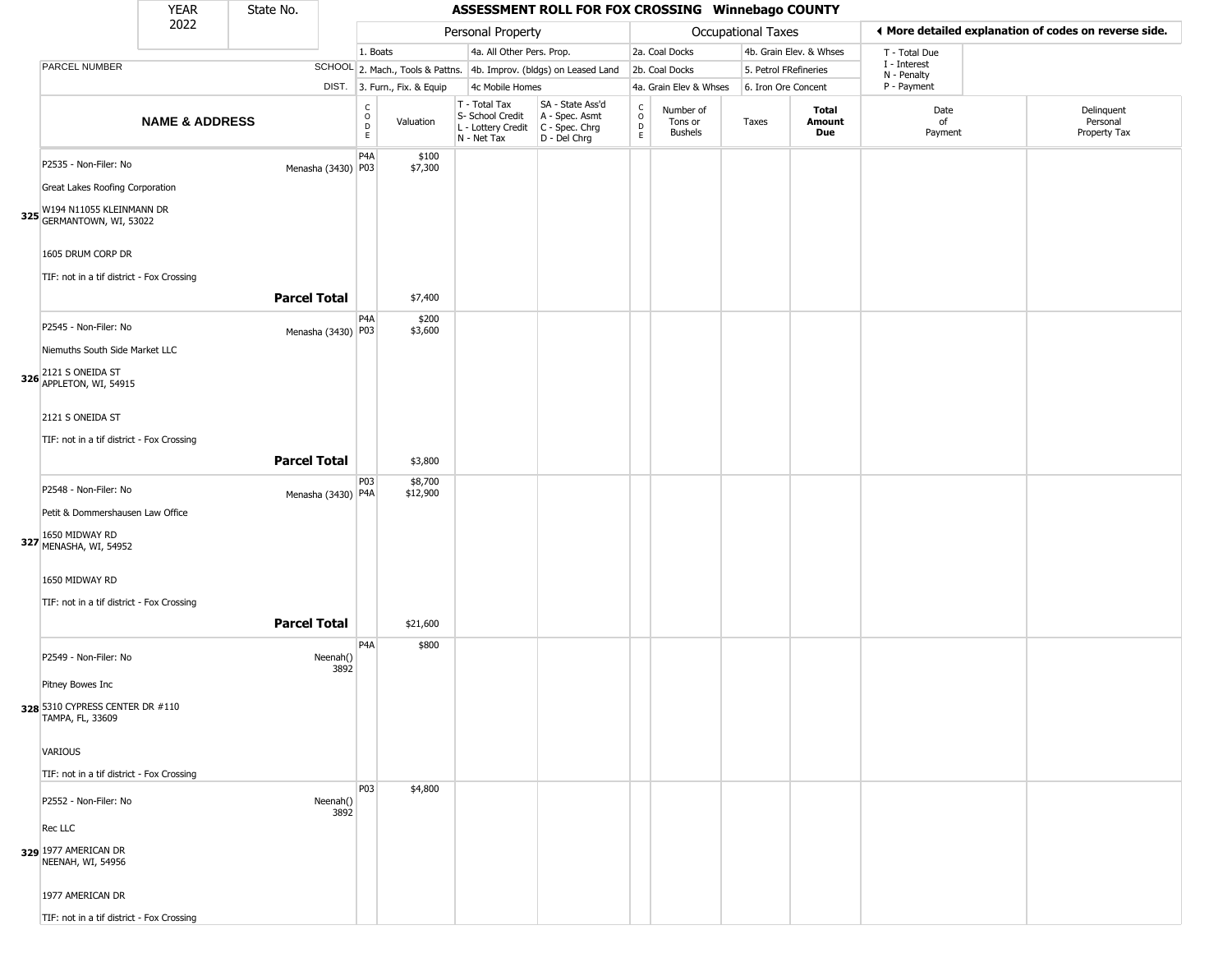|                                                                                                                                                                                                             | <b>YEAR</b>               | State No.           |                      |                              |                              |                                                                        | ASSESSMENT ROLL FOR FOX CROSSING Winnebago COUNTY                    |                                            |                                        |                           |                         |                             |                                                       |
|-------------------------------------------------------------------------------------------------------------------------------------------------------------------------------------------------------------|---------------------------|---------------------|----------------------|------------------------------|------------------------------|------------------------------------------------------------------------|----------------------------------------------------------------------|--------------------------------------------|----------------------------------------|---------------------------|-------------------------|-----------------------------|-------------------------------------------------------|
|                                                                                                                                                                                                             | 2022                      |                     |                      |                              |                              | Personal Property                                                      |                                                                      |                                            |                                        | <b>Occupational Taxes</b> |                         |                             | ◀ More detailed explanation of codes on reverse side. |
|                                                                                                                                                                                                             |                           |                     |                      | 1. Boats                     |                              | 4a. All Other Pers. Prop.                                              |                                                                      |                                            | 2a. Coal Docks                         |                           | 4b. Grain Elev. & Whses | T - Total Due               |                                                       |
| PARCEL NUMBER                                                                                                                                                                                               |                           |                     |                      |                              |                              |                                                                        | SCHOOL 2. Mach., Tools & Pattns. 4b. Improv. (bldgs) on Leased Land  |                                            | 2b. Coal Docks                         | 5. Petrol FRefineries     |                         | I - Interest<br>N - Penalty |                                                       |
|                                                                                                                                                                                                             |                           |                     |                      |                              | DIST. 3. Furn., Fix. & Equip | 4c Mobile Homes                                                        |                                                                      |                                            | 4a. Grain Elev & Whses                 | 6. Iron Ore Concent       |                         | P - Payment                 |                                                       |
|                                                                                                                                                                                                             | <b>NAME &amp; ADDRESS</b> |                     |                      | $_{\rm o}^{\rm c}$<br>D<br>E | Valuation                    | T - Total Tax<br>S- School Credit<br>L - Lottery Credit<br>N - Net Tax | SA - State Ass'd<br>A - Spec. Asmt<br>C - Spec. Chrg<br>D - Del Chrg | $\begin{array}{c} C \\ 0 \\ E \end{array}$ | Number of<br>Tons or<br><b>Bushels</b> | Taxes                     | Total<br>Amount<br>Due  | Date<br>of<br>Payment       | Delinquent<br>Personal<br>Property Tax                |
| P2554 - Non-Filer: Yes<br>S & S Associates Inc<br>330 8227 COUNTY RD T<br>LARSEN, WI, 54947                                                                                                                 |                           |                     | Neenah() P03<br>3892 | P <sub>4</sub> A             | \$300<br>\$4,800             |                                                                        |                                                                      |                                            |                                        |                           |                         |                             |                                                       |
| <b>VARIOUS</b><br>TIF: not in a tif district - Fox Crossing                                                                                                                                                 |                           |                     |                      |                              |                              |                                                                        |                                                                      |                                            |                                        |                           |                         |                             |                                                       |
|                                                                                                                                                                                                             |                           | <b>Parcel Total</b> |                      |                              | \$5,100                      |                                                                        |                                                                      |                                            |                                        |                           |                         |                             |                                                       |
| P2557 - Non-Filer: No<br>Tax Prep & Accounting Services Keith Schroeder<br>331 1535 PLANK RD<br>MENASHA, WI, 54952                                                                                          |                           | Menasha (3430) P03  |                      | P4A                          | \$100<br>\$300               |                                                                        |                                                                      |                                            |                                        |                           |                         |                             |                                                       |
| 1535 PLANK RD<br>TIF: not in a tif district - Fox Crossing                                                                                                                                                  |                           |                     |                      |                              |                              |                                                                        |                                                                      |                                            |                                        |                           |                         |                             |                                                       |
|                                                                                                                                                                                                             |                           | <b>Parcel Total</b> |                      |                              | \$400                        |                                                                        |                                                                      |                                            |                                        |                           |                         |                             |                                                       |
| P2559 - Non-Filer: Yes<br>Minstry Home Care, LLC<br>332 1A BURTON HILLS BLVD<br>NASHVILLE, TN, 37215<br>2074 AMERICAN DR STE A<br>TIF: not in a tif district - Fox Crossing                                 |                           |                     | Neenah()<br>3892     | P03                          | \$2,000                      |                                                                        |                                                                      |                                            |                                        |                           |                         |                             |                                                       |
| P2563 - Non-Filer: No<br>Affinity Medical Group Ascension Wisconsin ATTN: PROP TAX<br>333 4040 VINCENNES CIRCLE<br>INDIANAPOLIS, IN, 46268<br>740 DEERWOOD AVE<br>TIF: not in a tif district - Fox Crossing |                           |                     | Neenah() P03<br>3892 | P <sub>4</sub> A             | \$24,000<br>\$70,300         |                                                                        |                                                                      |                                            |                                        |                           |                         |                             |                                                       |
|                                                                                                                                                                                                             |                           | <b>Parcel Total</b> |                      |                              | \$94,300                     |                                                                        |                                                                      |                                            |                                        |                           |                         |                             |                                                       |
| P2571 - Non-Filer: Yes<br>Kramer'S Moving Services, LLC<br>334 5333 W PROSPECT AVE<br>APPLETON, WI, 54914<br>5333 W PROSPECT AVE<br>TIF: not in a tif district - Fox Crossing                               |                           |                     | Neenah() P03<br>3892 | P4A                          | \$100<br>\$900               |                                                                        |                                                                      |                                            |                                        |                           |                         |                             |                                                       |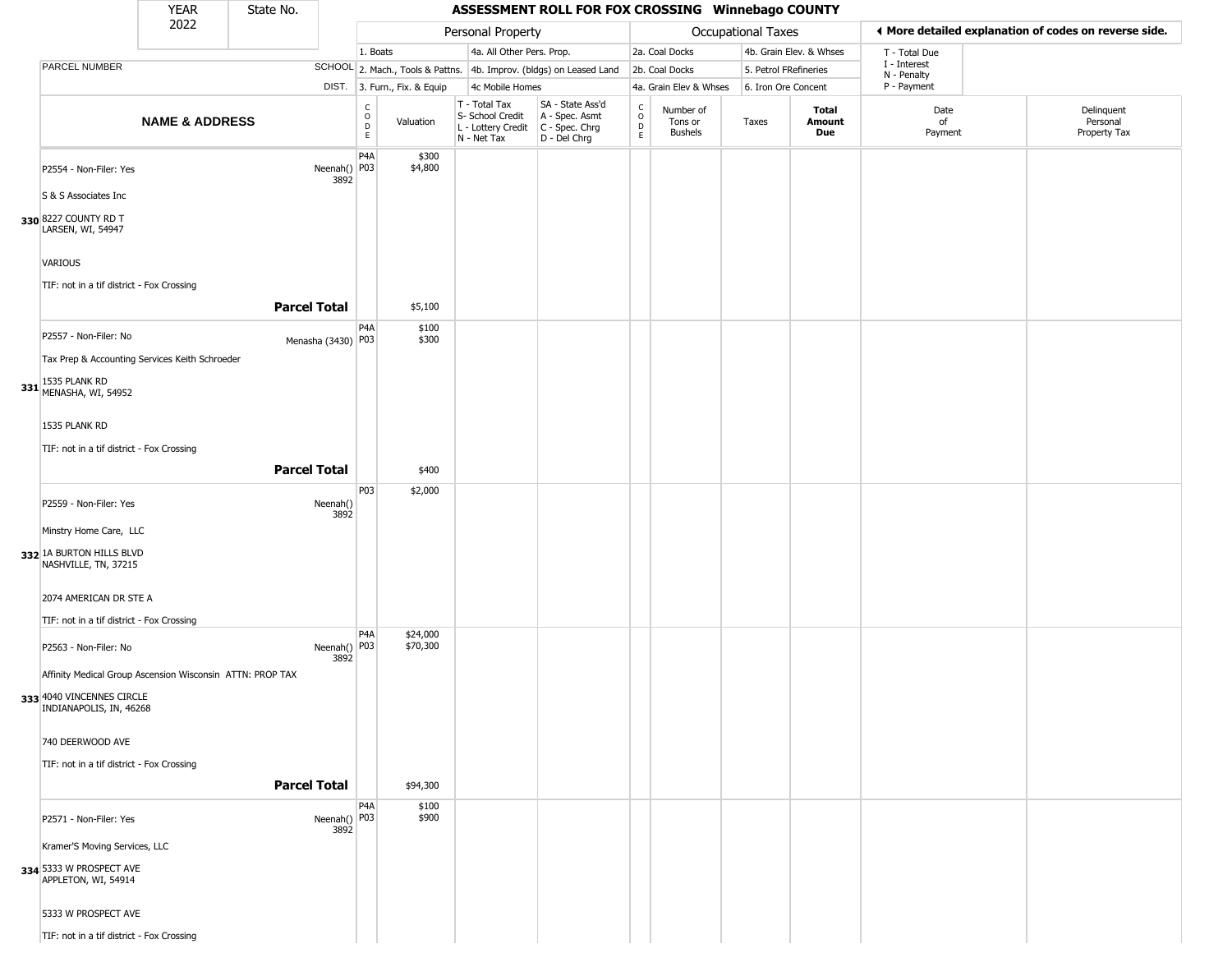|                                                       | <b>YEAR</b>               | State No. |                                                                  |                                                |                              |                                                                        | ASSESSMENT ROLL FOR FOX CROSSING Winnebago COUNTY                    |                                     |                                        |                       |                         |                             |                                                       |
|-------------------------------------------------------|---------------------------|-----------|------------------------------------------------------------------|------------------------------------------------|------------------------------|------------------------------------------------------------------------|----------------------------------------------------------------------|-------------------------------------|----------------------------------------|-----------------------|-------------------------|-----------------------------|-------------------------------------------------------|
|                                                       | 2022                      |           |                                                                  |                                                |                              | Personal Property                                                      |                                                                      |                                     |                                        | Occupational Taxes    |                         |                             | ♦ More detailed explanation of codes on reverse side. |
|                                                       |                           |           |                                                                  | 1. Boats                                       |                              | 4a. All Other Pers. Prop.                                              |                                                                      |                                     | 2a. Coal Docks                         |                       | 4b. Grain Elev. & Whses | T - Total Due               |                                                       |
| PARCEL NUMBER                                         |                           |           |                                                                  |                                                |                              |                                                                        | SCHOOL 2. Mach., Tools & Pattns. 4b. Improv. (bldgs) on Leased Land  |                                     | 2b. Coal Docks                         | 5. Petrol FRefineries |                         | I - Interest<br>N - Penalty |                                                       |
|                                                       |                           |           |                                                                  |                                                | DIST. 3. Furn., Fix. & Equip | 4c Mobile Homes                                                        |                                                                      |                                     | 4a. Grain Elev & Whses                 | 6. Iron Ore Concent   |                         | P - Payment                 |                                                       |
|                                                       | <b>NAME &amp; ADDRESS</b> |           |                                                                  | $\begin{matrix} 0 \\ 0 \\ D \end{matrix}$<br>E | Valuation                    | T - Total Tax<br>S- School Credit<br>L - Lottery Credit<br>N - Net Tax | SA - State Ass'd<br>A - Spec. Asmt<br>C - Spec. Chrg<br>D - Del Chrg | $\int_{0}^{c}$<br>$\mathsf{D}$<br>E | Number of<br>Tons or<br><b>Bushels</b> | Taxes                 | Total<br>Amount<br>Due  | Date<br>of<br>Payment       | Delinquent<br>Personal<br>Property Tax                |
|                                                       |                           |           | <b>Parcel Total</b>                                              |                                                | \$1,000                      |                                                                        |                                                                      |                                     |                                        |                       |                         |                             |                                                       |
| P2572 - Non-Filer: No<br>Fire & Safety Consulting LLC |                           |           | Neenah() P03<br>3892                                             | P <sub>4</sub> A                               | \$600<br>\$4,900             |                                                                        |                                                                      |                                     |                                        |                       |                         |                             |                                                       |
| 335 1025 W AMERICAN DR<br>NEENAH, WI, 54956           |                           |           |                                                                  |                                                |                              |                                                                        |                                                                      |                                     |                                        |                       |                         |                             |                                                       |
| VARIOUS                                               |                           |           |                                                                  |                                                |                              |                                                                        |                                                                      |                                     |                                        |                       |                         |                             |                                                       |
| TIF: not in a tif district - Fox Crossing             |                           |           | <b>Parcel Total</b>                                              |                                                | \$5,500                      |                                                                        |                                                                      |                                     |                                        |                       |                         |                             |                                                       |
|                                                       |                           |           |                                                                  | P <sub>4</sub> A                               | \$1,000                      |                                                                        |                                                                      |                                     |                                        |                       |                         |                             |                                                       |
| P2577 - Non-Filer: No                                 |                           |           | Neenah() $\begin{vmatrix} 1 & 0 \\ 0 & 0 \\ 0 & 0 \end{vmatrix}$ |                                                | \$3,500                      |                                                                        |                                                                      |                                     |                                        |                       |                         |                             |                                                       |
| TRUE NORTH ENERGY, LLC                                |                           |           |                                                                  |                                                |                              |                                                                        |                                                                      |                                     |                                        |                       |                         |                             |                                                       |
| 336 10346 BRECKSVILLE RD<br>BRECKSVILLE, OH, 54956    |                           |           |                                                                  |                                                |                              |                                                                        |                                                                      |                                     |                                        |                       |                         |                             |                                                       |
| 1370 JACOBSEN RD #824                                 |                           |           |                                                                  |                                                |                              |                                                                        |                                                                      |                                     |                                        |                       |                         |                             |                                                       |
| TIF: TID 002 - Fox Crossing                           |                           |           |                                                                  |                                                |                              |                                                                        |                                                                      |                                     |                                        |                       |                         |                             |                                                       |
|                                                       |                           |           | <b>Parcel Total</b>                                              |                                                | \$4,500                      |                                                                        |                                                                      |                                     |                                        |                       |                         |                             |                                                       |
| P2580 - Non-Filer: No                                 |                           |           | Neenah() P4A<br>3892                                             | P03                                            | \$3,300<br>\$5,500           |                                                                        |                                                                      |                                     |                                        |                       |                         |                             |                                                       |
| HJ Martin & Son Inc                                   |                           |           |                                                                  |                                                |                              |                                                                        |                                                                      |                                     |                                        |                       |                         |                             |                                                       |
| 337 PO BOX 11387<br>GREEN BAY, WI, 54307              |                           |           |                                                                  |                                                |                              |                                                                        |                                                                      |                                     |                                        |                       |                         |                             |                                                       |
| 970 AMERICAN DR                                       |                           |           |                                                                  |                                                |                              |                                                                        |                                                                      |                                     |                                        |                       |                         |                             |                                                       |
| TIF: not in a tif district - Fox Crossing             |                           |           |                                                                  |                                                |                              |                                                                        |                                                                      |                                     |                                        |                       |                         |                             |                                                       |
|                                                       |                           |           | <b>Parcel Total</b>                                              |                                                | \$8,800                      |                                                                        |                                                                      |                                     |                                        |                       |                         |                             |                                                       |
| P2588 - Non-Filer: No                                 |                           |           | NEENAH   P03<br>3892                                             | P4A                                            | \$6,900<br>\$40,900          |                                                                        |                                                                      |                                     |                                        |                       |                         |                             |                                                       |
| Kurz Industrial Solutions, Inc                        |                           |           |                                                                  |                                                |                              |                                                                        |                                                                      |                                     |                                        |                       |                         |                             |                                                       |
| 338 1325 MCMAHON DR<br>NEENAH, WI, 54956              |                           |           |                                                                  |                                                |                              |                                                                        |                                                                      |                                     |                                        |                       |                         |                             |                                                       |
| 1325 MC MAHON DR                                      |                           |           |                                                                  |                                                |                              |                                                                        |                                                                      |                                     |                                        |                       |                         |                             |                                                       |
| TIF: TID 002 - Fox Crossing                           |                           |           |                                                                  |                                                |                              |                                                                        |                                                                      |                                     |                                        |                       |                         |                             |                                                       |
|                                                       |                           |           | <b>Parcel Total</b>                                              |                                                | \$47,800                     |                                                                        |                                                                      |                                     |                                        |                       |                         |                             |                                                       |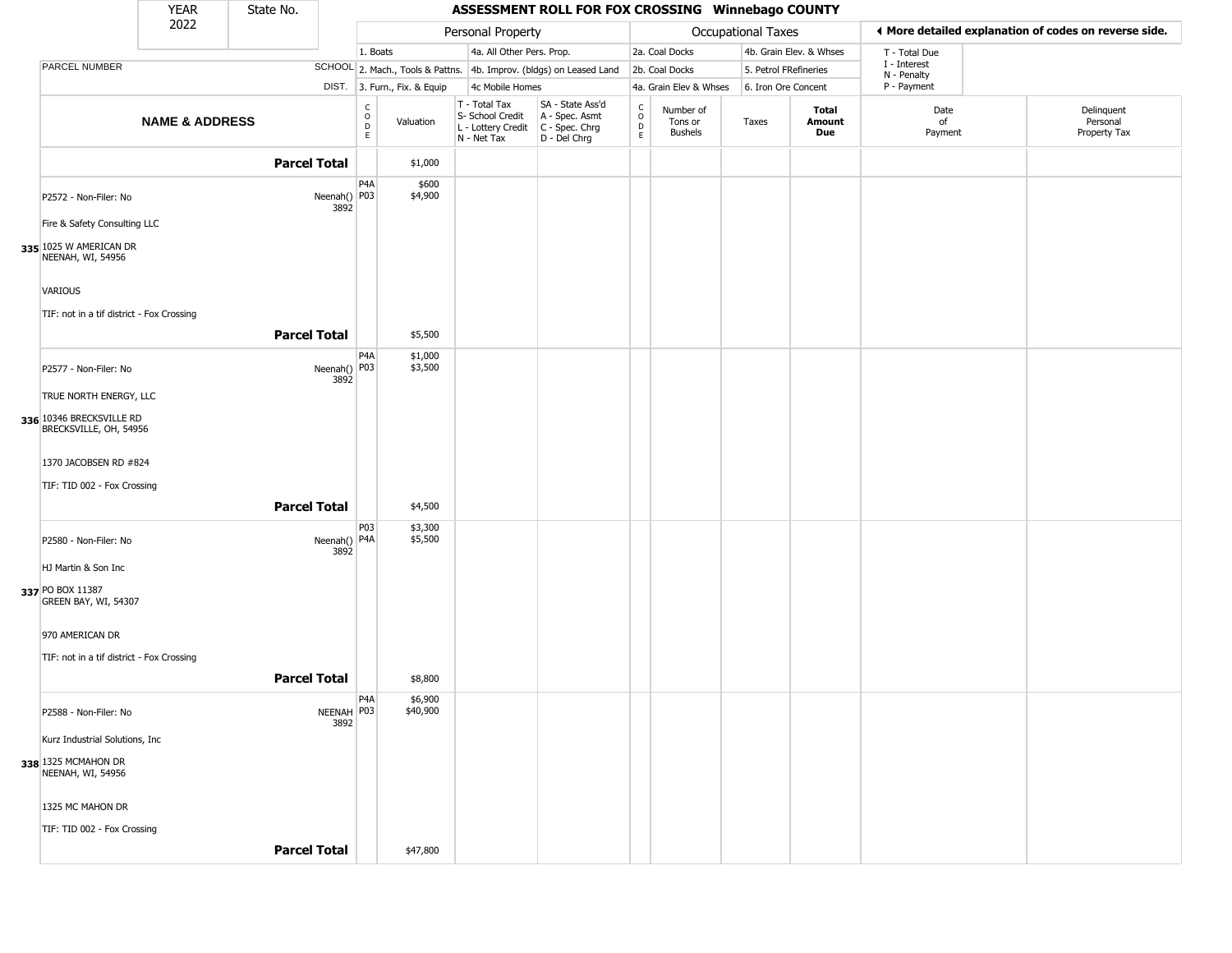|                                                           | <b>YEAR</b>               | State No.           |                      |                  |                              |                                                                        | ASSESSMENT ROLL FOR FOX CROSSING Winnebago COUNTY                    |                                          |                                        |                       |                         |                             |                                                       |
|-----------------------------------------------------------|---------------------------|---------------------|----------------------|------------------|------------------------------|------------------------------------------------------------------------|----------------------------------------------------------------------|------------------------------------------|----------------------------------------|-----------------------|-------------------------|-----------------------------|-------------------------------------------------------|
|                                                           | 2022                      |                     |                      |                  |                              | Personal Property                                                      |                                                                      |                                          |                                        | Occupational Taxes    |                         |                             | ♦ More detailed explanation of codes on reverse side. |
|                                                           |                           |                     |                      | 1. Boats         |                              | 4a. All Other Pers. Prop.                                              |                                                                      |                                          | 2a. Coal Docks                         |                       | 4b. Grain Elev. & Whses | T - Total Due               |                                                       |
| PARCEL NUMBER                                             |                           |                     |                      |                  |                              |                                                                        | SCHOOL 2. Mach., Tools & Pattns. 4b. Improv. (bldgs) on Leased Land  |                                          | 2b. Coal Docks                         | 5. Petrol FRefineries |                         | I - Interest<br>N - Penalty |                                                       |
|                                                           |                           |                     |                      |                  | DIST. 3. Furn., Fix. & Equip | 4c Mobile Homes                                                        |                                                                      |                                          | 4a. Grain Elev & Whses                 | 6. Iron Ore Concent   |                         | P - Payment                 |                                                       |
|                                                           | <b>NAME &amp; ADDRESS</b> |                     |                      | C<br>D<br>D<br>E | Valuation                    | T - Total Tax<br>S- School Credit<br>L - Lottery Credit<br>N - Net Tax | SA - State Ass'd<br>A - Spec. Asmt<br>C - Spec. Chrg<br>D - Del Chrg | $\mathsf{C}$<br>$\circ$<br>$\frac{D}{E}$ | Number of<br>Tons or<br><b>Bushels</b> | Taxes                 | Total<br>Amount<br>Due  | Date<br>of<br>Payment       | Delinquent<br>Personal<br>Property Tax                |
| P2593 - Non-Filer: No                                     |                           |                     | Neenah()<br>3892     | P03              | \$6,900                      |                                                                        |                                                                      |                                          |                                        |                       |                         |                             |                                                       |
| Marlin Leasing                                            |                           |                     |                      |                  |                              |                                                                        |                                                                      |                                          |                                        |                       |                         |                             |                                                       |
| 339 PO BOX 31308<br>CHARLOTTE, NC, 28237<br>2300 HOLLY RD |                           |                     |                      |                  |                              |                                                                        |                                                                      |                                          |                                        |                       |                         |                             |                                                       |
|                                                           |                           |                     |                      |                  |                              |                                                                        |                                                                      |                                          |                                        |                       |                         |                             |                                                       |
| TIF: not in a tif district - Fox Crossing                 |                           |                     |                      | P03              | \$16,500                     |                                                                        |                                                                      |                                          |                                        |                       |                         |                             |                                                       |
| P2594 - Non-Filer: No                                     |                           |                     | Menasha (3430)       |                  |                              |                                                                        |                                                                      |                                          |                                        |                       |                         |                             |                                                       |
| Marlin Leasing                                            |                           |                     |                      |                  |                              |                                                                        |                                                                      |                                          |                                        |                       |                         |                             |                                                       |
| PO BOX 31308<br>340 CHARLOTTE, NC, 28237                  |                           |                     |                      |                  |                              |                                                                        |                                                                      |                                          |                                        |                       |                         |                             |                                                       |
| 936 APPLETON RD                                           |                           |                     |                      |                  |                              |                                                                        |                                                                      |                                          |                                        |                       |                         |                             |                                                       |
| TIF: not in a tif district - Fox Crossing                 |                           |                     |                      |                  |                              |                                                                        |                                                                      |                                          |                                        |                       |                         |                             |                                                       |
| P2595 - Non-Filer: Yes                                    |                           |                     | Neenah() P4A<br>3892 | P03              | \$800<br>\$2,100             |                                                                        |                                                                      |                                          |                                        |                       |                         |                             |                                                       |
| Airoldi Brother Inc                                       |                           |                     |                      |                  |                              |                                                                        |                                                                      |                                          |                                        |                       |                         |                             |                                                       |
| 341 6930 S 6TH ST<br>OAK CREEK, WI, 53154                 |                           |                     |                      |                  |                              |                                                                        |                                                                      |                                          |                                        |                       |                         |                             |                                                       |
| 2600 COLD SPRING RD                                       |                           |                     |                      |                  |                              |                                                                        |                                                                      |                                          |                                        |                       |                         |                             |                                                       |
| TIF: not in a tif district - Fox Crossing                 |                           |                     |                      |                  |                              |                                                                        |                                                                      |                                          |                                        |                       |                         |                             |                                                       |
|                                                           |                           | <b>Parcel Total</b> |                      |                  | \$2,900                      |                                                                        |                                                                      |                                          |                                        |                       |                         |                             |                                                       |
| P2601 - Non-Filer: Yes                                    |                           |                     | Menasha (3430)       | P4A              | \$1,500                      |                                                                        |                                                                      |                                          |                                        |                       |                         |                             |                                                       |
| Primerica                                                 |                           |                     |                      |                  |                              |                                                                        |                                                                      |                                          |                                        |                       |                         |                             |                                                       |
| 342 1121 RACINE RD<br>MENASHA, WI, 54952                  |                           |                     |                      |                  |                              |                                                                        |                                                                      |                                          |                                        |                       |                         |                             |                                                       |
| 1121 RACINE RD                                            |                           |                     |                      |                  |                              |                                                                        |                                                                      |                                          |                                        |                       |                         |                             |                                                       |
| TIF: not in a tif district - Fox Crossing                 |                           |                     |                      |                  |                              |                                                                        |                                                                      |                                          |                                        |                       |                         |                             |                                                       |
| P2615 - Non-Filer: No                                     |                           |                     | Menasha (3430) P03   | P4A              | \$100<br>\$158,800           |                                                                        |                                                                      |                                          |                                        |                       |                         |                             |                                                       |
| U R Washinstuff Inc                                       |                           |                     |                      |                  |                              |                                                                        |                                                                      |                                          |                                        |                       |                         |                             |                                                       |
| 343 1575 APPLETON RD<br>MENASHA, WI, 54952                |                           |                     |                      |                  |                              |                                                                        |                                                                      |                                          |                                        |                       |                         |                             |                                                       |
| 1575 APPLETON RD                                          |                           |                     |                      |                  |                              |                                                                        |                                                                      |                                          |                                        |                       |                         |                             |                                                       |
| TIF: not in a tif district - Fox Crossing                 |                           |                     |                      |                  |                              |                                                                        |                                                                      |                                          |                                        |                       |                         |                             |                                                       |
|                                                           |                           | <b>Parcel Total</b> |                      |                  | \$158,900                    |                                                                        |                                                                      |                                          |                                        |                       |                         |                             |                                                       |
|                                                           |                           |                     |                      |                  |                              |                                                                        |                                                                      |                                          |                                        |                       |                         |                             |                                                       |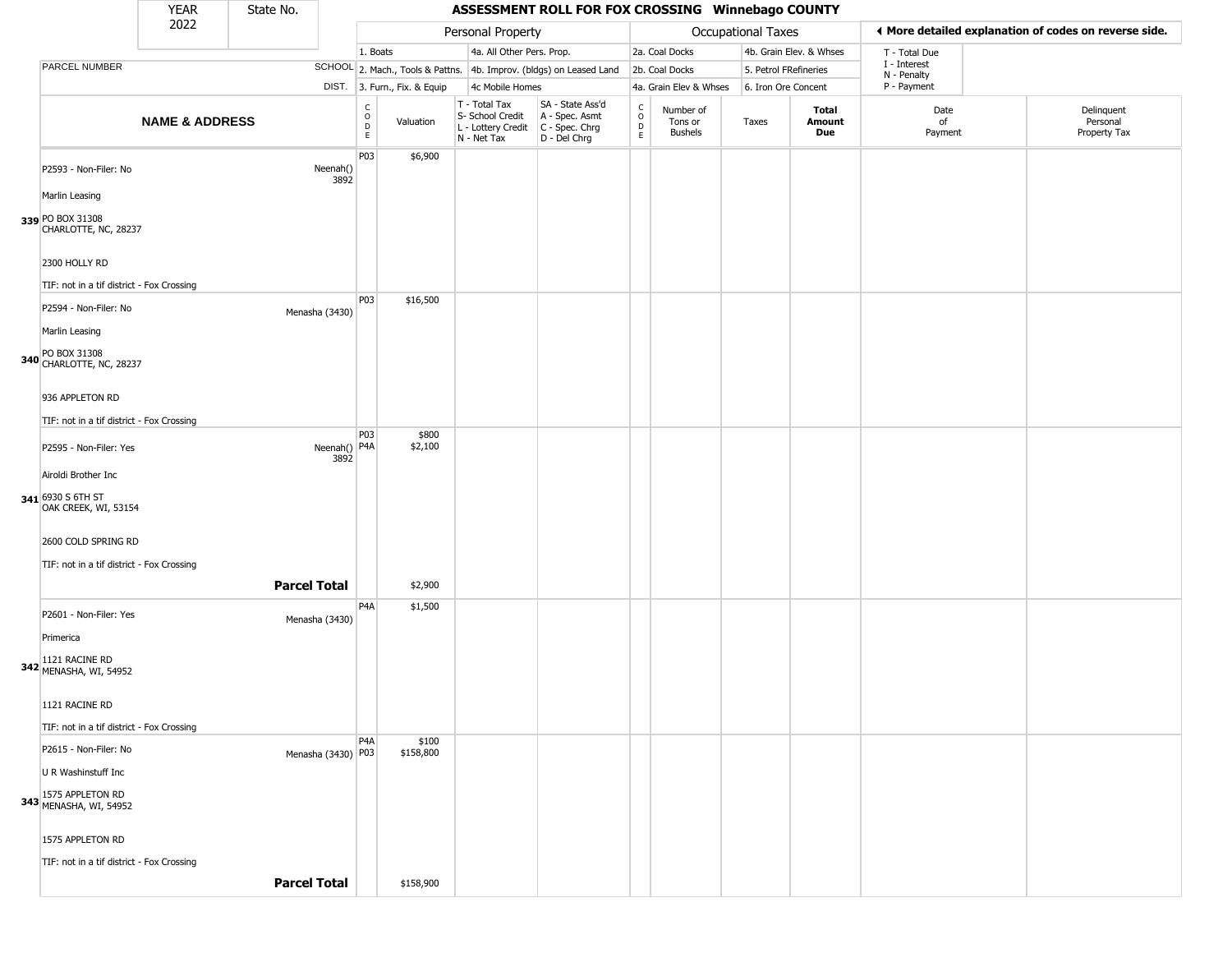|                                                                    | YEAR                      | State No.           |                      |                        |                              |                                                                                         |                                                                     | ASSESSMENT ROLL FOR FOX CROSSING Winnebago COUNTY |                                        |                       |                         |                                                       |                                        |
|--------------------------------------------------------------------|---------------------------|---------------------|----------------------|------------------------|------------------------------|-----------------------------------------------------------------------------------------|---------------------------------------------------------------------|---------------------------------------------------|----------------------------------------|-----------------------|-------------------------|-------------------------------------------------------|----------------------------------------|
|                                                                    | 2022                      |                     |                      |                        |                              | Personal Property                                                                       |                                                                     |                                                   |                                        | Occupational Taxes    |                         | ♦ More detailed explanation of codes on reverse side. |                                        |
|                                                                    |                           |                     |                      | 1. Boats               |                              | 4a. All Other Pers. Prop.                                                               |                                                                     |                                                   | 2a. Coal Docks                         |                       | 4b. Grain Elev. & Whses | T - Total Due                                         |                                        |
| PARCEL NUMBER                                                      |                           |                     |                      |                        |                              |                                                                                         | SCHOOL 2. Mach., Tools & Pattns. 4b. Improv. (bldgs) on Leased Land |                                                   | 2b. Coal Docks                         | 5. Petrol FRefineries |                         | I - Interest<br>N - Penalty                           |                                        |
|                                                                    |                           |                     |                      |                        | DIST. 3. Furn., Fix. & Equip | 4c Mobile Homes                                                                         |                                                                     |                                                   | 4a. Grain Elev & Whses                 | 6. Iron Ore Concent   |                         | P - Payment                                           |                                        |
|                                                                    | <b>NAME &amp; ADDRESS</b> |                     |                      | C<br>$\circ$<br>D<br>E | Valuation                    | T - Total Tax<br>S- School Credit<br>L - Lottery Credit   C - Spec. Chrg<br>N - Net Tax | SA - State Ass'd<br>A - Spec. Asmt<br>D - Del Chrg                  | $\rm _o^c$<br>D<br>E                              | Number of<br>Tons or<br><b>Bushels</b> | Taxes                 | Total<br>Amount<br>Due  | Date<br>of<br>Payment                                 | Delinquent<br>Personal<br>Property Tax |
| P2620 - Non-Filer: No                                              |                           |                     | Neenah() P03<br>3892 | P <sub>4</sub> A       | \$800<br>\$10,100            |                                                                                         |                                                                     |                                                   |                                        |                       |                         |                                                       |                                        |
| Michelle Kersten Sanjim Inc Dba St James Of Neenah                 |                           |                     |                      |                        |                              |                                                                                         |                                                                     |                                                   |                                        |                       |                         |                                                       |                                        |
| 344 827 MOHOGANY CIRCLE<br>DEPERE, WI, 54115                       |                           |                     |                      |                        |                              |                                                                                         |                                                                     |                                                   |                                        |                       |                         |                                                       |                                        |
| 1525 W AMERICAN DRIVE<br>TIF: not in a tif district - Fox Crossing |                           |                     |                      |                        |                              |                                                                                         |                                                                     |                                                   |                                        |                       |                         |                                                       |                                        |
|                                                                    |                           | <b>Parcel Total</b> |                      |                        | \$10,900                     |                                                                                         |                                                                     |                                                   |                                        |                       |                         |                                                       |                                        |
| P2621 - Non-Filer: No                                              |                           |                     | Neenah()<br>3892     | P03                    | \$12,100                     |                                                                                         |                                                                     |                                                   |                                        |                       |                         |                                                       |                                        |
| Grishaber Main Street LLP Dba Tom'S Drive In                       |                           |                     |                      |                        |                              |                                                                                         |                                                                     |                                                   |                                        |                       |                         |                                                       |                                        |
| 345 501 N WESTHILL BLVD<br>APPLETON, WI, 54915                     |                           |                     |                      |                        |                              |                                                                                         |                                                                     |                                                   |                                        |                       |                         |                                                       |                                        |
| 1395 W AMERICAN DR SUITE A                                         |                           |                     |                      |                        |                              |                                                                                         |                                                                     |                                                   |                                        |                       |                         |                                                       |                                        |
| TIF: not in a tif district - Fox Crossing                          |                           |                     |                      |                        |                              |                                                                                         |                                                                     |                                                   |                                        |                       |                         |                                                       |                                        |
| P2622 - Non-Filer: No                                              |                           |                     | Neenah()<br>3892     | P03                    | \$16,400                     |                                                                                         |                                                                     |                                                   |                                        |                       |                         |                                                       |                                        |
| Grishaber Main Street, LLP Dba Holiday'S Pub & Grill               |                           |                     |                      |                        |                              |                                                                                         |                                                                     |                                                   |                                        |                       |                         |                                                       |                                        |
| 346 501 N WESTHILL BLVD<br>APPLETON, WI, 54915                     |                           |                     |                      |                        |                              |                                                                                         |                                                                     |                                                   |                                        |                       |                         |                                                       |                                        |
| 1395 W AMERICAN DR SUITE B                                         |                           |                     |                      |                        |                              |                                                                                         |                                                                     |                                                   |                                        |                       |                         |                                                       |                                        |
| TIF: not in a tif district - Fox Crossing                          |                           |                     |                      |                        |                              |                                                                                         |                                                                     |                                                   |                                        |                       |                         |                                                       |                                        |
| P2623 - Non-Filer: Yes                                             |                           |                     | Neenah() P03<br>3892 | P4A                    | \$19,000<br>\$48,900         |                                                                                         |                                                                     |                                                   |                                        |                       |                         |                                                       |                                        |
| <b>Stucs Pizza</b>                                                 |                           |                     |                      |                        |                              |                                                                                         |                                                                     |                                                   |                                        |                       |                         |                                                       |                                        |
| 347 28 N LINDEN LANE<br>APPLETON, WI, 54914                        |                           |                     |                      |                        |                              |                                                                                         |                                                                     |                                                   |                                        |                       |                         |                                                       |                                        |
| <b>VARIOUS</b>                                                     |                           |                     |                      |                        |                              |                                                                                         |                                                                     |                                                   |                                        |                       |                         |                                                       |                                        |
| TIF: not in a tif district - Fox Crossing                          |                           |                     |                      |                        |                              |                                                                                         |                                                                     |                                                   |                                        |                       |                         |                                                       |                                        |
|                                                                    |                           | <b>Parcel Total</b> |                      |                        | \$67,900                     |                                                                                         |                                                                     |                                                   |                                        |                       |                         |                                                       |                                        |
| P2624 - Non-Filer: No                                              |                           |                     | Neenah() P03<br>3892 | P4A                    | \$700<br>\$9,500             |                                                                                         |                                                                     |                                                   |                                        |                       |                         |                                                       |                                        |
| Universal, Inc Dba Subway                                          |                           |                     |                      |                        |                              |                                                                                         |                                                                     |                                                   |                                        |                       |                         |                                                       |                                        |
| 348 2201 MADISON ST<br>STEVENS POINT, WI, 54481                    |                           |                     |                      |                        |                              |                                                                                         |                                                                     |                                                   |                                        |                       |                         |                                                       |                                        |
| 1350 W AMERICAN DR                                                 |                           |                     |                      |                        |                              |                                                                                         |                                                                     |                                                   |                                        |                       |                         |                                                       |                                        |
| TIF: not in a tif district - Fox Crossing                          |                           |                     |                      |                        |                              |                                                                                         |                                                                     |                                                   |                                        |                       |                         |                                                       |                                        |
|                                                                    |                           | <b>Parcel Total</b> |                      |                        | \$10,200                     |                                                                                         |                                                                     |                                                   |                                        |                       |                         |                                                       |                                        |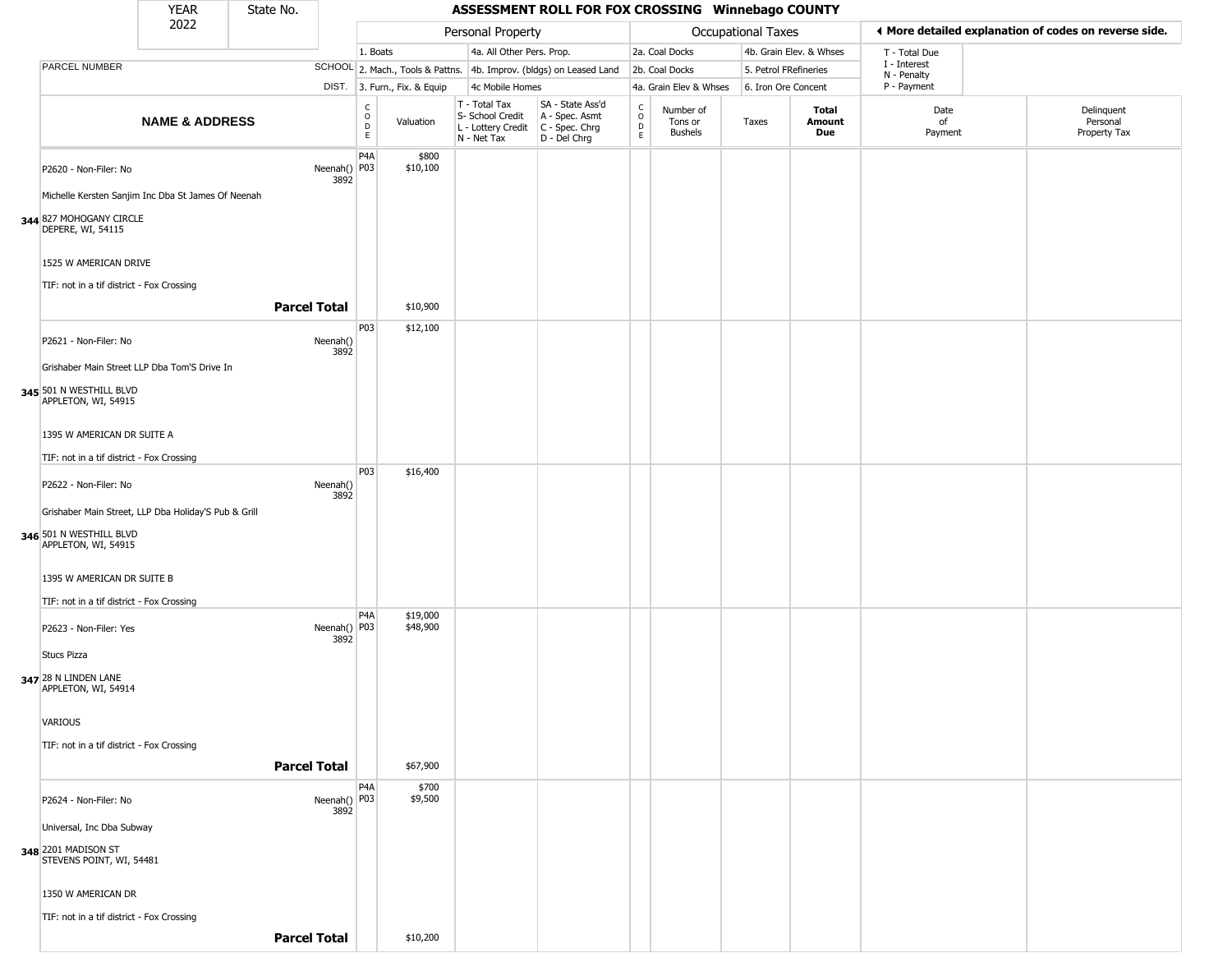|                                                   |                                | YEAR                                        | State No.           |                      |                                   |                              |                                                                        |                                                                      |                  |                                        | ASSESSMENT ROLL FOR FOX CROSSING Winnebago COUNTY |                         |                             |                                                       |  |
|---------------------------------------------------|--------------------------------|---------------------------------------------|---------------------|----------------------|-----------------------------------|------------------------------|------------------------------------------------------------------------|----------------------------------------------------------------------|------------------|----------------------------------------|---------------------------------------------------|-------------------------|-----------------------------|-------------------------------------------------------|--|
|                                                   |                                | 2022                                        |                     |                      |                                   |                              | Personal Property                                                      |                                                                      |                  |                                        | Occupational Taxes                                |                         |                             | ◀ More detailed explanation of codes on reverse side. |  |
|                                                   |                                |                                             |                     |                      | 1. Boats                          |                              | 4a. All Other Pers. Prop.                                              |                                                                      |                  | 2a. Coal Docks                         |                                                   | 4b. Grain Elev. & Whses | T - Total Due               |                                                       |  |
| PARCEL NUMBER                                     |                                |                                             |                     |                      |                                   |                              |                                                                        | SCHOOL 2. Mach., Tools & Pattns. 4b. Improv. (bldgs) on Leased Land  |                  | 2b. Coal Docks                         | 5. Petrol FRefineries                             |                         | I - Interest<br>N - Penalty |                                                       |  |
|                                                   |                                |                                             |                     |                      |                                   | DIST. 3. Furn., Fix. & Equip | 4c Mobile Homes                                                        |                                                                      |                  | 4a. Grain Elev & Whses                 | 6. Iron Ore Concent                               |                         | P - Payment                 |                                                       |  |
|                                                   |                                | <b>NAME &amp; ADDRESS</b>                   |                     |                      | c<br>$\circ$<br>$\mathsf{D}$<br>E | Valuation                    | T - Total Tax<br>S- School Credit<br>L - Lottery Credit<br>N - Net Tax | SA - State Ass'd<br>A - Spec. Asmt<br>C - Spec. Chrg<br>D - Del Chrg | C<br>D<br>E<br>E | Number of<br>Tons or<br><b>Bushels</b> | Taxes                                             | Total<br>Amount<br>Due  | Date<br>of<br>Payment       | Delinquent<br>Personal<br>Property Tax                |  |
|                                                   | P2625 - Non-Filer: No          |                                             |                     | Neenah() P03<br>3892 | P4A                               | \$800<br>\$5,500             |                                                                        |                                                                      |                  |                                        |                                                   |                         |                             |                                                       |  |
|                                                   |                                | Edward D Jones & Co Lp DBA BRANCH TAX 36123 |                     |                      |                                   |                              |                                                                        |                                                                      |                  |                                        |                                                   |                         |                             |                                                       |  |
| 349 PO BOX 66528                                  | ST. LOUIS, MO, 63166-6528      |                                             |                     |                      |                                   |                              |                                                                        |                                                                      |                  |                                        |                                                   |                         |                             |                                                       |  |
|                                                   | 1350 W AMERICAN STE E          |                                             |                     |                      |                                   |                              |                                                                        |                                                                      |                  |                                        |                                                   |                         |                             |                                                       |  |
|                                                   |                                | TIF: not in a tif district - Fox Crossing   |                     |                      |                                   |                              |                                                                        |                                                                      |                  |                                        |                                                   |                         |                             |                                                       |  |
|                                                   |                                |                                             | <b>Parcel Total</b> |                      |                                   | \$6,300                      |                                                                        |                                                                      |                  |                                        |                                                   |                         |                             |                                                       |  |
|                                                   | P2626 - Non-Filer: No          |                                             |                     | Neenah()<br>3892     | P03                               | \$89,000                     |                                                                        |                                                                      |                  |                                        |                                                   |                         |                             |                                                       |  |
|                                                   | Auersteel & Heating Supply, CO |                                             |                     |                      |                                   |                              |                                                                        |                                                                      |                  |                                        |                                                   |                         |                             |                                                       |  |
| 350 785 COUNTY RD CB STE 200<br>NEENAH, WI, 54956 |                                |                                             |                     |                      |                                   |                              |                                                                        |                                                                      |                  |                                        |                                                   |                         |                             |                                                       |  |
| <b>VARIOUS</b>                                    |                                |                                             |                     |                      |                                   |                              |                                                                        |                                                                      |                  |                                        |                                                   |                         |                             |                                                       |  |
|                                                   |                                | TIF: not in a tif district - Fox Crossing   |                     |                      |                                   |                              |                                                                        |                                                                      |                  |                                        |                                                   |                         |                             |                                                       |  |
|                                                   |                                |                                             |                     |                      | P03                               | \$19,100                     |                                                                        |                                                                      |                  |                                        |                                                   |                         |                             |                                                       |  |
|                                                   | P2627 - Non-Filer: No          |                                             |                     | Neenah()<br>3892     |                                   |                              |                                                                        |                                                                      |                  |                                        |                                                   |                         |                             |                                                       |  |
| Ruff Resorts Inc                                  |                                |                                             |                     |                      |                                   |                              |                                                                        |                                                                      |                  |                                        |                                                   |                         |                             |                                                       |  |
| 351 1301 KIMBERLY DR<br>NEENAH, WI, 54956         |                                |                                             |                     |                      |                                   |                              |                                                                        |                                                                      |                  |                                        |                                                   |                         |                             |                                                       |  |
| 1301 KIMBERLY DR                                  |                                |                                             |                     |                      |                                   |                              |                                                                        |                                                                      |                  |                                        |                                                   |                         |                             |                                                       |  |
|                                                   |                                | TIF: not in a tif district - Fox Crossing   |                     |                      |                                   |                              |                                                                        |                                                                      |                  |                                        |                                                   |                         |                             |                                                       |  |
|                                                   | P2630 - Non-Filer: No          |                                             |                     | Neenah() P03<br>3892 | P4A                               | \$2,200<br>\$6,300           |                                                                        |                                                                      |                  |                                        |                                                   |                         |                             |                                                       |  |
|                                                   | Peterbilt Of Wisconsin Inc     |                                             |                     |                      |                                   |                              |                                                                        |                                                                      |                  |                                        |                                                   |                         |                             |                                                       |  |
| 352 925 WALNUT RIDGE LANE STE 150                 | HARTLAND, WI, 53029            |                                             |                     |                      |                                   |                              |                                                                        |                                                                      |                  |                                        |                                                   |                         |                             |                                                       |  |
| 911 HAASE ST                                      |                                |                                             |                     |                      |                                   |                              |                                                                        |                                                                      |                  |                                        |                                                   |                         |                             |                                                       |  |
|                                                   |                                | TIF: not in a tif district - Fox Crossing   |                     |                      |                                   |                              |                                                                        |                                                                      |                  |                                        |                                                   |                         |                             |                                                       |  |
|                                                   |                                |                                             | <b>Parcel Total</b> |                      |                                   | \$8,500                      |                                                                        |                                                                      |                  |                                        |                                                   |                         |                             |                                                       |  |
|                                                   |                                |                                             |                     |                      | P <sub>4</sub> A                  | \$2,000                      |                                                                        |                                                                      |                  |                                        |                                                   |                         |                             |                                                       |  |
|                                                   | P2632 - Non-Filer: Yes         |                                             |                     | Neenah() P03<br>3892 |                                   | \$10,100                     |                                                                        |                                                                      |                  |                                        |                                                   |                         |                             |                                                       |  |
|                                                   | Process And Storage Solutions  |                                             |                     |                      |                                   |                              |                                                                        |                                                                      |                  |                                        |                                                   |                         |                             |                                                       |  |
| 353 PO BOX 7266                                   | APPLETON, WI, 54912            |                                             |                     |                      |                                   |                              |                                                                        |                                                                      |                  |                                        |                                                   |                         |                             |                                                       |  |
| VARIOUS                                           |                                |                                             |                     |                      |                                   |                              |                                                                        |                                                                      |                  |                                        |                                                   |                         |                             |                                                       |  |
|                                                   |                                | TIF: not in a tif district - Fox Crossing   |                     |                      |                                   |                              |                                                                        |                                                                      |                  |                                        |                                                   |                         |                             |                                                       |  |
|                                                   |                                |                                             | <b>Parcel Total</b> |                      |                                   | \$12,100                     |                                                                        |                                                                      |                  |                                        |                                                   |                         |                             |                                                       |  |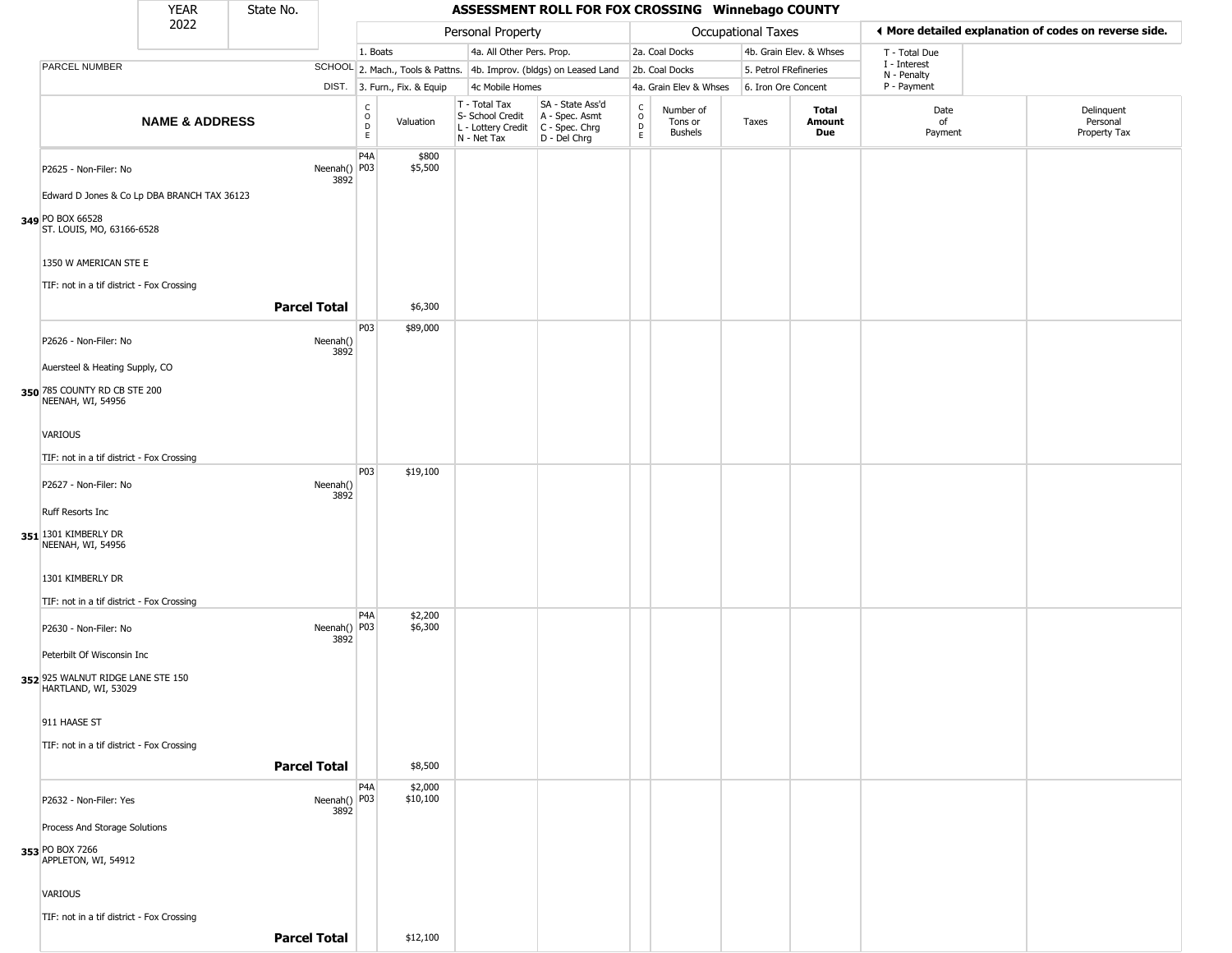|                                                                                                      | YEAR                      | State No.           |                      |                                                          |                              |                                                                        | ASSESSMENT ROLL FOR FOX CROSSING Winnebago COUNTY                    |                                                 |                                        |                       |                         |                                                       |                                        |
|------------------------------------------------------------------------------------------------------|---------------------------|---------------------|----------------------|----------------------------------------------------------|------------------------------|------------------------------------------------------------------------|----------------------------------------------------------------------|-------------------------------------------------|----------------------------------------|-----------------------|-------------------------|-------------------------------------------------------|----------------------------------------|
|                                                                                                      | 2022                      |                     |                      |                                                          |                              | Personal Property                                                      |                                                                      |                                                 |                                        | Occupational Taxes    |                         | ◀ More detailed explanation of codes on reverse side. |                                        |
|                                                                                                      |                           |                     |                      | 1. Boats                                                 |                              | 4a. All Other Pers. Prop.                                              |                                                                      |                                                 | 2a. Coal Docks                         |                       | 4b. Grain Elev. & Whses | T - Total Due                                         |                                        |
| PARCEL NUMBER                                                                                        |                           |                     |                      |                                                          |                              |                                                                        | SCHOOL 2. Mach., Tools & Pattns. 4b. Improv. (bldgs) on Leased Land  |                                                 | 2b. Coal Docks                         | 5. Petrol FRefineries |                         | I - Interest<br>N - Penalty                           |                                        |
|                                                                                                      |                           |                     |                      |                                                          | DIST. 3. Furn., Fix. & Equip | 4c Mobile Homes                                                        |                                                                      |                                                 | 4a. Grain Elev & Whses                 | 6. Iron Ore Concent   |                         | P - Payment                                           |                                        |
|                                                                                                      | <b>NAME &amp; ADDRESS</b> |                     |                      | $\begin{matrix} 0 \\ 0 \\ 0 \end{matrix}$<br>$\mathsf E$ | Valuation                    | T - Total Tax<br>S- School Credit<br>L - Lottery Credit<br>N - Net Tax | SA - State Ass'd<br>A - Spec. Asmt<br>C - Spec. Chrg<br>D - Del Chrg | $\begin{array}{c} C \\ O \\ D \\ E \end{array}$ | Number of<br>Tons or<br><b>Bushels</b> | Taxes                 | Total<br>Amount<br>Due  | Date<br>of<br>Payment                                 | Delinquent<br>Personal<br>Property Tax |
| P2641 - Non-Filer: No<br>Advanced Chimney Specialists LLC                                            |                           |                     | Neenah()<br>3892     | P4A                                                      | \$100                        |                                                                        |                                                                      |                                                 |                                        |                       |                         |                                                       |                                        |
| 354 679 E SHADY LN<br>NEENAH, WI, 54956                                                              |                           |                     |                      |                                                          |                              |                                                                        |                                                                      |                                                 |                                        |                       |                         |                                                       |                                        |
| 679 E SHADY LN<br>TIF: not in a tif district - Fox Crossing                                          |                           |                     |                      |                                                          |                              |                                                                        |                                                                      |                                                 |                                        |                       |                         |                                                       |                                        |
| P2645 - Non-Filer: No                                                                                |                           |                     | Neenah() P03<br>3892 | P <sub>4</sub> A                                         | \$1,300<br>\$49,400          |                                                                        |                                                                      |                                                 |                                        |                       |                         |                                                       |                                        |
| First Business Bank Northeast Attn: Mike Murphy<br>355 401 CHARMANY DR<br>MADISON, WI, 53719         |                           |                     |                      |                                                          |                              |                                                                        |                                                                      |                                                 |                                        |                       |                         |                                                       |                                        |
| 3913 W PROSPECT AVE<br>TIF: not in a tif district - Fox Crossing                                     |                           |                     |                      |                                                          |                              |                                                                        |                                                                      |                                                 |                                        |                       |                         |                                                       |                                        |
|                                                                                                      |                           | <b>Parcel Total</b> |                      |                                                          | \$50,700                     |                                                                        |                                                                      |                                                 |                                        |                       |                         |                                                       |                                        |
| P2646 - Non-Filer: No                                                                                |                           |                     | Neenah() P03<br>3892 | P <sub>4</sub> A                                         | \$400<br>\$106,400           |                                                                        |                                                                      |                                                 |                                        |                       |                         |                                                       |                                        |
| Tomsons Of Appleton, Inc. Dba Holidays Bar & Grill<br>356 501 N WESTHILL BLVD<br>APPLETON, WI, 54915 |                           |                     |                      |                                                          |                              |                                                                        |                                                                      |                                                 |                                        |                       |                         |                                                       |                                        |
| 1395 W AMERICAN DR STE B                                                                             |                           |                     |                      |                                                          |                              |                                                                        |                                                                      |                                                 |                                        |                       |                         |                                                       |                                        |
| TIF: not in a tif district - Fox Crossing                                                            |                           | <b>Parcel Total</b> |                      |                                                          | \$106,800                    |                                                                        |                                                                      |                                                 |                                        |                       |                         |                                                       |                                        |
| P2647 - Non-Filer: No                                                                                |                           |                     | Neenah() P03<br>3892 | P <sub>4</sub> A                                         | \$400<br>\$52,200            |                                                                        |                                                                      |                                                 |                                        |                       |                         |                                                       |                                        |
| Tomsons Of Appleton Inc Dba Tom'S Drive In<br>357 501 N WESTHILL BLVD                                |                           |                     |                      |                                                          |                              |                                                                        |                                                                      |                                                 |                                        |                       |                         |                                                       |                                        |
| APPLETON, WI, 54915                                                                                  |                           |                     |                      |                                                          |                              |                                                                        |                                                                      |                                                 |                                        |                       |                         |                                                       |                                        |
| 1395 W AMERICAN DR STE A                                                                             |                           |                     |                      |                                                          |                              |                                                                        |                                                                      |                                                 |                                        |                       |                         |                                                       |                                        |
| TIF: not in a tif district - Fox Crossing                                                            |                           |                     |                      |                                                          |                              |                                                                        |                                                                      |                                                 |                                        |                       |                         |                                                       |                                        |
|                                                                                                      |                           | <b>Parcel Total</b> |                      |                                                          | \$52,600                     |                                                                        |                                                                      |                                                 |                                        |                       |                         |                                                       |                                        |
| P2648 - Non-Filer: Yes                                                                               |                           |                     | Menasha (3430)       | P03                                                      | \$27,100                     |                                                                        |                                                                      |                                                 |                                        |                       |                         |                                                       |                                        |
| Great Lakes Laundry Dan Naumman<br>358 12705 ROBIN LN<br>358 BROOKFIELD, WI, 53005                   |                           |                     |                      |                                                          |                              |                                                                        |                                                                      |                                                 |                                        |                       |                         |                                                       |                                        |
| <b>VARIOUS</b>                                                                                       |                           |                     |                      |                                                          |                              |                                                                        |                                                                      |                                                 |                                        |                       |                         |                                                       |                                        |
| TIF: not in a tif district - Fox Crossing                                                            |                           |                     |                      |                                                          |                              |                                                                        |                                                                      |                                                 |                                        |                       |                         |                                                       |                                        |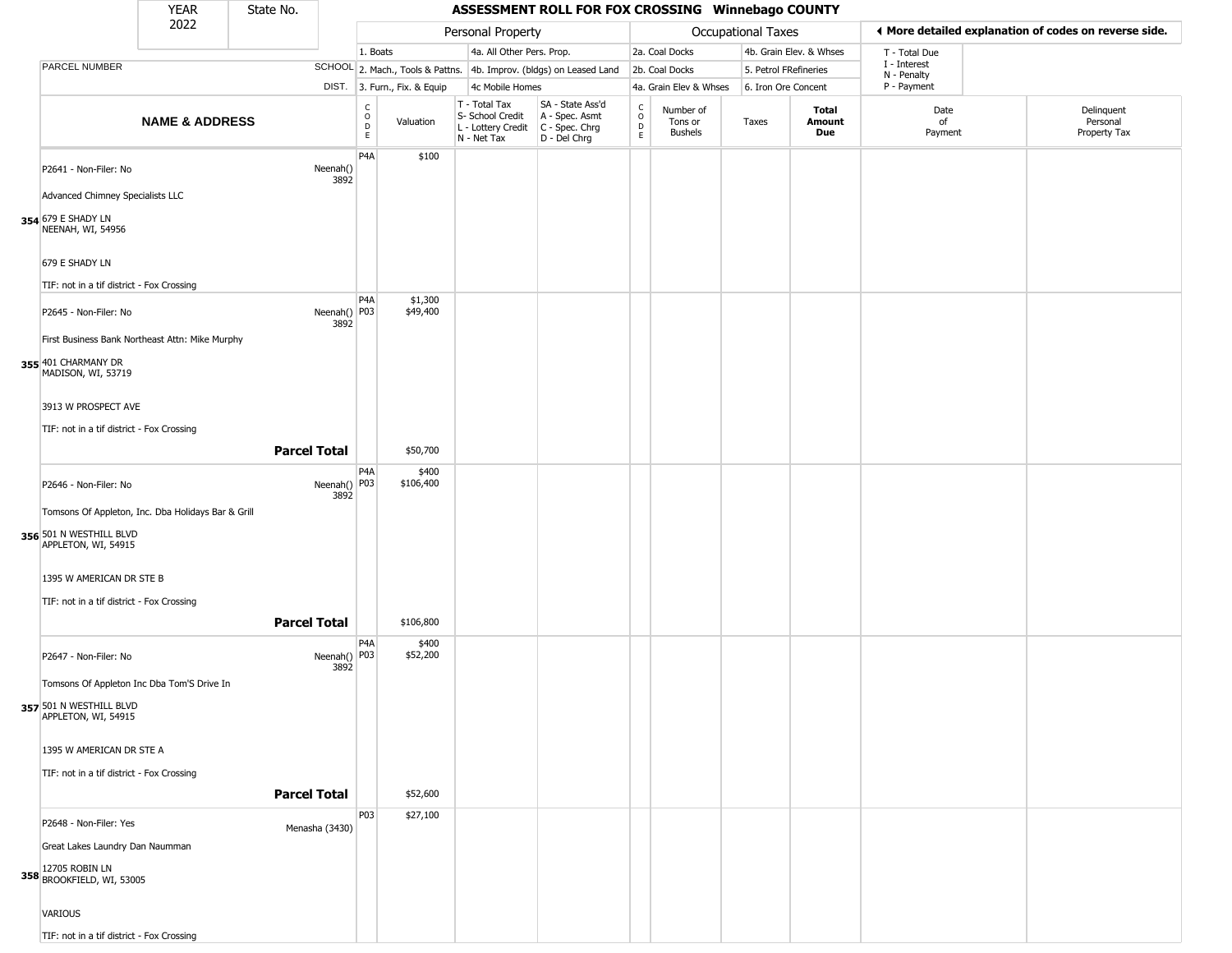|                                                                                                                                                                                              | YEAR                      | State No. |                  | ASSESSMENT ROLL FOR FOX CROSSING Winnebago COUNTY |                              |                                                                        |                                                                      |                                |                                        |                           |                               |                             |                                                       |
|----------------------------------------------------------------------------------------------------------------------------------------------------------------------------------------------|---------------------------|-----------|------------------|---------------------------------------------------|------------------------------|------------------------------------------------------------------------|----------------------------------------------------------------------|--------------------------------|----------------------------------------|---------------------------|-------------------------------|-----------------------------|-------------------------------------------------------|
|                                                                                                                                                                                              | 2022                      |           |                  |                                                   |                              | Personal Property                                                      |                                                                      |                                |                                        | <b>Occupational Taxes</b> |                               |                             | ♦ More detailed explanation of codes on reverse side. |
|                                                                                                                                                                                              |                           |           |                  | 1. Boats                                          |                              | 4a. All Other Pers. Prop.                                              |                                                                      |                                | 2a. Coal Docks                         |                           | 4b. Grain Elev. & Whses       | T - Total Due               |                                                       |
| PARCEL NUMBER                                                                                                                                                                                |                           |           |                  |                                                   |                              |                                                                        | SCHOOL 2. Mach., Tools & Pattns. 4b. Improv. (bldgs) on Leased Land  |                                | 2b. Coal Docks                         |                           | 5. Petrol FRefineries         | I - Interest<br>N - Penalty |                                                       |
|                                                                                                                                                                                              |                           |           |                  |                                                   | DIST. 3. Furn., Fix. & Equip | 4c Mobile Homes                                                        |                                                                      |                                | 4a. Grain Elev & Whses                 |                           | 6. Iron Ore Concent           | P - Payment                 |                                                       |
|                                                                                                                                                                                              | <b>NAME &amp; ADDRESS</b> |           |                  | С<br>$\circ$<br>D<br>E                            | Valuation                    | T - Total Tax<br>S- School Credit<br>L - Lottery Credit<br>N - Net Tax | SA - State Ass'd<br>A - Spec. Asmt<br>C - Spec. Chrg<br>D - Del Chrg | $\frac{c}{0}$<br>$\frac{D}{E}$ | Number of<br>Tons or<br><b>Bushels</b> | Taxes                     | <b>Total</b><br>Amount<br>Due | Date<br>of<br>Payment       | Delinquent<br>Personal<br>Property Tax                |
| P2652 - Non-Filer: Yes<br>Ricoh USA, Inc % Tax Services<br>359 PO BOX 3850<br>MANCHESTER, NH, 03105<br>VARIOUS<br>TIF: not in a tif district - Fox Crossing                                  |                           |           | Menasha (3430)   | P03                                               | \$12,600                     |                                                                        |                                                                      |                                |                                        |                           |                               |                             |                                                       |
| P2656 - Non-Filer: No<br>Quadient Leasing Usa Inc Fka Mailfinance Inc<br>360 ATTN: TAX DEPTARTMENT<br>MILFORD, CT, 06461<br>VARIOUS<br>TIF: not in a tif district - Fox Crossing             |                           |           | Neenah()<br>3892 | P03                                               | \$5,900                      |                                                                        |                                                                      |                                |                                        |                           |                               |                             |                                                       |
| P2657 - Non-Filer: No<br>Quadient Leasing Usa Inc Fka Mailfinance Inc<br>ATTN: TAX DEPTARTMENT<br>361 MILFORD, CT, 06461<br><b>VARIOUS</b><br>TIF: not in a tif district - Fox Crossing      |                           |           | Menasha (3430)   | P03                                               | \$4,100                      |                                                                        |                                                                      |                                |                                        |                           |                               |                             |                                                       |
| P2671 - Non-Filer: No<br>Greatamerica Financial Services Corporation<br>362 625 STREET SE, STE 800<br>CEDAR RAPIDS, IA, 52401<br><b>VARIOUS</b><br>TIF: not in a tif district - Fox Crossing |                           |           | Neenah()<br>3892 | P03                                               | \$53,700                     |                                                                        |                                                                      |                                |                                        |                           |                               |                             |                                                       |
| P2672 - Non-Filer: No<br>Greatamerican Financial Services Corp<br>363 625 1ST ST SE, STE 800<br>CEDAR RAPIDS, IA, 52401<br><b>VARIOUS</b>                                                    |                           |           | Menasha (3430)   | P03                                               | \$82,300                     |                                                                        |                                                                      |                                |                                        |                           |                               |                             |                                                       |

TIF: not in a tif district - Fox Crossing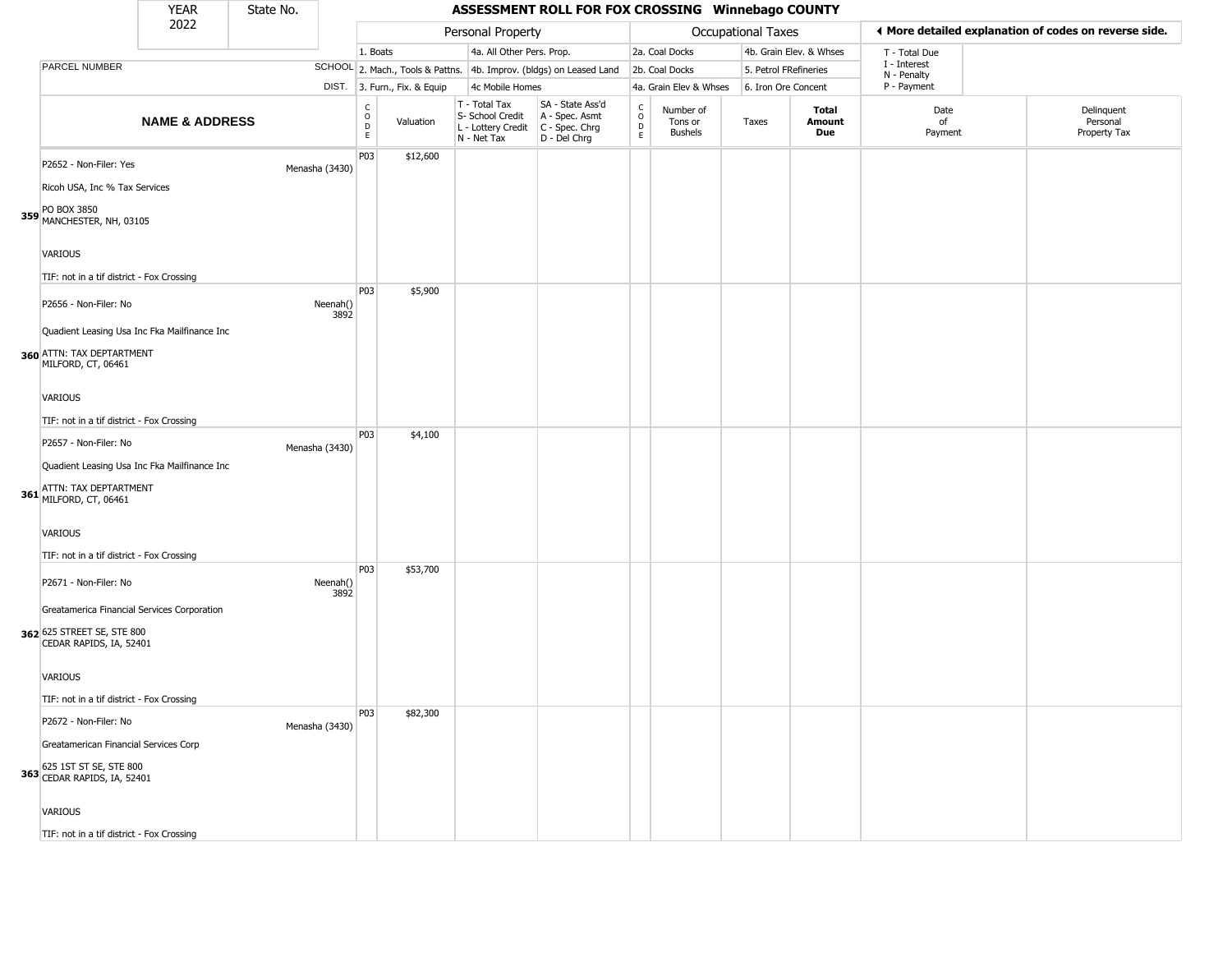| <b>YEAR</b><br>State No. |                                                                              |                           |                     |                      | ASSESSMENT ROLL FOR FOX CROSSING Winnebago COUNTY |                              |                                                                        |                                                                      |                                            |                                        |                           |                         |                             |                                                       |
|--------------------------|------------------------------------------------------------------------------|---------------------------|---------------------|----------------------|---------------------------------------------------|------------------------------|------------------------------------------------------------------------|----------------------------------------------------------------------|--------------------------------------------|----------------------------------------|---------------------------|-------------------------|-----------------------------|-------------------------------------------------------|
|                          |                                                                              | 2022                      |                     |                      |                                                   |                              | Personal Property                                                      |                                                                      |                                            |                                        | <b>Occupational Taxes</b> |                         |                             | ♦ More detailed explanation of codes on reverse side. |
|                          |                                                                              |                           |                     |                      | 1. Boats                                          |                              | 4a. All Other Pers. Prop.                                              |                                                                      |                                            | 2a. Coal Docks                         |                           | 4b. Grain Elev. & Whses | T - Total Due               |                                                       |
|                          | PARCEL NUMBER                                                                |                           |                     |                      |                                                   |                              |                                                                        | SCHOOL 2. Mach., Tools & Pattns. 4b. Improv. (bldgs) on Leased Land  |                                            | 2b. Coal Docks                         | 5. Petrol FRefineries     |                         | I - Interest<br>N - Penalty |                                                       |
|                          |                                                                              |                           |                     |                      |                                                   | DIST. 3. Furn., Fix. & Equip | 4c Mobile Homes                                                        |                                                                      |                                            | 4a. Grain Elev & Whses                 | 6. Iron Ore Concent       |                         | P - Payment                 |                                                       |
|                          |                                                                              | <b>NAME &amp; ADDRESS</b> |                     |                      | $\begin{array}{c}\nC \\ O \\ D\n\end{array}$      | Valuation                    | T - Total Tax<br>S- School Credit<br>L - Lottery Credit<br>N - Net Tax | SA - State Ass'd<br>A - Spec. Asmt<br>C - Spec. Chrg<br>D - Del Chrg | $\begin{array}{c} C \\ O \\ E \end{array}$ | Number of<br>Tons or<br><b>Bushels</b> | Taxes                     | Total<br>Amount<br>Due  | Date<br>of<br>Payment       | Delinquent<br>Personal<br>Property Tax                |
|                          | P2673 - Non-Filer: No<br>Greatamerica Financial Services Corporation         |                           |                     | Neenah (003)         | P03                                               | \$146,500                    |                                                                        |                                                                      |                                            |                                        |                           |                         |                             |                                                       |
|                          | 364 625 STREET SE, STE 800<br>1500 MUTUAL WAY<br>TIF: TID 003 - Fox Crossing |                           |                     |                      |                                                   |                              |                                                                        |                                                                      |                                            |                                        |                           |                         |                             |                                                       |
|                          |                                                                              |                           |                     |                      | P03                                               | \$4,500                      |                                                                        |                                                                      |                                            |                                        |                           |                         |                             |                                                       |
|                          | P2675 - Non-Filer: No<br>KEENY HOME SERVICES FKA LEAFGUARD GUTTERS & ROOFING |                           |                     | Neenah()<br>3892     |                                                   |                              |                                                                        |                                                                      |                                            |                                        |                           |                         |                             |                                                       |
|                          | 365 1449 KIMBERLY DR<br>NEENAH, WI, 54956                                    |                           |                     |                      |                                                   |                              |                                                                        |                                                                      |                                            |                                        |                           |                         |                             |                                                       |
|                          | 1449 KIMBERLY DR                                                             |                           |                     |                      |                                                   |                              |                                                                        |                                                                      |                                            |                                        |                           |                         |                             |                                                       |
|                          | TIF: not in a tif district - Fox Crossing                                    |                           |                     |                      |                                                   |                              |                                                                        |                                                                      |                                            |                                        |                           |                         |                             |                                                       |
|                          | P2678 - Non-Filer: No                                                        |                           |                     | Neenah() P03<br>3892 | P4A                                               | \$1,200<br>\$2,700           |                                                                        |                                                                      |                                            |                                        |                           |                         |                             |                                                       |
|                          | Restoru<br>366 1005 W AMERICAN DR<br>NEENAH, WI, 54956                       |                           |                     |                      |                                                   |                              |                                                                        |                                                                      |                                            |                                        |                           |                         |                             |                                                       |
|                          | 1005 W AMERICAN DR<br>TIF: not in a tif district - Fox Crossing              |                           |                     |                      |                                                   |                              |                                                                        |                                                                      |                                            |                                        |                           |                         |                             |                                                       |
|                          |                                                                              |                           | <b>Parcel Total</b> |                      |                                                   | \$3,900                      |                                                                        |                                                                      |                                            |                                        |                           |                         |                             |                                                       |
|                          | P2682 - Non-Filer: No                                                        |                           |                     | Neenah()<br>3892     | P03                                               | \$26,200                     |                                                                        |                                                                      |                                            |                                        |                           |                         |                             |                                                       |
|                          | Sun Comfort Inc Bernard P Bos<br>367 1985 AMERICAN DR<br>NEENAH, WI, 54956   |                           |                     |                      |                                                   |                              |                                                                        |                                                                      |                                            |                                        |                           |                         |                             |                                                       |
|                          | 1985 AMERICAN DR<br>TIF: not in a tif district - Fox Crossing                |                           |                     |                      |                                                   |                              |                                                                        |                                                                      |                                            |                                        |                           |                         |                             |                                                       |
|                          | P2684 - Non-Filer: Yes                                                       |                           |                     | Menasha (3430)       | P03                                               | \$1,100                      |                                                                        |                                                                      |                                            |                                        |                           |                         |                             |                                                       |
|                          | The Chimney Guy LLC                                                          |                           |                     |                      |                                                   |                              |                                                                        |                                                                      |                                            |                                        |                           |                         |                             |                                                       |
|                          | 368 680 VALLEY RD<br>MENASHA, WI, 54952                                      |                           |                     |                      |                                                   |                              |                                                                        |                                                                      |                                            |                                        |                           |                         |                             |                                                       |
|                          | 680 VALLEY RD                                                                |                           |                     |                      |                                                   |                              |                                                                        |                                                                      |                                            |                                        |                           |                         |                             |                                                       |
|                          | TIF: not in a tif district - Fox Crossing                                    |                           |                     |                      |                                                   |                              |                                                                        |                                                                      |                                            |                                        |                           |                         |                             |                                                       |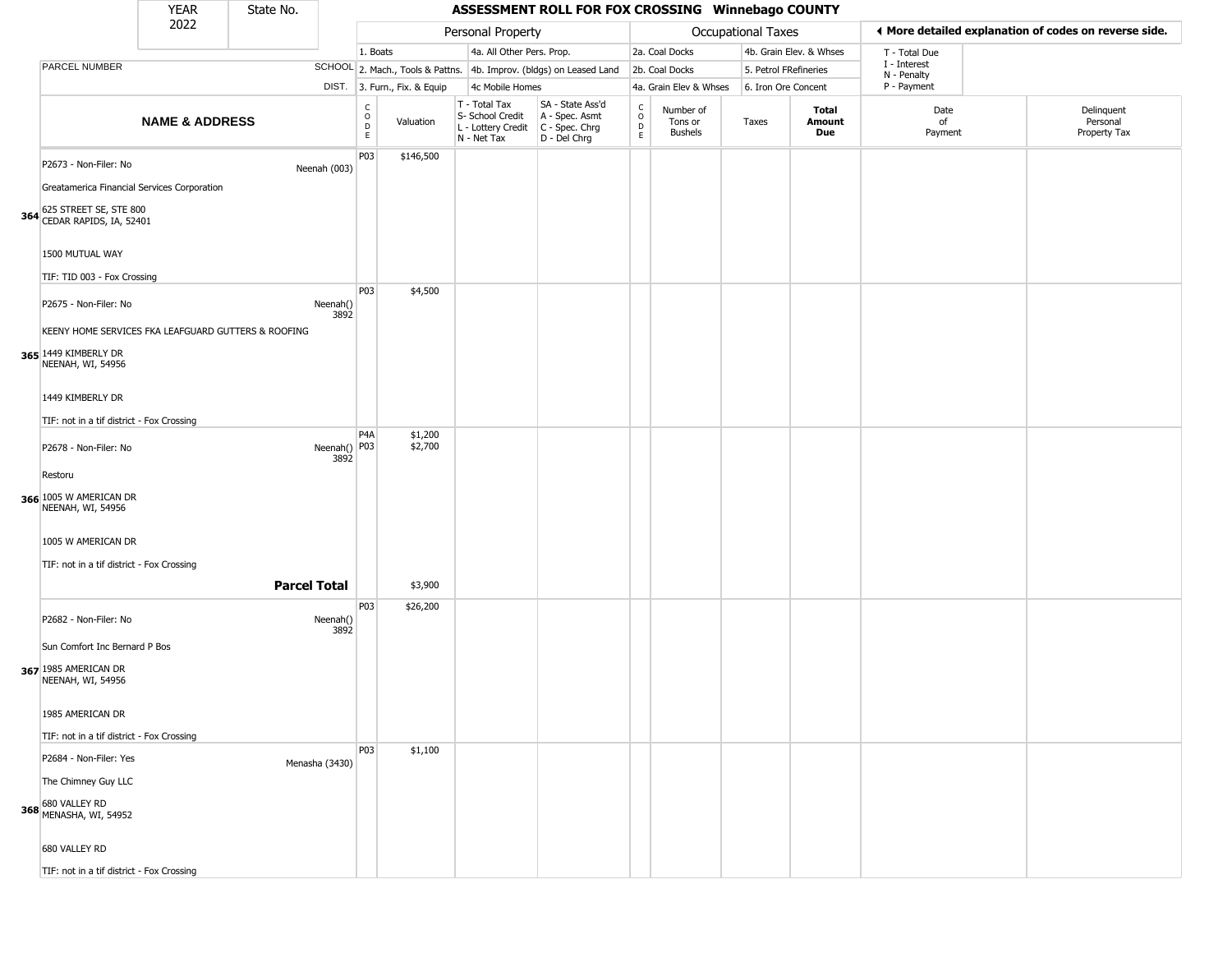|                                                          | <b>YEAR</b>               | State No.           |                       |                                      |                              |                                                                        | ASSESSMENT ROLL FOR FOX CROSSING Winnebago COUNTY                    |                                                      |                                 |                       |                         |                             |                                                       |
|----------------------------------------------------------|---------------------------|---------------------|-----------------------|--------------------------------------|------------------------------|------------------------------------------------------------------------|----------------------------------------------------------------------|------------------------------------------------------|---------------------------------|-----------------------|-------------------------|-----------------------------|-------------------------------------------------------|
|                                                          | 2022                      |                     |                       |                                      |                              | Personal Property                                                      |                                                                      |                                                      |                                 | Occupational Taxes    |                         |                             | ♦ More detailed explanation of codes on reverse side. |
|                                                          |                           |                     |                       | 1. Boats                             |                              | 4a. All Other Pers. Prop.                                              |                                                                      |                                                      | 2a. Coal Docks                  |                       | 4b. Grain Elev. & Whses | T - Total Due               |                                                       |
| PARCEL NUMBER                                            |                           |                     |                       |                                      |                              |                                                                        | SCHOOL 2. Mach., Tools & Pattns. 4b. Improv. (bldgs) on Leased Land  |                                                      | 2b. Coal Docks                  | 5. Petrol FRefineries |                         | I - Interest<br>N - Penalty |                                                       |
|                                                          |                           |                     |                       |                                      | DIST. 3. Furn., Fix. & Equip | 4c Mobile Homes                                                        |                                                                      |                                                      | 4a. Grain Elev & Whses          | 6. Iron Ore Concent   |                         | P - Payment                 |                                                       |
|                                                          | <b>NAME &amp; ADDRESS</b> |                     |                       | $_{\rm o}^{\rm c}$<br>$\overline{P}$ | Valuation                    | T - Total Tax<br>S- School Credit<br>L - Lottery Credit<br>N - Net Tax | SA - State Ass'd<br>A - Spec. Asmt<br>C - Spec. Chrg<br>D - Del Chrg | $\frac{c}{0}$<br>$\mathrel{\mathsf{D}}_{\mathsf{E}}$ | Number of<br>Tons or<br>Bushels | Taxes                 | Total<br>Amount<br>Due  | Date<br>of<br>Payment       | Delinquent<br>Personal<br>Property Tax                |
| P2697 - Non-Filer: No                                    |                           |                     | Neenah() P03<br>3892  | P <sub>4</sub> A                     | \$100<br>\$23,400            |                                                                        |                                                                      |                                                      |                                 |                       |                         |                             |                                                       |
| Club Scrap Tricia Morris                                 |                           |                     |                       |                                      |                              |                                                                        |                                                                      |                                                      |                                 |                       |                         |                             |                                                       |
| 369 1375 B CONSTITUTION DR<br>NEENAH, WI, 54956          |                           |                     |                       |                                      |                              |                                                                        |                                                                      |                                                      |                                 |                       |                         |                             |                                                       |
| 1375 CONSTITUTION DR, B                                  |                           |                     |                       |                                      |                              |                                                                        |                                                                      |                                                      |                                 |                       |                         |                             |                                                       |
| TIF: not in a tif district - Fox Crossing                |                           |                     |                       |                                      |                              |                                                                        |                                                                      |                                                      |                                 |                       |                         |                             |                                                       |
|                                                          |                           | <b>Parcel Total</b> |                       |                                      | \$23,500                     |                                                                        |                                                                      |                                                      |                                 |                       |                         |                             |                                                       |
| P2698 - Non-Filer: No                                    |                           |                     | <b>NEENAH</b><br>3892 | P03                                  | \$5,000                      |                                                                        |                                                                      |                                                      |                                 |                       |                         |                             |                                                       |
| Smucker FoodService, Inc                                 |                           |                     |                       |                                      |                              |                                                                        |                                                                      |                                                      |                                 |                       |                         |                             |                                                       |
| 370 PO Box 3576<br>Chicago, IL, 60654                    |                           |                     |                       |                                      |                              |                                                                        |                                                                      |                                                      |                                 |                       |                         |                             |                                                       |
| 2601 TOUCHMARK DR                                        |                           |                     |                       |                                      |                              |                                                                        |                                                                      |                                                      |                                 |                       |                         |                             |                                                       |
| TIF: not in a tif district - Fox Crossing                |                           |                     |                       |                                      |                              |                                                                        |                                                                      |                                                      |                                 |                       |                         |                             |                                                       |
| P2699 - Non-Filer: No                                    |                           |                     | <b>NEENAH</b><br>3892 | P03                                  | \$13,000                     |                                                                        |                                                                      |                                                      |                                 |                       |                         |                             |                                                       |
| GREATAMERICA FINANCIAL SERVICES CORP                     |                           |                     |                       |                                      |                              |                                                                        |                                                                      |                                                      |                                 |                       |                         |                             |                                                       |
| 371 625 1ST STREET SE STE 800<br>CEDAR RAPIDS, IA, 52401 |                           |                     |                       |                                      |                              |                                                                        |                                                                      |                                                      |                                 |                       |                         |                             |                                                       |
| 1401 MCMAHON DR                                          |                           |                     |                       |                                      |                              |                                                                        |                                                                      |                                                      |                                 |                       |                         |                             |                                                       |
| TIF: TID 002 - Fox Crossing                              |                           |                     |                       | P03                                  | \$100                        |                                                                        |                                                                      |                                                      |                                 |                       |                         |                             |                                                       |
| P2700 - Non-Filer: No                                    |                           |                     | <b>NEENAH</b><br>3892 |                                      |                              |                                                                        |                                                                      |                                                      |                                 |                       |                         |                             |                                                       |
| ADT COMMERCIAL, LLC                                      |                           |                     |                       |                                      |                              |                                                                        |                                                                      |                                                      |                                 |                       |                         |                             |                                                       |
| 372 PO BOX 54767<br>LEXINGTON, KY, 40555                 |                           |                     |                       |                                      |                              |                                                                        |                                                                      |                                                      |                                 |                       |                         |                             |                                                       |
| <b>VARIOUS</b>                                           |                           |                     |                       |                                      |                              |                                                                        |                                                                      |                                                      |                                 |                       |                         |                             |                                                       |
| TIF: not in a tif district - Fox Crossing                |                           |                     |                       |                                      |                              |                                                                        |                                                                      |                                                      |                                 |                       |                         |                             |                                                       |
|                                                          |                           |                     |                       | P <sub>4</sub> A                     | \$100                        |                                                                        |                                                                      |                                                      |                                 |                       |                         |                             |                                                       |
| P2701 - Non-Filer: No                                    |                           |                     | <b>NEENAH</b><br>3892 |                                      |                              |                                                                        |                                                                      |                                                      |                                 |                       |                         |                             |                                                       |
| ROCK THE FLOCK PRODUCTIONS                               |                           |                     |                       |                                      |                              |                                                                        |                                                                      |                                                      |                                 |                       |                         |                             |                                                       |
| 373 2316 DEER PRAIRIE DR<br>NEENAH, WI, 54956            |                           |                     |                       |                                      |                              |                                                                        |                                                                      |                                                      |                                 |                       |                         |                             |                                                       |
| 2316 DEER PRAIRIE DR                                     |                           |                     |                       |                                      |                              |                                                                        |                                                                      |                                                      |                                 |                       |                         |                             |                                                       |
| TIF: not in a tif district - Fox Crossing                |                           |                     |                       |                                      |                              |                                                                        |                                                                      |                                                      |                                 |                       |                         |                             |                                                       |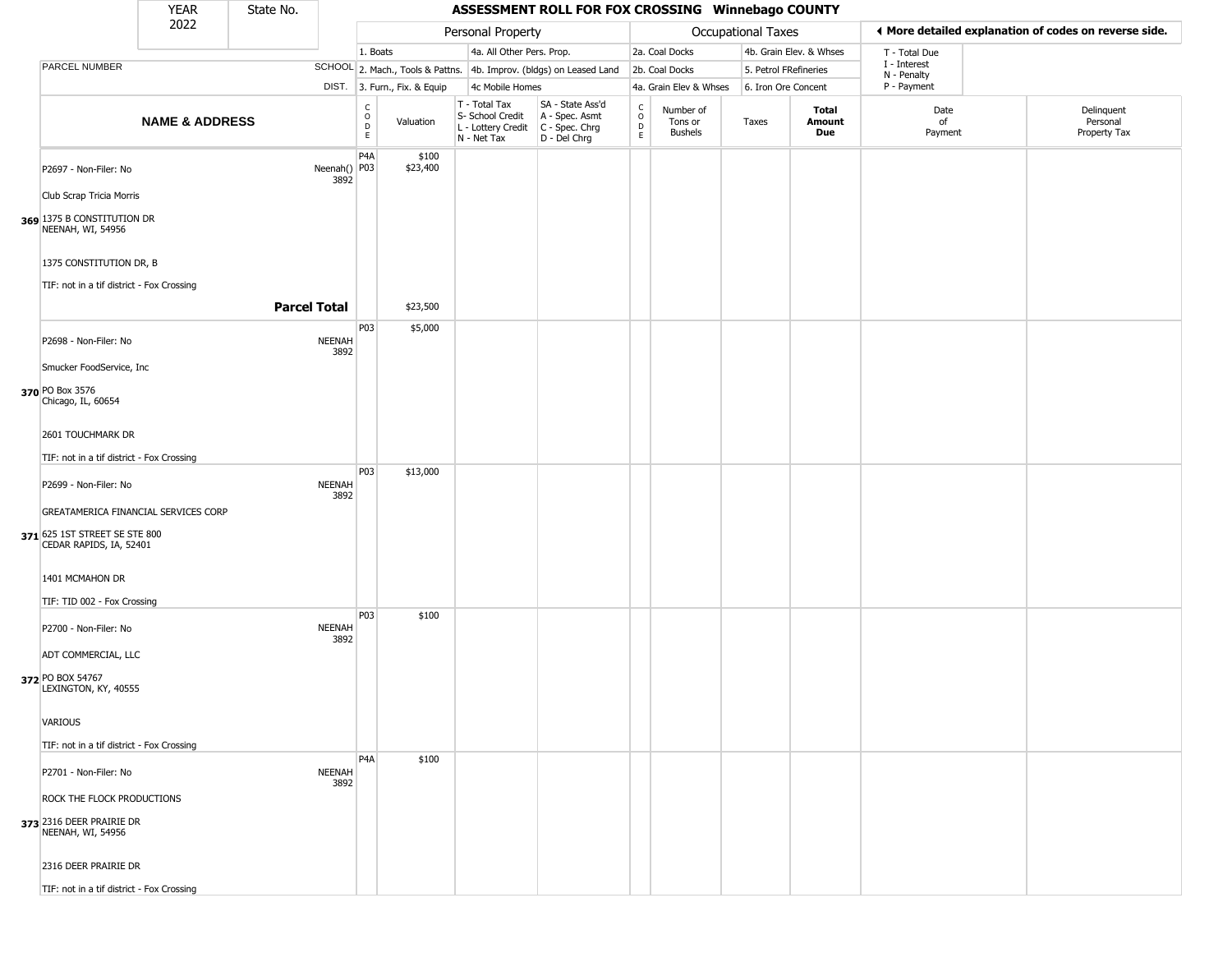|                                                                                | <b>YEAR</b>               | State No. |                       |                         |                              |                                                                        | ASSESSMENT ROLL FOR FOX CROSSING Winnebago COUNTY                      |                                   |                                        |                       |                         |                             |                                                       |
|--------------------------------------------------------------------------------|---------------------------|-----------|-----------------------|-------------------------|------------------------------|------------------------------------------------------------------------|------------------------------------------------------------------------|-----------------------------------|----------------------------------------|-----------------------|-------------------------|-----------------------------|-------------------------------------------------------|
|                                                                                | 2022                      |           |                       |                         |                              | Personal Property                                                      |                                                                        |                                   |                                        | Occupational Taxes    |                         |                             | ♦ More detailed explanation of codes on reverse side. |
|                                                                                |                           |           |                       | 1. Boats                |                              | 4a. All Other Pers. Prop.                                              |                                                                        |                                   | 2a. Coal Docks                         |                       | 4b. Grain Elev. & Whses | T - Total Due               |                                                       |
| PARCEL NUMBER                                                                  |                           |           |                       |                         |                              |                                                                        | SCHOOL 2. Mach., Tools & Pattns. 4b. Improv. (bldgs) on Leased Land    |                                   | 2b. Coal Docks                         | 5. Petrol FRefineries |                         | I - Interest<br>N - Penalty |                                                       |
|                                                                                |                           |           |                       |                         | DIST. 3. Furn., Fix. & Equip | 4c Mobile Homes                                                        |                                                                        |                                   | 4a. Grain Elev & Whses                 | 6. Iron Ore Concent   |                         | P - Payment                 |                                                       |
|                                                                                | <b>NAME &amp; ADDRESS</b> |           |                       | C<br>$\circ$<br>D<br>E. | Valuation                    | T - Total Tax<br>S- School Credit<br>L - Lottery Credit<br>N - Net Tax | SA - State Ass'd<br>A - Spec. Asmt<br>$C - Spec. Chrg$<br>D - Del Chrg | $\mathsf{C}$<br>$\circ$<br>D<br>E | Number of<br>Tons or<br><b>Bushels</b> | Taxes                 | Total<br>Amount<br>Due  | Date<br>of<br>Payment       | Delinquent<br>Personal<br>Property Tax                |
| P2702 - Non-Filer: No<br>ALL GREEN CORPORATION                                 |                           |           | <b>NEENAH</b><br>3892 | P03                     | \$400                        |                                                                        |                                                                        |                                   |                                        |                       |                         |                             |                                                       |
| 374 PO BOX 710<br>ANGOLA, IN, 46703                                            |                           |           |                       |                         |                              |                                                                        |                                                                        |                                   |                                        |                       |                         |                             |                                                       |
| 2341 AMERICAN DR                                                               |                           |           |                       |                         |                              |                                                                        |                                                                        |                                   |                                        |                       |                         |                             |                                                       |
| TIF: not in a tif district - Fox Crossing                                      |                           |           |                       | P <sub>4</sub> A        | \$200                        |                                                                        |                                                                        |                                   |                                        |                       |                         |                             |                                                       |
| P2703 - Non-Filer: No                                                          |                           |           | NEENAH   P03<br>3892  |                         | \$1,400                      |                                                                        |                                                                        |                                   |                                        |                       |                         |                             |                                                       |
| GENESIS ELDERCARE REHABILITATION SERVICES, LLC TAX DEPT                        |                           |           |                       |                         |                              |                                                                        |                                                                        |                                   |                                        |                       |                         |                             |                                                       |
| 375 101 E STATE ST<br>KENNETT SQUARE, PA, 19348                                |                           |           |                       |                         |                              |                                                                        |                                                                        |                                   |                                        |                       |                         |                             |                                                       |
| 751 DEERWOOD AVE                                                               |                           |           |                       |                         |                              |                                                                        |                                                                        |                                   |                                        |                       |                         |                             |                                                       |
| TIF: not in a tif district - Fox Crossing                                      |                           |           |                       |                         |                              |                                                                        |                                                                        |                                   |                                        |                       |                         |                             |                                                       |
|                                                                                |                           |           | <b>Parcel Total</b>   |                         | \$1,600                      |                                                                        |                                                                        |                                   |                                        |                       |                         |                             |                                                       |
| P2704 - Non-Filer: No                                                          |                           |           | <b>NEENAH</b><br>3892 | P <sub>4</sub> A        | \$104,400                    |                                                                        |                                                                        |                                   |                                        |                       |                         |                             |                                                       |
| ADVANCED DISPOSAL SERVICES SOLID WASTE MANAGEMENT C/O<br>MARVIN POER & COMPANY |                           |           |                       |                         |                              |                                                                        |                                                                        |                                   |                                        |                       |                         |                             |                                                       |
| 376 PO BOX 802206<br>DALLAS, TX, 75380-2206                                    |                           |           |                       |                         |                              |                                                                        |                                                                        |                                   |                                        |                       |                         |                             |                                                       |
| <b>VARIOUS</b>                                                                 |                           |           |                       |                         |                              |                                                                        |                                                                        |                                   |                                        |                       |                         |                             |                                                       |
| TIF: not in a tif district - Fox Crossing                                      |                           |           |                       | P03                     | \$165,300                    |                                                                        |                                                                        |                                   |                                        |                       |                         |                             |                                                       |
| P2705 - Non-Filer: No<br>ASSOCIATED MATERIAL HANDLING INDUSTRIES, INC          |                           |           | Menasha (3430)        |                         |                              |                                                                        |                                                                        |                                   |                                        |                       |                         |                             |                                                       |
| 377 133 N SWIFT RD<br>ADDISON, IL, 60101                                       |                           |           |                       |                         |                              |                                                                        |                                                                        |                                   |                                        |                       |                         |                             |                                                       |
| 675 BRIGHTON BEACH RD                                                          |                           |           |                       |                         |                              |                                                                        |                                                                        |                                   |                                        |                       |                         |                             |                                                       |
| TIF: not in a tif district - Fox Crossing                                      |                           |           |                       |                         |                              |                                                                        |                                                                        |                                   |                                        |                       |                         |                             |                                                       |
| P2706 - Non-Filer: Yes                                                         |                           |           | Neenah() P03<br>3892  | P <sub>4</sub> A        | \$13,100<br>\$400,500        |                                                                        |                                                                        |                                   |                                        |                       |                         |                             |                                                       |
| COBBLESTONE HOTELS, LLC                                                        |                           |           |                       |                         |                              |                                                                        |                                                                        |                                   |                                        |                       |                         |                             |                                                       |
| 378 980 AMERICAN DR<br>NEENAH, WI, 54956                                       |                           |           |                       |                         |                              |                                                                        |                                                                        |                                   |                                        |                       |                         |                             |                                                       |
| 980 AMERICAN DR                                                                |                           |           |                       |                         |                              |                                                                        |                                                                        |                                   |                                        |                       |                         |                             |                                                       |
| TIF: not in a tif district - Fox Crossing                                      |                           |           |                       |                         |                              |                                                                        |                                                                        |                                   |                                        |                       |                         |                             |                                                       |
|                                                                                |                           |           | <b>Parcel Total</b>   |                         | \$413,600                    |                                                                        |                                                                        |                                   |                                        |                       |                         |                             |                                                       |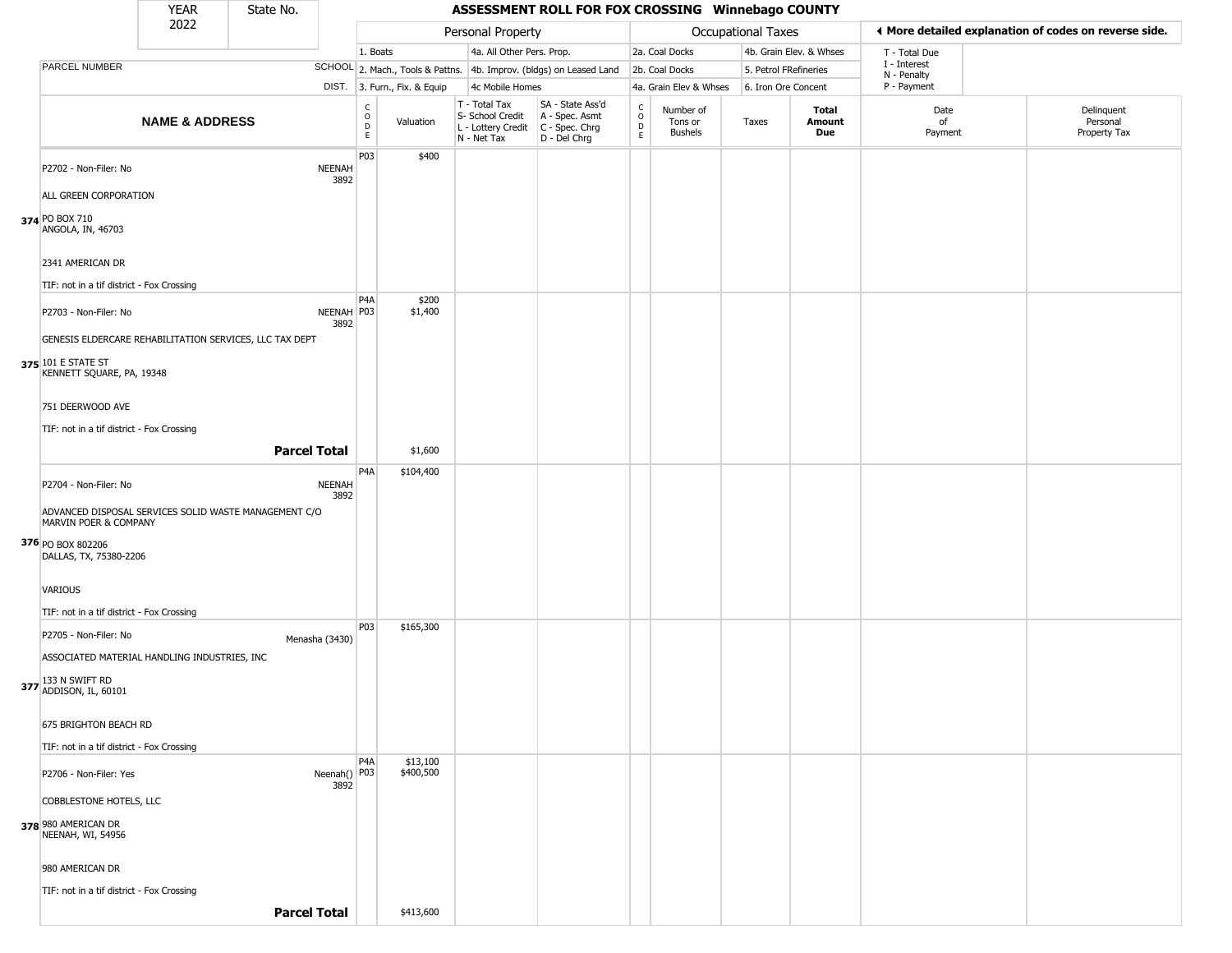|                                                                            | <b>YEAR</b>               | State No.           | ASSESSMENT ROLL FOR FOX CROSSING Winnebago COUNTY |                                  |                              |                                                                                         |                                                                     |                                            |                                        |                       |                         |                             |  |                                                       |
|----------------------------------------------------------------------------|---------------------------|---------------------|---------------------------------------------------|----------------------------------|------------------------------|-----------------------------------------------------------------------------------------|---------------------------------------------------------------------|--------------------------------------------|----------------------------------------|-----------------------|-------------------------|-----------------------------|--|-------------------------------------------------------|
|                                                                            | 2022                      |                     |                                                   |                                  |                              | Personal Property                                                                       |                                                                     |                                            |                                        | Occupational Taxes    |                         |                             |  | ♦ More detailed explanation of codes on reverse side. |
|                                                                            |                           |                     |                                                   | 1. Boats                         |                              | 4a. All Other Pers. Prop.                                                               |                                                                     |                                            | 2a. Coal Docks                         |                       | 4b. Grain Elev. & Whses | T - Total Due               |  |                                                       |
| PARCEL NUMBER                                                              |                           |                     |                                                   |                                  |                              |                                                                                         | SCHOOL 2. Mach., Tools & Pattns. 4b. Improv. (bldgs) on Leased Land |                                            | 2b. Coal Docks                         | 5. Petrol FRefineries |                         | I - Interest<br>N - Penalty |  |                                                       |
|                                                                            |                           |                     |                                                   |                                  | DIST. 3. Furn., Fix. & Equip | 4c Mobile Homes                                                                         |                                                                     |                                            | 4a. Grain Elev & Whses                 | 6. Iron Ore Concent   |                         | P - Payment                 |  |                                                       |
|                                                                            | <b>NAME &amp; ADDRESS</b> |                     |                                                   | C<br>$\circ$<br>$\mathsf D$<br>E | Valuation                    | T - Total Tax<br>S- School Credit<br>L - Lottery Credit   C - Spec. Chrg<br>N - Net Tax | SA - State Ass'd<br>A - Spec. Asmt<br>D - Del Chrg                  | $\begin{array}{c} C \\ 0 \\ E \end{array}$ | Number of<br>Tons or<br><b>Bushels</b> | Taxes                 | Total<br>Amount<br>Due  | Date<br>of<br>Payment       |  | Delinquent<br>Personal<br>Property Tax                |
| P2707 - Non-Filer: No                                                      |                           |                     | Neenah()<br>3892                                  | P03                              | \$50,500                     |                                                                                         |                                                                     |                                            |                                        |                       |                         |                             |  |                                                       |
| COLT'S TIMELESS TATTOOS, LLC                                               |                           |                     |                                                   |                                  |                              |                                                                                         |                                                                     |                                            |                                        |                       |                         |                             |  |                                                       |
| 379 2065 AMERICAN DR STE C<br>NEENAH, WI, 54956                            |                           |                     |                                                   |                                  |                              |                                                                                         |                                                                     |                                            |                                        |                       |                         |                             |  |                                                       |
| 2065 AMERICAN DR STE C                                                     |                           |                     |                                                   |                                  |                              |                                                                                         |                                                                     |                                            |                                        |                       |                         |                             |  |                                                       |
| TIF: not in a tif district - Fox Crossing                                  |                           |                     |                                                   | <b>P03</b>                       | \$4,000                      |                                                                                         |                                                                     |                                            |                                        |                       |                         |                             |  |                                                       |
| P2708 - Non-Filer: No                                                      |                           | Menasha (3430)      |                                                   |                                  |                              |                                                                                         |                                                                     |                                            |                                        |                       |                         |                             |  |                                                       |
| FIFTH THIRD BANK NATIONAL ASSOCIATION DBA CURRENCY<br>PROCESSING SOLUTIONS |                           |                     |                                                   |                                  |                              |                                                                                         |                                                                     |                                            |                                        |                       |                         |                             |  |                                                       |
| 380 38 FOUNTAIN SQUARE PLAZA MD 1090HM<br>CINCINNATI, OH, 45263            |                           |                     |                                                   |                                  |                              |                                                                                         |                                                                     |                                            |                                        |                       |                         |                             |  |                                                       |
| 1195 W VALLEY RD                                                           |                           |                     |                                                   |                                  |                              |                                                                                         |                                                                     |                                            |                                        |                       |                         |                             |  |                                                       |
| TIF: not in a tif district - Fox Crossing                                  |                           |                     |                                                   |                                  |                              |                                                                                         |                                                                     |                                            |                                        |                       |                         |                             |  |                                                       |
| P2712 - Non-Filer: Yes                                                     |                           |                     | MENASHA P03<br>3430                               | P <sub>4</sub> A                 | \$1,500<br>\$3,100           |                                                                                         |                                                                     |                                            |                                        |                       |                         |                             |  |                                                       |
| PICHEN AFRICAN FOODS                                                       |                           |                     |                                                   |                                  |                              |                                                                                         |                                                                     |                                            |                                        |                       |                         |                             |  |                                                       |
| 381 1077 RACINE RD<br>MENASHA, WI, 54952                                   |                           |                     |                                                   |                                  |                              |                                                                                         |                                                                     |                                            |                                        |                       |                         |                             |  |                                                       |
| 1077 RACINE RD                                                             |                           |                     |                                                   |                                  |                              |                                                                                         |                                                                     |                                            |                                        |                       |                         |                             |  |                                                       |
| TIF: not in a tif district - Fox Crossing                                  |                           |                     |                                                   |                                  |                              |                                                                                         |                                                                     |                                            |                                        |                       |                         |                             |  |                                                       |
|                                                                            |                           | <b>Parcel Total</b> |                                                   |                                  | \$4,600                      |                                                                                         |                                                                     |                                            |                                        |                       |                         |                             |  |                                                       |
| P2713 - Non-Filer: Yes                                                     |                           |                     | MENASHA P03<br>3430                               | P <sub>4</sub> A                 | \$1,500<br>\$3,500           |                                                                                         |                                                                     |                                            |                                        |                       |                         |                             |  |                                                       |
| KING & CO GOLDSMIH                                                         |                           |                     |                                                   |                                  |                              |                                                                                         |                                                                     |                                            |                                        |                       |                         |                             |  |                                                       |
| 382 576 RACINE RD<br>MENASHA, WI, 54952                                    |                           |                     |                                                   |                                  |                              |                                                                                         |                                                                     |                                            |                                        |                       |                         |                             |  |                                                       |
| 576 RACINE RD                                                              |                           |                     |                                                   |                                  |                              |                                                                                         |                                                                     |                                            |                                        |                       |                         |                             |  |                                                       |
| TIF: not in a tif district - Fox Crossing                                  |                           |                     |                                                   |                                  |                              |                                                                                         |                                                                     |                                            |                                        |                       |                         |                             |  |                                                       |
|                                                                            |                           | <b>Parcel Total</b> |                                                   |                                  | \$5,000                      |                                                                                         |                                                                     |                                            |                                        |                       |                         |                             |  |                                                       |
| P2714 - Non-Filer: Yes                                                     |                           |                     | NEENAH P03<br>3892                                | P <sub>4</sub> A                 | \$1,500<br>\$3,500           |                                                                                         |                                                                     |                                            |                                        |                       |                         |                             |  |                                                       |
| PRAIRIE HOME ASSISTED LIVING                                               |                           |                     |                                                   |                                  |                              |                                                                                         |                                                                     |                                            |                                        |                       |                         |                             |  |                                                       |
| 383 1055 JACOBSEN RD<br>MENASHA, WI, 54952                                 |                           |                     |                                                   |                                  |                              |                                                                                         |                                                                     |                                            |                                        |                       |                         |                             |  |                                                       |
| 1055 JACOBSEN RD                                                           |                           |                     |                                                   |                                  |                              |                                                                                         |                                                                     |                                            |                                        |                       |                         |                             |  |                                                       |
| TIF: not in a tif district - Fox Crossing                                  |                           |                     |                                                   |                                  |                              |                                                                                         |                                                                     |                                            |                                        |                       |                         |                             |  |                                                       |
|                                                                            |                           |                     |                                                   |                                  |                              |                                                                                         |                                                                     |                                            |                                        |                       |                         |                             |  |                                                       |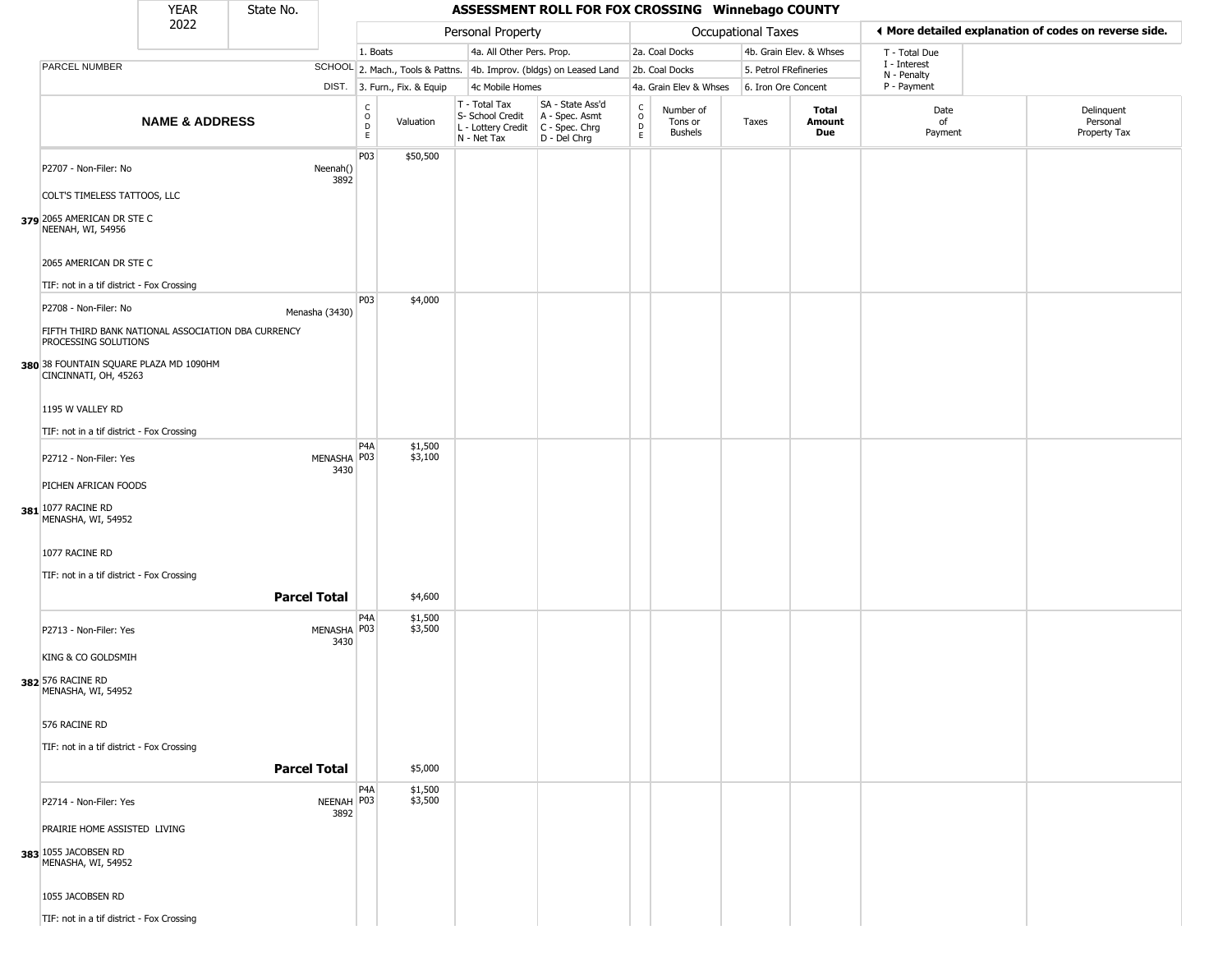|                                                               | <b>YEAR</b>               | State No.     |                     |                        |                              |                                                                        | ASSESSMENT ROLL FOR FOX CROSSING Winnebago COUNTY                    |                                              |                                        |                           |                         |                             |                                                       |
|---------------------------------------------------------------|---------------------------|---------------|---------------------|------------------------|------------------------------|------------------------------------------------------------------------|----------------------------------------------------------------------|----------------------------------------------|----------------------------------------|---------------------------|-------------------------|-----------------------------|-------------------------------------------------------|
|                                                               | 2022                      |               |                     |                        |                              | Personal Property                                                      |                                                                      |                                              |                                        | <b>Occupational Taxes</b> |                         |                             | ♦ More detailed explanation of codes on reverse side. |
|                                                               |                           |               |                     | 1. Boats               |                              | 4a. All Other Pers. Prop.                                              |                                                                      |                                              | 2a. Coal Docks                         |                           | 4b. Grain Elev. & Whses | T - Total Due               |                                                       |
| PARCEL NUMBER                                                 |                           |               |                     |                        |                              |                                                                        | SCHOOL 2. Mach., Tools & Pattns. 4b. Improv. (bldgs) on Leased Land  |                                              | 2b. Coal Docks                         | 5. Petrol FRefineries     |                         | I - Interest<br>N - Penalty |                                                       |
|                                                               |                           |               |                     |                        | DIST. 3. Furn., Fix. & Equip | 4c Mobile Homes                                                        |                                                                      |                                              | 4a. Grain Elev & Whses                 | 6. Iron Ore Concent       |                         | P - Payment                 |                                                       |
|                                                               | <b>NAME &amp; ADDRESS</b> |               |                     | C<br>$\circ$<br>D<br>E | Valuation                    | T - Total Tax<br>S- School Credit<br>L - Lottery Credit<br>N - Net Tax | SA - State Ass'd<br>A - Spec. Asmt<br>C - Spec. Chrg<br>D - Del Chrg | $\mathsf{C}$<br>$\circ$<br>$\mathsf{D}$<br>E | Number of<br>Tons or<br><b>Bushels</b> | Taxes                     | Total<br>Amount<br>Due  | Date<br>of<br>Payment       | Delinquent<br>Personal<br>Property Tax                |
|                                                               |                           |               | <b>Parcel Total</b> |                        | \$5,000                      |                                                                        |                                                                      |                                              |                                        |                           |                         |                             |                                                       |
| P2715 - Non-Filer: Yes<br><b>EDWARD JONES</b>                 |                           |               | NEENAH P03<br>3892  | P <sub>4</sub> A       | \$500<br>\$5,200             |                                                                        |                                                                      |                                              |                                        |                           |                         |                             |                                                       |
| 384 675 DEERWOOD AVE<br>NEENAH, WI, 54956                     |                           |               |                     |                        |                              |                                                                        |                                                                      |                                              |                                        |                           |                         |                             |                                                       |
| 675 DEERWOOD AVE<br>TIF: not in a tif district - Fox Crossing |                           |               |                     |                        |                              |                                                                        |                                                                      |                                              |                                        |                           |                         |                             |                                                       |
|                                                               |                           |               | <b>Parcel Total</b> |                        | \$5,700                      |                                                                        |                                                                      |                                              |                                        |                           |                         |                             |                                                       |
| P2716 - Non-Filer: Yes<br><b>VALLEY FITNESS</b>               |                           |               | NEENAH P03<br>3892  | P4A                    | \$6,000<br>\$91,000          |                                                                        |                                                                      |                                              |                                        |                           |                         |                             |                                                       |
| 385 720 SHADY LANE<br>NEENAH, WI, 54956                       |                           |               |                     |                        |                              |                                                                        |                                                                      |                                              |                                        |                           |                         |                             |                                                       |
| 720 SHADY LN                                                  |                           |               |                     |                        |                              |                                                                        |                                                                      |                                              |                                        |                           |                         |                             |                                                       |
| TIF: not in a tif district - Fox Crossing                     |                           |               |                     |                        |                              |                                                                        |                                                                      |                                              |                                        |                           |                         |                             |                                                       |
|                                                               |                           |               | <b>Parcel Total</b> |                        | \$97,000                     |                                                                        |                                                                      |                                              |                                        |                           |                         |                             |                                                       |
| NO. OF PARCELS 385                                            |                           | <b>TOTALS</b> | ▶                   |                        | 26,508,200.00                |                                                                        |                                                                      |                                              |                                        |                           |                         |                             |                                                       |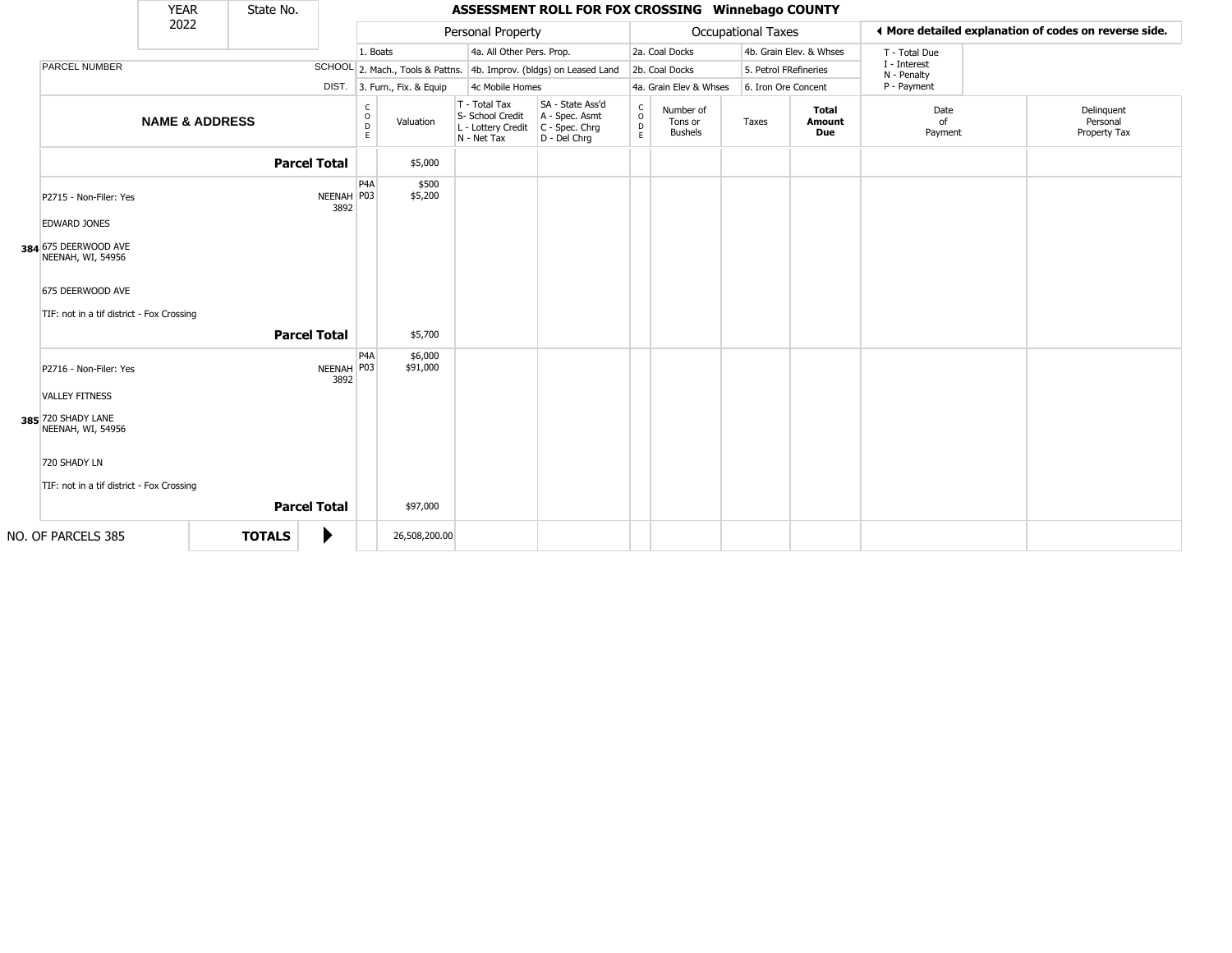| Class                 | <b>Total PP Records   Total Valuation</b> |              |
|-----------------------|-------------------------------------------|--------------|
| <b>Exempt</b>         | 3                                         | \$0          |
| <b>P01</b>            | 1                                         | \$305,700    |
| <b>P03</b>            | 296                                       | \$24,612,000 |
| P4A                   | 194                                       | \$1,590,500  |
| <b>State Assessed</b> | 48                                        | \$0          |
| Total:                | 385                                       | \$26508200   |

## **Municipality Totals by Class Municipality Totals - By County and Class**

| County    | <b>Class</b>          | <b>Total PP Records   Total Valuation</b> |              |
|-----------|-----------------------|-------------------------------------------|--------------|
| Winnebago | <b>Exempt</b>         | 3                                         | \$0          |
|           | <b>P01</b>            | 1                                         | \$305,700    |
|           | P <sub>0</sub> 3      | 296                                       | \$24,612,000 |
|           | P <sub>4</sub> A      | 194                                       | \$1,590,500  |
|           | <b>State Assessed</b> | 48                                        | \$0          |
|           | Total:                | 385                                       | \$26,508,200 |
| Total:    |                       | 385                                       | \$26,508,200 |

## **Municipality Totals - By County, TIF, Class**

| County    | <b>TIF District</b> | <b>Class</b>          | <b>Total PP Records   Total Valuation</b> |              |
|-----------|---------------------|-----------------------|-------------------------------------------|--------------|
| Winnebago | 001                 | <b>P03</b>            | $\overline{4}$                            | \$3,216,600  |
|           |                     | P <sub>4</sub> A      | $\overline{2}$                            | \$5,400      |
|           |                     | Total:                | $\overline{4}$                            | \$3,222,000  |
|           | 002                 | <b>P03</b>            | 13                                        | \$1,719,400  |
|           |                     | P <sub>4</sub> A      | 7                                         | \$25,600     |
|           |                     | Total:                | 13                                        | \$1,745,000  |
|           | 003                 | <b>P03</b>            | 3                                         | \$9,827,200  |
|           |                     | P <sub>4</sub> A      | 1                                         | \$27,900     |
|           |                     | Total:                | 3                                         | \$9,855,100  |
|           |                     | Exempt                | 3                                         | \$0          |
|           |                     | <b>P01</b>            | $\mathbf{1}$                              | \$305,700    |
|           |                     | <b>P03</b>            | 276                                       | \$9,848,800  |
|           |                     | P <sub>4</sub> A      | 184                                       | \$1,531,600  |
|           |                     | <b>State Assessed</b> | 48                                        | \$0          |
|           |                     | Total:                | 365                                       | \$11,686,100 |
|           | Total:              |                       | 385                                       | \$26,508,200 |
| Total:    |                     |                       | 385                                       | \$26,508,200 |

**Municipality Totals - By County, School District, Class**